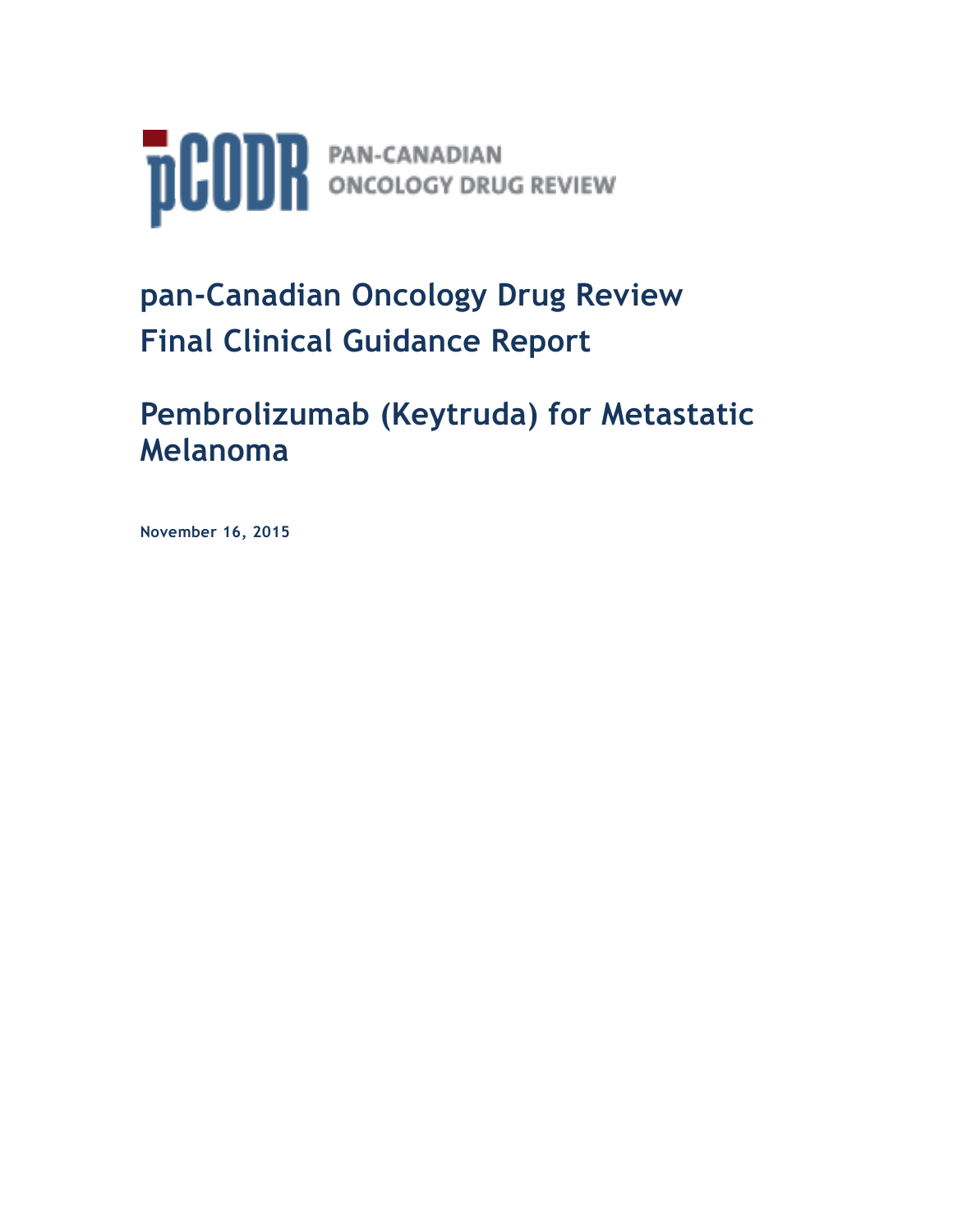# <span id="page-1-0"></span>**DISCLAIMER**

## **Not a Substitute for Professional Advice**

This report is primarily intended to help Canadian health systems leaders and policymakers make well-informed decisions and thereby improve the quality of health care services. While patients and others may use this report, they are made available for informational and educational purposes only. This report should not be used as a substitute for the application of clinical judgment in respect of the care of a particular patient or other professional judgment in any decision making process, or as a substitute for professional medical advice.

## **Liability**

pCODR does not assume any legal liability or responsibility for the accuracy, completeness or usefulness of any information, drugs, therapies, treatments, products, processes, or services disclosed. The information is provided "as is" and you are urged to verify it for yourself and consult with medical experts before you rely on it. You shall not hold pCODR responsible for how you use any information provided in this report.

Reports generated by pCODR are composed of interpretation, analysis, and opinion on the basis of information provided by pharmaceutical manufacturers, tumour groups, and other sources. pCODR is not responsible for the use of such interpretation, analysis, and opinion. Pursuant to the foundational documents of pCODR, any findings provided by pCODR are not binding on any organizations, including funding bodies. pCODR hereby disclaims any and all liability for the use of any reports generated by pCODR (for greater certainty, "use" includes but is not limited to a decision by a funding body or other organization to follow or ignore any interpretation, analysis, or opinion provided in a pCODR report).

# **FUNDING**

<span id="page-1-1"></span>The pan-Canadian Oncology Drug Review is funded collectively by the provinces and territories, with the exception of Quebec, which does not participate in pCODR at this time.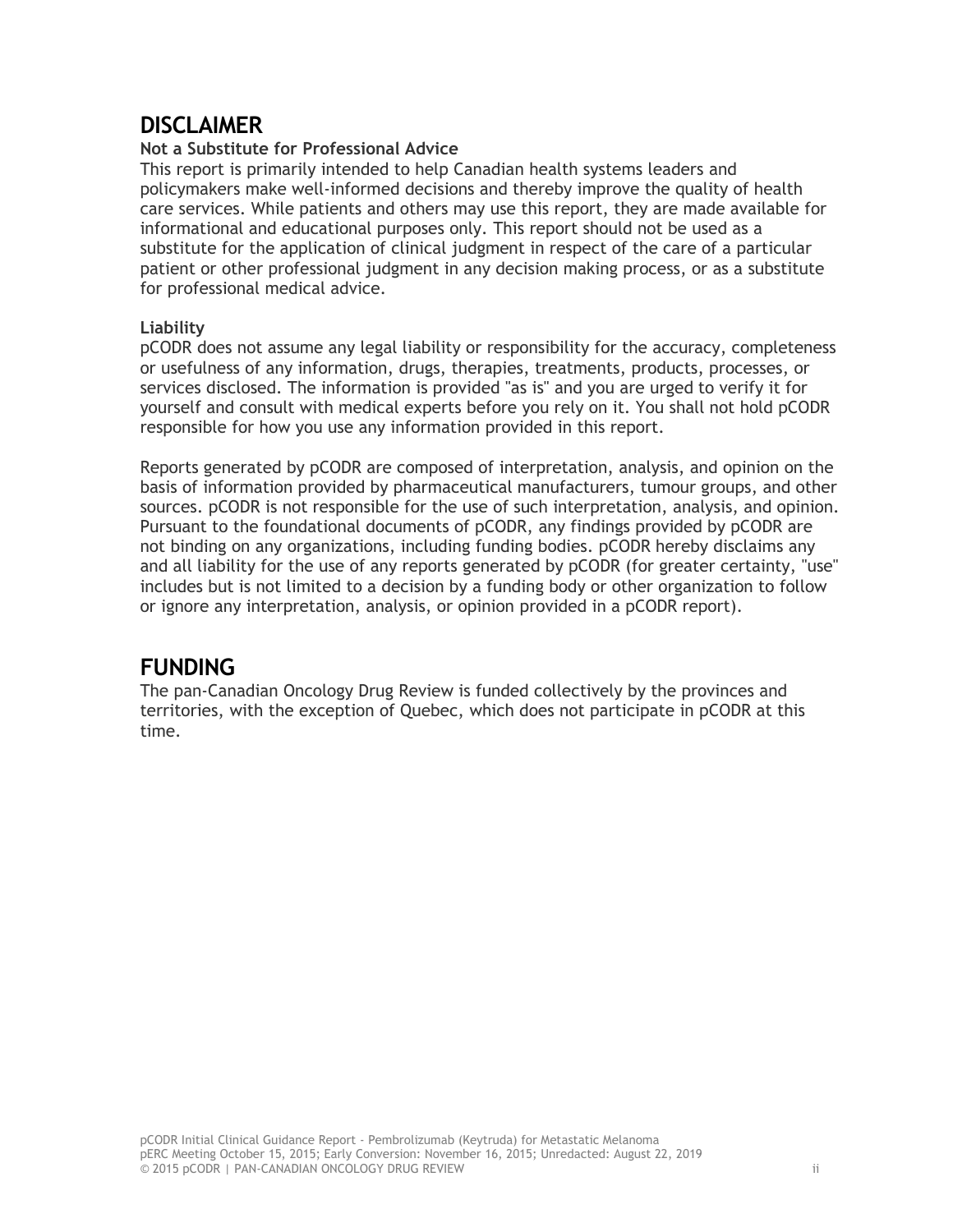# **INQUIRIES**

Inquiries and correspondence about the pan-Canadian Oncology Drug Review (pCODR) should be directed to:

pan-Canadian Oncology Drug Review 154 University Avenue, Suite 300 Toronto, ON M5H 3Y9

Telephone: 613-226-2553 Toll Free: 1-866-988-1444 Fax: 1-866-662-1778 Email: [requests@cadth.ca](mailto:requests@cadth.ca) Website: [www.cadth.ca/pcodr](http://www.cadth.ca/pcodr)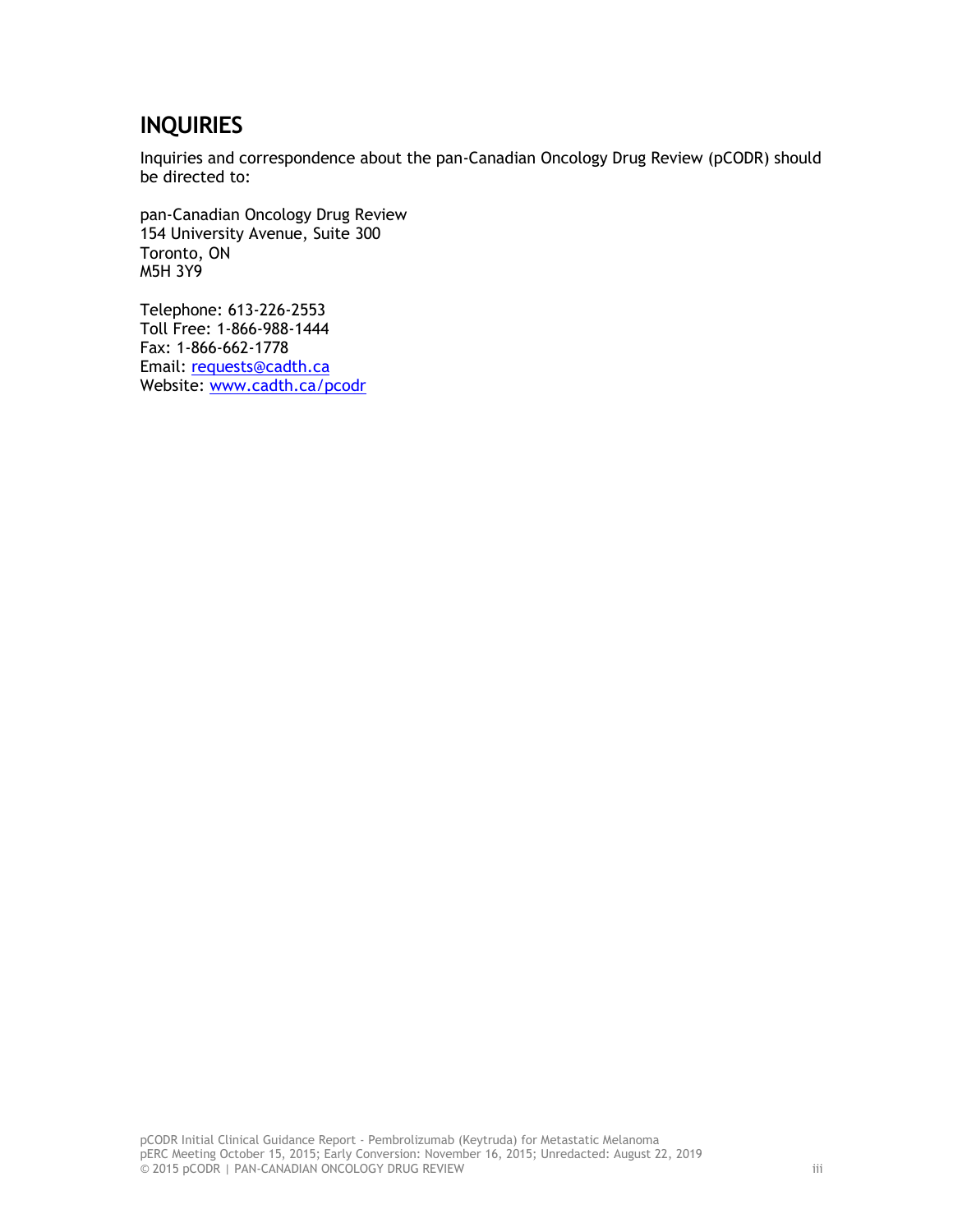# <span id="page-3-0"></span>**TABLE OF CONTENTS**

| 1                    |                          |  |  |  |
|----------------------|--------------------------|--|--|--|
| 1.1.<br>1.2.<br>1.3. |                          |  |  |  |
| $\overline{2}$       |                          |  |  |  |
|                      | 2.1<br>2.2<br>2.3        |  |  |  |
| 3                    |                          |  |  |  |
| 4                    |                          |  |  |  |
| 5                    |                          |  |  |  |
| 6                    |                          |  |  |  |
|                      | 6.1<br>6.2<br>6.3<br>6.4 |  |  |  |
| 7                    |                          |  |  |  |
|                      | 7.1                      |  |  |  |
| 8                    |                          |  |  |  |
|                      |                          |  |  |  |
|                      |                          |  |  |  |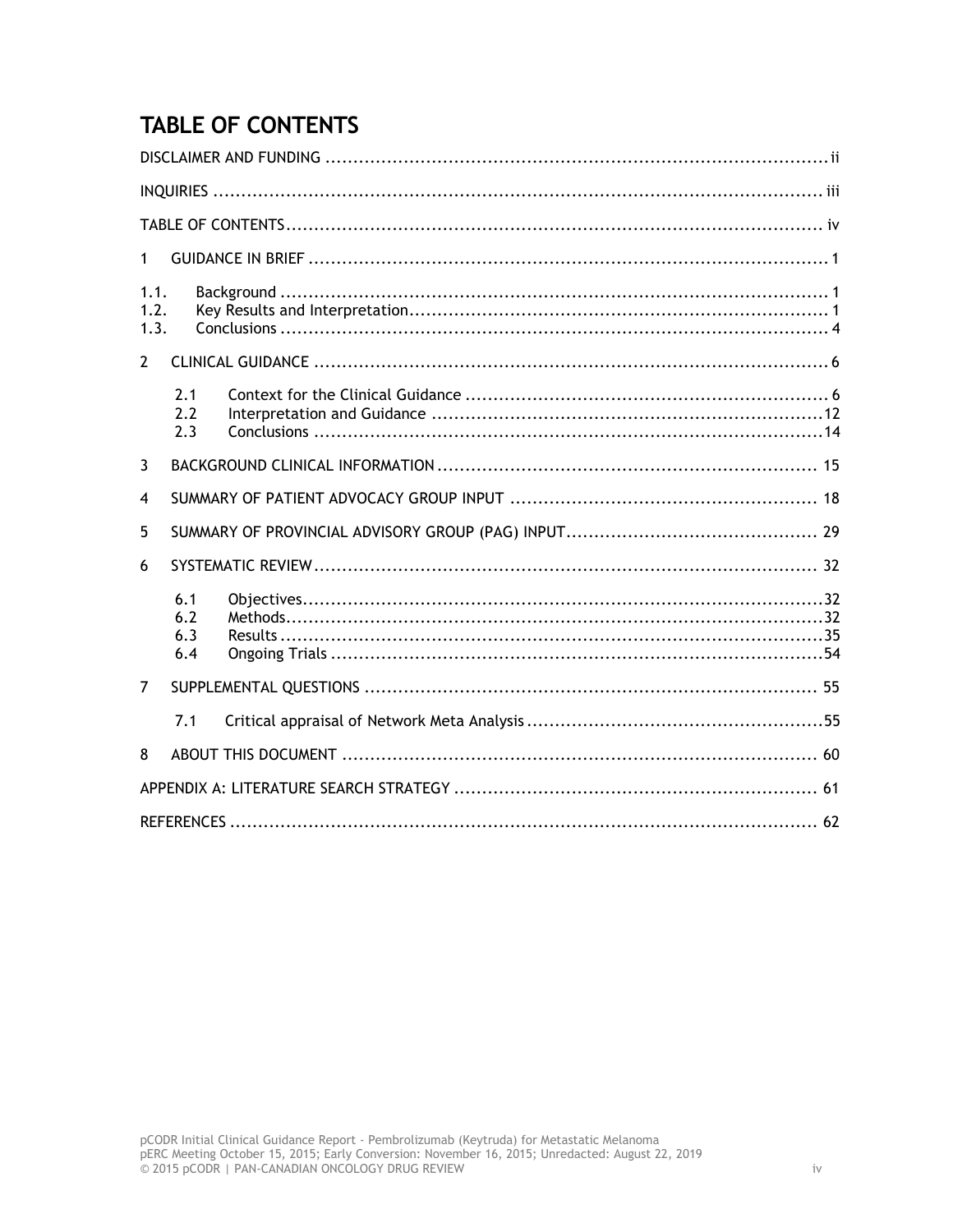# <span id="page-4-0"></span>**1 GUIDANCE IN BRIEF**

# 1.1 Background

The purpose of this review is to evaluate the safety and efficacy of pembrolizumab:

- compared to ipilimumab as a first-line therapy on patient outcomes in treatment of patients with unresectable or metastatic melanoma (stage III or IV).
- compared to standard of care or best supportive care in the treatment of patients with unresectable or metastatic melanoma and disease progression following ipilimumab therapy and , if BRAF mutation positive, a BRAF inhibitor.

The review for pembrolizumab was first initiated assessing pembrolizumab in patients with disease progression following ipilimumab therapy. Based upon a request from the pCODR Provincial Advisory Group (PAG) expressing a need for pembrolizumab in the first line setting, an assessment was made for the expansion of the review scope to include the first line indication. This assessment resulted in the scope of the review being expanded to include the first line population.

Pembrolizumab inhibits the PD-1 pathway in antigen presenting or tumor cells which reactivates tumour-specific cytotoxic T lymphocytes and its antitumor immunity. The Health Canada recommended dose of pembrolizumab is 2 mg/kg administered intravenously over 30 minutes every 3 weeks, taken until disease progression or unacceptable toxicity.

# 1.2 Key Results and Interpretation

# **1.2.1 Systematic Review Evidence**

# **1.2.1 A) Previously untreated with ipilimumab**

One randomized controlled trial (RCT), KEYNOTE-006 randomised patients to pembrolizumab (10 mg/kg every 2 weeks, n=279), pembrolizumab (10 mg/kg every 3 weeks, n=277) and ipilimumab (3 mg/kg every 3 weeks for 4 cycles, n=278).

Baseline characteristics were well balanced between the three treatment arms. The median age of patients was 62 years and 60% were men. The majority of patients included in the study had an ECOG PS 0 (68-70%) while the remainder had an ECOG PS of 1 (30-32%). The trial only included patients with a PS of 0-1. Patients also had previous BRAF or MEK inhibitor (18%, 16% and 20%) or chemotherapy (13%, 15% and 10%) in the 2-week regimen, 3-week regimen and ipilimumab arms, respectively. Patients were treated with pembrolizumab for 24 months or until disease progression, unacceptable toxicity, investigator decision to discontinue or withdrawal of patient consent.

# **Efficacy**

KEYNOTE-006 demonstrated a statistically significant improvement in overall survival (OS) rates and progression-free survival (PFS), the co-primary endpoints of the study, both in favour of the pembrolizumab arms.

The 1-year OS rate was 74.1% vs. 68.4 vs. 58.2% respectively in the 2-week regimen, 3 week regimen and ipilimumab arms (HR 0.63 95% CI 0.47 – 0.83, p<0.0005 for 2-week regimen and HR 0.69 95% CI 0.52-0.90, p=0.0036 for 3-week regimen when compared to ipilimumab). At the time of the second interim analysis, median OS was not reached in any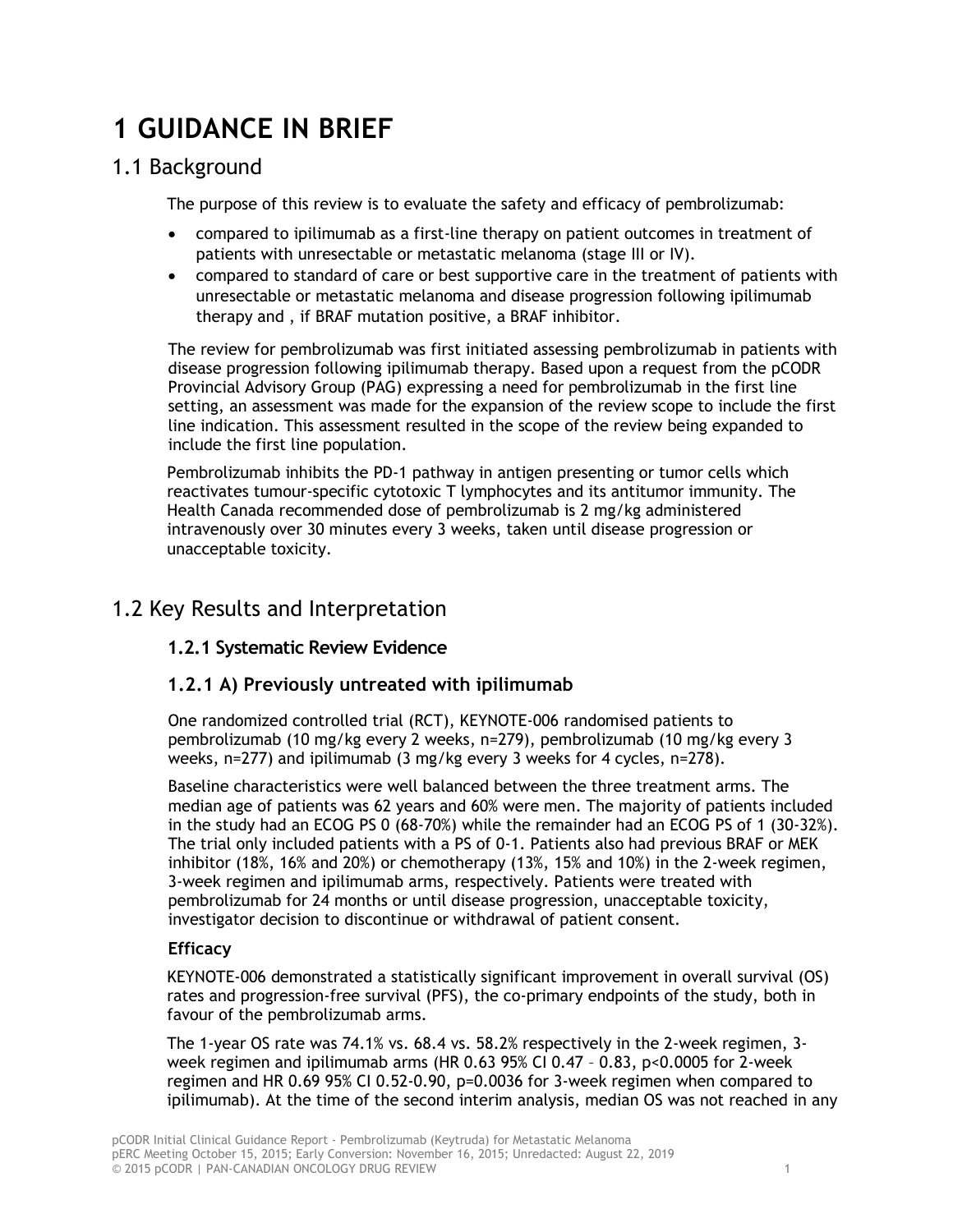treatment arm. Median PFS were 5.5 vs. 4.1 months vs. 2.8 months respectively in the 2 week regimen, 3-week regimen and ipilimumab arms (HR 0.58 95% CI 0.46-0.72, p<0.001 for 2-week regimen and HR 0.58 95% CI 0.47-0.72, p<0.001 for 3-week regimen when compared to the ipilimumab arm). The 6-month PFS rate was 47.3%, 46.4% and 26.5% for the 2-week regimen, 3-week regimen and ipilimumab arms, respectively. Subgroup analysis favoured the pembrolizumab arms for most pre-specified subgroups in PFS and OS. The overall response rate (ORR) was 33.7%, 32.9% and 11.9% in patients taking pembrolizumab 2 weeks regimen, 3-week regimen and ipilimumab arms, respectively.

Quality of life was measured using the EORTC QLQ-30 scale at week 12. Only 458 (54.9%) patients among 834 randomized patients participated in the quality of life assessment at both baseline and week 12. Results showed that QoL decreased in all three arms, although less of a decline was measured in the pembrolizumab arms compared to the ipilimumab arm (–2.3 vs. -2.6 vs. -9.9, respectively in the 2-week regimen, 3-week regimen and ipilimumab arms). A melanoma specific QoL module is still being developed<sup>47</sup>. However, the minimum clinically important differences (MCIDs) for EORTC QLQ-C30 have been established in other types of cancer<sup>48</sup>. A mean difference of 5 to 10 in global health score was considered as small change.

#### **Harms**

Rates of grade 3-5 adverse events were similar between the three arms (37.8% vs. 33.2% vs. 36% respectively, in the 2-week regimen, 3-week regimen and ipilimumab arms). Among grade 3-5 AE attributed to a study drug by investigators, 13.3%, 10.1%, and 19.9% occurred in patients in the three arms, respectively. More patients in the ipilimumab arm experienced withdrawals due to adverse effects that in either pembrolizumab arms (7.2% vs. 10.5% vs. 14.5%, respectively in the 2-week regimen, 3-week regimen and ipilimumab arms). Median time to onset of a grade 3-5 AE was also prolonged in the pembrolizumab arms (59 vs. 64 vs 39.5 days, respectively in the 2-week regimen, 3-week regimen and ipilimumab arms). Grade 3-5 immune related AE's were low in both arms. The most frequent presumed immune or autoimmune side effects on pembrolizumab q2 week and q3 week were: hypothyroidism (10.1% and 8.7%), hyperthyroidism (6.5% and 3.2%). Rates of grade 3-5 colitis  $(1.8\%, 2.5\%$  and  $7\%)$  and hypophysitis  $(0.4\%, 0.4\%$  and  $1.6\%)$  were low in the 2-week regimen, 3-week regimen and ipilimumab arms, respectively.

# **1.2.1 B) Patients previously treated with ipilimumab, and if BRAF mutation positive, a BRAF inhibitor**

One randomized controlled trial, KEYNOTE-002, randomized patients to 2 mg/kg IV pembrolizumab once every 3 weeks (n=178), 10 mg/kg IV pembrolizumab once every 3 weeks (n=179) or investigators' choice chemotherapy (n=171).

Baseline characteristics were well balanced between treatment arms. Median age was 61.5 years (range 18 to 89 years) and 61% of patients were male. The majority of patients had an ECOG PS of 0 or 1 (55% and 45%, respectively). All patients had previously been treated with ipilimumab and 26%, 41% and 32% had received 1, 2 or  $\geq$ 3 previous lines of therapy, respectively. BRAF mutation was found in 23% of all patients with 25% of all patients having previously been treated with a BRAF or MEK inhibitor. Of the 179 patients allocated to the chemotherapy group, 86 (48%) crossed over to pembrolizumab treatment after confirmed disease progression on chemotherapy, with 46 randomly assigned to receive 2 mg/kg and 40 to receive 10 mg/kg. Patients were treated with pembrolizumab until disease progression, unacceptable toxicity, physician decision to discontinue, withdrawal of patient consent or other reasons.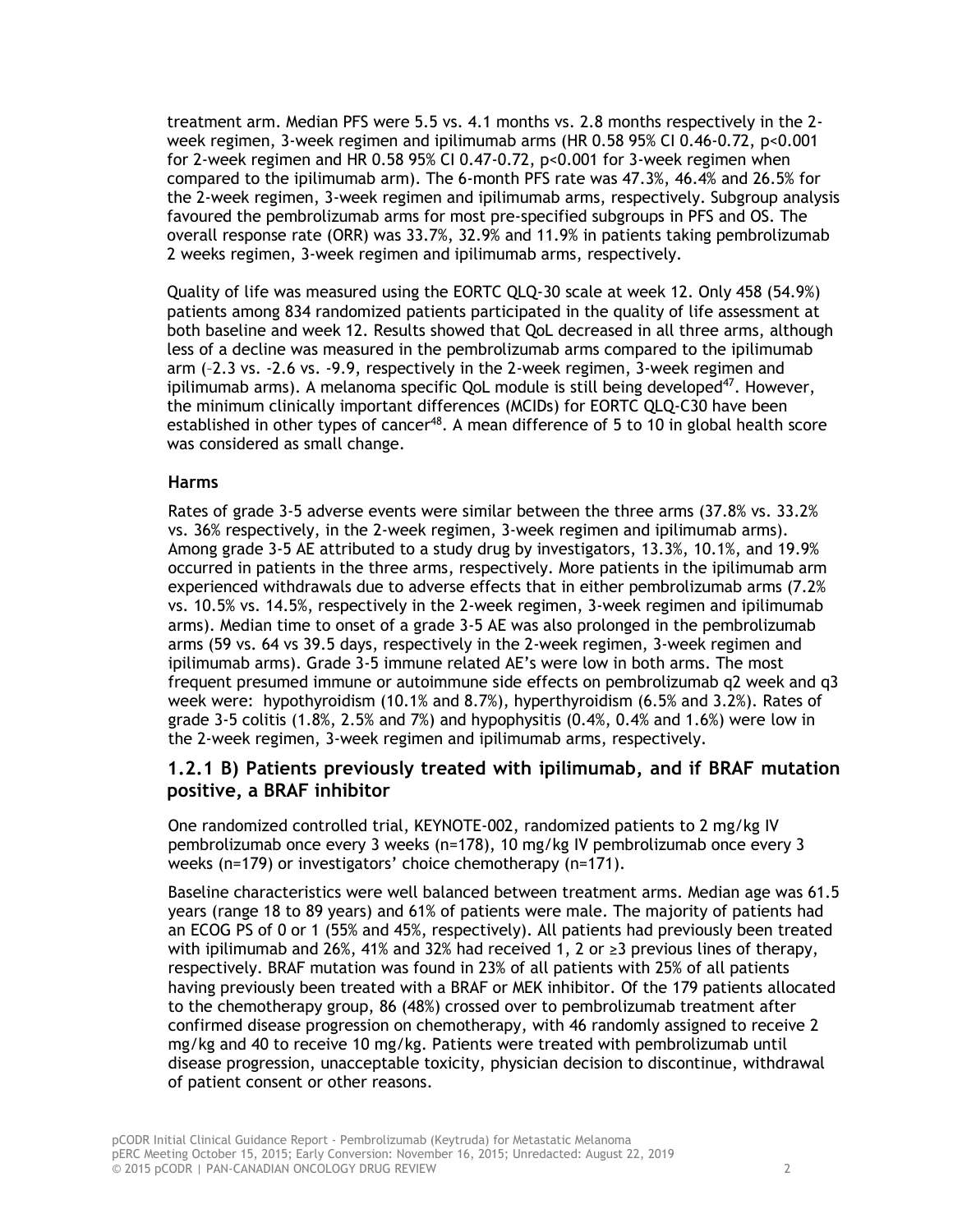## **Efficacy**

KEYNOTE-002 demonstrated a statistically significant improvement in progression-free survival (PFS) rates at 6 and 9 months in favour of the pembrolizumab arms, the coprimary endpoints of the study. At 6 months PFS rates were 34%, 38% and 16% and at 9 months 24%, 29% and 8% in the 2 mg, 10 mg and chemotherapy arms, respectively. The hazard ratio for death or disease progression (95% CI) was 0.57 (0.45-0.73, p<0.0001) for 2 mg/kg pembrolizumab and 0.50 (0.39-0.64, p<0.0001) for 10 mg/kg pembrolizumab compared with chemotherapy group. Median PFS was however similar among the three arms. Data on OS, a co-primary endpoint, was not analysed as the pre-specified number of deaths had not been reached at the interim analysis. Final overall survival will be assessed after 370 deaths. The differences between pembrolizumab arms and chemotherapy in OS will likely to be underestimated due to the high crossover rate (48%) from chemotherapy to pembrolizumab after disease progression. Overall response rate (ORR) was 21%, 25% and 4% in patients receiving the 2mg, 10mg and chemotherapy, respectively.

Quality of life was measured using the EORTC QLQ-30 scale at week 12. Results showed that QoL decreased in all three arms. This decline was less in the pembrolizumab arms compared to the ipilimumab arm (–2.6 vs. -2.55 vs. -9.13, respectively in the 2mg, 10mg and chemotherapy arms). A melanoma specific QoL module is still being developed<sup>47</sup>. However, the minimum clinically important differences (MCIDs) for EORTC QLQ-C30 have been established in other types of cancer<sup>48</sup>. A mean difference of 5 to 10 in global health score was considered as small change.

#### **Harms**

Rates of treatment related grade 3-4 adverse events were similar between the pembrolizumab arms and higher in the chemotherapy arm (11% vs. 14% vs. 26% respectively, in the 2mg, 10mg and chemotherapy arms). The rate of all cause grade 3-5 AE's, while similar between arms, were numerically higher for all three arms (by approximately 20% per arm) as compared to treatment related grade 3-4 AE's. There were no 'treatment-related' deaths.<sup>45</sup> Withdrawals due to grade 3-5 AE's occurred in 9%, 14% and 8% of patients in the three arms respectively. Most common grade 3-4 treatmentrelated adverse events on pembrolizumab 2mg/kg were fatigue, edema, and myalgia (1% each); and hypopituitarism, colitis, diarrhea, low appetite, hyponatremia, pneumonitis (1% each) for pembrolizumab 10mg/kg. Treatment discontinuation due to treatment-related adverse events occurred in (3%, 7%, and 6% of patients in the 2mg, 10mg and chemotherapy arms, respectively). There were no treatment related deaths.

# **1.2.2 Additional Evidence**

pCODR received input on pembrolizumab for both ipilimumab naïve and ipilimumab refractory patients from 3 patient advocacy groups, [Canadian Skin Patient Alliance (CSPA), Melanoma Network of Canada (MNC) and Save Your Skin Foundation (SYSF)]. Provincial Advisory group input was obtained from eight of the nine provinces participating in pCODR.

• In addition, one supplemental question was identified during development of the review protocol as relevant to the pCODR review of Pembrolizumab and is discussed as supporting information: Critical appraisal of a manufacturer provided a network meta-analysis (NMA) to estimate the treatment effects of pembrolizumab relative to competing interventions for the treatment of advancedstage melanoma in patients naïve to treatment with ipilimumab.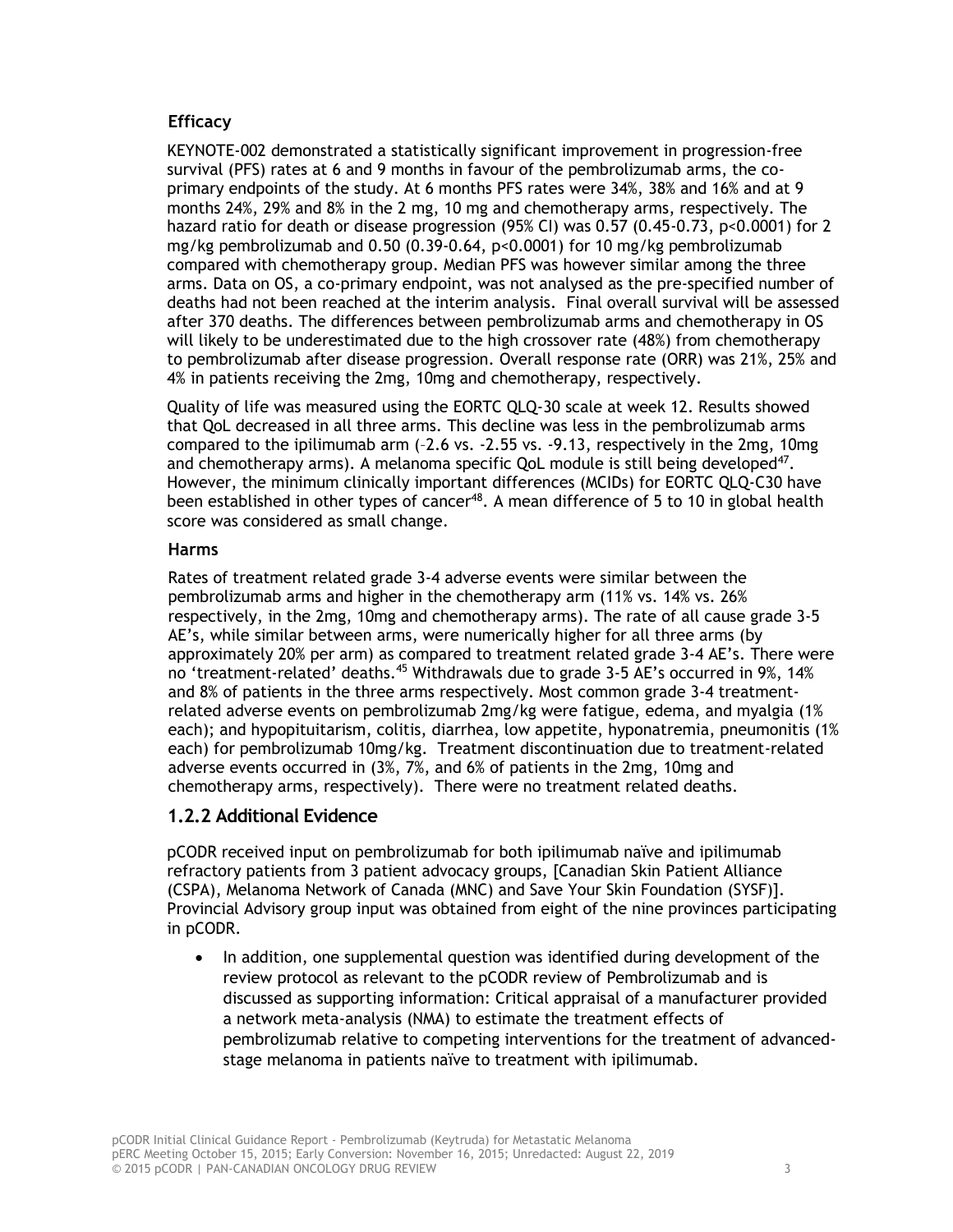## **1.2.3 Interpretation and Guidance**

#### Burden of Illness and Need

Although the number of patients developing melanoma is small compared to breast cancer or lung cancer, melanoma remains the number one cause of cancer death in women age 25 to 35, and causes a disproportionate number of years of life lost. Unresectable stage III or stage IV melanoma carries a poor prognosis. Single agent BRAF and MEK inhibitors have resulted in improved outcomes as compared to standard chemotherapy, however resistance to these agents typically develops within 6 to 8 months. The immune checkpoint inhibitor Ipilimumab results in improvements in the prognosis of metastatic melanoma, but only a minority of patients respond and survival is poor in non-responders; overall only a small proportion will experience long term survival. Most patients with metastatic melanoma succumb to the disease, therefore more effective treatments are needed.

#### **Effectiveness**

For patients that were ipilimumab naive, based on the results of the KEYNOTE-006 study, statistically significant improvements in six months PFS rates, one-year estimates of OS and response rates were observed all favoring the 2 and 3 week pembrolizumab regimens over ipilimumab. PFS and OS results for patients on the 2 week regimen arm were also consistent in the subgroup of patients that were previously treated with a BRAF or MEK inhibitor. Quality of life questionnaire (EORTC QLQ-C30) also favored pembrolizumab treated patients over ipilimumab. In patients that were ipilimumab refractory, based on the interim results of the KEYNOTE-002 study, statistically significant improvements in 6 and 9 months PFS, overall response rate and quality of life was demonstrated in favour of both pembrolizumab arms vs chemotherapy.

#### Safety

Serious and life threatening auto-immune side effects are a major concern with immune check-point inhibitors. Side effect profile shows that pembrolizumab is well tolerated with a relatively low rate of serious immune related side effects which can be managed with well-defined management algorithms. The rate of grade 3-5 side effects was lower on pembrolizumab than ipilimumab for both ipilimumab naïve and ipilimumab treated patients. Hypophysitis and colitis are of major clinical concern and rates were lower on pembrolizumab than ipilimumab. This is of major importance to patients and clinicians.

# 1.3 Conclusions

The Clinical Guidance Panel concluded that there is an overall net clinical benefit to pembrolizumab in both ipilimumab naïve and ipilimumab refractory unresectable stage III-IV melanoma. This conclusion is based on one well-conducted randomized controlled trial demonstrated a clear statistically significant benefit in 1 year overall survival rate, progression free survival, and response rate in favour of pembrolizumab vs ipilimumab in ipilimumab naïve patients and one randomized phase II trial showed statistically significant benefit in 6 and 9 month PFS rates and RR in favor of pembrolizumab vs investigator choice of chemotherapy in ipilimumab refractory patients. The magnitude of benefit in both ipilimumab naïve and refractory patients in terms of RR, PFS, and OS are clinically meaningful and reflect major improvements in disease management.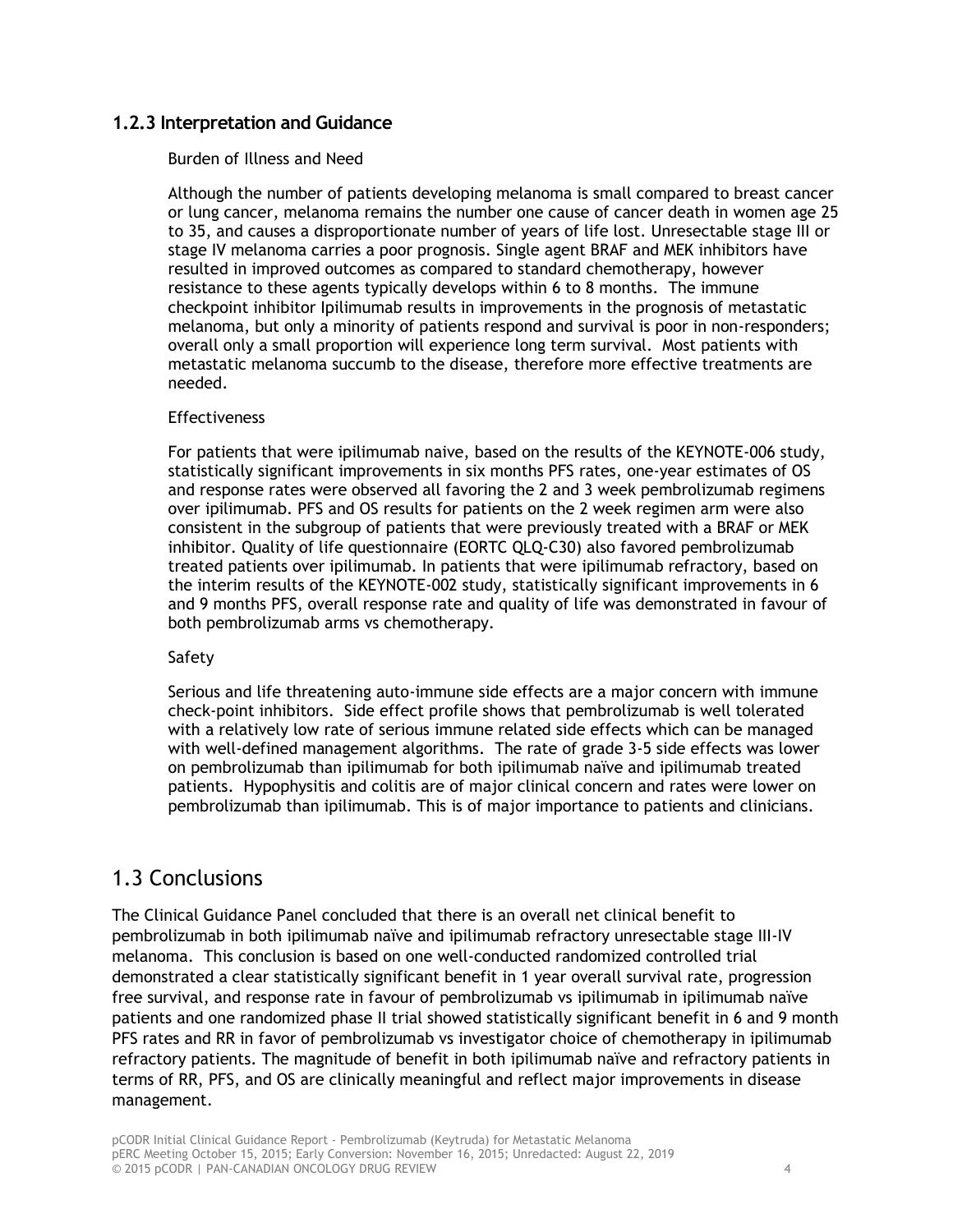The Clinical Guidance Panel also considered that from a clinical perspective:

- Serious and life threatening auto-immune side effects are a major concern with immune check-point inhibitors. The rate of grade 3-5 side effects was lower on pembrolizumab than ipilimumab. Hypophysitis and colitis are of major clinical concern and rates were lower on pembrolizumab than ipilimumab.
- In general the side effect profile shows that pembrolizumab is well tolerated with a relatively low rate of serious immune related side effects which can be managed with well-defined management algorithms. This is of major importance to patients and clinicians.
- Network meta-analysis NMA is a tool used to make indirect comparisons (cross trial comparisons). The quality of evidence comparing pembrolizumab to BRAF inhibitors in the submitted NMA is low, as a result the submitted NMA should not be used to assess the relative efficacy or cost-effectiveness between pembrolizumab and MEK/BRAF inhibitors.
- The CGP is unaware of any evidence to guide optimal sequencing of immune checkpoint drugs (CTLA-4 and PD1 inhibitors) and BRAF/MEK inhibitors. BRAF mutated patients will receive available BRAF/MEK drugs at some point during their therapy, either before or after immune checkpoint inhibitors, thus BRAF/MEK drugs were excluded as a comparator in economic modeling.
- The CGP is unaware of any data that would allow reliable comparison of the clinical impact of pembrolizumab vs nivolumab.
- The optimal duration of pembrolizumab is unknown. In the current studies pembrolizumab was continued until disease progression, unacceptable toxicity, patient/physician decision, or in KEYNOTE-006 until 24 months of therapy. The efficacy of shorter durations of therapy is currently unknown, and will hopefully be addressed in future clinical trials.
- The Health Canada approved dose of pembrolizumab is 2mg/kg every 3 weeks which CGP also endorses. Of note, the discussion section of the KEYNOTE-006 publication states that multiple trials have shown a lack of a dose-response relationship with pembrolizumab.
- In melanoma, there is insufficient evidence to recommend the measurement of PD-L1 to guide the use of pembrolizumab. In addition, there is lack of consistency in the assays and cut-offs used to assess PD- L1.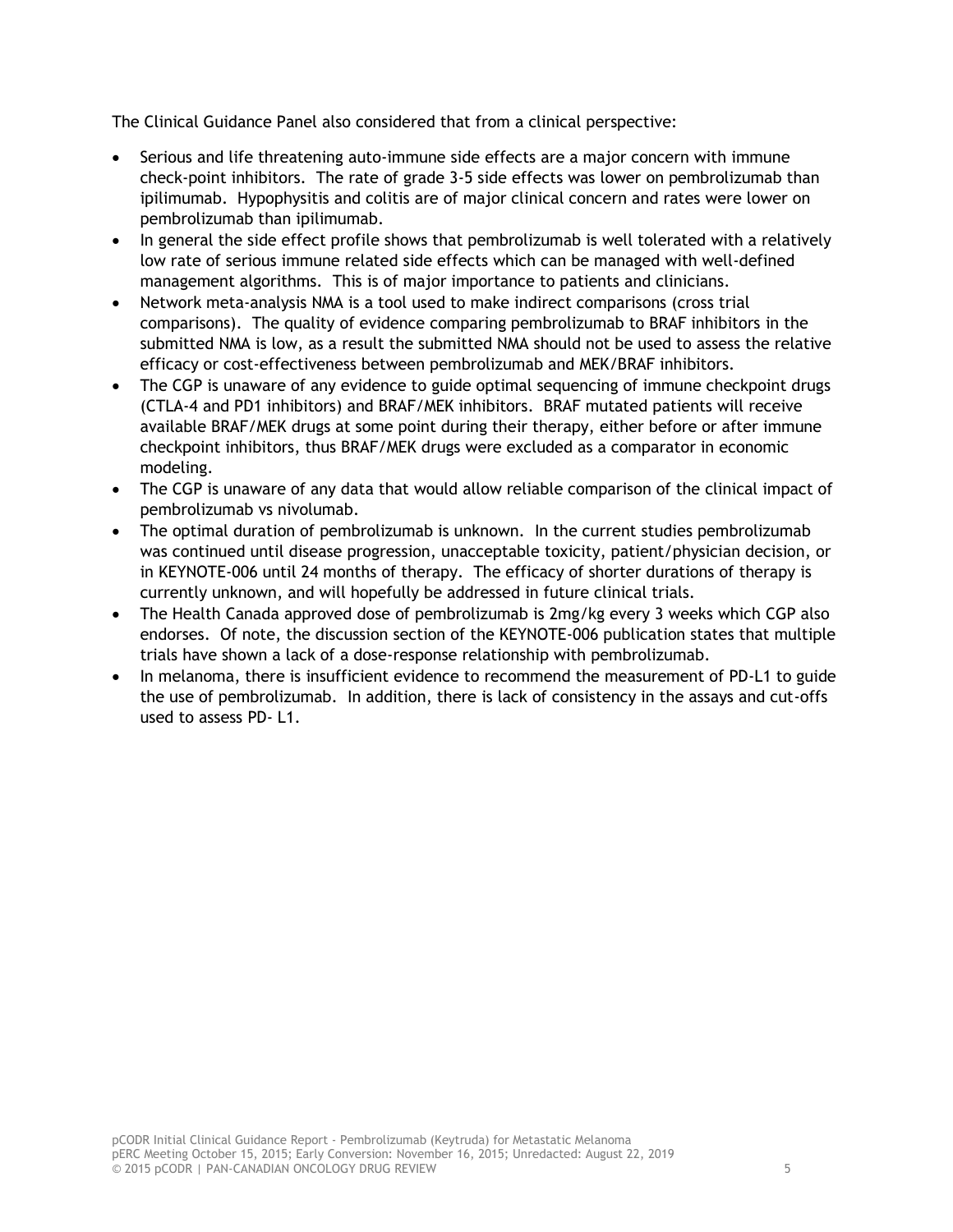# <span id="page-9-0"></span>**2 CLINICAL GUIDANCE**

This Clinical Guidance Report was prepared to assist the pCODR Expert Review Committee (pERC) in making recommendations to guide funding decisions made by the provincial and territorial Ministries of Health and provincial cancer agencies regarding pembrolizumab for metastatic melanoma. The Clinical Guidance Report is one source of information that is considered in the *pERC Deliberative Framework*. The *pERC Deliberative Framework* is available on the pCODR website, [www.cadth.ca/pcodr.](http://www.cadth.ca/pcodr)

This Clinical Guidance is based on: a systematic review of the literature regarding pembrolizumab conducted by the Melanoma Clinical Guidance Panel (CGP) and the pCODR Methods Team; input from patient advocacy groups; input from the Provincial Advisory Group; and supplemental issues relevant to the implementation of a funding decision.

The systematic review and supplemental issues are fully reported in Sections 6 and 7. Background Clinical Information provided by the CGP, a summary of submitted Patient Advocacy Group Input on pembrolizumab and a summary of submitted Provincial Advisory Group Input on pembrolizumab are provided in Sections 3, 4 and 5 respectively.

# <span id="page-9-1"></span>2.1 Context for the Clinical Guidance

# **2.1.1 Introduction**

Malignant melanoma is one of the most aggressive forms of skin cancer. Surgery is the cornerstone treatment at early stages of disease. However, treating unresectable or metastatic melanoma remains a challenge as the response rate to systemic therapy is low. The treatments available for unresectable or metastatic melanoma in Canada vary from province to province. Generally, treatment options include immunotherapy (ipilimumab), chemotherapy, interferon-alpha or IL-2 or target therapy (BRAF inhibitors or MEK inhibitors). Response with immunotherapy is limited to 15-20% of patients and associated with significant and potentially life threatening immune related side effects in approximately 15% of patients, requiring management and monitoring, including risks for severe and fatal events (ie colitis). In BRAF mutant patients, resistance to targeted therapies (BRAF/MEK inhibitors) ultimately develops and patients experience rapid and often unrelenting disease progression. Treatment options are also limited for patients who show progression after immunotherapy and/or target therapy.

Pembrolizumab has a Health Canada indication for the treatment of patients with unresectable or metastatic melanoma and disease progression following ipilimumab therapy and, if BRAF V600 mutation positive a BRAF or MEK inhibitor as per proposed indication. The recommended dose of pembrolizumab is 2 mg/kg administered intravenously over 30 minutes every 3 weeks. The product monograph recommended patients take pembrolizumab until disease progression or unacceptable toxicity.

Pembrolizumab inhibits the PD-1 pathway in antigen presenting or tumor cells which reactivates tumour-specific cytotoxic T lymphocytes and its antitumor immunity.

# **2.1.2 Objectives and Scope of pCODR Review**

The objectives of this review were:

1. To evaluate the effect of pembrolizumab alone as first-line therapy on patient outcomes compared to ipilimumab in treatment of patients with unresectable or metastatic melanoma (stage III or IV).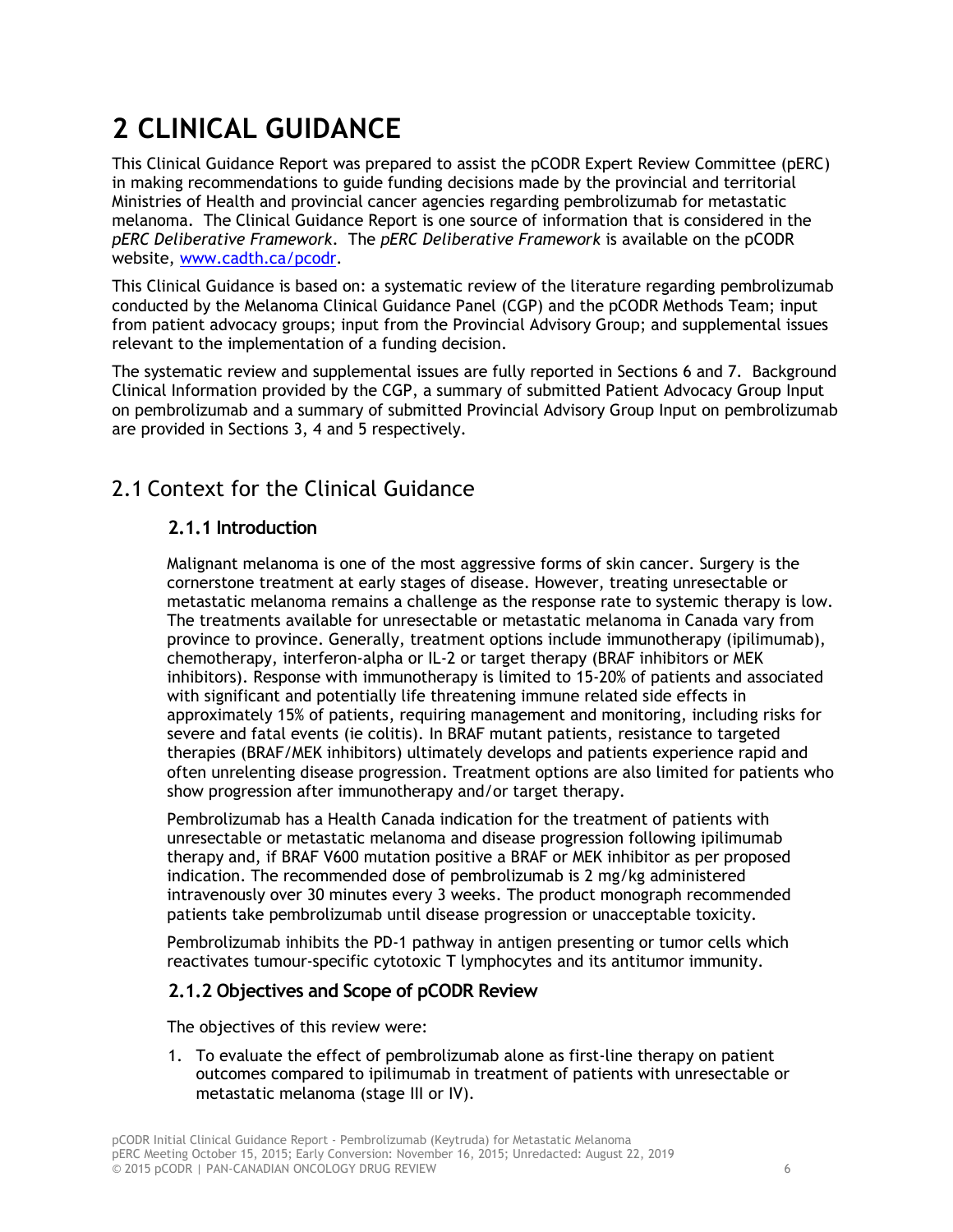2. To evaluate pembrolizumab alone on patient outcomes compared to standard care or best supportive care in treatment of patients with unresectable or metastatic melanoma and disease progression following ipilimumab therapy and, if BRAF mutation positive, a BRAF or MEK inhibitor.

The review for pembrolizumab was initiated as a second line review only, assessing pembrolizumab alone on patient outcomes compared to standard care or best supportive care in treatment of patients with unresectable or metastatic melanoma and disease progression following ipilimumab therapy. In accordance with the pCODR Procedures, the pCODR Provincial Advisory Group (PAG) requested additional information on pembrolizumab (Keytruda) which extend beyond the submitted scope of the review. The request by PAG expressed a need for pembrolizumab in ipilimumab naïve patients. Revision of review scope may be considered by pCODR in very limited instances, based on jurisdictional input, feasibility to conduct the revised review and clinical importance. All three criteria for scope modification were met in this case and the scope of the review was expanded to include patient naïve to ipilimumab treatment.

See section 6.2.1 for details on the review protocol.

## **2.1.3 Highlights of Evidence in the Systematic Review**

*This section describes highlights of evidence in the systematic review. Refer to section 2.2 for the clinical interpretation of this evidence and section 6 for more details of the systematic review.* 

#### **2.1.3A Previously untreated with Ipilimumab**

The pCODR systematic review included one randomized controlled trial, KEYNOTE-006, a three armed study which compared pembrolizumab 10 mg/kg every 2 weeks and pembrolizumab 10 mg/kg every 3 weeks to ipilimumab. The trial enrolled patients who were 18 years of age or older with histologically confirmed, unresectable stage III or IV melanoma who had received no more than one previous systemic therapy for advanced disease. Patients might or might not have been treated with BRAF inhibitor or MEK inhibitor. Eligible patients were randomized in 1:1:1 ratio to the three treatment arms. Table 6.2 in Section 6.3.2.1 summarizes the trial characteristics of KEYNOTE-006.

Patients were treated with pembrolizumab for 24 months or until disease progression, unacceptable toxicity, investigator decision to discontinue or withdrawal of patient consent. Patients who completed 2 years of treatment were monitored for an additional 24 months and could be eligible for re-induction, upon disease progression, with pembrolizumab to a maximum of 12 months. There was no information available on whether any patients received pembrolizumab as an induction treatment after 2 years of treatment followed by progression. Ipilimumab was taken for 4 cycles (3mg/kg every 3 weeks for 4 cycles) or until disease progression, the onset of unacceptable toxicity, an investigator's decision to discontinue or withdrawal of patient consent.

Baseline characteristics were well balanced between the treatment arms. KEYNOTE-006 randomized 834 patients. The median age of patients was 62 years. Male patients contributed to 60% of the population. Over 80% of patient had been classified as positive for PD-1 expression. BRAF mutation was found in 36% of the patients and 18% of patients had been treatment with BRAF or MEK inhibitors.

The study had PFS and OS as co-primary endpoints. Both pembrolizumab arms showed significant benefit compared to ipilimumab in terms of overall survival and progressionfree survival. Similar effect was observed in various subgroups. Table 6.2 summarizes relevant outcomes of KEYNOTE-006.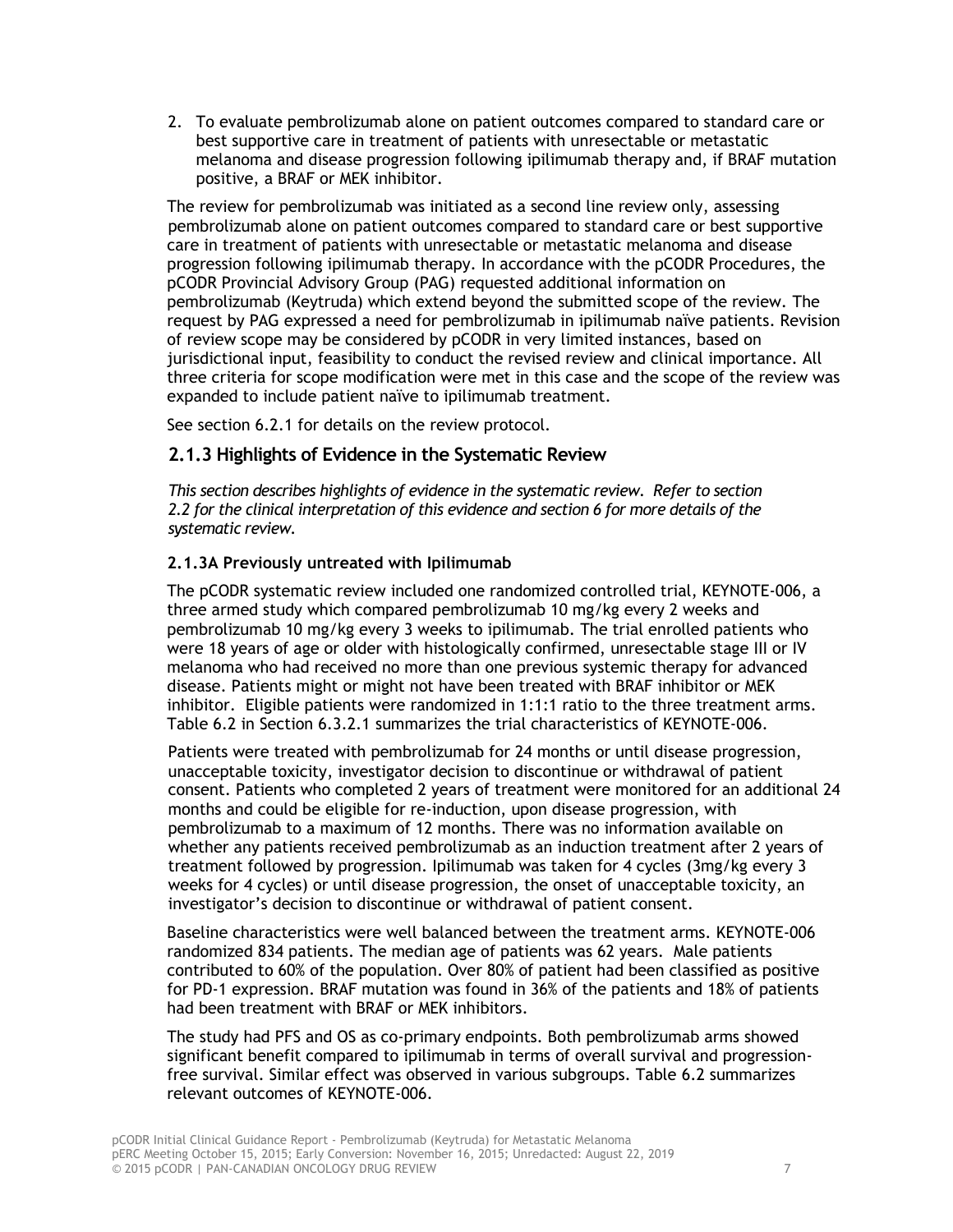Quality of life was assessed by the European Organization for Research and Treatment of Cancer QLQ-C30 (EORTC QLQ-30) at week 12. Only 458 (54.9%) patients among 834 randomized patients participated in the quality of life assessment at both baseline and week 12. Results showed that QoL decreased in all three arms, although less of a decline was measured in the pembrolizumab arms compared to the ipilimumab arm (Table 2.1).

Fewer patients from pembrolizumab arms had to withdraw due to adverse effect [20/278 (7.2%) in Q2W arm, 29/277 (10.5%) in Q3W arm] compared with ipilimumab [37/256 (14.5%)]. Statistics comparing pembrolizumab and ipilimumab in withdrawal due to adverse effect was not provided. Both pembrolizumab regimens provided significant benefit in terms of the hazard ratio for experiencing at least one grade 3-5 adverse event compared with ipilimumab [Q2W HR: 0.59 (0.43, 0.80), p<0.001; Q3W HR: 0.52 (0.38, 0.72), p<0.001]. Percentage of patients experienced at least one drug related adverse effect was similar between treatment arms (76.0% in Q2W, 72.9% in Q3W, 73.0% in ipilimumab).

Most common treatment related adverse events of any grade on pembrolizumab were fatigue, diarrhea, rash and pruritus. Less than 1 % of patients experienced these adverse effects at grade 3 or 4 severity except for diarrhea (2.5% and 1.1%). For ipilimumab most common adverse events were pruritus, diarrhea, fatigue and rash. Less than 1 % of patients experienced these adverse effects at grade 3 to 5 severity except for diarrhea (3.1%) and fatigue (1.2%).

| Table 2.1 Summary of key outcomes in KEYNOTE-006          |                        |                        |                               |
|-----------------------------------------------------------|------------------------|------------------------|-------------------------------|
|                                                           | Pembrolizumab          | Pembrolizumab          | Ipilimumab                    |
|                                                           | every 2 weeks          | every 3 weeks          |                               |
| 1-year overall survival (n/N)                             | 207/279 (74.1%)        | 189/277 (68.4%)        | 162/278 (58.2%)               |
| Hazard ratio (95%CI) for                                  | 0.63(0.47, 0.83)       | 0.69(0.52, 0.9)        | $- - -$                       |
| death comparing                                           | p<0.0005               | p=0.0036               |                               |
| pembrolizumab and                                         |                        |                        |                               |
| ipilimumab                                                |                        |                        |                               |
| 6-month progression free<br>survival (n/N)                | 132/279 (47.3%)        | 129/277 (46.4%)        | 74/278 (26.5%)                |
| Hazard ratio for disease                                  | 0.58(0.46, 0.72)       | 0.58(0.47, 0.72)       | $---$                         |
| progression comparing                                     | p<0.001                | p<0.001                |                               |
| pembrolizumab and                                         |                        |                        |                               |
| ipilimumab                                                |                        |                        |                               |
| Quality of life                                           | $-2.3$ $(-5.21, 0.62)$ | $-2.6$ $(-5.44, 0.23)$ | $-9.9$ ( $-13.01$ , $-6.72$ ) |
| (EORTC QLQ-C30, least                                     |                        |                        |                               |
| square mean of overall score<br>change from baseline (95% |                        |                        |                               |
| $CI$ )                                                    |                        |                        |                               |
| Difference of least square                                | $7.6$ $(3.40, 11.75)$  | 7.3(3.15, 11.38)       | $- - -$                       |
| mean score between                                        | p=0.0004               | p=0.0006               |                               |
| pembrolizumab and                                         |                        |                        |                               |
| ipilimumab                                                |                        |                        |                               |
| Overall response rate (n/N)                               | 94/279 (33.7%)         | 91/277 (32.9%)         | 33/278 (11.9%)                |
| Estimated percentage                                      | $16.1\%$ $(7.8, 24.5)$ | $17.2\%$ (9.5-25.6)    | ---                           |
| difference in overall                                     | p<0.001                | p<0.001                |                               |
| response rate between                                     |                        |                        |                               |
| pembrolizumab and                                         |                        |                        |                               |
| ipilimumab                                                |                        |                        |                               |

The Methods team noted that KEYNOTE-006 has not yet been completed. The assessment of bias was based on the protocol and data from the two interim analyses.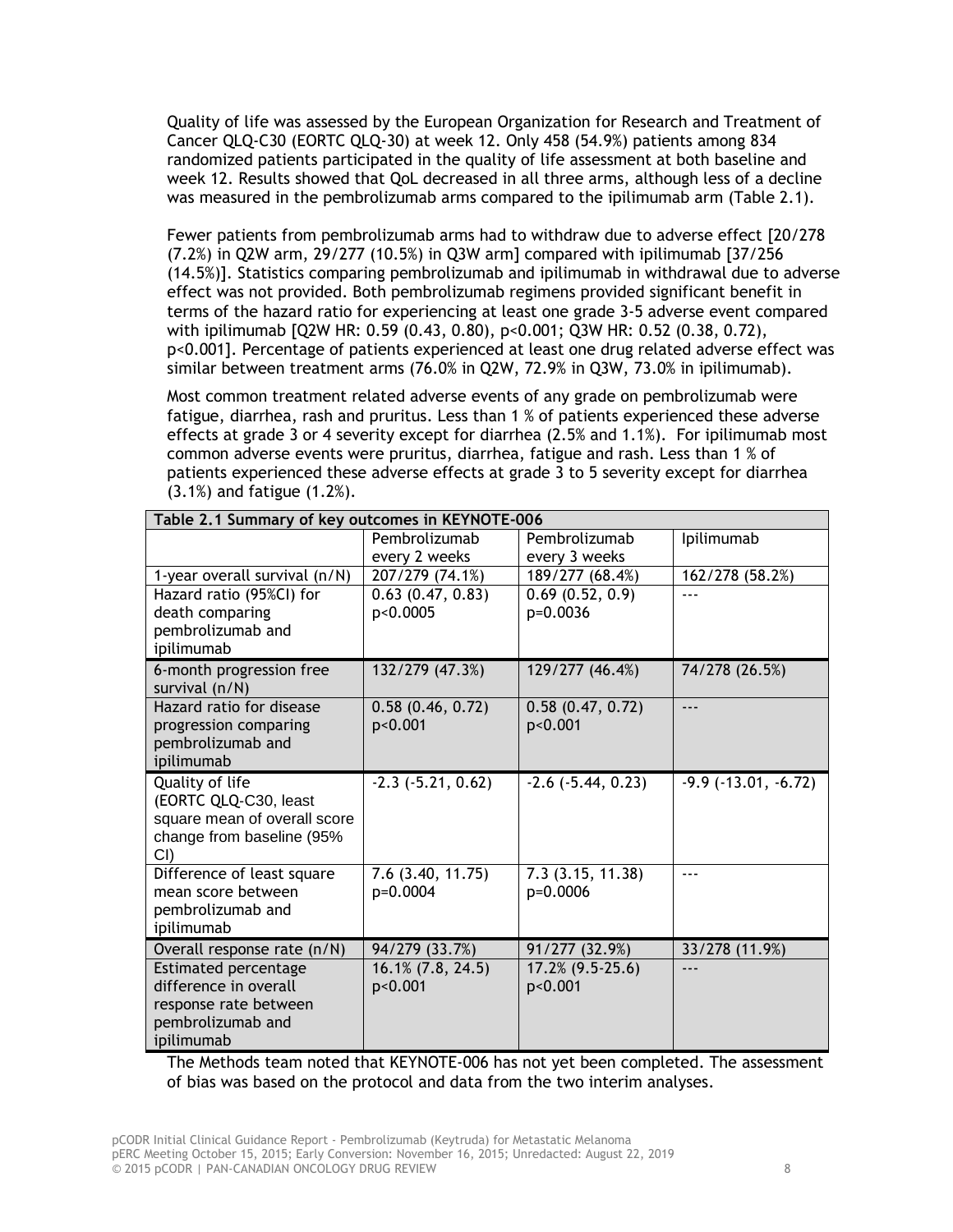Details regarding randomization and allocation concealment were described in the protocol of KEYNOTE-006. The steps taken to ensure the integrity of randomization and allocation concealment were adequate to minimize the risk of selection bias. KEYNOTE-006 was an open label trial therefore assessment of detection bias was not applicable. The risk of performance bias was also low because steps were taken to ensure the blinding of the independent radiologic reviewers. In addition, risk of attrition bias and reporting bias were also low because efficacy outcomes were analyzed according to intention to treat (ITT) principle and data of all relevant outcomes were submitted to the methods team. Overall, KEYNOTE-006 has low risk of bias.

#### **2.1.3B Patients previously treated with ipilimumab and, if BRAF mutation positive, a BRAF or MEK inhibitor**

The pCODR systematic review also included one randomized controlled trial in the secondline review. KEYNOTE-002 enrolled patients with advanced melanoma who have disease progression within 24 weeks of receiving  $\geq 2$  ipilimumab doses and, if BRAF mutation positive, a BRAF or MEK inhibitor. Eligible patients were randomized to 2 mg/kg IV pembrolizumab once every 3 weeks, 10 mg/kg IV pembrolizumab once every 3 weeks or investigators' choice chemotherapy. Patients and clinicians were blinded to the dosage of pembrolizumab but not blinded to the allocation of pembrolizumab or chemotherapy. The independent review panel was blinded to the allocation of treatment and the dosage of treatment. The 2 mg/kg pembrolizumab dose is the only recommended dose currently approved by Health Canada. Table 6.3 in Section 6.3.2.1 summarizes the trial characteristics of KEYNOTE-002.

KEYNOTE-002 randomized 540 patients. The overall median age was 61.5 years (range 18 to 89 years). Male patients contributed to 61% of the population. ECOG performance status was similar between treatment arms (ECOG PS 0 and 1 in55% and 45%, respectively). BRAF mutation was found in 23% of all patients and 25% of all patients had previously been treated with a BRAF or MEK inhibitor. There was no significant difference in the percentages of patient having BRAF mutation between treatment arms.

KEYNOTE-002 has not yet been completed. The primary outcomes were overall survival and progression free survival (PFS). Overall survival was not analyzed at the interim analysis. The final overall survival analysis was planned after 370 deaths. The estimate for overall survival, if unadjusted, would likely to be underestimated due to the high crossover rate from chemotherapy to pembrolizumab after disease progression. As for August 25th of 2015, the pre-specified number of deaths had not been reached yet. Both pembrolizumab arms showed significant benefit compared to chemotherapy in terms of PFS rates at 6 and 9 months. Median PFS was not different between the three arms (2.9, 2.9 and 2.7 months for the 2mg, 10 mg pembrolizumab and chemotherapy arms, respectively). Table 2.2 summarizes the relevant outcomes of KEYNOTE-002.

Quality of life was assessed by the European Organization for Research and Treatment of Cancer QLQ-C30 (EORTC QLQ-30) at week 12. A negative change in score from baseline would indicate a decrease in the quality of life. In summary, the decrease in quality of life during treatment was significantly less in pembrolizumab arms compared with chemotherapy arms.

There was no difference in withdrawal due to grade 3-5 adverse event between the pembrolizumab arms and chemotherapy arm. Odds ratio (95% CI) when compared with chemotherapy was 1.20 (0.56, 2.58) in 2 mg/kg arm and 1.97 (0.97, 4.00) in 10 mg/kg arm. The number of patients experienced at least one adverse effect was 122/178 (68.5 %) in 2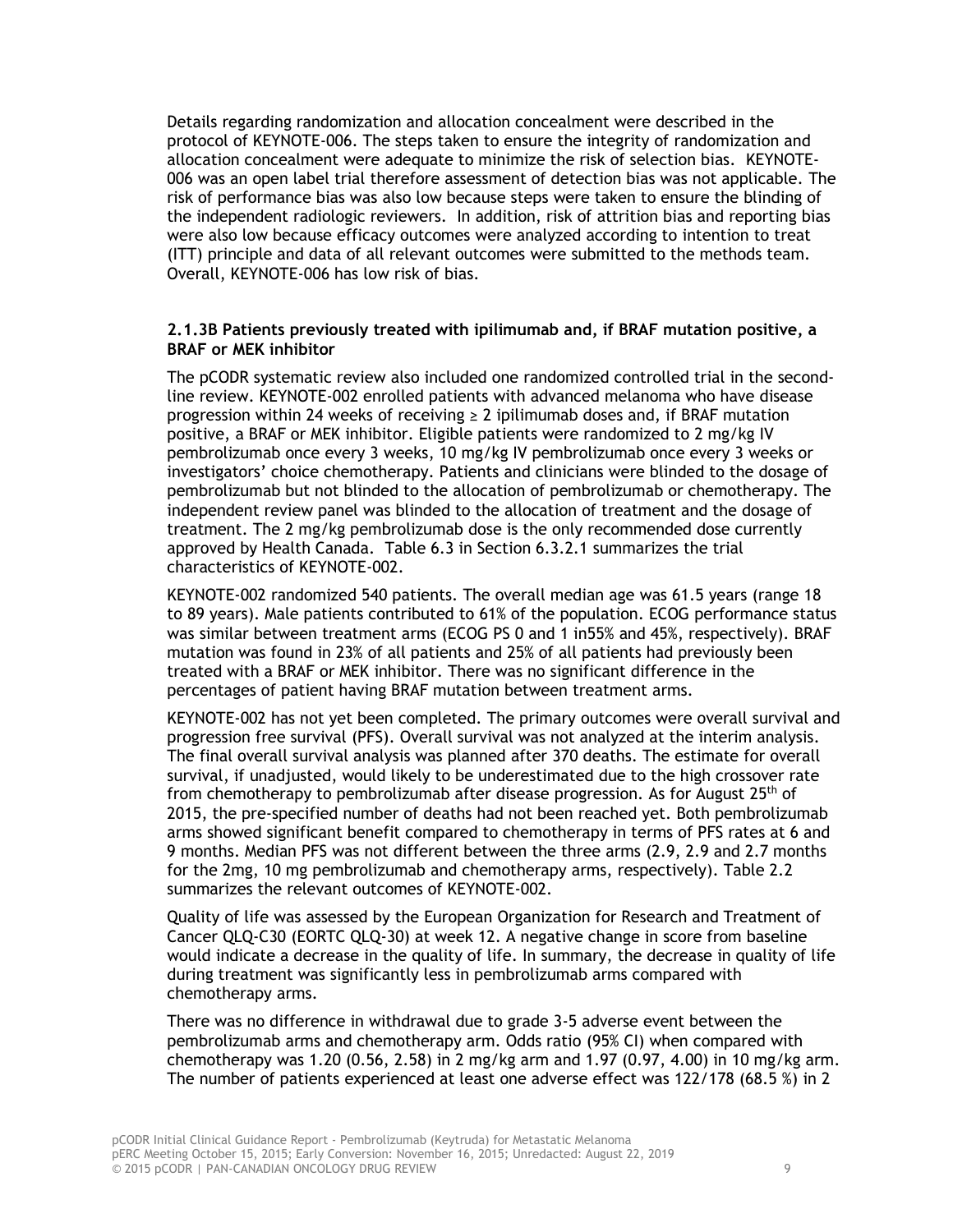| Table 2.2 Summary of key outcomes in KEYNOTE-002 |                  |                   |                 |  |
|--------------------------------------------------|------------------|-------------------|-----------------|--|
|                                                  | Pembrolizumab    | Pembrolizumab     | Chemotherapy    |  |
|                                                  | 2 mg/kg          | 10 mg/kg          |                 |  |
| 6-month progression free proportion              | 34%              | 38%               | 16%             |  |
| 9-month progression free proportion              | 24%              | 29%               | 8%              |  |
| Hazard ratio (95% CI) of death or disease        | 0.57(0.45,       | 0.50(0.39,        |                 |  |
| progression comparing pembrolizumab              | 0.73)            | 0.64)             |                 |  |
| and chemotherapy                                 | p<0.0001         | p<0.0001          |                 |  |
| Quality of life                                  | $-2.6$ $(-6.15,$ | $-2.55$ $(-5.99,$ | $-9.13(-12.86,$ |  |
| (EORTC QLQ-C30, least square mean of             | 0.96)            | (0.89)            | $-5.39$         |  |
| overall score change from baseline (95%          |                  |                   |                 |  |
| CI)                                              |                  |                   |                 |  |
| Difference of LS mean score between              | 6.53(1.53,       | 6.57(1.65,        |                 |  |
| pembrolizumab and chemotherapy                   | 11.53)           | 11.50)            |                 |  |
|                                                  | $p=0.011$        | $p=0.009$         |                 |  |
| Overall response rate (n/N)                      | 38/180 (21%)     | 46/181 (25%)      | 8/179(4%)       |  |
| Difference in overall response between           | 13% (7%, 21%)    | 18% (11%, 27%)    |                 |  |
| pembrolizumab and chemotherapy (95%              | p<0.0001         | p<0.0001          |                 |  |
| CI)                                              |                  |                   |                 |  |

mg/kg arm, 133/179 (74.3%) in 10 mg/kg arm and 138/171 (80.7%) in chemotherapy arm. The most common adverse effects were fatigue, pruritus, nausea and decreased appetite.

AsKEYNOTE-002 has not yet been completed, the assessment of bias was based on the protocol and data from the interim analysis.

Details regarding randomization and allocation concealment were described in the protocol of KEYNOTE-002. The steps taken to ensure the integrity of randomization and allocation concealment were adequate to minimize the risk of selection bias. The risk of performance bias was also low because steps were taken to ensure the blinding of the independent radiologic reviewers. In addition, risk of attrition bias and reporting bias were also low because efficacy outcomes were analyzed according to ITT principle and data of all relevant outcomes were submitted to the methods team. Overall, the Methods team judged that KEYNOTE-002 has low risk of bias.

# **2.1.4 Comparison with Other Literature**

The pCODR Clinical Guidance Panel and the pCODR Methods Team did not identify other relevant literature providing supporting information for this review.

# **2.1.5 Summary of Supplemental Questions**

Critical appraisal of a manufacturer provided a network meta-analysis (NMA) to estimate the treatment effects of pembrolizumab relative to competing interventions for the treatment of advanced-stage melanoma in patients naïve to treatment with ipilimumab.

Considering that direct comparative data for pembrolizumab vs. ipilimumab (KEYNOTE-006) and pembrolizumab vs. chemotherapy (KEYNOTE-002) are available, the only relevant comparison in this NMA that might have contributed to the pCODR review was that between pembrolizumab and the BRAF inhibitors. After evaluating the evidence presented in this NMA, the methods team concluded that the evidence, which was considered to of low quality, did not provide any addition information that might impact the results of the current review.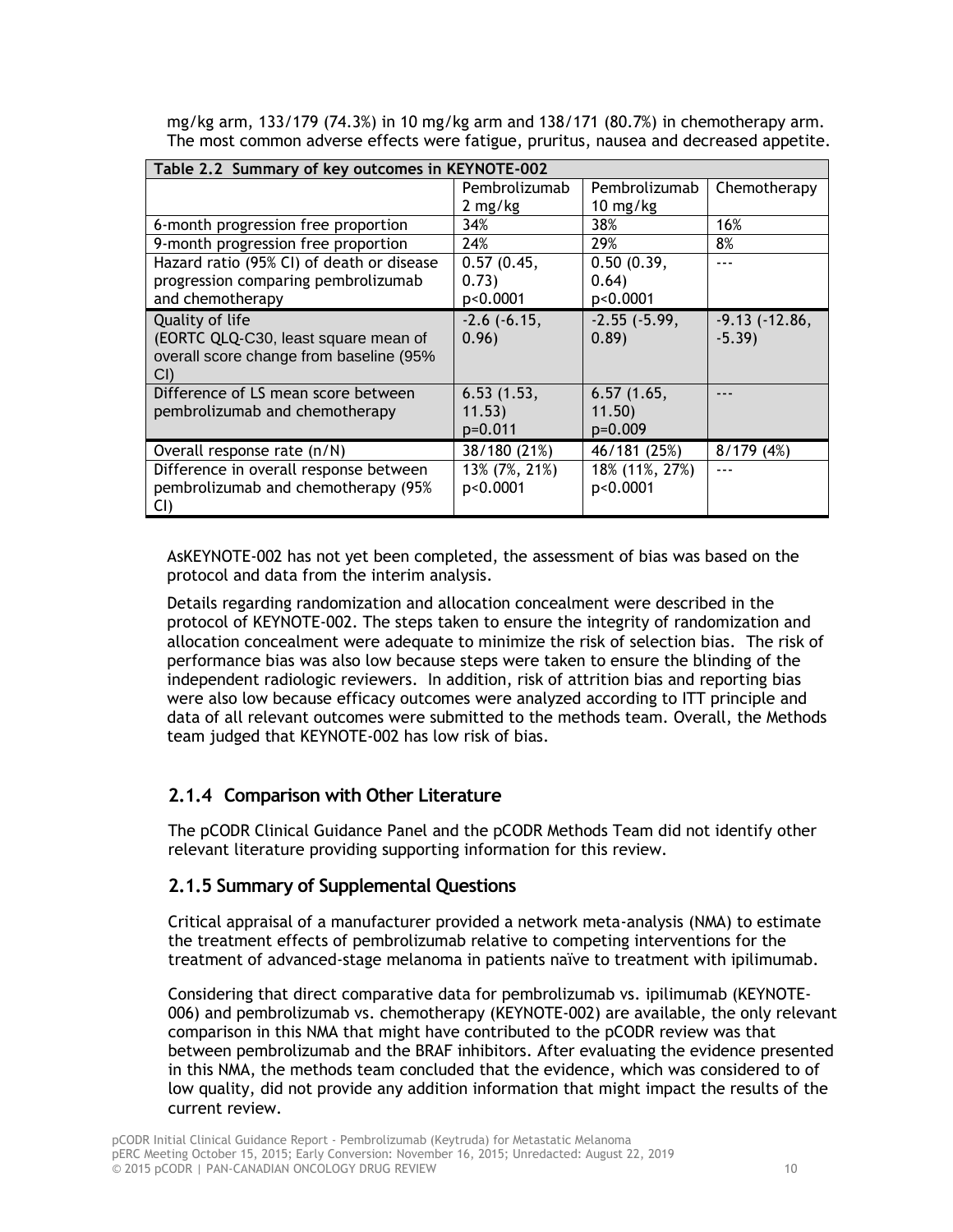Details of the critical appraisal of the NMA are presented in Section 7

## **2.1.6 Other Considerations**

*See Section 4 and Section 5 for a complete summary of patient advocacy group input and Provincial Advisory Group (PAG) Input, respectively.* 

#### **Patient Advocacy Group Input**

From a patient perspective, there are both mental and physical impact for patients with metastatic melanoma. Respondents commonly experience pain, scarring, fatigue, disrupted sleep and fear, depression and anxiety. Patient Advocacy Groups indicated that current therapies for advanced melanoma are limited and have significant side-effects that have a negative impact on the quality of life for both the patient and the caregiver. Respondents believe that this new therapy will give them hope. With pembrolizumab, there is the expectation that they may live longer, with few side effects and have a good quality of life or potential lasting response. The majority of respondents who have experienced with pembrolizumab indicated the drug was well tolerated with few side effects. These side-effects include skin rash, fatigue, weakness, diarrhea, colitis, headaches. A small number of respondents indicated having experienced no side effects with the treatment. All respondents stated that side-effects to treatment were manageable, and that pembrolizumab improved their quality of life. Respondents also reported tumour shrinkage and for some full disappearance of growth. Respondents also reported liking the dosing profile for pembrolizumab and feel that it is more palatable than other treatments. They expect that the 21-day dosing period will provide some stability in their lives, knowing that they will feel lousy for 21 days and then feel normal afterwards; and the treatment time is also easier to handle – three hours in the clinic versus four-five hours for other treatments.

#### **PAG Input**

Input was obtained from eight of the nine provinces (Ministries of Health and/or cancer agencies) participating in pCODR. PAG identified the following as factors that could impact the implementation of pembrolizumab for metastatic melanoma. Due to the scope expansion, PAG was provided the opportunity to revise input accordingly.

Clinical factors:

- Therapeutic gap for patients who are ipilimumab refractory and/or resistant to treatment with BRAF inhibitors +/- MEK inhibitors
- Treatment algorithm and/or sequencing with recently available drugs
- Long-term safety and efficacy compared to other treatments available

Economic factors:

- Drug wastage
- <span id="page-14-0"></span>• Cost-effectiveness compared to other treatments available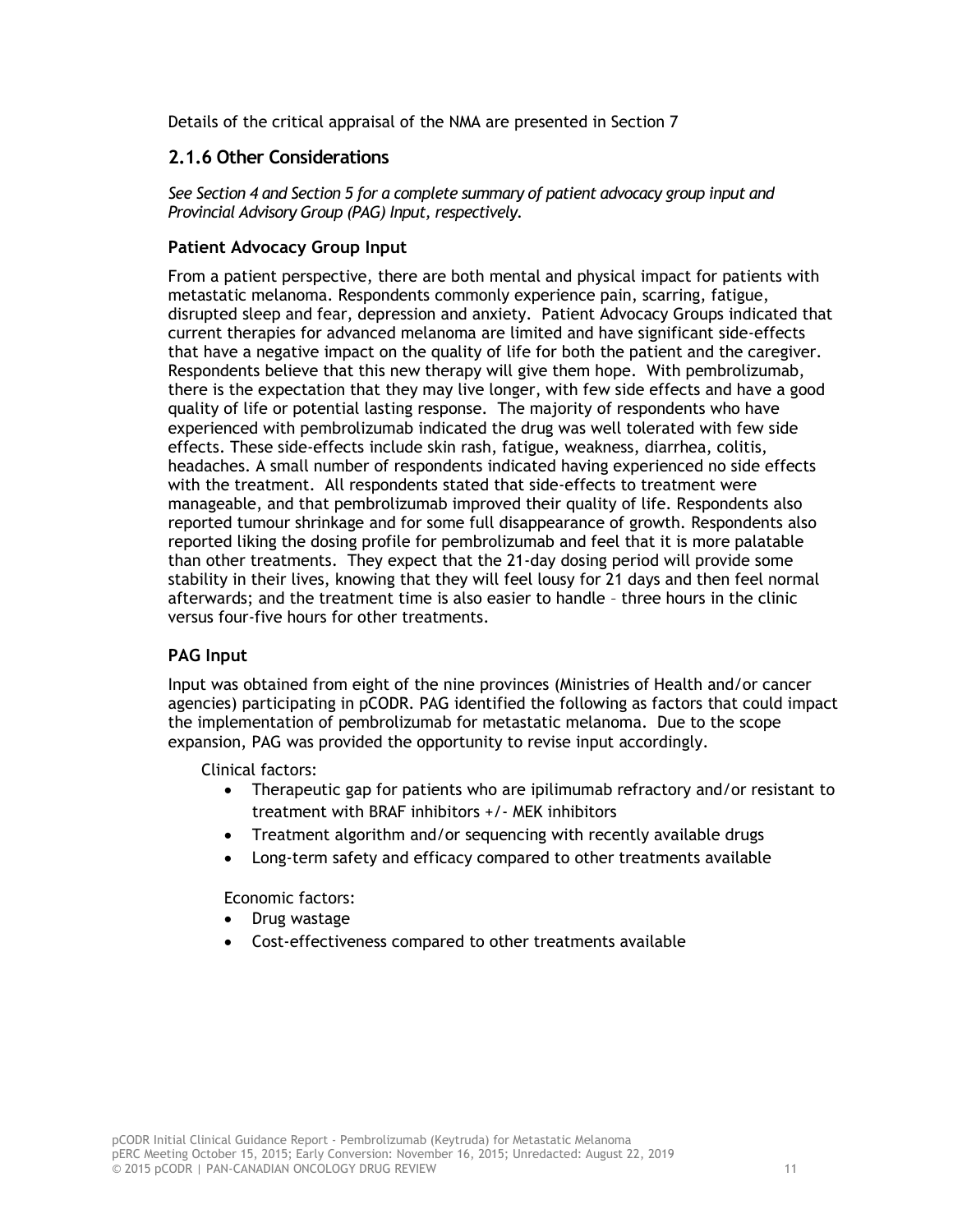# 2.2 Interpretation and Guidance

## **Burden of Illness and Need for Improved Therapies**

It is estimated that 6,500 Canadians will be diagnosed with melanoma in 2014, and approximately 1050 patients will die of melanoma in 2014. The majority of patients will present with early stage disease and be cured by surgery but those who present with advanced disease or who subsequently relapse, the prognosis remains poor. Although the number of patients developing melanoma is small compared to breast cancer or lung cancer, melanoma remains the number one cause of cancer death in women age 25 to 35, and causes a disproportionate number of years of life lost. Unresectable stage III or stage IV melanoma carries a poor prognosis, and up until very recently the median survival was 6.2 months and only 25.5% of patients survived to one year. There is no evidence that standard cytotoxic chemotherapy improves overall survival or quality of life in metastatic melanoma and objective response rate is low, in the 7-10% range. Single agent BRAF and single agent MEK inhibitors have resulted in improved outcomes as compared to standard chemotherapy for the 40-50% of patients with BRAF mutations, however resistance to these agents typically develops within 6 to 8 months. Immune checkpoint inhibitor Ipilimumab (cytotoxic Tlymphocyte-associated protein 4 (CTLA-4) results in improvements in the prognosis of metastatic melanoma, but only a minority of patients respond and survival is poor in non-responders; overall only a small proportion will experience long term survival. Most patients with metastatic melanoma succumb to the disease, more effective treatments are needed.

## **Effectiveness**

## **Pembrolizumab in ipilimumab naïve patients**

KEYNOTE-006 was an open-label, randomized, phase 3 trial of first and second line therapy in ECOG 0/1 unresectable stage III or IV melanoma who were ipilimumab naive. The trial included 834 patients of which 65% were receiving their first line of systemic therapy. Patients were randomized 1:1:1 to pembrolizumab 10mg/kg every 2 weeks or every y 3 week schedule, or to ipilimumab 3mg/kg every 3weeks for 4 cycles (Ipilimumab). Median age was 62, and 80.5% were classified as PD-L1 positive (at least 1% of tumor cells with membranous staining.) Approximately 36% of patients were BRAF mutation positive and 18% had prior treatment with BRAF/MEK inhibitors, and 9% of patients had brain metastasis. Results were analyzed on an ITT basis and independent radiologic reviewers were blinded to treatment group.

The efficacy of the two pembrolizumab regimens appeared the same, which the authors note is in keeping with prior studies which have demonstrated a lack of a dose-response relationship with this drug. (Of note, this study used 10mg/kg and the dose approved by Health Canada is 2mg/kg q 3 weeks.) Six months PFS (47.3% vs 46.4% vs 26.5%), one-year estimates of OS (74.1% vs 68.4% vs 58.2%), and RR (33.7%, 32.9%, and 11.9%) all favored pembrolizumab every 2 weeks and every 3 weeks respectively over ipilimumab. 6 months PFS HR were 0.58 p<0.001 for both every 2 and every 3 week pembrolizumab vs ipilimumab. HR for death for pembrolizumab every 2 weeks vs ipilimumab was 0.63 p<0.0005. HR for death for pembrolizumab every 3 weeks vs ipilimumab was 0.69 p=0.0036.

For patients receiving pembrolizumab every 2 weeks as compared to ipilimumab, improvements were seen for both PFS and OS in the first and second line setting. In the first line setting PFS HR 0.55 (0.42-0.72) and OS HR 0.58 (0.41-0.84). In the second line setting PFS HR 0.63 (0.44-0.90) and OS HR 0.62 (0.40-0.98). For pembrolizumab every 3 week vs ipilimumab similar improved HRs were also seen for PFS and OS in the first line setting, and a strong trend towards improvement in the second line setting.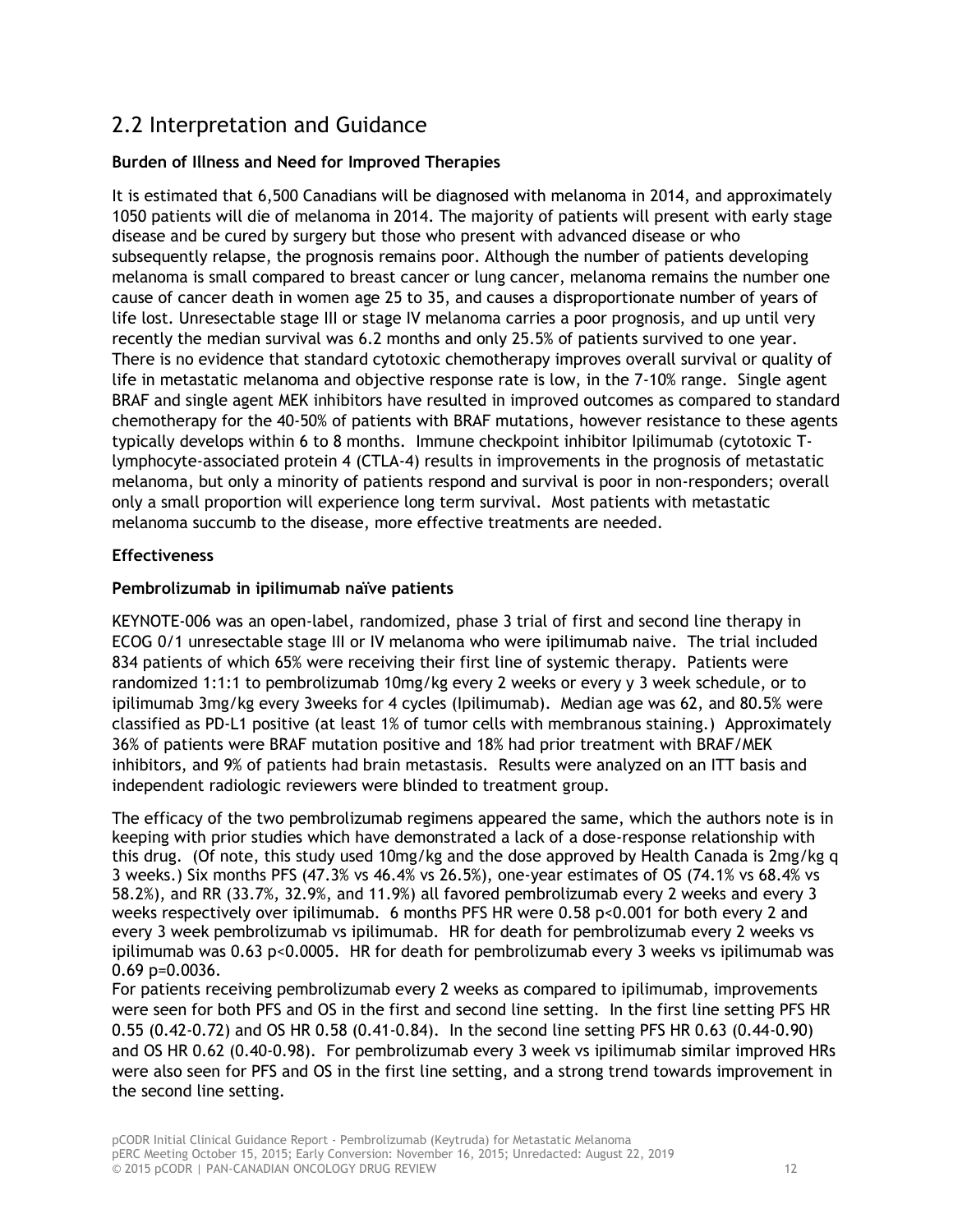#### **Safety from KEYNOTE-006**

For Pembrolizumab every 2 weeks, every 3 weeks and ipilimumab grade 3 to 5 adverse events attributed by investigators to study drug were 13.3%, 10.1%, and 19.9% and the rates of permanent discontinuation of drug due to treatment related adverse advent were 4.0%, 6.9% and 9.4%. One death was attributed to ipilimumab (diarrhea related metabolic abnormalities leading to cardiac arrest in a patient with type 2 diabetes). Most common treatment related adverse events of any grade on pembrolizumab every 2 week and every 3 week were: fatigue (20.9% and 19.1%), diarrhea (16.9% and 14.4%), rash (14.7% and 13.4%), pruritus (14.4% and 14.1%) with grade 3 or 4 events occurring in <1% of patients except diarrhea (2.5% and 1.1%). For ipilimumab most common adverse events were: pruritus (25.4%), diarrhea (22.7%), fatigue (15.2%), rash (14.5%) which were grade 3 to 5 in <1% of patients except diarrhea (3.1%) and fatigue (1.2%).

The most frequent presumed immune or autoimmune side effects of any grade on pembrolizumab every 2 week and every 3 week were: hypothyroidism (10.1% and 8.7%), hyperthyroidism (6.5% and 3.2%). Grade 3 to 4 events reported in >1% of pembrolizumab patients were colitis (1.4% and 2.5%), hepatitis (1.1% and 1.8%). The ipilimumab group had an 8.2% rate of colitis and grade 3 to 4 events in >1% of patients: colitis (7%), hypophysitis (1.6%). In addition, quality of life questionnaire (EORTC QLQ-C30) favored pembrolizumab treated patients over ipilimumab.

#### **Patients previously treated with ipilimumab and, if BRAF mutation positive, a BRAF or MEK inhibitor**

<span id="page-16-0"></span>KEYNOTE-002 was a randomized phase 2 trial that randomized (1:1:1) to two doses of every 3 weekly pembrolizumab 2mg/kg (the Health Canada recommended and approved dose), or 10mg/kg vs investigator choice of chemotherapy in ipilimumab refractory patients (and received prior BRAF/MEK inhibitor if BRAF mutated (25% of patients)). Patients and investigators were blinded to dose of pembrolizumab but not to pembrolizumab vs chemotherapy allocation. The independent review panel was blinded to therapy received. Patients were ECOG 0 or 1 and median age was 61.5 years. The trial is ongoing and interim analysis has reported on PFS. The final analysis will have OS as the primary endpoint. Interim analysis showed improvements in 6months PFS, 9 months PFS, RR and QLQ for pembrolizumab vs chemotherapy. For pembrolizumab 2mg/kg, 10mg/kg and chemotherapy the 6months PFS were (34%, 38% and 16%) and 9months PFS were (24%, 29%, and 8%), RR (21%, 25%, and 4%), all-cause grade 3-5 adverse events were numerically higher in all three arms as compared to treatment related grade 3—4 AE's (by about 20%). Grade 3-4 treatment-related adverse events occurred in 11%, 14%, and 26% of patients in the 2mg, 10mg and chemotherapy arms, respectively. The HR of death or disease progression of pembrolizumab 2mg/kg vs chemo was 0.57 p<0.0001 and for pembrolizumab 10mg/kg vs chemo was HR 0.5 p<0.001. Most common grade 3-4 treatment-related adverse events on pembrolizumab 2mg/kg were fatigue, edema, and myalgia (1% each). For pembrolizumab 10mg/kg they were hypopituitarism, colitis, diarrhea, low appetite, hyponatremia, pneumonitis (1% each). Treatment discontinuation due to treatment-related adverse events occurred in (3%, 7%, and 6% of patients). There were no reported immune-mediated grade 4 or 5 adverse events. There were no treatment related deaths.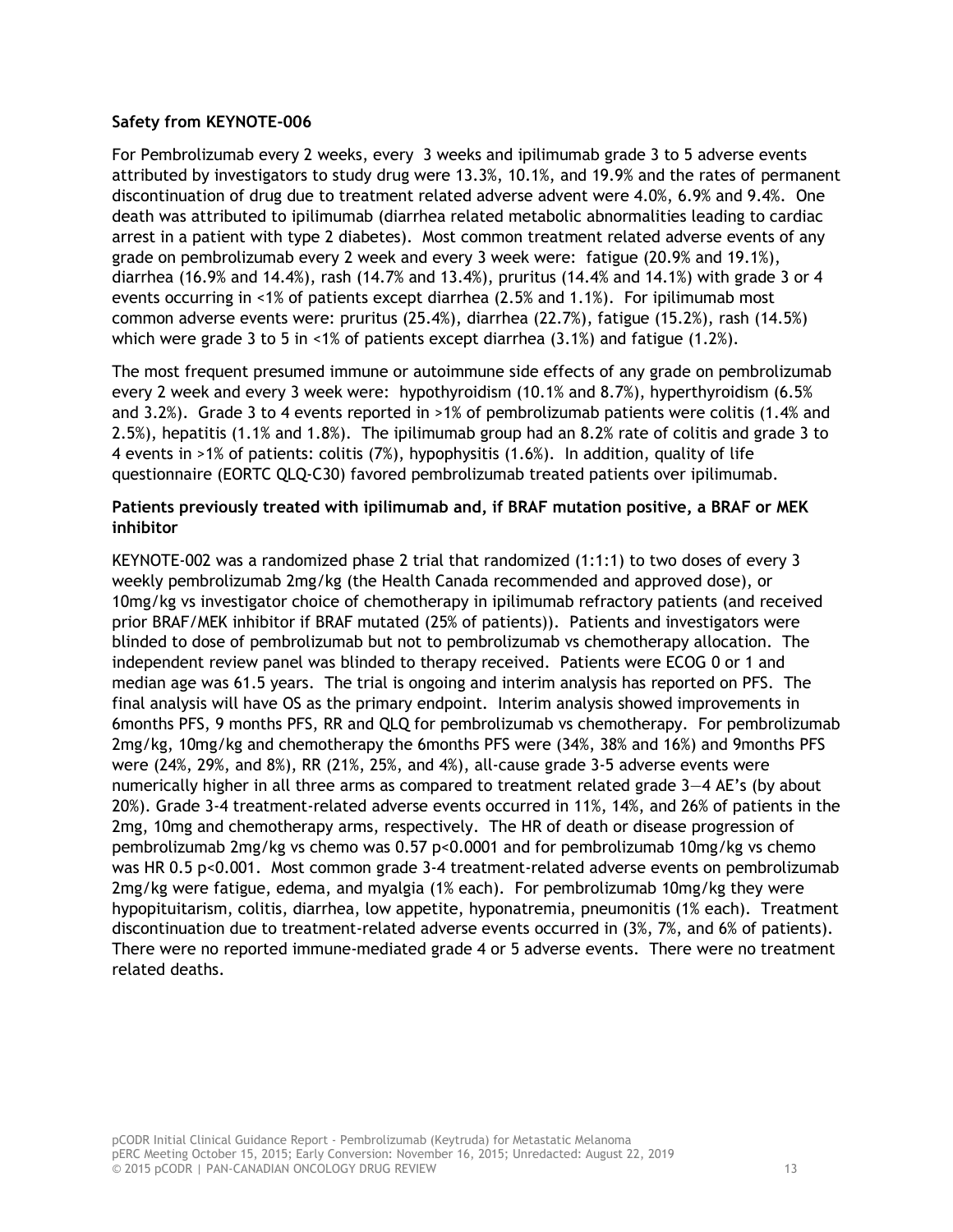# 2.3 Conclusions

The Clinical Guidance Panel concluded that there is an overall net clinical benefit to pembrolizumab in both ipilimumab naïve and ipilimumab refractory unresectable stage III-IV melanoma. This conclusion is based on one well-conducted randomized controlled trial demonstrated a clear statistically significant benefit in 1 year overall survival rate, progression free survival, and response rate in favour of pembrolizumab vs ipilimumab in ipilimumab naïve patients and one randomized phase II trial showed statistically significant benefit in 6 and 9 month PFS rates and RR in favor of pembrolizumab vs investigator choice of chemotherapy in ipilimumab refractory patients. The magnitude of benefit in both ipilimumab naïve and refractory patients in terms of RR, PFS, and OS are clinically meaningful and reflect major improvements in disease management.

The Clinical Guidance Panel also considered that from a clinical perspective:

- Serious and life threatening auto-immune side effects are a major concern with immune check-point inhibitors. The rate of grade 3-5 side effects was lower on pembrolizumab than ipilimumab. Hypophysitis and colitis are of major clinical concern and rates were lower on pembrolizumab than ipilimumab.
- In general the side effect profile shows that pembrolizumab is well tolerated with a relatively low rate of serious immune related side effects which can be managed with well-defined management algorithms. This is of major importance to patients and clinicians.
- Network meta-analysis NMA is a tool used to make indirect comparisons (cross trial comparisons). The quality of evidence comparing pembrolizumab to BRAF inhibitors in the submitted NMA is low, as a result the submitted NMA should not be used to assess the relative efficacy or cost-effectiveness between pembrolizumab and MEK/BRAF inhibitors.
- The CGP is unaware of any evidence to guide optimal sequencing of immune checkpoint drugs (CTLA-4 and PD1 inhibitors) and BRAF/MEK inhibitors. BRAF mutated patients will receive available BRAF/MEK drugs at some point during their therapy, either before or after immune checkpoint inhibitors, thus BRAF/MEK drugs were excluded as a comparator in economic modeling.
- The CGP is unaware of any data that would allow reliable comparison of the clinical impact of pembrolizumab vs nivolumab.
- The optimal duration of pembrolizumab is unknown. In the current studies pembrolizumab was continued until disease progression, unacceptable toxicity, patient/physician decision, or in KEYNOTE-006 until 24 months of therapy. The efficacy of shorter durations of therapy is currently unknown, and will hopefully be addressed in future clinical trials.
- The Health Canada approved dose of pembrolizumab is 2mg/kg every 3 weeks which CGP also endorses. Of note, the discussion section of the KEYNOTE-006 publication states that multiple trials have shown a lack of a dose-response relationship with pembrolizumab.
- In melanoma, there is insufficient evidence to recommend the measurement of PD-L1 to guide the use of pembrolizumab. In addition, there is lack of consistency in the assays and cut-offs used to assess PD- L1.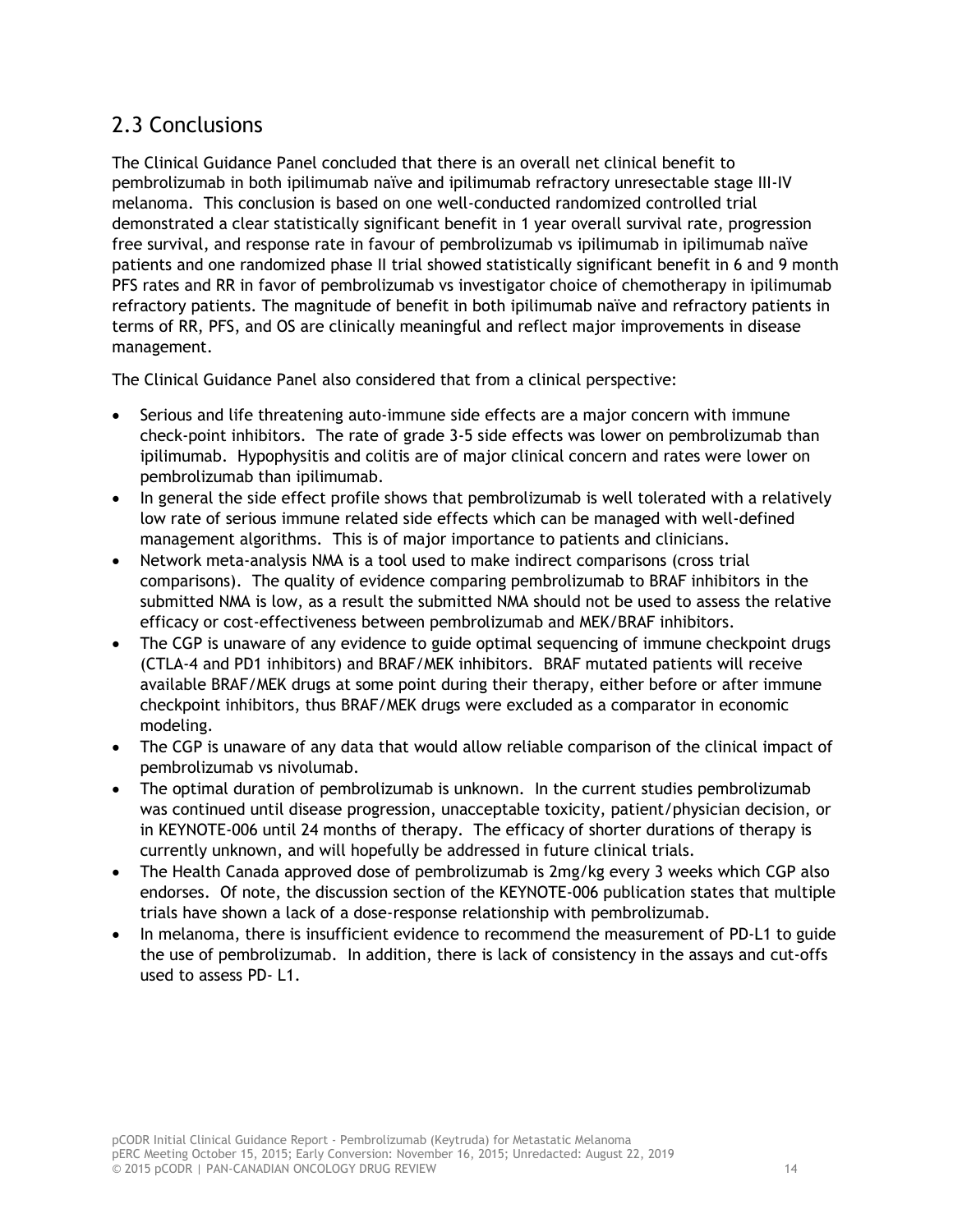# <span id="page-18-0"></span>**3 BACKGROUND CLINICAL INFORMATION**

This section was prepared by the pCODR Melanoma Clinical Guidance Panel. It is not based on a systematic review of the relevant literature.

# 3.1 Description of the Condition

Melanoma is a malignancy of melanocytes which are distributed throughout the body. Although primary melanoma can occur in a variety of sites, skin is the most common, comprising 95% of cases. In Canada 6500 new cases of primary melanoma were diagnosed in 2014 and approximately 1100 individuals will die from melanoma each year.<sup>1</sup> The incidence of melanoma has been steadily increasing over the past 60 years. Currently the lifetime probability of developing melanoma for women is 1 in 85 and for men is 1 in 67.<sup>2</sup>

Staging of melanoma is based on the current American Joint Committee on Cancer (AJCC) 7th edition classification.<sup>3</sup> The tumour characteristics principally involve the Breslow height, presence or absence of ulceration, and mitotic rate. The detection of microscopic and macroscopic lymph node involvement, lactate dehydrogenase (LDH) and sites of metastatic disease are also incorporated in the staging classification. All of these prognostic factors have important impact upon patient outcomes and also serve to guide management decisions.

# 3.2 Accepted Clinical Practice

In early stage melanoma, cures are commonly achieved with surgery alone. The primary site is excised with appropriate surgical margins. Depending upon the T stage and location of the primary, a sentinel node biopsy (SNB) may be performed to assess regional nodal status. If the sentinel node contains metastatic disease, then a completion lymph node dissection of the regional basin is often performed. This additional procedure has been shown to reduce the risk of regional occurrence.<sup>4</sup>

Although only 5% of patients present with metastatic disease, the majority of patients who ultimately die from melanoma will have developed recurrent and/or distant disease. About 1/3 of patients with early stage melanoma will develop metastasis; however, 1/2 of the patients with nodal disease will recur and likely die from metastatic disease.<sup>5</sup> Brain metastases are common and occur in up to 75% of patients with overt metastatic disease.

In highly selected patients with metastatic disease, clinical benefit may occur from surgical resection of known sites of disease and may result in long term survival.

Unfortunately, most metastatic patients are not candidates for surgical resection and systemic treatment is the only alternative. The prognosis for these patients remains poor. The median survival has been 6-9 months with 5 year survival of approximately  $6\%$ .<sup>6</sup> With the more recent introduction of new and effective treatments, a significant improvement in survival is being realized.

Over the past 30 years, standard first-line systemic treatment has been dacarbazine.<sup>4,7</sup> Although this alkylating agent is generally well tolerated, response rates are low (7-15%) and complete responses are rare. $8$  In comparative studies the use of dacarbazine has not been shown to improve survival in metastatic melanoma.<sup>9-13</sup> Temozolomide, an oral imidazole tetrazene derivative of dacarbazine, is activated to the active metabolite of dacarbazine, and has also been commonly used. In phase III trials comparing temozolomide directly to dacarbazine, similar progression free and overall survival rates were observed.<sup>14-16</sup>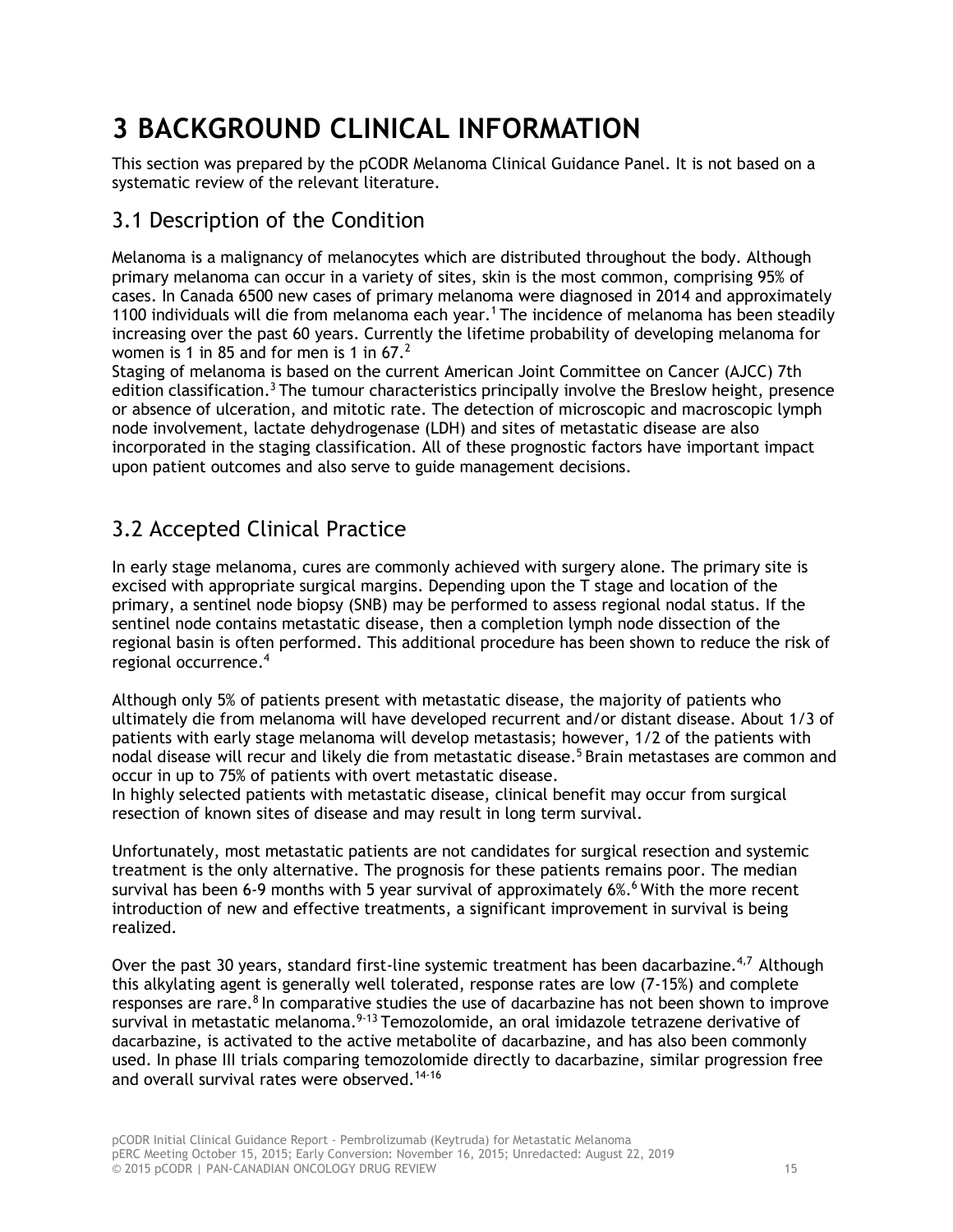In the early 1990s the FDA approved the use of high dose Interleukin-2 based on phase II data showing a response rate of 16% and a durable complete response of  $5\%$ .<sup>17,18</sup> Unfortunately, high dose Interleukin-2 is associated with severe toxicity and requires intense cardiac monitoring and hemodynamic support. Interleukin-2 is largely unavailable in Canada.

A wide spectrum of chemotherapeutic and immunological treatments has been explored in patients with metastatic melanoma. Until recently limited to no success has been achieved. It has become increasingly apparent that melanoma represents a heterogeneous group of diseases. A variety of genetic abnormalities exists within primary melanomas and their respective metastases and influence both cellular proliferation and ultimately response to therapy.<sup>19-21</sup>

The MAP kinase signaling pathway appears to be a key regulatory mechanism for cell growth and differentiation in melanoma.<sup>22</sup> Mutations in the BRAF protein within this pathway can result in uncontrolled cellular proliferation and increased potential for metastatic spread.<sup>23</sup> Approximately 50% of human melanomas appear to have an activated mutation in BRAF which has become a key target for inhibition and potential therapeutic site<sup>24</sup>. Vemurafenib and Dabrafenib are BRAF inhibitors that targets the V600 mutation and are approved by Health Canada based on studies showing improvements in risk of death and risk of tumor progression.  $25-32$  Compared to single agent BRAF inhibitors, dual inhibition of the MAP kinase pathway by combination BRAF and MEK inhibitors have shown improvements in RR, PFS, and  $OS.^{33,34}$  Unfortunately, for those patients who are BRAF positive, resistance to the BRAF and MEK inhibitors ultimately develops and patients experience rapid and often unrelenting disease progression. In the 50% of the patients who do not have BRAF mutation, the BRAF inhibitors are uniformly ineffective.

More recently antibodies to immune checkpoint inhibitors (Ipilimumab, Nivolumab, Pembrolizumab) have shown improved outcomes, independent of BRAF status, in metastatic melanoma. Ipilimumab is a monoclonal antibody that binds to and blocks the cytotoxic Tlymphocyte associated antigen 4 (CTLA4) located on cytotoxic T-lymphocytes has been shown to improve survival in first and second line settings in the treatment of metastatic melanoma.<sup>35,36</sup> Response rates to ipilimumab are low (11-15%), and median OS is modest at 10-11 mos. Of major importance however, is that even though the median OS is modest, a proportion of patients treated with immune checkpoint inhibitors will experience prolonged disease control lasting many years, and the hope is that they are cured of metastatic melanoma. With ipilimumab 15-20% of patients experience prolonged disease control and may not require further treatment.<sup>35</sup> In 2012, ipilimumab was initially approved by Health Canada for the treatment of unresectable or metastatic melanoma in patients who have failed or do not tolerate other systemic therapy for advanced disease.1 In September 2014, it was further approved as first line therapy of unresectable or metastatic melanoma.<sup>37</sup> The Health Canada-recommended dose for ipilimumab, in both previously treated and untreated patients, is 3 mg/kg administered intravenously over a 90 minute period every 3 weeks for a total of four doses.<sup>38</sup> The pCODR Expert Review Committee (pERC) recommended funding ipilimumab, conditional on the cost-effectiveness being improved to an acceptable level, in good performance status patients in first or second line setting for patients with unresectable Stage III or Stage IV melanoma.<sup>40,41</sup> Adverse events are significant and potentially life threatening with ipilimumab therapy, approximately 15% of patients experience grade 3 or 4 immune mediated side effects that require management and monitoring, including risks for severe and fatal events (ie colitis).

Nivolumab and Pembrolizumab are antibodies to programmed death 1 (PD-1) immune-checkpoint inhibitors. In previously untreated patients, nivolumab was superior to dacarbazine with higher ORR (40.0% vs 13.9%), mPFS (5.1mos vs 2.2 mos HR 0.43, p<0.001), and OS at 1 year (72.9% vs 42.1% HR 0.42, p<0.001).<sup>46</sup> Grade 3 or 4 adverse events occurred in 11.7% of the nivolumab treated patients and 17.6% of the dacarbazine treated patients. In the KEYNOTE-006 trial Pembrolizumab has recently been compared directly to Ipilimumab in 1<sup>st</sup> or  $2^{nd}$  line therapy for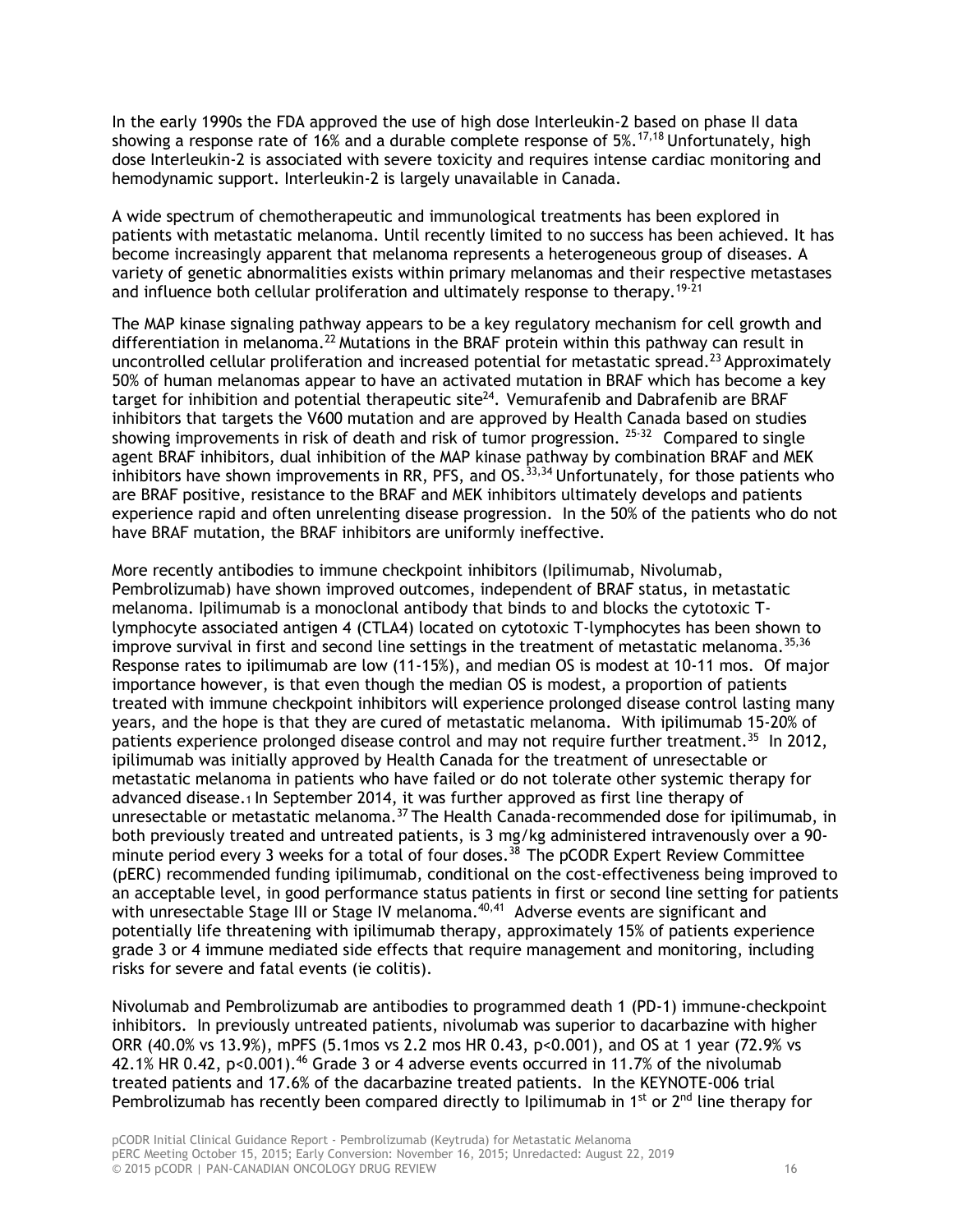advanced melanoma<sup>41</sup> with improvements in RR (34% vs 12%), 6 months PFS (47% vs 26% HR 0.58 p<0.001), estimated 12 mos OS (74% vs 58% HR 0.63 p=0.0005) and lower grade 3 to 5 treatment related adverse events (13.3% vs 19.9%). However, only minority of patients respond to ipilimumab used in the first or second line setting, and treatment options for ipilimumab refractory patients are very limited and patients typically have short survival.

# 3.3 Evidence-Based Considerations for a Funding Population

The KEYNOTE-006 trial<sup>41</sup> was a 3 arm, phase 3, 1<sup>st</sup> or 2<sup>nd</sup> line trial in metastatic melanoma that enrolled 834 patients to receive either pembrolizumab (10mg/kg) q 2 weeks vs pembrolizumab (10m/gk) q 3 weeks vs ipilimumab (3mg/kg) q 3weeks. Approximately 65% of patients received the therapy as 1<sup>st</sup> line therapy and  $35\%$  as  $2^{nd}$  line. Of note 35% of patients were BRAF mutation positive and 50% had received prior BRAF targeted therapy. The primary endpoint of the trail was PFS and OS. Patients were accrued from September 2013 to March 2014 and at the protocol specified second interim analysis March 3, 2015 the data and safety monitoring committee recommended that the study be unblinded.

Ipilimumab is considered a standard of care for first or second line treatment of metastatic melanoma. Pembrolizumab is submitted for consideration of funding for ipilimumab naïve and ipilimumab refractory patients based on the KEYNOTE-006 trial which showed clinically significant improvements in RR, PFS, OS associated with pembrolizumab as compared with ipilimumab and clinically significant lower rates of treatment-related adverse events including immune related adverse events.

**Unmet Needs**: Long term disease control is relatively uncommon with available therapies for metastatic melanoma. Only 50% of patients have BRAF mutations and in those patients resistance invariably develops to BRAF and MEK inhibitors. Standard chemotherapy with dacarbazine has a low response rate and there are no studies to demonstrate improved survival as compared to best supportive care or placebo. High dose IL2 therapy is very toxic and not available in most provinces in Canada and there is no phase 3 data supporting its use. Ipilimumab is a standard of care for first or second line therapy however response rates are low, side effects are significant and can be severe, and long term disease control occurs only in a minority of patients (15-20%). Thus, the majority of patients with metastatic melanoma have disease that quickly becomes resistant to the available therapies (dacarbazine/ipilimumab/BRAF-MEK) and survival at that point is typically very short. As a result there is a huge unmet need in the treatment of melanoma for patients with both ipilimumab naïve and ipilimumab refractory. The KEYNOTE-006 trial of pembrolizumab in melanoma showed clinically significant improvements in RR, PFS, and OS compared to ipilimumab in both ipilimumab naïve and refractory patients and importantly clinically significant side effects were less frequent as compared to ipilimumab and is thus submitted for consideration of funding to help meet this large unmet need.

Additionally, the optimal sequencing of BRAF/MEK drugs and immune checkpoint inhibitors is unknown and will hopefully be clarified in future clinical trials.

# 3.4 Other Patient Populations in Whom the Drug May Be Used

Ocular melanoma was excluded from the KEYNOTE-006; these patients typically have a poor prognosis and limited treatment options and clinicians will likely wish to use pembrolizumab in this patient group.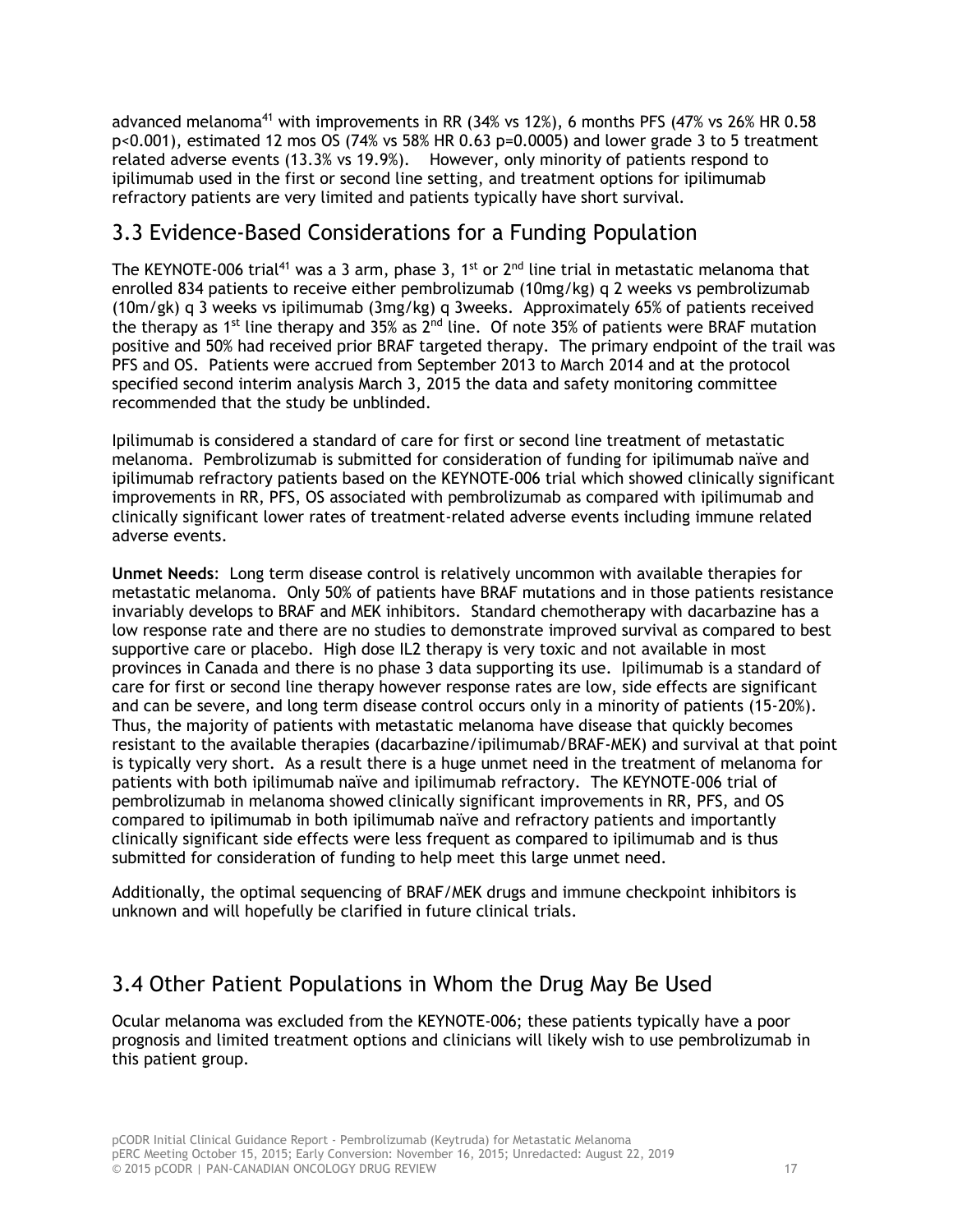# <span id="page-21-0"></span>**4 SUMMARY OF PATIENT ADVOCACY GROUP INPUT**

The following three patient advocacy groups, (1) Canadian Skin Patient Alliance (CSPA), (2) Melanoma Network of Canada (MNC) and (3) Save Your Skin Foundation (SYSF), provided input on pembrolizumab (Keytruda) for the treatment of patients with unresectable or metastatic melanoma and disease progression following ipilimumab therapy and, if BRAF V600 mutation positive, following a BRAF or MEK inhibitor, and their input is summarized below.

CSPA conducted one-on-one interviews with 3 patients with metastatic melanoma, of which 2 have gone through the treatment under review, and 3 caregivers.

MNC conducted a confidential on-line survey of patients from across Canada (104 respondents), the US (42 respondents) and Australia (14 respondents) as well as four from three other countries. Patients were recruited through a generic letter and email and an on-line website posting requesting input from patients that had been treated with pembrolizumab, patients who had been treated with other drugs and patients who may see a need for this therapy in the future. MNC received a total of 164 patients responded of which 52 respondents (32%) had been treated with pembrolizumab. The survey had a combination of multiple choice and open ended questions, as well as rating and options for comment. MNC has provided selected commentary of respondents that are reflective of various perspectives.

SYSF conducted one-on-one interviews, focus groups, and surveys with 50 patients with metastatic melanoma, of which 20 have gone through the treatment under review, and 5 caregivers. SYSF reported 60% of interviewees were female, with an average age between 40 – 49 and ranged from across Canada.

From a patient perspective, there are both mental and physical impact for patients with metastatic melanoma. Respondents commonly experience pain, scarring, fatigue, disrupted sleep and fear, depression and anxiety. Patient Advocacy Groups indicated that current therapies for advanced melanoma are limited and have significant side-effects that have a negative impact on the quality of life for both the patient and the caregiver. Respondents believe that this new therapy will give them hope. With pembrolizumab, there is the expectation that they may live longer, with few side effects and have a good quality of life or potential lasting response. The majority of respondents who have experienced with pembrolizumab indicated the drug was well tolerated with few side effects. These side-effects include skin rash, fatigue, weakness, diarrhea, colitis, headaches. A small number of respondents indicated having experienced no side effects with the treatment. All respondents stated that side-effects to treatment were manageable, and that pembrolizumab improved their quality of life. Respondents also reported tumour shrinkage and for some full disappearance of growth. Respondents also reported liking the dosing profile for pembrolizumab and feel that it is more palatable than other treatments. They expect that the 21-day dosing period will provide some stability in their lives, knowing that they will feel lousy for 21 days and then feel normal afterwards; and the treatment time is also easier to handle – three hours in the clinic versus four-five hours for other treatments.

Please see below for a summary of specific input received from the patient advocacy groups. Quotes are reproduced as they appeared in the survey, with no modifications made for spelling, punctuation or grammar. The statistical data that was reported have also been reproduced as is according to the submission and have not been corrected.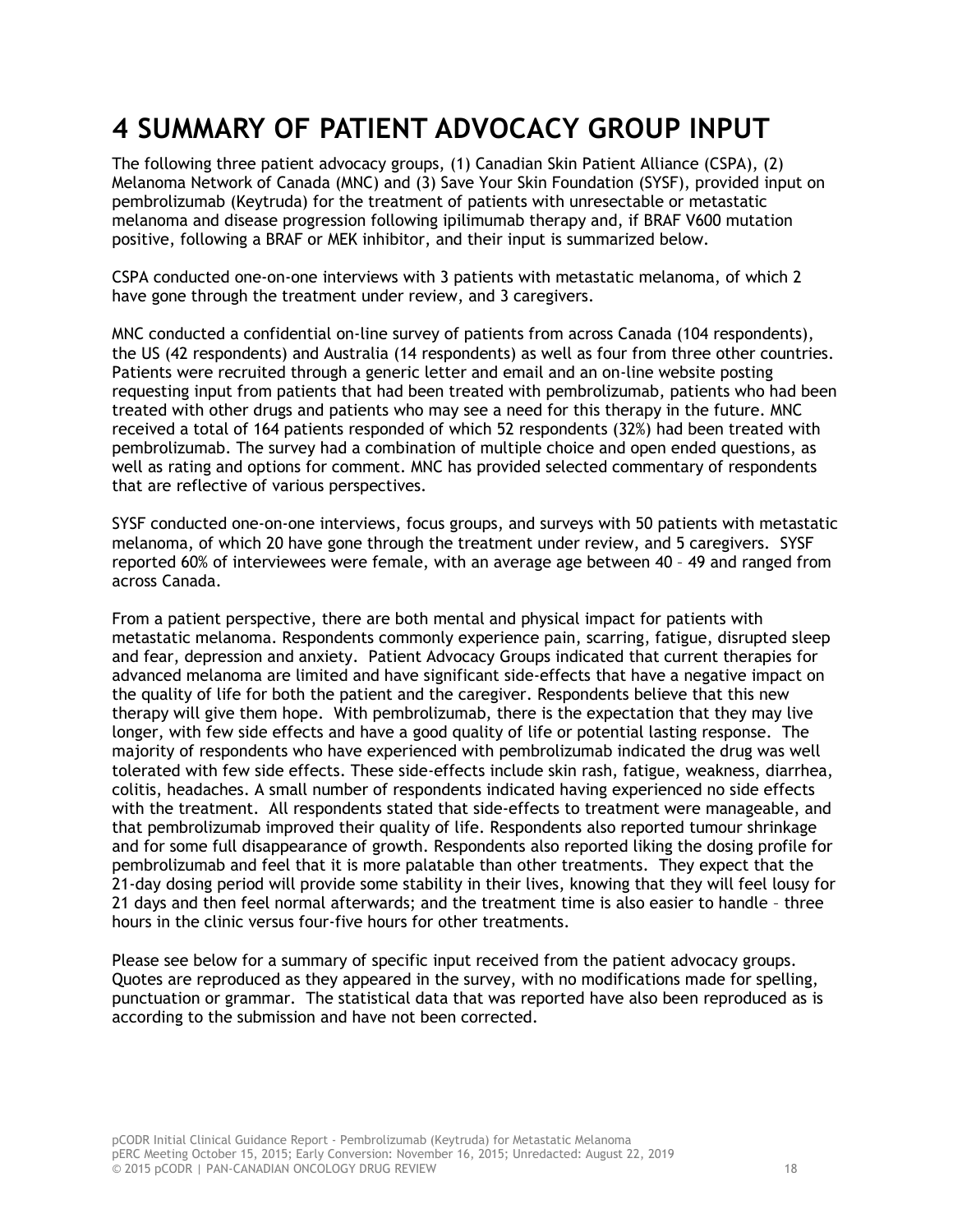# 4.1 Condition and Current Therapy Information

## **4.1.1 Experiences Patients have with Metastatic Melanoma**

According to CSPA, melanoma is like no other cancer that is often invisible; there is no pain and usually with minimal physical effects. Yet it is never far away from the patients' and caregivers' minds. For example, making plans for the next family vacation, celebrating a significant anniversary or dreaming of retirement are just not possible given the uncertainty of the disease. The following statements were reported by respondents to help contextualize the worry and anxiety that patients and caregivers experience:

"*You have no idea what anxiety I have four weeks before the scans are coming.*  It's the worst, because I've been there. I've had scans that have come back and *said I'm a stage IV, and it turned my life upside down. I've had a scan that has come back and said you have a brain met, which was my greatest fear I ever had, was to have a brain met. So the anxiety of coming up to scans could turn your life upside down. You're only as good as your last scan*."

"*There's this loss of dreams you had about what the future holds. That makes me sad because it is not the way normal people live*."

SYSF reported key impact on patients with this disease, include the inability to mentally and physically return to work, the inability to return to "normal" daily life, and anxiety and depression due to their prognosis. Some patients have also suffered from loss of mobility due to muscle and tissue removal of surgery or treatment.

CSPA noted that the physical limitations experienced by patients are often linked to current therapies rather than the advanced melanoma itself.

SYSF reported that the ongoing symptoms from respondents include loss of energy, fear, anxiety and depression. All of the respondents experienced moderate to severe emotional distress. Some respondents suffered fatigue, mood swings, loss of vitality and low energy levels.

MNC asked respondents to identify as many symptoms as they had experienced from a list of common adverse effects associated with the disease and treatments. According to MNC, patients commonly experienced pain, scarring, fatigue, disrupted sleep and fear, depression and anxiety. Below is a list of the key findings from the survey on symptoms and issues that respondents reported.

**Cancer and the different stages of cancer affect people in different ways. What issues have you experienced with the cancer itself? Please select as many responses as appropriate.**

| Answer Options (patients could select as many options<br>as were applicable) | <b>Response Percent (of</b><br>those that<br>responded) | Response<br>Count |
|------------------------------------------------------------------------------|---------------------------------------------------------|-------------------|
| Pain                                                                         | 57.9%                                                   | 66                |
| Scarring or disfigurement                                                    | 66.7%                                                   | 76                |
| Edema or fluid retention                                                     | 19.3%                                                   | 22                |
| Lymphedema                                                                   | 35.1%                                                   | 40                |
| Mobility issues (unable to walk or impaired movement)                        | 21.1%                                                   | 24                |
| Gastrointestinal issues                                                      | 31.6%                                                   | 36                |
| <b>Breathing problems</b>                                                    | 15.8%                                                   | 18                |

pCODR Initial Clinical Guidance Report - Pembrolizumab (Keytruda) for Metastatic Melanoma pERC Meeting October 15, 2015; Early Conversion: November 16, 2015; Unredacted: August 22, 2019 © 2015 pCODR | PAN-CANADIAN ONCOLOGY DRUG REVIEW 19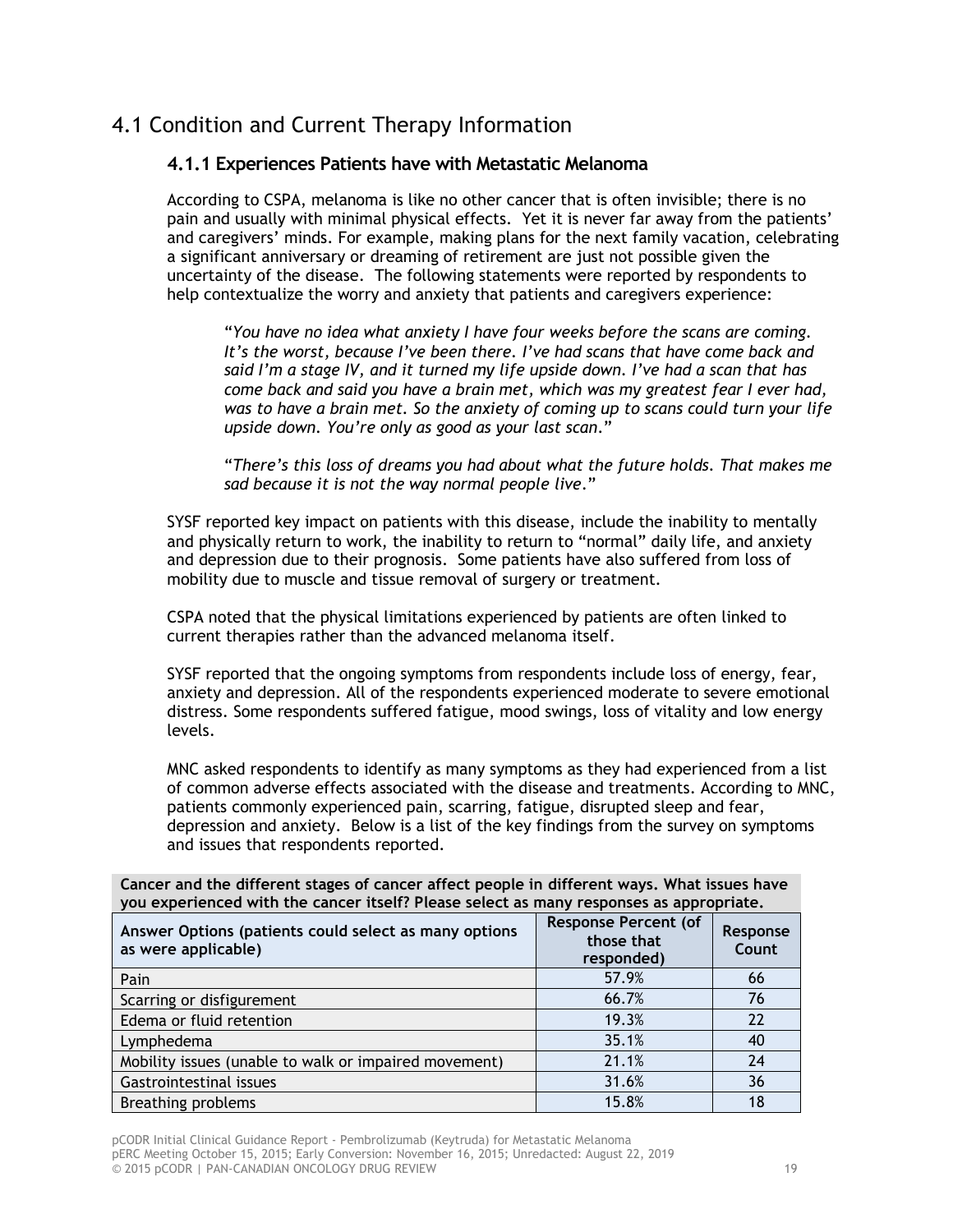| <b>Headaches</b>                             | 31.6% | 36 |
|----------------------------------------------|-------|----|
| Peripheral neuropathy (nerve pain or damage) | 26.3% | 30 |
| Disrupted sleep                              | 54.4% | 62 |
| Appetite loss or weight gain                 | 43.9% | 50 |
| Fear or anxiety                              | 73.7% | 84 |
| Fatigue                                      | 61.4% | 70 |
| Depression                                   | 50.9% | 58 |
| Post-traumatic stress                        | 7.0%  | 8  |
| Cognitive Impairment                         | 15.8% | 18 |
| Nausea or vomiting                           | 24.6% | 28 |
| Damage to organs, such a lungs, liver, brain | 21.1% | 24 |
| Negative Impact to family or social life     | 49.1% | 56 |
| Financial loss or job loss                   | 42.1% | 48 |

To help illustrate the impact of this cancer, CSPA and MNC reported the following comments obtained from respondents:

*"I was a sun worshipper. I can even remember sitting in the sun in high school. That was in the 60s. The only thing I could say is you have no idea how many nights I wake up wishing I could do it over again."*

*Inability to make long term plans. Don't know if I will be alive or physically able to do anything.*

*The resulting PTSD and lymphedema have left my life a shell of what it was prior to melanoma. My mobility is permanently damaged, my career is over, I have given up my house as a result of physical limitations.*

*Gastrointestinal issues, nausea and vomiting daily from the cancer. Pain from the bone metastasis is constant.*

*I am scared to have another child. I am constantly worried I have another spot I am unaware of. I avoid situations where I will be in the sun even though I could go and protect myself.*

*Loss of income due to sick time, sleep deprivation, nausea, lack of interest in life at times, lasting post treatment side effects.*

*Large tumors on legs have led to neuropathic pain, which has made walking and driving difficult. Lack of breath. Unable to walk or do normal things like wash, dress or go to the bathroom. Pain in many forms.*

*A lot of nerve damage and continuing edema from original surgery. Our emotions are on a roller coaster ride. The original surgery to take out 68 lymph nodes in my neck left scaring, nerve damage and some mobility issues.*

*I have had to take periods of unpaid leave from work which has wiped out my savings and increased my debt levels. The first few months were also difficult emotionally but counselling helped with that.*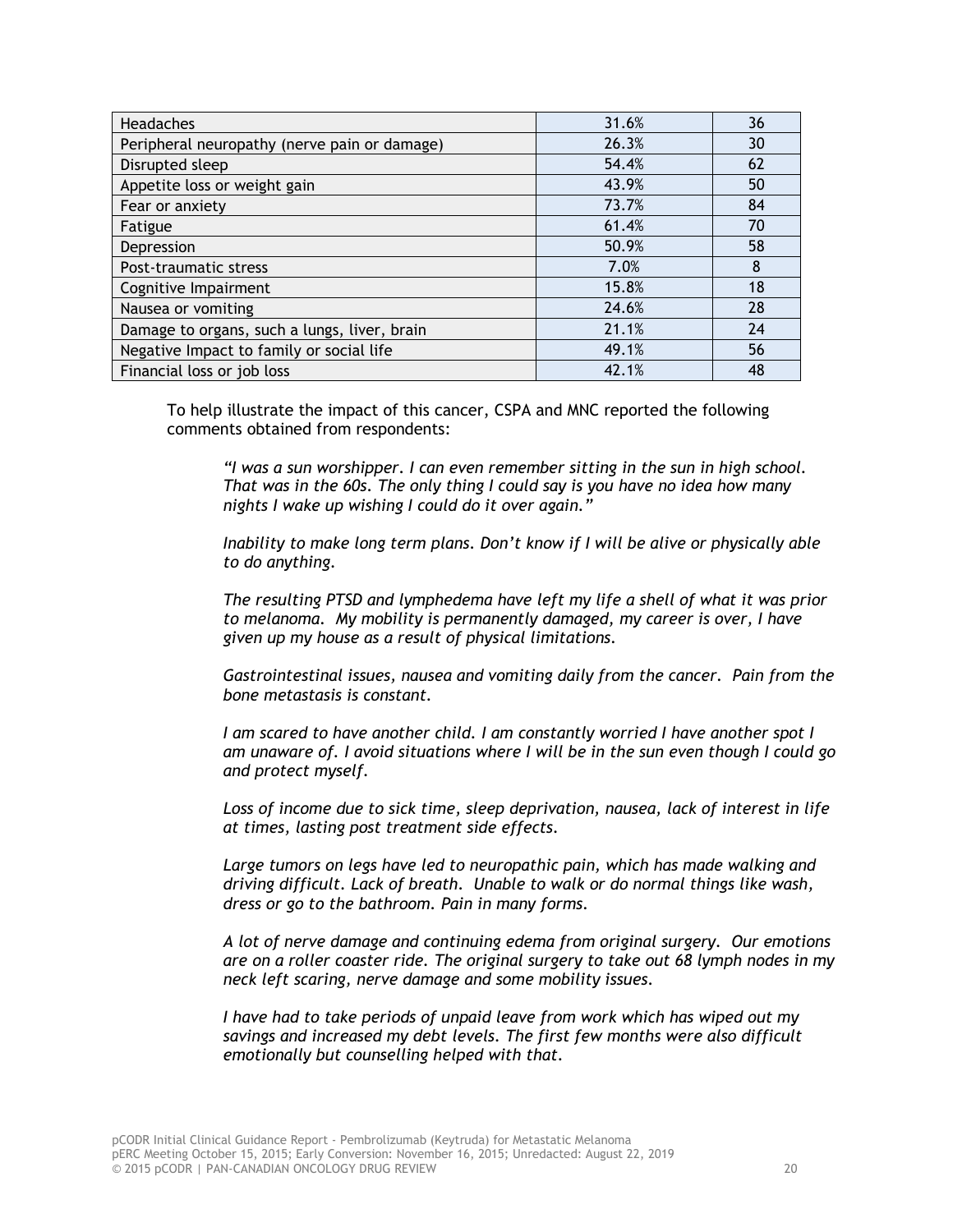*Fatigue, anxiety about my family's future. Not being able to work or plan for the future.*

*Depression and anxiety are fairly constant. It cost me my work - I really couldn't go back as I couldn't handle the stress anymore without breaking down in tears.*

*PT weekly for lymphedema, compression garments for arm and trunk. Pain and swelling at surgical sites.*

## **4.1.2 Patients' Experiences with Current Therapy for Metastatic Melanoma**

CSPA indicated that current therapies for advanced melanoma are limited and have significant side-effects that have a negative impact on the quality of life for both the patient and the caregiver. Current therapies cited in the interviews included ipilimumab, interferon and granulocyte-macrophage colony-stimulating factor (GM-CSF). Respondents reported a myriad of symptoms attributed to these treatments including fatigue, insomnia, irritability, flu-like symptoms (chills, sweats, diarrhea, vomiting), headaches and weight loss.

Although all of the respondents reported their individual experiences and symptoms, the most common statements were expressed by respondents on their experiences were as follows:

"*It's treatment every day. Its like, having the worst flu you can possibly have for a month, even longer than that. You get the chills, you get the sweats, diarrhea, vomiting, I didn't lose my hair but I lost chunks of it. Headache like a railway spike through the brain. It was probably a good five, six months until I felt better. I lost weight, I lost energy, and I lost fitness. I remember trying to walk around our parking lot and having to stop and take a rest.*"

"*Tremendous tingling and pain sensation in my face and head and hands. It feels like every nerve ending was exploding*."

"*The steroid I was on created insomnia. Let me say this also. It's hard to differentiate the difference between brain surgery, gamma knife radiation, and steroid. The best thing I can say to you is I had a perfect storm in my brain*."

As a result of the significant and devastating side effects, CSPA reported that some respondents are deciding not to use the available treatments:

"*My local oncologist said ... you're going to be sick for an entire year (with interferon.) You have to be on it for an entire year and you're going to be sick for the entire year. The advantage of being on this drug is it'll give you an additional 4% advantage. We decided that being sick for an entire year and possibly having very significant side effects, for only a 4% advantage, we turned it down. After we conveyed our decision, the oncologist said, well, we read between the lines in our ongoing conversation with him, that he would probably do the same thing*."

SYSF reported that current drugs used to treat melanoma include interferon, surgery, dacarbazine (dacarbazine), temozolomide, stereotactic radiation (used on brainstem tumours), vemurafenib, ipilumumab, trametinib and dabrafenib.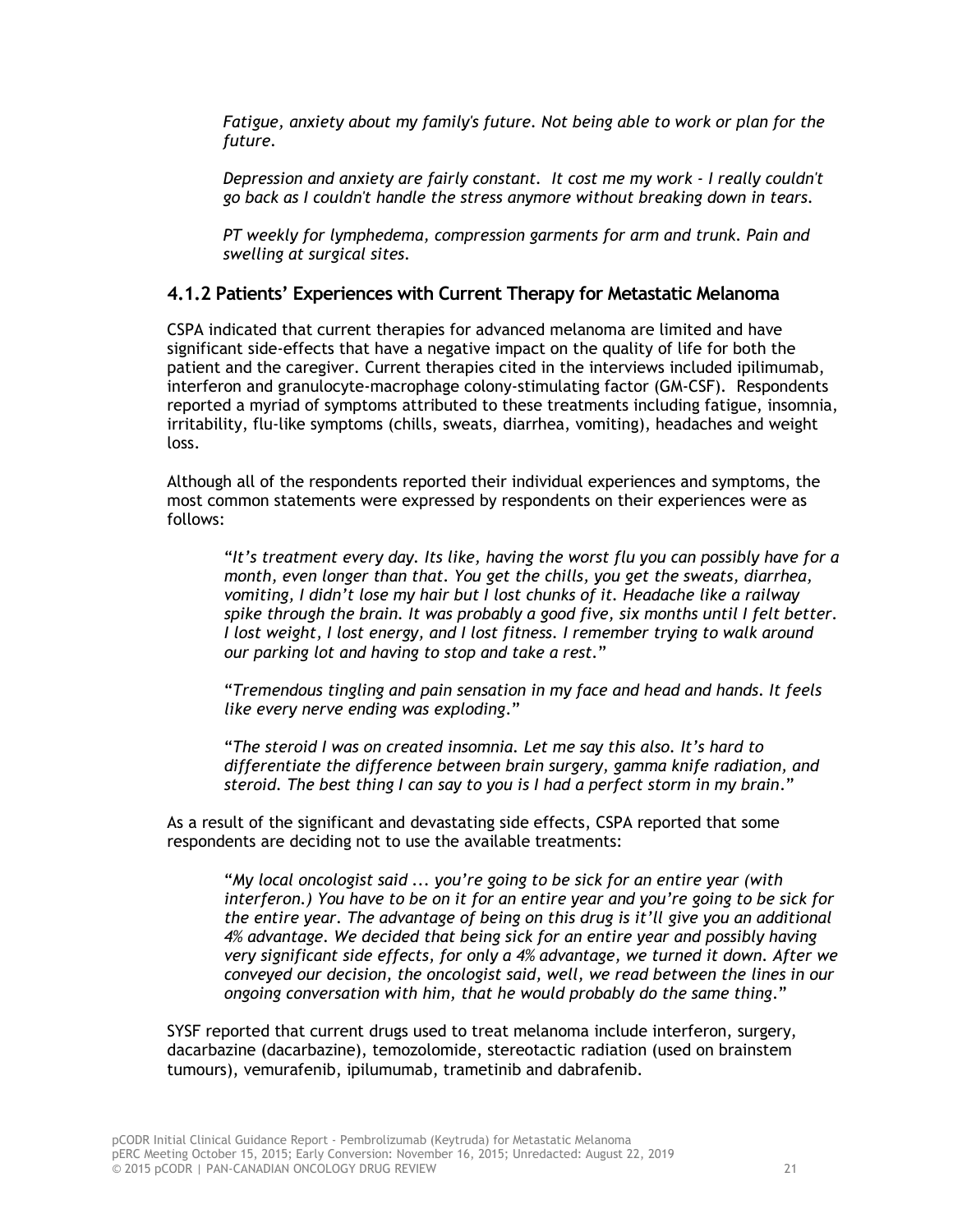According to SYSF, 10% of respondents interviewed reported positive results with interferon, dacarbazine, temozolomide. These respondents experienced fatigue and pain from the cancer while undergoing treatment. Respondents felt that the treatments may have slowed the spread of disease, but were not effective in preventing metastasis. SYSF noted that 40% of respondents interviewed reported positive results with vemurafenib, ipilimumab, trametinib and dabrafenib.

Of the respondents who responded to the question about their current treatments, 75% of respondents reported adverse side-effects that were most difficult to tolerate included: fever, hair loss, extreme fatigue, diarrhea, skin issues, nausea, rash, joint pain, colitis. Notwithstanding, all respondents agreed symptoms were manageable with medications and would undergo these treatments again if necessary.

It was reported that 50% of respondents interviewed experienced with either no response or temporary response with current treatments. While side effects could be difficult to tolerate, but respondents found it to be manageable if watched closely. It was reported that these respondents would undergo treatment for as long as is needed despite the side effects.

SYSF found that 90% of respondents responded "yes" that they would "try anything" to win their fight with this cancer. The other 10% of respondents responded, "yes" depending on the severity of the side of effects.

MNC reported that respondents were treated with a variety of therapies, most commonly interferon (19%), ipilimumab (36%), and approximately 19% of respondents had received a targeted therapy such as vemurafenib, dabrafenib or trametinib. Other drugs mentioned were temozolomide and IL-2. 16 respondents did not know which therapies they had received.

According to MNC, those who received interferon indicated that it was difficult to tolerate and the majority experienced, headaches, rigours, flu like symptoms, extreme fatigue, low blood counts, vomiting, diarrhea, cognitive impairment, hair loss, depression. With respect to temozolomide, side effects reported were virtually the same as with interferon, with the addition of numbness, insomnia and weakness or loss of coordination. The majority of respondents indicated that interferon wore them down and the length of time they had to be on the drug (generally 1 year) was too much. The fatigue, depression and constantly feeling sick were most common and what patients indicated they could not tolerate well. For respondents on temozolomide, it was not taken as long so it did not seem to pose long lasting side effects. Many respondents could not work through this course of treatment, resulting in more negative impacts emotionally (depression and anxiety) and financially as well as with the family.

For respondents treated with targeted therapies, they had indicated a variety of side effects including rash, additional skin cancers, fatigue, sun sensitivity, abdominal pain and diarrhea, headaches, edema. Most indicated it was tolerated, but two respondents had dose reductions and then removed from treatment for side effects. Of the 146 respondents that responded to this question, 36% of respondents had been treated with ipilimumab. Respondents on ipilimumab indicated side effects were commonly diarrhea (2 had severe colitis that required steroids), headaches, chills, rashes, stomach cramps, fatigue, nausea and vomiting. 87% of respondents indicated that the side effects were tolerable and short lived, once therapy ceased. When asked if respondents would be willing to put up with side effects if there was a possibility of a better quality of life or overall survival, all but one indicated that they were willing to have these side effects if it meant a longer life or improved quality of life.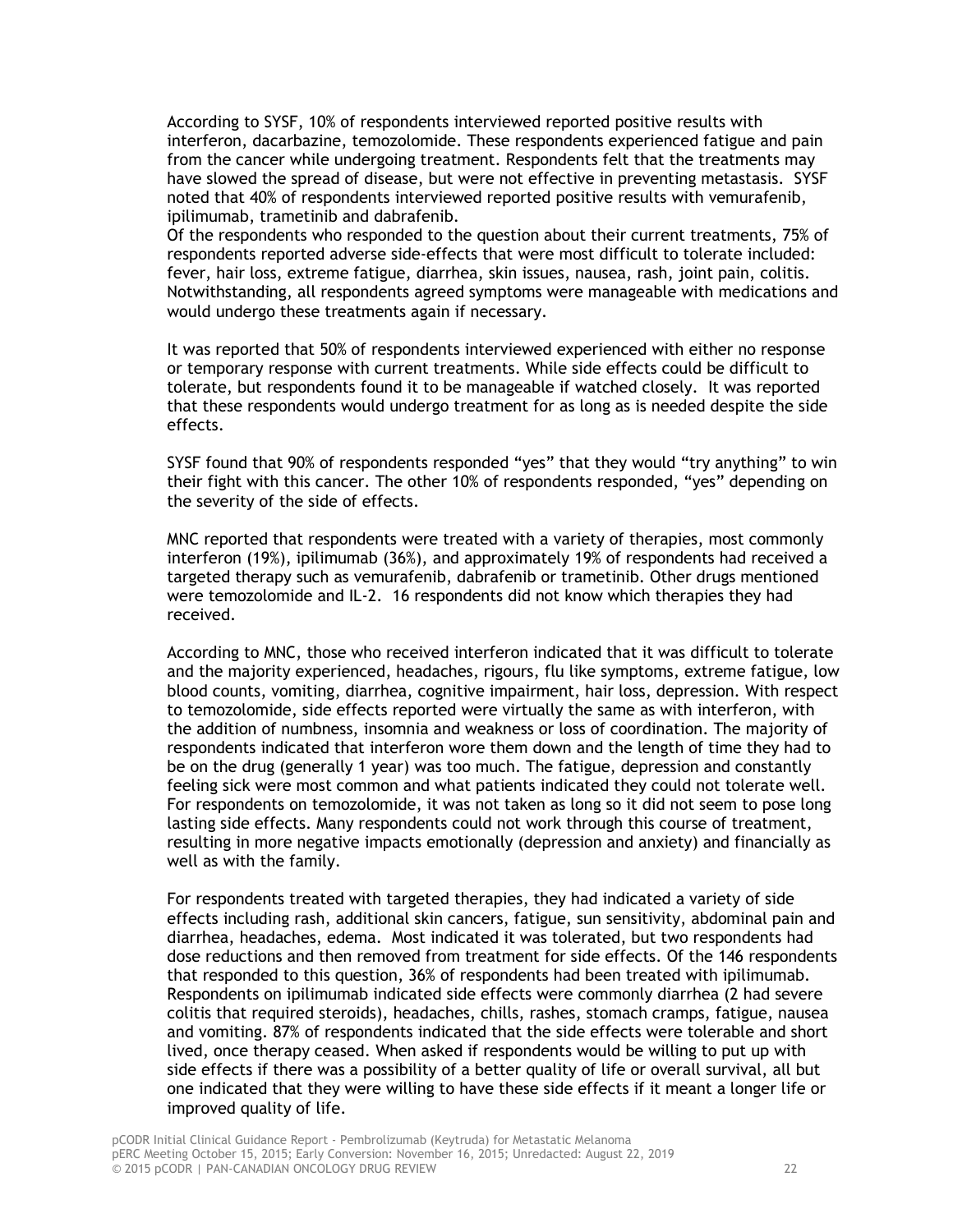MNC reported that the symptoms that were most important to control for patients were:

- Progression of disease, death.
- Cognitive impairment, fatigue
- Pain everyday associated with disease progression or treatment
- Anxiety, fear, depression
- Gastrointestinal issues, including vomiting and diarrhea

1. SYSF noted that while newer therapies are becoming more readily available, they do not work for all patients and is not easily accessible. As such, patients feel frustrated as time is very important when dealing with melanoma and access to treatment. 2.

3. According to SYSF, over 60% of respondents were able to access treatment through their oncologist at a centre close to them; while 40% of respondents found it difficult to find a centre close to their home. Respondents reported having difficulty getting on a trial as they only accept a small number of participants.

4. CSPA also found that patients and caregivers expressed frustration in trying to access better drugs due to eligibility stipulations which requires patients to try these ineffective treatments with many side effects before being able to be prescribed more effective drugs. Their physicians understand this frustration and would try to find loopholes to get their patients on more effective drugs. The current treatment options often offer little results with the significant side effects. One respondent stated: "*Even when [my spouse] was first diagnosed in 2013, for stage 3 the only option that they gave was interferon which was a completely useless drug that had no impact on overall survival. And people were taking it, and it's very toxic, and people were taking it because it's all that was offered, and I think that's a crying shame*."

MNC indicated that there were no access issues reported other than the length of time it took to get on the therapy. 22 respondents reported that they had to travel to receive treatment on a regular basis, which had a financial impact. One respondent said: "*I had to travel 250km once every three weeks, staying over about two or three days (sometimes longer). We finally decided to sell our home and move closer to the centre for the treatments. We waited about two months for the drug to be available to me - lots of paperwork for my oncologist*."

At least 7 respondents indicated a financial impact due to loss of income from work as a result of treatment.' One respondent said: "*We sold the house and moved away from our friends and church (our strong support group!). It affects our travel time to see friends and family and to take holidays. According to my treatment schedule I am on a three week intravenous schedule - I have to be close to a cancer centre for those treatments*."

When asked about unmet need, the responses tended to reflect a common theme of a need for a cure or effective treatment. Seven (7) respondents also indicated it would be easier if they could receive treatment closer to home or if the drug was oral versus intravenous. Comments also included being thankful that there is something else to try. If they had been on one therapy and it stopped working, at least they had something else to go to that may work permanently or get them to the next therapy that may work.

# **4.1.3 Impact of Metastatic Melanoma and Current Therapy on Caregivers**

MNC reported that caregivers generally face a number of challenges, including time lost from work and financial impact, increased burden of caregiving and responsibilities for the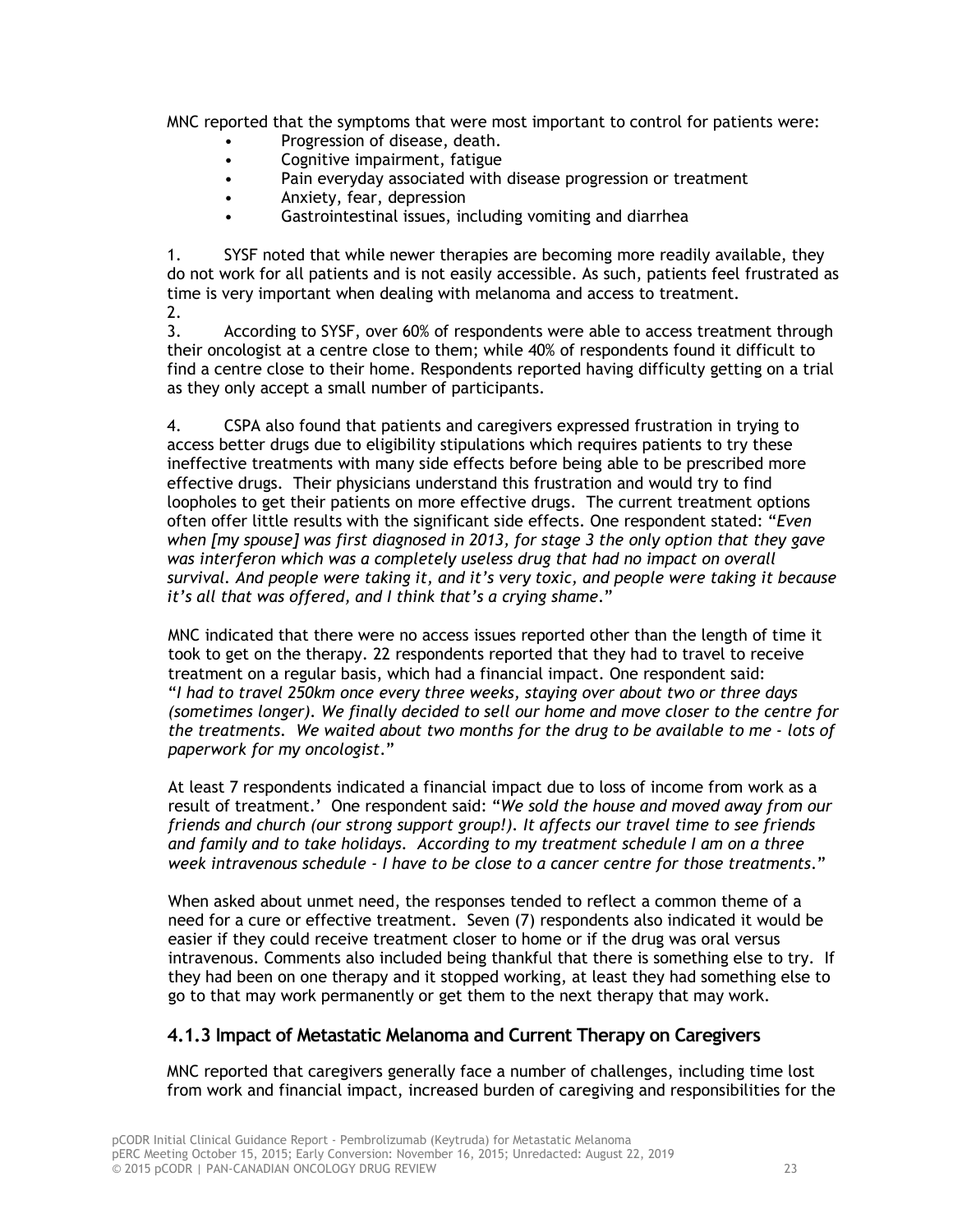family, anxiety and depression, physical challenges of assistance and lifting as well as travelling to appointments. Challenges were the same with pembrolizumab.

Below are some key statements from caregivers that MNC has highlighted to help provide context on the outcome with the treatment:

*I am all thrilled he is happy and healthy and still here. Still working full-time and living a basically normal life*

*spouse isn't planning my funeral anymore*

*I have my husband back and he can help around the house on his own or run out and buy things we need.*

*Huge positive impact. Gave me another year to spend with him.*

*This drug has had a very positive impact on myself and all members of my family.*

*My wife says my survival has had a very positive impact on her daily life (thank goodness!).*

*His family live overseas and having a treatment with mild side effects meant that I didn't need anyone to come out as a caregiver - which has saved them a lot of trouble and expense. He has also been able to go back and visit them while on treatment*.

According to CSPA, caregivers stated that a diagnosis of advanced melanoma compromises their emotional well-being as the disease is constantly on their minds, even after a clear scan. The stress and anxiety leading up to the next scan can be just as unbearable for the caregivers as is it for the patient. One respondent stated: "*It's pretty much a chronic state of either worrying about the scan approaching or dealing with the bad news of what the scan revealed*."

Given the common prognosis of advanced melanoma, there is a lot of anticipatory grief for the caregivers, which is compounded by the day to day stress and worry of caregiving. Caregivers begin to anticipate what life will be like without the family member and worry about the impending death itself. Respondents reported the following:

"*It's almost like there's a sense of grieving now that he's still alive because the prognosis is not great, and so, it makes me sad….It impacts my sleep. I have bad dreams sometimes*."

"*And I also worry about, you know, if (my spouse) dies, then he would be experiencing a painful death, I worry a fair bit about that because that's traumatic…I've read people's stories, about going through that…spouses of people with melanoma or their loved ones with melanoma and it can be a really painful process, and I don't want to have to see that*."

SYSF reported the emotional distress due to an uncertain prognosis and unknown treatment plan, cancellation of any long-term plans, and time away from work to assist the patient all impacted the routine of the caregiver. The challenge for the caregiver was confusion over the effects related to the current therapy. The caregivers respondents interviewed found it difficult to know if the symptoms were treatment or cancer related.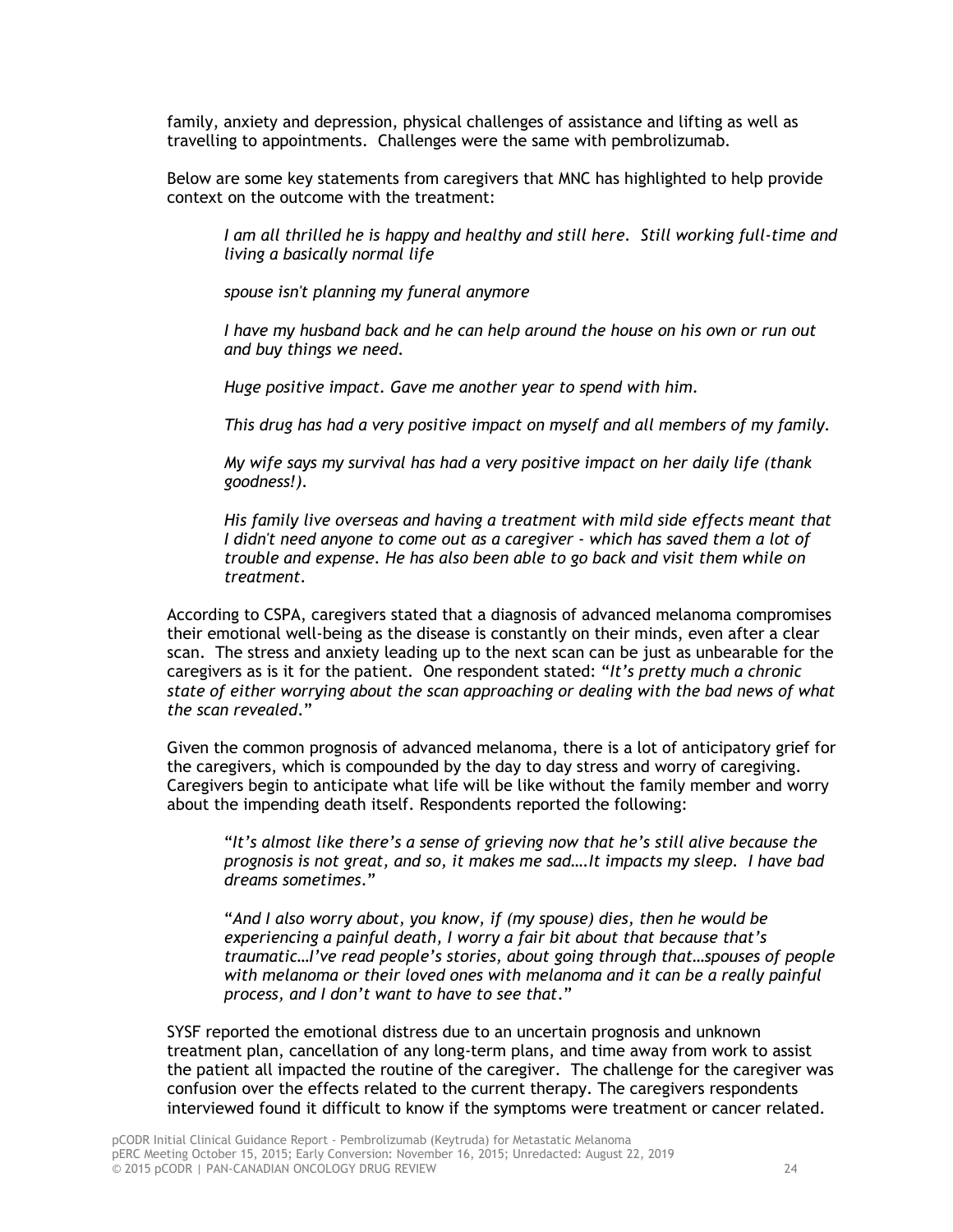Respondents also reported on lack of information about the side effects resulted in confusion and distress.

According to SYSF, the main challenge for some caregivers was finding treatments that might work for the loved one. They cost to the family to travel to centers for treatment is very difficult.

One respondent stated: "*My spouse is thrilled with the effect the drug has had on the cancer and with the minimal side effects. Mentally this drug has given him the most positive impact since diagnosis*."

# 4.2 Information about the Drug Being Reviewed

# **4.2.1 Patient Expectations for and Experiences To Date with pembrolizumab**

CSPA, MNC and SYSF reported that pembrolizumab has given the patients and caregivers hope and empowerment. They believe in this new clinical approach to beat melanoma. Respondents feel that approval of this treatment as an early line treatment for those with advanced melanoma would be very beneficial since there are currently such limited options without devastating side effects.

"*I think [having this drug approved] will have a great emotional impact, first of all. […] I can feel that the oncologists and surgeons sometimes follow the protocol knowing that maybe there is another answer. They are stuck. So I think the impact will be first of all emotional, having more choices. Having more choices gives you a sense of being more in control. You feel more empowered. You feel that you have a voice in a situation where you feel completely powerless*."

"[…] *the mood of the melanoma communities that I'm in, how the mood has become really much more hopeful with the advent of this drug, almost like a real sense of finally we have something that actually does some good. And while nobody is saying that this is the cure, it's certainly the best thing that's been around for a long time*."

Respondents who were interviewed by CSPA believe that this new therapy will keep them alive, with less side-effects, until new options are available to them, so that advanced melanoma will become a chronic illness much like HIV.

Respondents to the MNC survey indicated that if and when they stopped responding to ipilimumab, that it was the end of the line. With pembrolizumab, there is the expectation that they may live longer, with few side effects and have a good quality of life or potential lasting response. From the responses provided, the side effects seem manageable and in many cases were minimal. The unmet need is to find a drug that provides a durable response or that can give a good quality of life until another is available.

Respondents who were interviewed by SYSF reported the benefits outweighing the risks of treatment, and that symptoms seem to be much more tolerable than current therapies and it may increase the overall survival rate for patients with melanoma.

MNC reported that 52 respondents had experienced with pembrolizumab. 100% of respondents that responded to the question and had been treated with pembrolizumab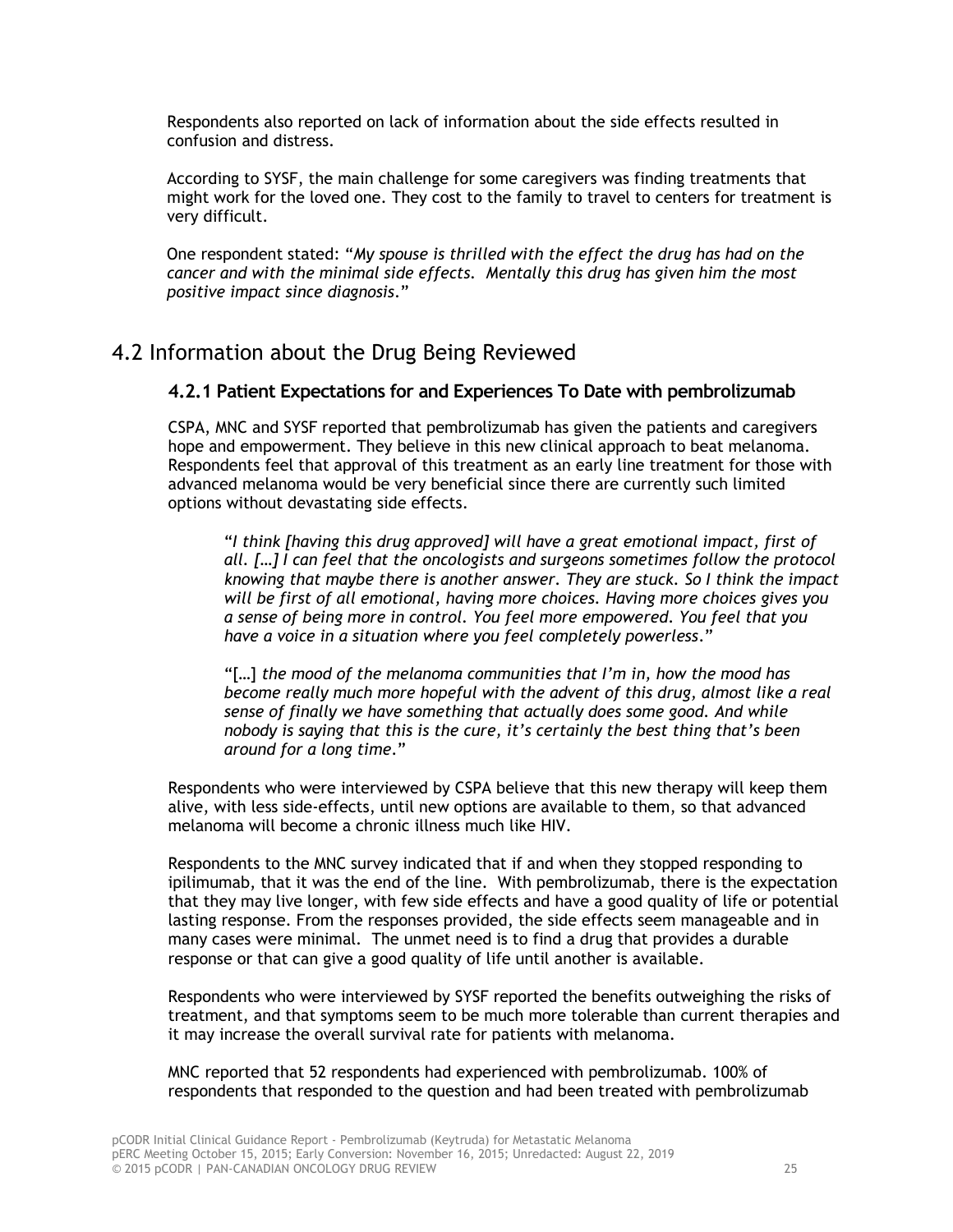indicated the side effects were worth the treatment. The majority indicated the drug was well tolerated with few side effects. Below were the key side effects that were reported:

| If you are or have been treated with the medication Pembrolizumab (Keytruda, MK3475) to<br>control or eliminate your disease, what side effects (if any) of the treatment did you or are<br>you experiencing? |                          |  |
|---------------------------------------------------------------------------------------------------------------------------------------------------------------------------------------------------------------|--------------------------|--|
| <b>Answer Options</b>                                                                                                                                                                                         | <b>Response Count</b>    |  |
| Pain                                                                                                                                                                                                          |                          |  |
| Skin rash                                                                                                                                                                                                     | 12                       |  |
| Shortness of breath, cough or chest pain (pneumonitis)                                                                                                                                                        | 4                        |  |
| Fatigue or weakness                                                                                                                                                                                           | 12                       |  |
| Diarrhea or colitis                                                                                                                                                                                           | 8                        |  |
| Constipation                                                                                                                                                                                                  | 6                        |  |
| Muscle or Joint pain                                                                                                                                                                                          | 6                        |  |
| Fever or flu like symptoms                                                                                                                                                                                    | 4                        |  |
| Headaches                                                                                                                                                                                                     |                          |  |
| Hormone or thyroid problems                                                                                                                                                                                   |                          |  |
| Stomach pain                                                                                                                                                                                                  |                          |  |
| Liver problems                                                                                                                                                                                                | 0                        |  |
| Kidney problems                                                                                                                                                                                               | 0                        |  |
| Bleeding or bruising more easily                                                                                                                                                                              | $\overline{\phantom{a}}$ |  |
| Weight loss or Loss of appetite                                                                                                                                                                               | N                        |  |
| Weight gain                                                                                                                                                                                                   | 0                        |  |
| Cognitive Impairment                                                                                                                                                                                          | 0                        |  |
| None                                                                                                                                                                                                          |                          |  |

SYSF reported that 20 respondents have experienced with pembrolizumab. According to SYSF, side effects of the treatment included:

- Diarrhea/colitis (over 60% of respondents)
- Headaches (over 30% of respondents)

It was reported by SYSF that 30% of respondents reported no side effects. All respondents stated that side-effects to treatment were manageable, and that pembrolizumab improved their quality of life. Respondents also reported tumour shrinkage and for some full disappearance of growth. One respondent stated: "*My tumours have mostly disappeared and the remainder have shrunk significantly. Treatments are very easy to manage*"

CSPA reported that two respondents have experienced with pembrolizumab. Respondents indicated that while there were side effects with pembrolizumab but they were not as debilitating as the side effects from other drugs. Respondents feel that they can live with them, compared to what they have been used to. One respondent stated: "*My biggest complaint has been tiredness. [Compared to interferon and Ipi], no, no, not nearly, if I'm comparing, so far this drug is a walk in the park... I'm tired, I have a little bit of headache, a couple of days ago I had a bit of fever and chills, but they're not long lasting*."

Respondents interviewed by CSPA like the dosing profile for pembrolizumab and feel that it is more palatable than other treatments. They expect that the 21-day dosing period will provide some stability in their lives, knowing that they will feel lousy for 21 days and then feel normal afterwards. And the treatment time is also easier to handle – three hours in the clinic versus four-five hours for other treatments. One respondent stated: "*Very easy.*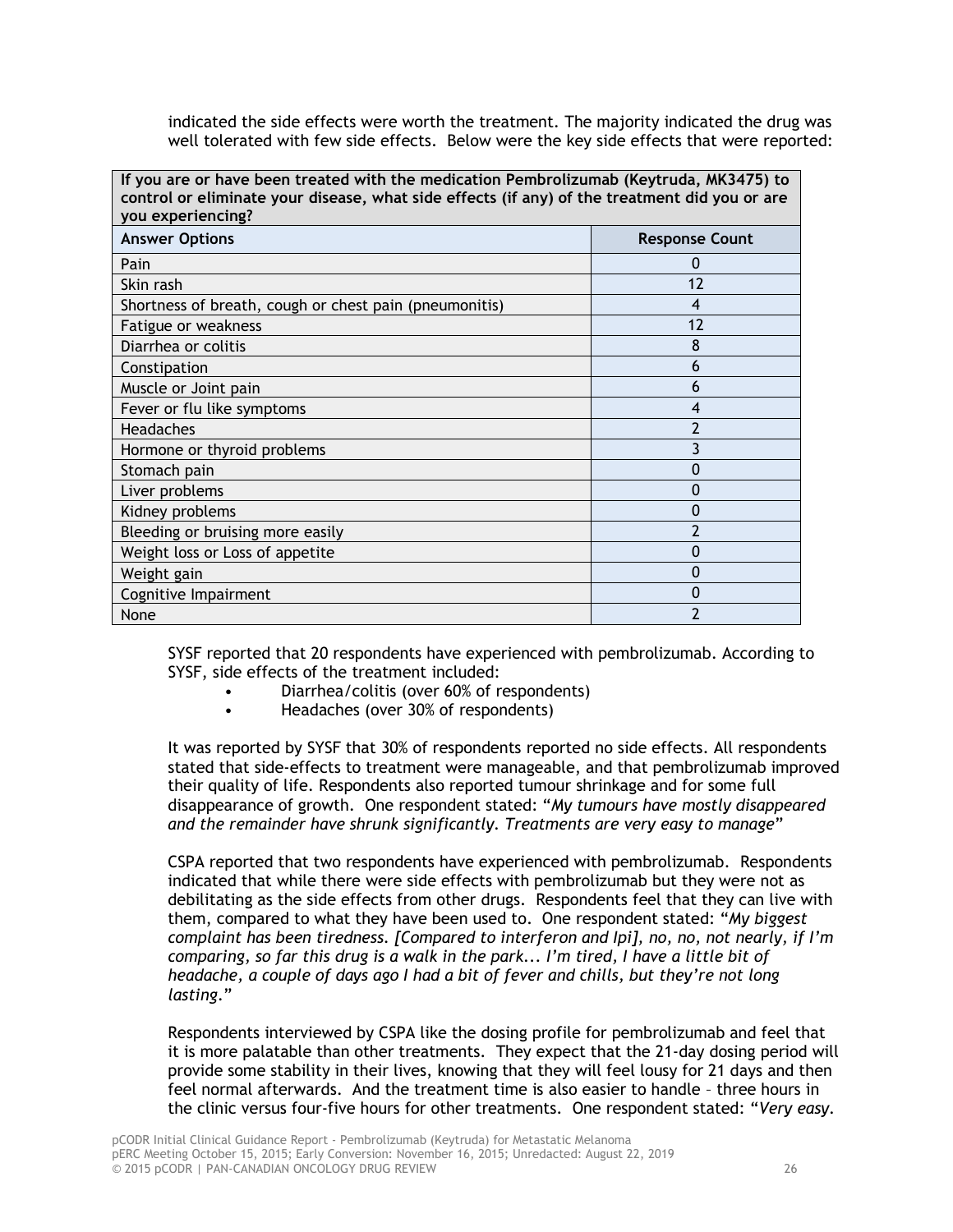*It's a quick infusion, 15 minutes, with a little bit of fluids afterwards. So total time at the doctor's office including the blood draws and everything was probably about 3 hours…versus Ipi which was four or five hours easily. So a quick infusion is nice. It's a 21 day cycle and that's also very nice…I mean if I've got to be on a leash, I want it as long as possible!*"

SYSF noted that all of but one of the respondents interviewed are still undergoing treatment. The one respondent that has completed treatment was treated in the US and has been clear for over 3 years.

MNC reported that approximately 64% of respondents treated with pembrolizumab indicated a slowing of progression of disease, and a further 36% of respondents indicated that there is currently no evidence of disease.

Below were some of the key comments obtained from respondents on their experience with pembrolizumab:

*I had a pleural effusion one month after beginning the Pembrolizumab which was resolved quickly with a chest drain. Fatigue was common for about 4 months and the colitis began at the 2 yrs mark (I was in Phase 1 of 2mg, every 3 weeks). This is still ongoing.*

*Without the treatment I would have died, so it was definitely worth it.*

*Well, I am right in the middle of whether I can continue the Pembrolizumab because of the pancreatic issues and have already had one treatment cancelled but I suffer no pain from it. However since my stomach is now more sensitive I have learned what triggers the nausea and acid reflux and thus practise avoidance.*

*None of my symptoms have been serious enough to need other medication to resolve*

*My thyroid was destroyed as a result of the treatment. The resulting hypothyroidism can be treated easily and inexpensively with synthetic thyroxine. Without the MK-3475 treatment I would be dead. The loss of my thyroid gland is a small price to pay.*

*Fatigue was minimal. I get my injections and schedule them for a Friday afternoon so that I have the weekend to relax. I have been able to work throughout treatment*.

# 4.3 Additional Information

CSPA found that it is not always clear the difference between the sections 3.1 and 3.2 of the template, as patient expectations and experiences are intertwined.

SYSF report that many melanoma patients indicated their concerns that there are still not enough treatment options available in a timely fashion. Some had to find this treatment on their own and most had to travel outside of their province to get the treatment. This added emotional and financial stress to an already very stressful diagnosis. But all patients were extremely grateful that there are now treatment options available to them.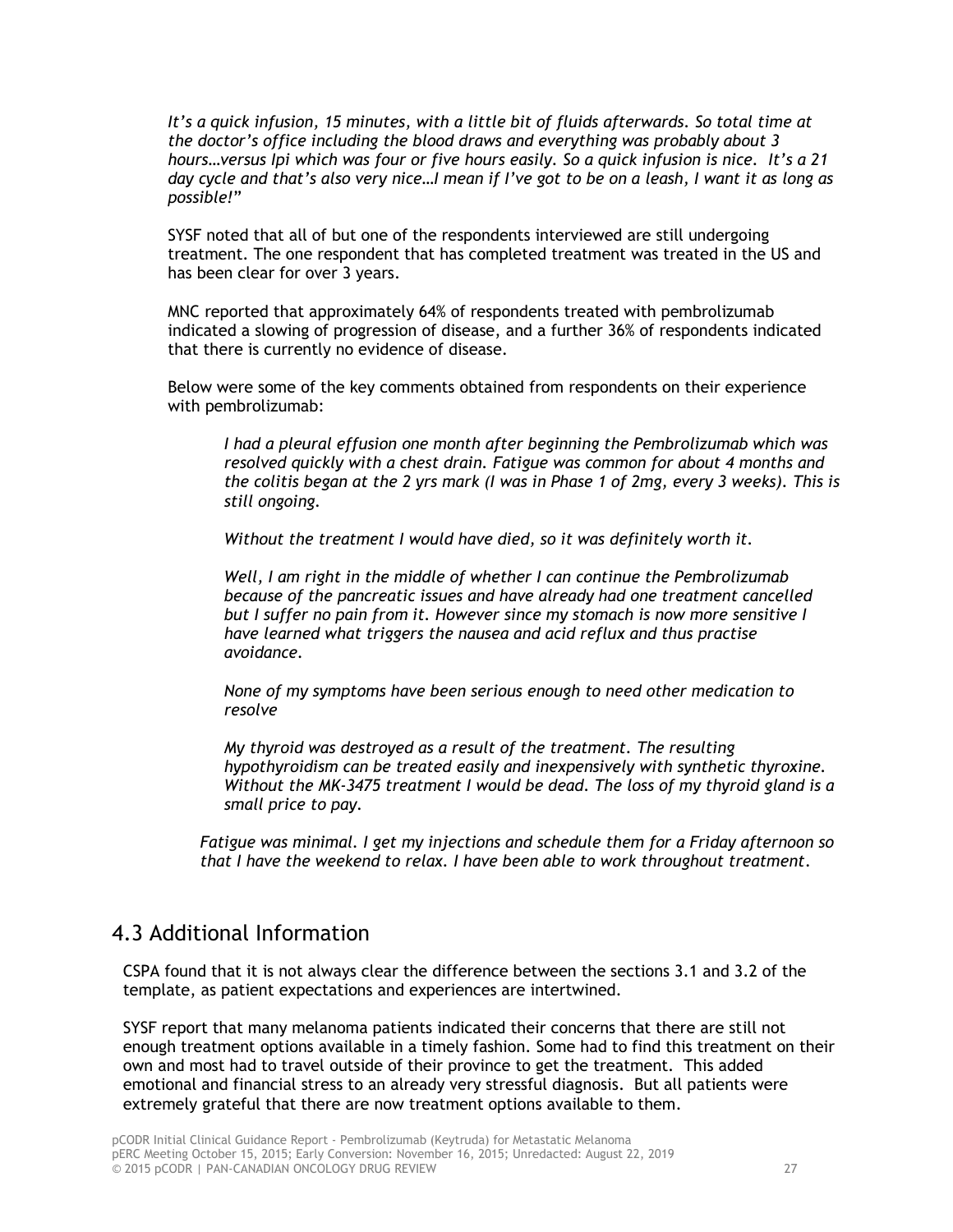MNC submits that coverage be made available for this drug as MNC believes it brings a good quality of life for patients after treatment.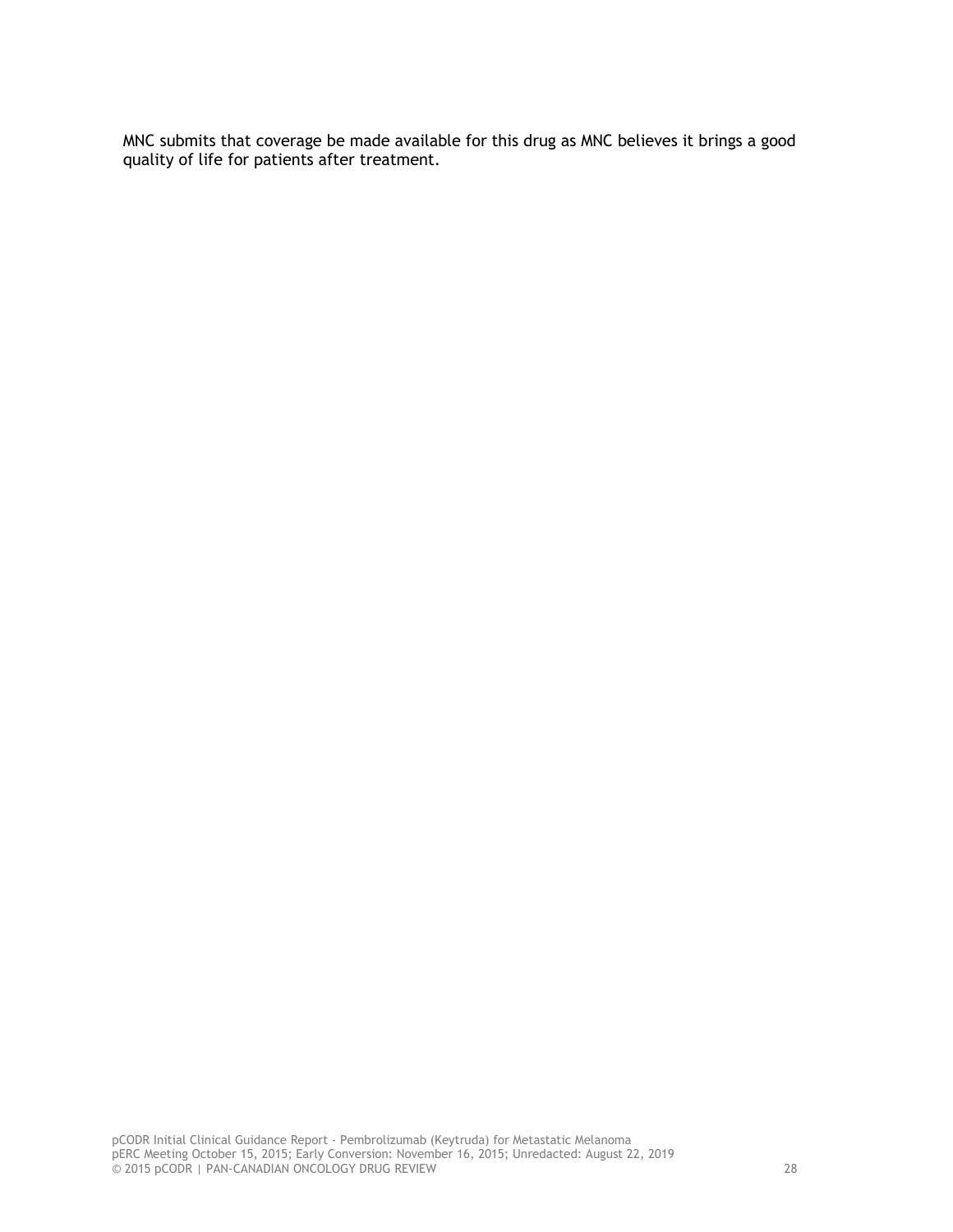# <span id="page-32-0"></span>**5 SUMMARY OF PROVINCIAL ADVISORY GROUP (PAG) INPUT**

The Provincial Advisory Group includes representatives from provincial cancer agencies and provincial and territorial Ministries of Health participating in pCODR. The complete list of PAG members is available on the pCODR website [\(www.cadth.ca/pcodr\)](http://www.cadth.ca/pcodr). PAG identifies factors that could affect the feasibility of implementing a funding recommendation.

## **Overall Summary**

Input was obtained from eight of the nine provinces (Ministries of Health and/or cancer agencies) participating in pCODR. PAG identified the following as factors that could impact the implementation of pembrolizumab for metastatic melanoma. Due to the scope expansion, PAG was provided the opportunity to revise input accordingly.

Clinical factors:

- Therapeutic gap for patients who are ipilimumab refractory and/or resistant to treatment with BRAF inhibitors +/- MEK inhibitors
- Treatment algorithm and/or sequencing with recently available drugs
- Long-term safety and efficacy compared to other treatments available

Economic factors:

- Drug wastage
- Cost-effectiveness compared to other treatments available

Please see below for more details.

# 5.1 Factors Related to Comparators

PAG identified that the current standard of practice in the first-line treatment of patients with metastatic melanoma is ipilimumab or BRAF inhibitors +/- MEK inhibitors. As dacarbazine is not very effective nor well tolerated, it is no longer the appropriate comparator.

Ipilimumab is second-line treatment for patients who have not received ipilimumab in the first-line. For patients who are ipilimumab refractory or have BRAF mutations but are resistant to treatment with BRAF inhibitors +/- MEK inhibitors, there are no effective options and there is a therapeutic gap.

PAG is seeking direct comparison data comparing pembrolizumab to ipilimumab, nivolumab, BRAF inhibitors and MEK inhibitors in all lines of therapy.

# 5.2 Factors Related to Patient Population

Pembrolizumab may be an alternate to ipilimumab for ipilimumab-naïve patients and would provide an option for patients who have progressed on ipilimumab. PAG is seeking clarity on the place in therapy and/or line of therapy for pembrolizumab with respect to ipilimumab and other treatments for metastatic melanoma.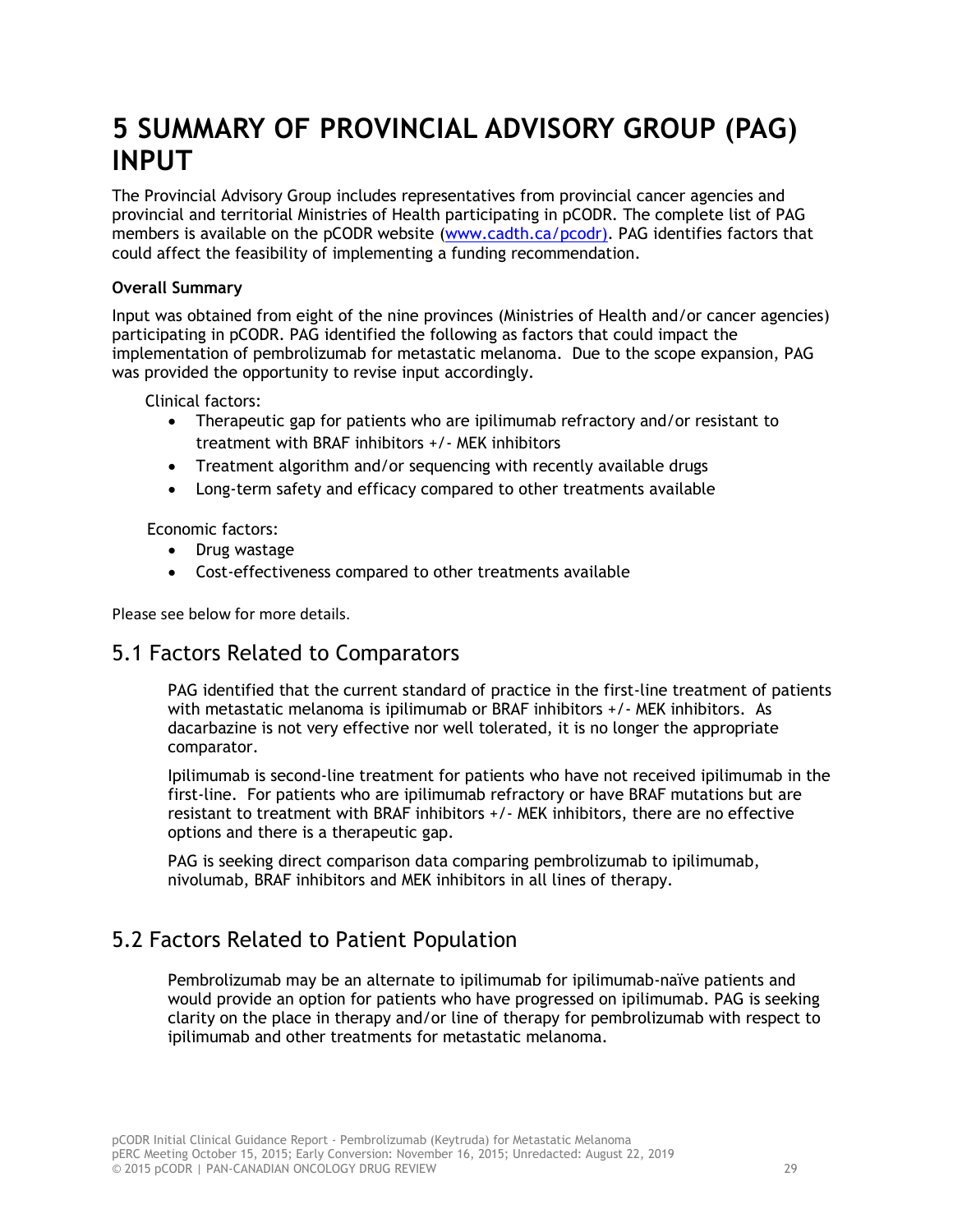Given the many new treatments recently available and possibly more upcoming new treatments, PAG noted that dacarbazine would no longer be used and is seeking guidance from tumour groups for a national treatment algorithm for metastatic melanoma.

# 5.3 Factors Related to Accessibility

The dose in the funding request is 2mg/kg administered every three weeks. PAG noted that there are ongoing trials evaluating a 10mg/kg dose and an administration frequency of every two weeks. This could have relevance for both the clinical and economic reviews as it raises the potential for dose creep.

# 5.4 Factors Related to Dosing

PAG has concerns for incremental costs due to drug wastage, specifically in centers where vial sharing would be difficult because there could only be one patient in the day. As dose is based on weight and there is only one vial size (50mg), a dose of 140mg (2mg/kg x 70kg) would result in wastage given that any unused portion would be discarded as the stability of reconstituted drug is poor.

Pembrolizumab is a new class of drug and health care professionals would need to become familiar with the preparation, administration and monitoring upon implementation.

Pembrolizumab is to be used until progression and the PAG is seeking information on the range in duration of treatment with pembrolizumab, if available.

PAG noted that recent data indicates that ipilimumab could safely be infused over 30 minutes instead of 90 minutes (Momtaz et al. Safety of Infusing Ipilimumab Over 30 Minutes. J Clin Onco 2015 June 29.

<http://jco.ascopubs.org/content/early/2015/06/24/JCO.2015.61.0030.abstract>). Pembrolizumab is infused over 30 minutes, which could be a shorter than or same infusion time as ipilimumab, depending on the infusion time being used for ipilimumab in the cancer centres.

PAG is requesting clarity whether testing for PD1 ligand is required.

# 5.5 Factors Related to Implementation Costs

Pembrolizumab, being an intravenous drug, would be administered in an outpatient chemotherapy center for appropriate administration and monitoring of toxicities. Intravenous chemotherapy drugs would be fully funded (i.e. no co-payments for patients) in all jurisdictions for eligible patients, which is an enabler for patients.

As pembrolizumab is a high cost drug and requires monitoring of immune-mediated reactions post-infusion, PAG noted that smaller outpatient cancer centres may not have the expertise and resources to administer pembrolizumab. This is a barrier for those patients who will need to travel to larger cancer centres that have the resources and expertise to administer pembrolizumab.

PAG noted that the expertise and resources may be required to monitor and treat infusion related reaction and serious adverse events. PAG noted that there is a lack of long-term data on the safety of pembrolizumab.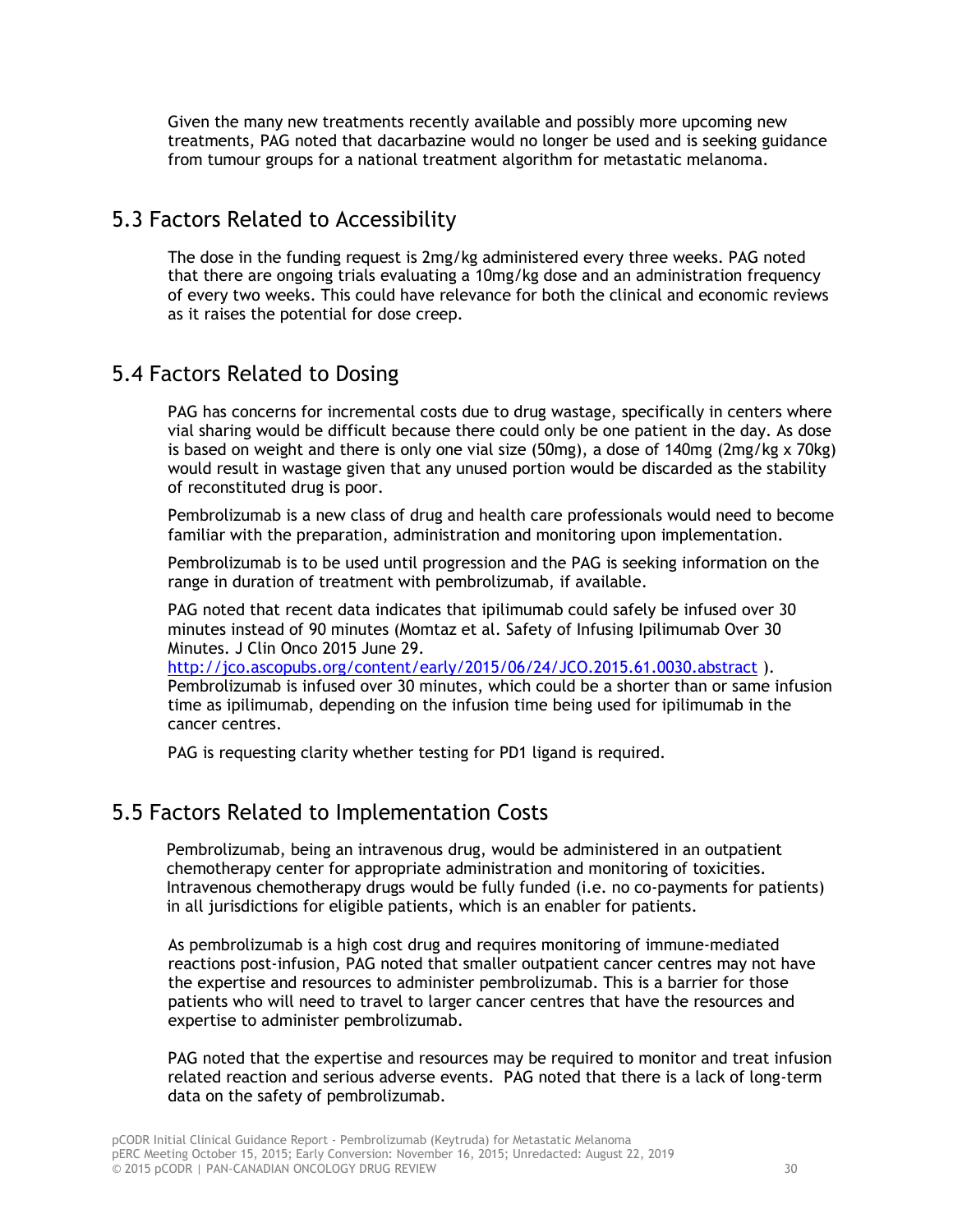Based on the prescribing information in the United States, PAG noted that the pharmacy preparation time appears to be longer than the majority of other chemotherapy drugs, which could impact resources and be a barrier to implementation.

# 5.6 Other Factors

The high cost of pembrolizumab would be a barrier to implementation. PAG noted that the one vial size is appropriate to minimize drug wastage but that multiple vials are required to prepare the dose.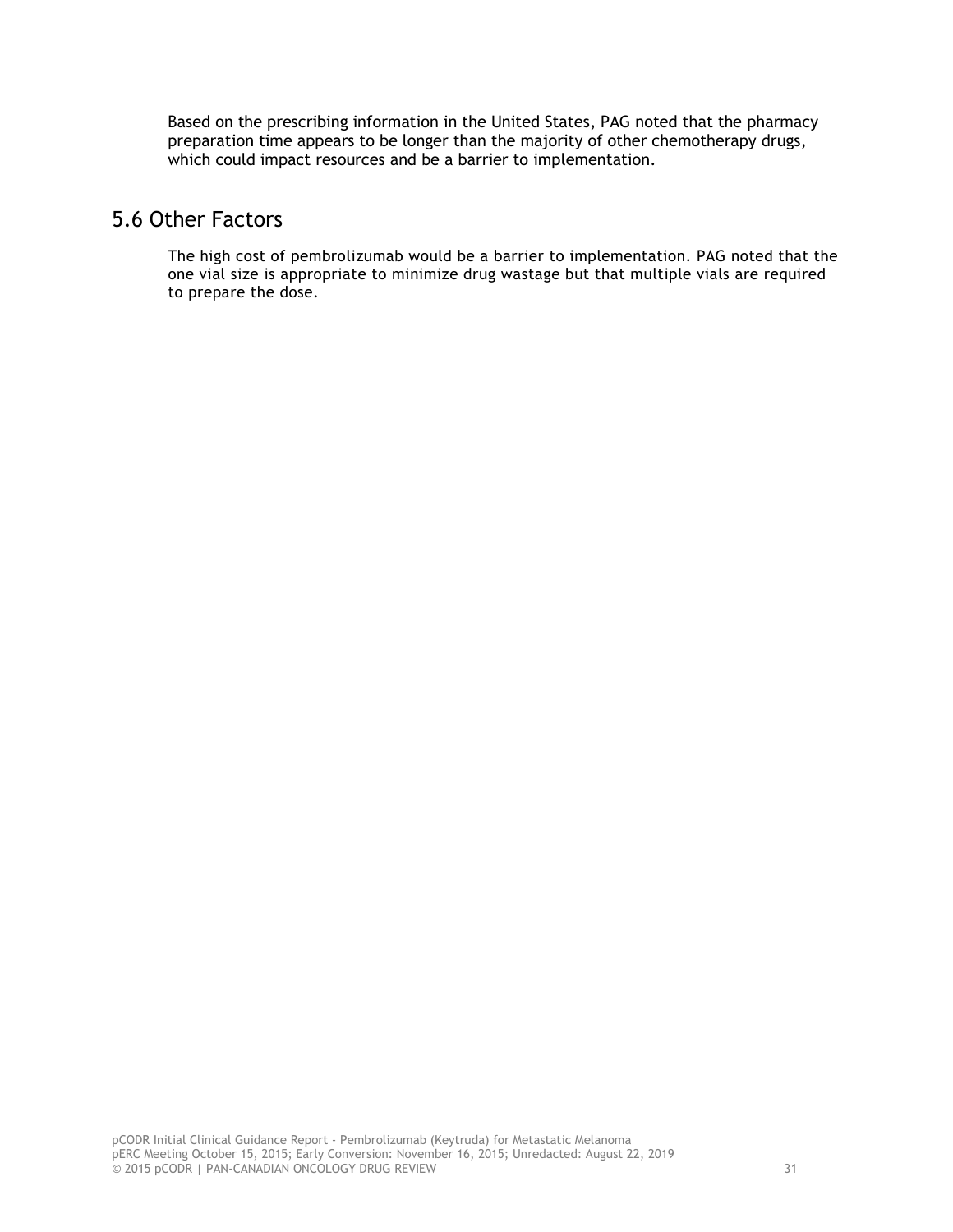# **6 SYSTEMATIC REVIEW**

# <span id="page-35-1"></span><span id="page-35-0"></span>6.1 Objectives

- 1. To evaluate the effect of pembrolizumab as first-line therapy on patient outcomes compared to ipilimumab in treatment of patients with unresectable or metastatic melanoma (stage III or IV).
- 2. To evaluate pembrolizumab alone on patient outcomes compared to standard care or best supportive care in treatment of patients with unresectable or metastatic melanoma and disease progression following ipilimumab therapy and, if BRAF mutation positive, a BRAF or MEK inhibitor.

Note: Supplemental Questions most relevant to the pCODR review and to the Provincial Advisory Group were identified while developing the review protocol and are outlined in section 7.

# <span id="page-35-2"></span>6.2 Methods

# **6.2.1 Review Protocol and Study Selection Criteria**

The systematic review protocol was developed jointly by the Clinical Guidance Panel and the pCODR Methods Team. Studies were chosen for inclusion in the review based on the criteria in the table below. Outcomes considered most relevant to patients, based on input from patient advocacy groups are those in bold.

| <b>Clinical Trial</b>                      | <b>Patient</b>                                                                  |                                               | Appropriate                                                                                                                                                                                                       |                                                                                                                                                                                                                                                                                              |
|--------------------------------------------|---------------------------------------------------------------------------------|-----------------------------------------------|-------------------------------------------------------------------------------------------------------------------------------------------------------------------------------------------------------------------|----------------------------------------------------------------------------------------------------------------------------------------------------------------------------------------------------------------------------------------------------------------------------------------------|
| Design                                     | Population                                                                      | Intervention                                  | Comparators*                                                                                                                                                                                                      | <b>Outcomes</b>                                                                                                                                                                                                                                                                              |
| First-line therapy (ipilimumab naïve)      |                                                                                 |                                               |                                                                                                                                                                                                                   |                                                                                                                                                                                                                                                                                              |
| Published or<br>unpublished<br><b>RCTs</b> | Patients with<br>unresectable or<br>metastatic<br>melanoma<br>(stage III or IV) | Pembrolizumab<br>(various dosing<br>regimens) | Chemotherapy<br>$\bullet$<br>Best supportive<br>$\bullet$<br>care<br>Ipilimumab<br>٠<br><b>BRAF</b> inhibitors:<br>$\bullet$<br>Vemurafenib or<br>Dabrafenib<br><b>MEK</b> inhibitors:<br>$\bullet$<br>Trametinib | Overall survival<br>$\bullet$<br>(All cause<br>mortality)<br>Progression free<br>٠<br>survival<br>Quality of life<br>$\bullet$<br>Response rate<br>$\bullet$<br>Grade 3 and 4<br>$\bullet$<br>adverse events<br>Withdrawal due<br>$\bullet$<br>to adverse<br>effects<br>Adverse effects<br>٠ |
|                                            | Second-line therapy (ipilimumab refractory)                                     |                                               |                                                                                                                                                                                                                   |                                                                                                                                                                                                                                                                                              |

#### **[Table 6.1] Selection Criteria**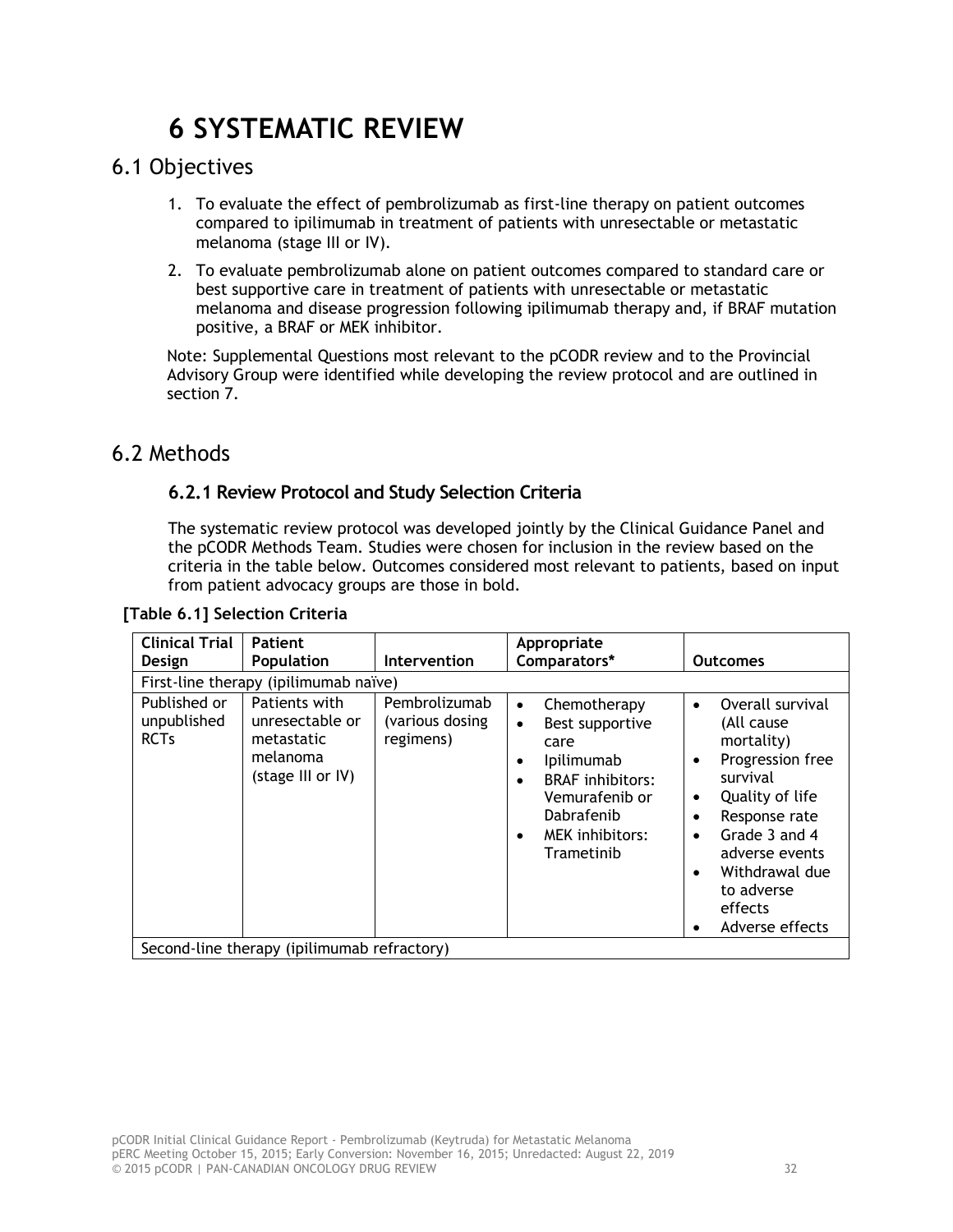| <b>Clinical Trial</b><br>Design                          | <b>Patient</b><br>Population                                                                                                                                                                                                                | Intervention                                  | Appropriate<br>Comparators*                                                                                                                                                                                                                                                                                                                                                             | <b>Outcomes</b>                                                                                                                                                                                                                                                                                      |
|----------------------------------------------------------|---------------------------------------------------------------------------------------------------------------------------------------------------------------------------------------------------------------------------------------------|-----------------------------------------------|-----------------------------------------------------------------------------------------------------------------------------------------------------------------------------------------------------------------------------------------------------------------------------------------------------------------------------------------------------------------------------------------|------------------------------------------------------------------------------------------------------------------------------------------------------------------------------------------------------------------------------------------------------------------------------------------------------|
| Published or<br>unpublished<br><b>RCTs</b><br>$\sim$ $-$ | Patients with<br>unresectable or<br>metastatic<br>melanoma and<br>disease<br>progression<br>following<br>ipilimumab<br>therapy.<br>Subgroups:<br><b>BRAF</b> mutation<br>or wild type.<br>$\mathbf{1}$ . The set of the set of $\mathbf{1}$ | Pembrolizumab<br>(various dosing<br>regimens) | Standard<br>$\bullet$<br>chemotherapy<br>(dacarbazine,<br>temozolomide,<br>carboplatin and<br>paclitaxel)<br>Standard<br>$\bullet$<br>immunotherapy<br>(Interferon-alpha,<br>interleukin-2)<br>Best supportive<br>٠<br>care <sup>1</sup><br><b>BRAF</b> inhibitors:<br>$\bullet$<br>Vemurafenib or<br>Dabrafenib <sup>2</sup><br><b>MEK</b> inhibitors:<br>٠<br>Trametinib <sup>2</sup> | Overall survival<br>$\bullet$<br>(All cause<br>mortality)<br>Progression free<br>$\bullet$<br>survival<br>Quality of life<br>$\bullet$<br>Response rate<br>٠<br>Grade 3 and 4<br>$\bullet$<br>adverse events<br>Withdrawal due<br>$\bullet$<br>to adverse<br>effects<br>Adverse effects<br>$\bullet$ |

RCT: randomized controlled trial; IV: intravenous.

1. Best supportive care is defined according to the National Cancer Institute in the U.S. as care given to improve the quality of life of patients who have life-threatening diseases. The goal of best supportive care is to prevent or treat as early as possible the symptoms of disease or side effect of treatment and the psychological, social or spiritual problem related to the disease or its treatment [insert reference].

2. BRAF and MEK inhibitors were not included in the first search in May 2015. The protocol was amended after the first literature search and BRAF/MEK inhibitors were included in later literature search.

*\* Standard and/or relevant therapies available in Canada (may include drug and non-drug interventions)*

## **6.2.2 Literature Search Methods**

The literature search was performed by the pCODR Methods Team using the search strategy provided in Appendix A.

Published literature was identified by searching the following bibliographic databases: MEDLINE (1946-2015) with in-process records & daily updates via Ovid; EMBASE (1980- May 04, 2015) via Ovid; The Cochrane Central Register of Controlled Trials (issue April 2015) via Wiley; and PubMed. The search strategy was comprised of both controlled vocabulary, such as the National Library of Medicine's MeSH (Medical Subject Headings), and keywords. The main search concepts were pembrolizumab-Keytruda.

No filters were applied to limit the retrieval by study type. Where possible, retrieval was limited to the human population. Retrieval was not limited by publication year. Retrieval was limited to the English language.

The search is considered up to date as of October  $6<sup>th</sup>$ , 2015.

Grey literature (literature that is not commercially published) was identified by searching the websites of regulatory agencies (Food and Drug Administration and European Medicines Agency), clinical trial registries (U.S. National Institutes of Health – clinicatrials.gov and Ontario Institute for Cancer Research – Ontario Cancer Trials) and relevant conference abstracts. Searches of conference abstracts of the American Society of Clinical Oncology (ASCO) were limited to the last five years. Searches were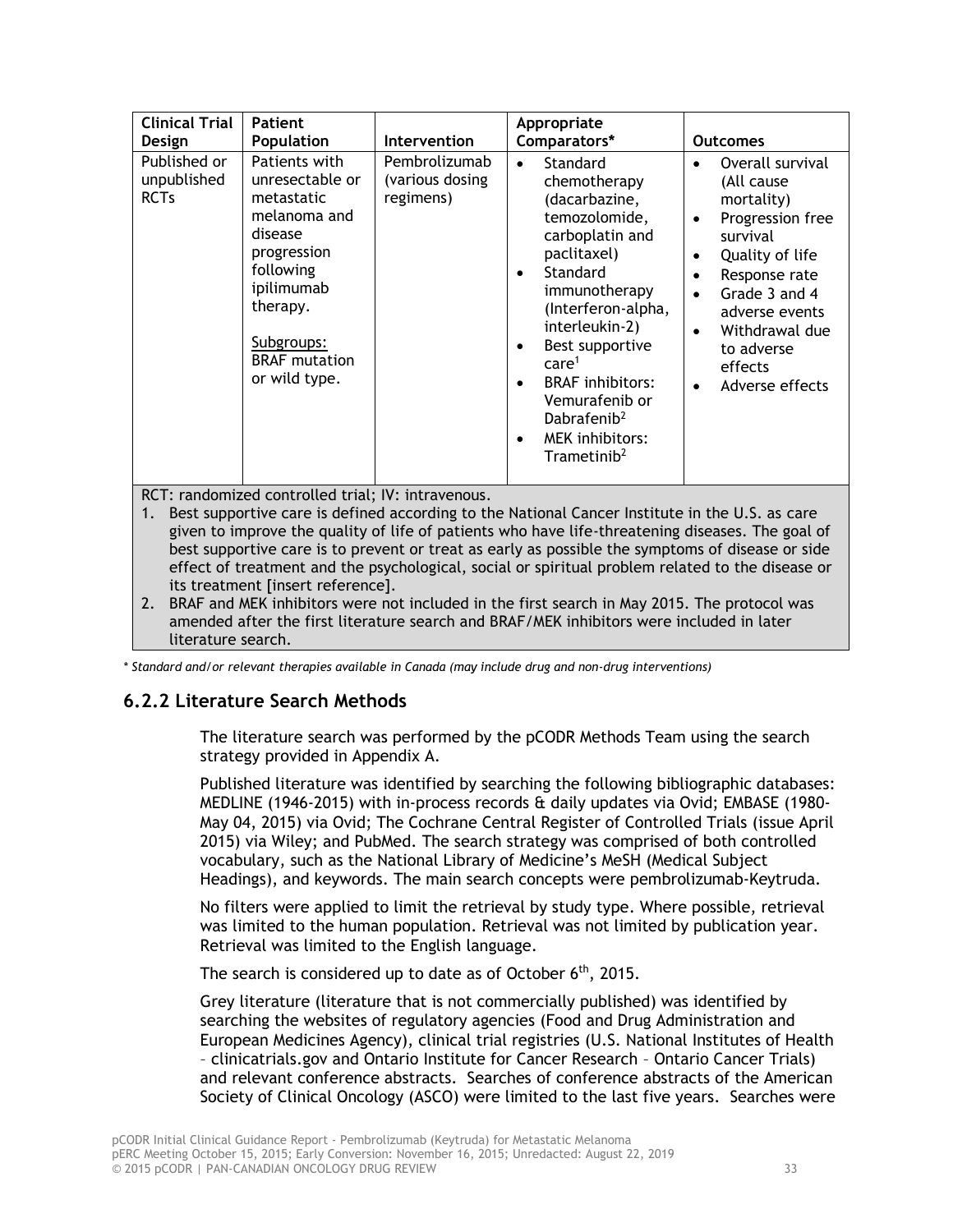supplemented by reviewing the bibliographies of key papers and through contacts with the Clinical Guidance Panel. In addition, the manufacturer of the drug was contacted for information as required by the pCODR Review Team.

## **6.2.3 Study Selection**

One member of the pCODR Methods Team selected studies for inclusion in the review according to the predetermined protocol. All articles considered potentially relevant were acquired from library sources. Two members of the pCODR Methods Team independently made the final selection of studies to be included in the review and differences were resolved through discussion.

Included and excluded studies (with reasons for exclusion) are identified in section 6.3.1.

## **6.2.4 Quality Assessment**

Assessment of study bias was performed by one member of the pCODR Methods Team with input provided by the Clinical Guidance Panel and other members of the pCODR Review Team. SIGN-50 Checklists were applied as a minimum standard. Additional limitations and sources of bias were identified by the pCODR Review Team.

## **6.2.5 Data Analysis**

No additional data analyses were conducted as part of the pCODR review.

## **6.2.6 Writing of the Review Report**

This report was written by the Methods Team, the Clinical Guidance Panel and the pCODR Secretariat:

- The Methods Team wrote a systematic review of the evidence and summaries of evidence for supplemental questions.
- The pCODR Clinical Guidance Panel wrote a summary of background clinical information and the interpretation of the systematic review. The Panel provided guidance and developed conclusions on the net overall clinical benefit of the drug.
- The pCODR Secretariat wrote summaries of the input provided by patient advocacy groups and by the Provincial Advisory Group (PAG).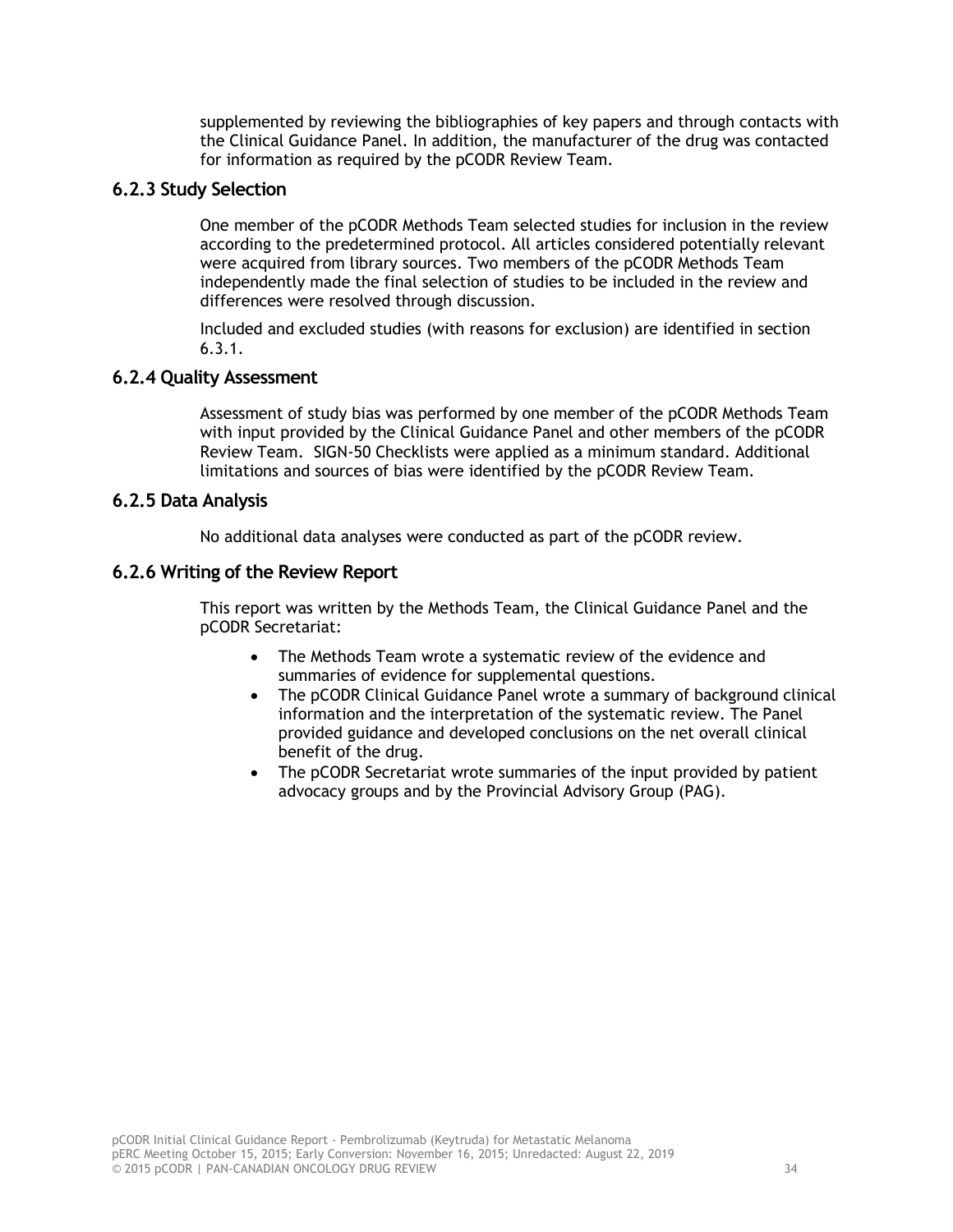# <span id="page-38-0"></span>6.3 Results

#### **6.3.1 Literature Search Results**

Of the 18 potentially relevant reports identified, one study (KEYNOTE-006)<sup>41</sup> was included in the first line systematic review and one study (KEYNOTE-002)<sup>42</sup> was included in the second line systematic review.





*Note: Additional data related to the KEYNOTE-002 and KEYNOTE-006 studies was also obtained through requests to the Submitter by pCODR<sup>45</sup>*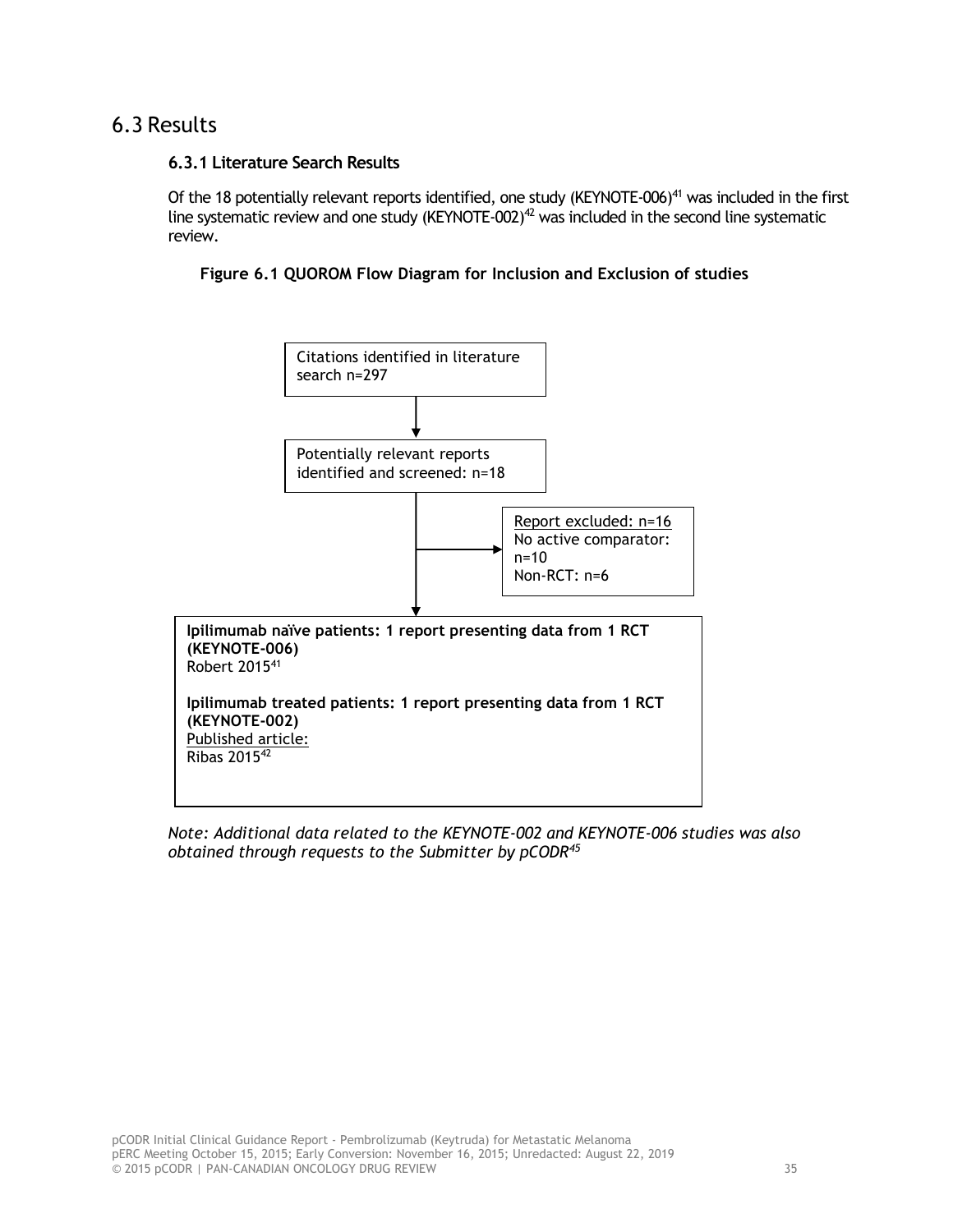# **6.3.2A Summary of Included Studies (ipilimumab naïve patients)**

# **6.3.2.1A Detailed Trial Characteristics**

| Table 6.2 Summary of Trial characteristics of the included Study                                                                                                                                                                                                                                                                                                                                                           |                                                                                                                                                                                                                                                                                                                                                                                                                                                                                                                                                                                                                                                                                                                                                                                                                                                                        |                                                                                                                                                                             |                                                                                                                                                                                                                         |  |
|----------------------------------------------------------------------------------------------------------------------------------------------------------------------------------------------------------------------------------------------------------------------------------------------------------------------------------------------------------------------------------------------------------------------------|------------------------------------------------------------------------------------------------------------------------------------------------------------------------------------------------------------------------------------------------------------------------------------------------------------------------------------------------------------------------------------------------------------------------------------------------------------------------------------------------------------------------------------------------------------------------------------------------------------------------------------------------------------------------------------------------------------------------------------------------------------------------------------------------------------------------------------------------------------------------|-----------------------------------------------------------------------------------------------------------------------------------------------------------------------------|-------------------------------------------------------------------------------------------------------------------------------------------------------------------------------------------------------------------------|--|
| <b>Trial Design</b>                                                                                                                                                                                                                                                                                                                                                                                                        |                                                                                                                                                                                                                                                                                                                                                                                                                                                                                                                                                                                                                                                                                                                                                                                                                                                                        |                                                                                                                                                                             | <b>Outcomes</b>                                                                                                                                                                                                         |  |
|                                                                                                                                                                                                                                                                                                                                                                                                                            |                                                                                                                                                                                                                                                                                                                                                                                                                                                                                                                                                                                                                                                                                                                                                                                                                                                                        |                                                                                                                                                                             |                                                                                                                                                                                                                         |  |
| KEYNOTE-00641<br>(NCT01866319)<br>Multicenter<br>international<br>active control<br>phase III trial<br>Enrollment:<br>Sept 2013 to<br>March 2014<br>$n = 834$<br>1 <sup>st</sup> interim<br>analysis cut-off<br>date: Sept 3,<br>2014<br>$2nd$ interim<br>analysis cut-off<br>date: March 3,<br>2015<br>Median follow-<br>up: 7.9 months<br>Randomization<br>ratio 1:1:1<br>stratified by<br>ECOG-PS (0<br>vs <sub>1</sub> | Key Inclusion Criteria<br>Patients who were 18 years of<br>$\bullet$<br>age or older were eligible for<br>enrollment if they had<br>histologically confirmed,<br>unresectable stage III or IV<br>melanoma<br>Received no more than one<br>$\bullet$<br>previous systemic therapy for<br>advanced disease<br>Known BRAF V600 mutational<br>status<br>Previous BRAF inhibitor therapy<br>was not required for patients<br>with normal LDH levels<br>No clinically significant tumor-<br>$\bullet$<br>related symptoms or evidence<br>of rapidly progressive disease.<br>ECOG 0 or 1<br>$\bullet$<br>Assessing PD-L1 expression<br>$\bullet$<br><b>Exclusion criteria</b><br>Previous therapy with CTLA-4,<br>$\bullet$<br>PD-1 or PD-L1 inhibitors<br>Ocular melanoma<br>$\bullet$<br>Active brain metastases<br>$\bullet$<br>History of autoimmune disease<br>$\bullet$ | Intervention and<br>Comparator<br>Pembrolizumab 10<br>mg/kg every 2 weeks<br>Pembrolizumab 10<br>mg/kg every 3 weeks<br>Ipilimumab 3 mg/kg<br>every 3 weeks for 4<br>cycles | Primary outcomes:<br>Overall<br>survival<br>Progression-<br>free survival<br>(PFS)<br>Secondary<br>outcomes:<br>Overall<br>$\bullet$<br>response<br>rate<br>Duration of<br>$\bullet$<br>response<br>Safety<br>$\bullet$ |  |
| Line of<br>$\bullet$<br>therapy (1 <sup>st</sup><br>$vs 2nd$ )<br>PD-L1<br>$\bullet$<br>expression<br>(positive vs<br>negative)                                                                                                                                                                                                                                                                                            |                                                                                                                                                                                                                                                                                                                                                                                                                                                                                                                                                                                                                                                                                                                                                                                                                                                                        |                                                                                                                                                                             |                                                                                                                                                                                                                         |  |
| Funded by:<br>Merck Sharp &<br>Dohme Corp.                                                                                                                                                                                                                                                                                                                                                                                 |                                                                                                                                                                                                                                                                                                                                                                                                                                                                                                                                                                                                                                                                                                                                                                                                                                                                        |                                                                                                                                                                             |                                                                                                                                                                                                                         |  |
|                                                                                                                                                                                                                                                                                                                                                                                                                            | RECIST= Response Evaluation Criteria in Solid Tumours; ECOG-PS = Eastern Cooperation Oncology<br>Group performance status; LDH = lactate dehydrogenase; RCT= randomized controlled trial; PFS=<br>Progression free survival; PD-L1: programmed death legend 1; PD-1: Programmed cell death protein 1;<br>CTLA-4: cytotoxic T-lymphocyte-associated protein 4.                                                                                                                                                                                                                                                                                                                                                                                                                                                                                                          |                                                                                                                                                                             |                                                                                                                                                                                                                         |  |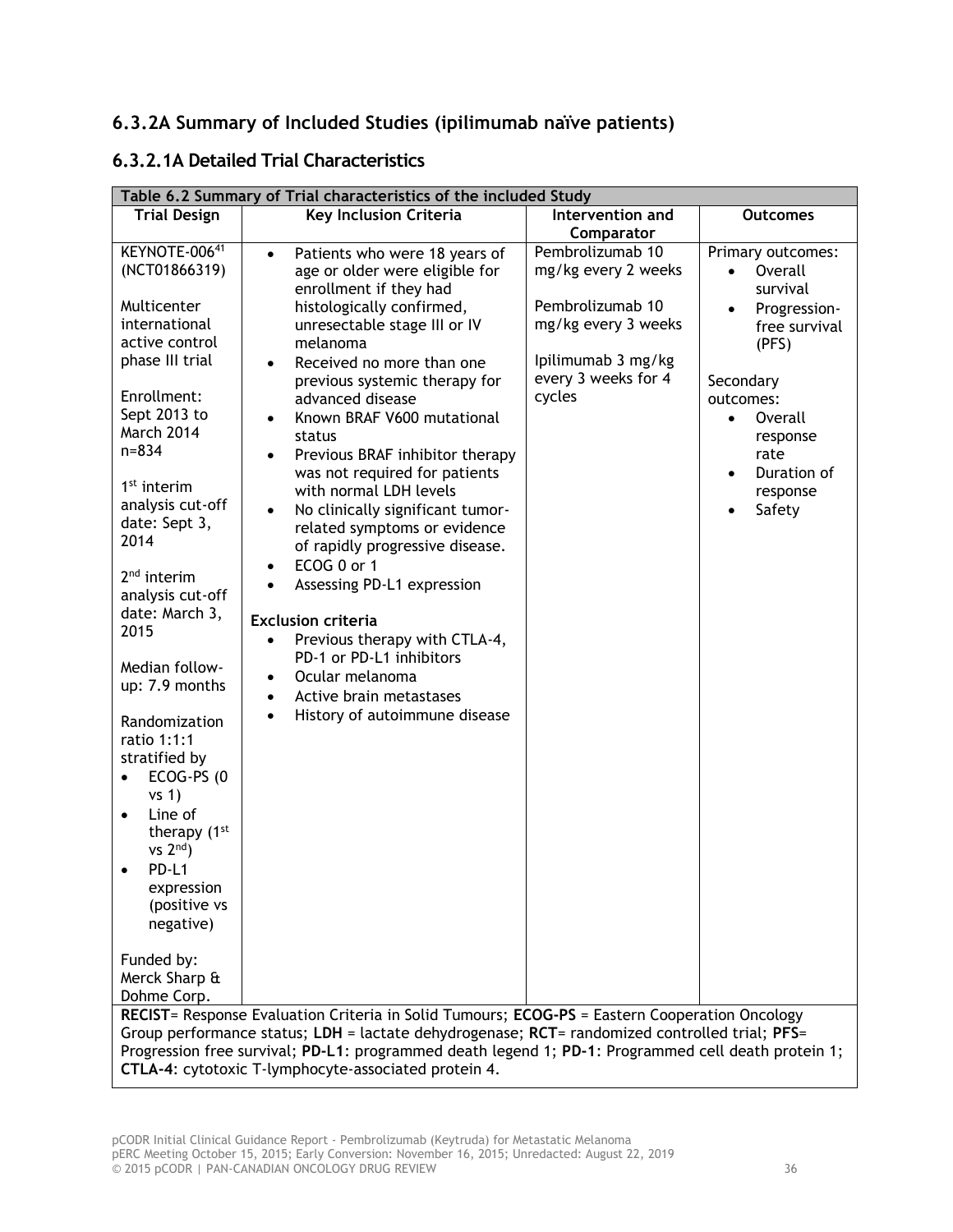## **a) Trials**

One randomized controlled trial (KEYNOTE-006)<sup>41</sup> met the inclusion criteria of the first-line review (Table 6.2A). KEYNOTE-006 was a randomized open label clinical trial. Although the investigators and patients were not blinded, the independent review panel, which assessed the effect of treatment, were blinded to the allocation of treatment.

KEYNOTE-006 was sponsored by Merck Sharp & Dohme Corp. The study enrolled 834 patients with histologically confirmed stage III or IV melanoma in 16 countries. Patients were randomized in a 1:1:1 ratio to receive either pembrolizumab 10 mg/kg every 2 weeks, pembrolizumab 10 mg/kg every 3 weeks or four cycles of ipilimumab at 3 mg/kg every 3 weeks. Randomization was stratified by ECOG-PS, PD-L1 expression (positive or negative) and line of therapy (first versus second).

The primary outcomes of KEYNOTE-006 were overall survival and progression-free survival (PFS). These two outcomes were assessed during the two interim analyses. The first interim analysis was performed after the data cut-off date of Sept 3, 2014. The purpose of the first interim analysis was to evaluate the effect of pembrolizumab on PFS when compared with ipilimumab. The second interim analysis was performed after the data cutoff date of March 3, 2015. The purpose of the second interim analysis was to evaluate the effect of pembrolizumab and ipilimumab in terms of overall survival. Secondary outcomes included overall response rate, duration of response and safety.

Tumor response was assessed at week 12 and every 6 weeks thereafter. A blinded central radiologic review panel assessed the tumor response according to RECIST v1.1 criteria. Survival was assessed every 3 months after the discontinuation of treatment. Adverse events, lab value and vital signs were assessed regularly. Adverse events were graded according to the National Cancer institute CTCAE version 4.0. Quality of life (QoL) was assessed by the European Organization for Research and Treatment of Cancer QLQ-C30 (EORTC QLQ-30) at week 12. EORTC QLQ-30 is a questionnaire developed to assess cancer specific QoL. It assesses the QoL based on symptom, functional and social aspect. A decrease from baseline score would indicate a decrease of quality of life. The use of EORTC QLQ-30 in melanoma is not yet validated $43$ .

This study was not completed yet. The information in this review came from two interim analyses of the trial.

#### **b) Populations**

KEYNOTE-006 randomized 834 patients to receive either 10 mg/kg pembrolizumab every 2 week, or every 3 weeks or 4 cycles of 3 mg/kg ipilimumab. The median age of patients was 62 years. Male patients contributed to 60% of the population. Over 80% of patient had been classified as positive for PD-1 expression. BRAF mutation was found in 36% of the patients and 18% of patients had been treatment with BRAF or MEK inhibitors. Details of baseline characteristic are listed in table 6.3A.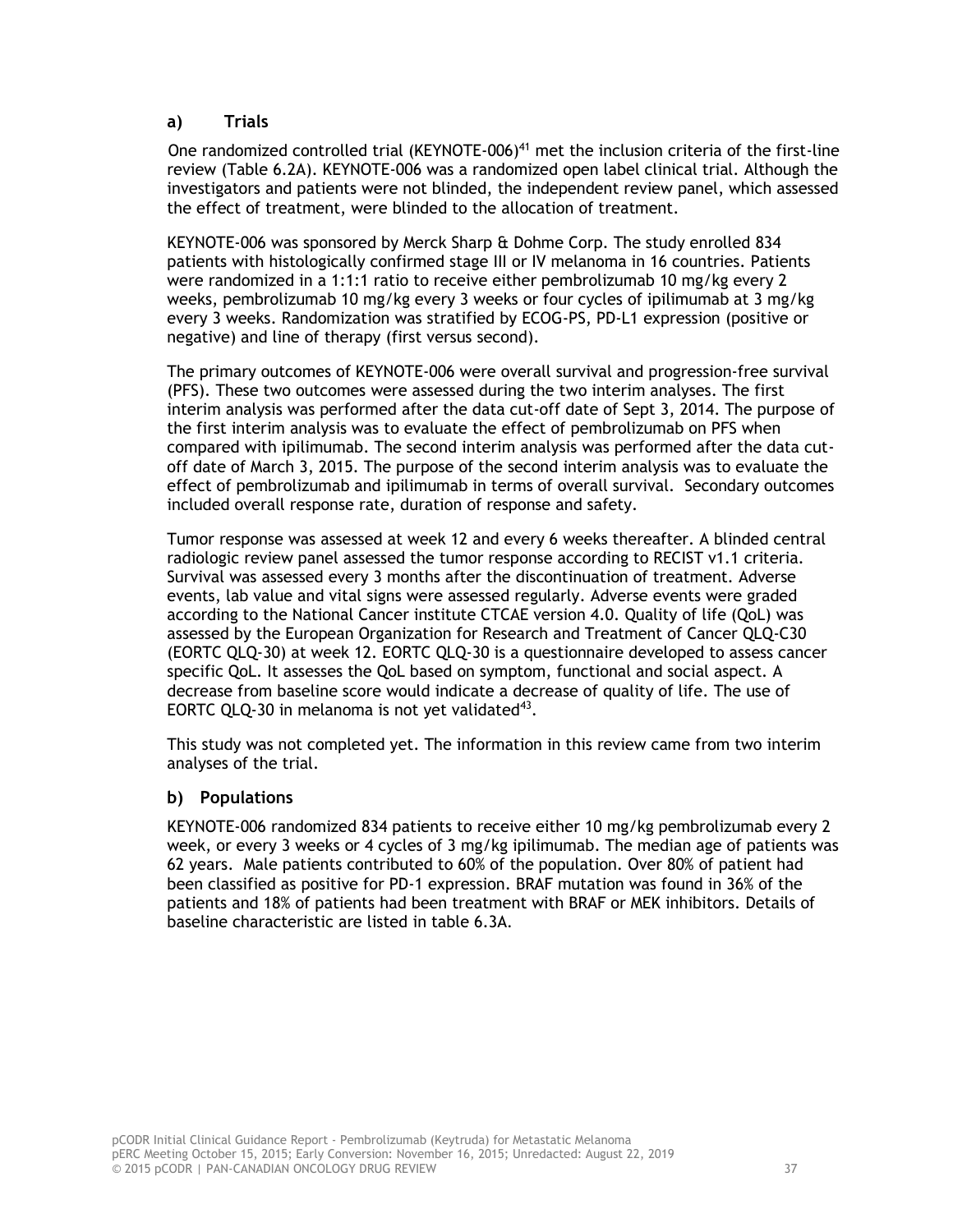| Table 6.3 Baseline characteristics (KEYNOTE-006) <sup>41</sup>                                       |                                   |                                   |                    |  |
|------------------------------------------------------------------------------------------------------|-----------------------------------|-----------------------------------|--------------------|--|
|                                                                                                      | Pembro every 2 weeks<br>$(n=279)$ | Pembro every 3 weeks<br>$(n=277)$ | Ipilimumab (n=278) |  |
| Age, median (range),<br>year                                                                         | 61 (18-89)                        | 63 (22-89)                        | 62 (18-88)         |  |
| Gender, n of Male (%)                                                                                | 161 (58%)                         | 174 (63%)                         | 162 (58%)          |  |
| $ECOG PS = 0$                                                                                        | 196 (70%)                         | 189 (68%)                         | 188 (68%)          |  |
| ECOG PS=1                                                                                            | 83 (30%)                          | 88 (32%)                          | 90 (32%)           |  |
| <b>BRAF</b> mutant                                                                                   | 98 (35%)                          | 97 (35%)                          | 107 (39%)          |  |
| PD-1 positive tumor                                                                                  | 225 (81%)                         | 221 (80%)                         | 225 (81%)          |  |
| <b>Elevated LDH level</b>                                                                            | 81 (29%)                          | 98 (35%)                          | 91 (33%)           |  |
| M stage<br>M <sub>0</sub>                                                                            | 9(3%)                             | 9(3%)                             | 14 (5%)            |  |
| M stage M1 <sup>1</sup>                                                                              | 6(2%)                             | 4(1%)                             | 5(2%)              |  |
| M stage<br>M <sub>1</sub> a                                                                          | 21 (8%)                           | 34 (12%)                          | 30 (11%)           |  |
| M stage<br>M <sub>1</sub> b                                                                          | 64 (23%)                          | 41 (15%)                          | 52 (19%)           |  |
| M stage<br>M <sub>1</sub> c                                                                          | 179 (64%)                         | 189 (68%)                         | 177 (64%)          |  |
| <b>Brain metastasis</b>                                                                              | 23 (8%)                           | 27 (10%)                          | 28 (10%)           |  |
| No previous systemic<br>therapy                                                                      | 183 (66%)                         | 185 (67%)                         | 181 (65%)          |  |
| Tried one type of<br>systemic therapy                                                                | 96 (34%)                          | 91 (33%)                          | 97 (35%)           |  |
| Type of previous therapy <sup>2</sup>                                                                |                                   |                                   |                    |  |
| Chemotherapy                                                                                         | 36 (13%)                          | 41 (15%)                          | 29 (10%)           |  |
| Immunotherapy                                                                                        | 8(3%)                             | 7(3%)                             | 12 (4%)            |  |
| <b>BRAF</b> or MEK inhibitor<br>or both                                                              | 50 (18%)                          | 45 (16%)                          | 56 (20%)           |  |
| <b>ECOG-PS</b> = Eastern Cooperation Oncology Group performance status; LDH = lactate dehydrogenase; |                                   |                                   |                    |  |

**PD-1**: Programmed cell death protein 1.

1. Further classification of the M stage was not provided.

2. List included only treatment for advance or metastatic disease.

## **c) Interventions**

Patients were randomized to 10 mg/kg IV pembrolizumab once every 2 weeks or 3 weeks or 3 mg/kg IV ipilimumab every 3 weeks for 4 cycles. Patients would continue on pembrolizumab treatment for 24 months or until disease progression, unacceptable toxicity, investigator decision to discontinue or withdrawal of patient consent. Patients with confirmed complete response who received pembrolizumab for at least 6 months could discontinue therapy after receiving at least two doses beyond the determination of complete response. These patients should continue to undergo disease evaluations, and in the event of disease recurrence, pembrolizumab may be resumed in these patients. Patients who completed 24 months of treatment were monitored for an additional 24 months and could be eligible for re-induction with pembrolizumab until a maximum of 12 months upon progression. No information was provided on whether any patients received pembrolizumab as an induction treatment after completion of 2 years treatment followed by disease progression. Ipilimumab was taken for 4 cycles or until disease progression, the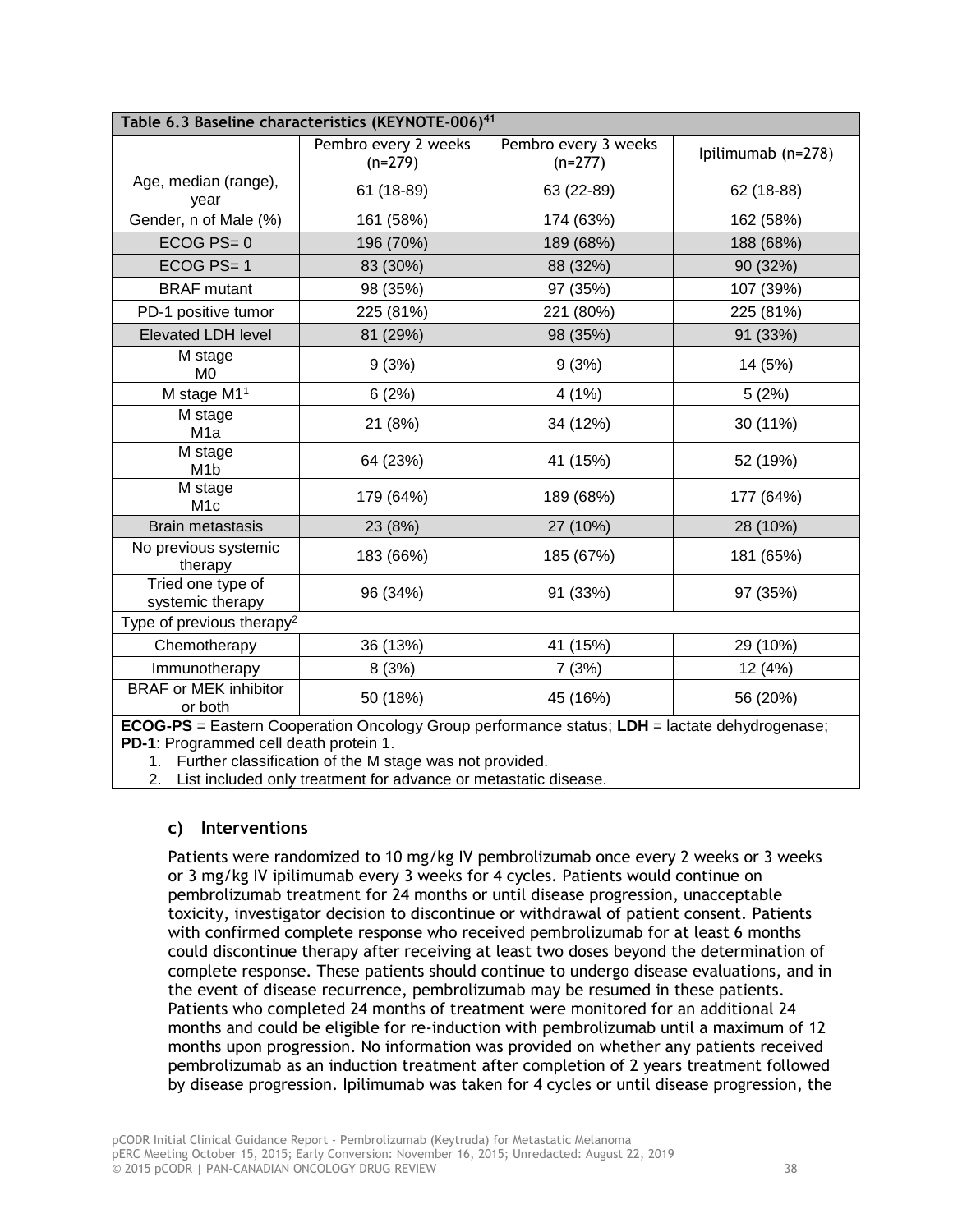onset of unacceptable toxicity, an investigator's decision to discontinue or withdrawal of patient consent.

KEYNOTE-006 was an open-label trial. However, the radiologists on the independent review panel were blinded to the allocation of treatment.

As for July 2015, pembrolizumab was not approved by Health Canada for first-line treatment of unresectable or metastatic melanoma. Therefore, recommended dose for this indication was not available.

#### **d) Patient Disposition**

| Table 6.4 Patient disposition (N)                                               |                                  |                                  |                  |
|---------------------------------------------------------------------------------|----------------------------------|----------------------------------|------------------|
|                                                                                 | Pembro 10 mg/kg<br>every 2 weeks | Pembro 10 mg/kg<br>every 3 weeks | Ipilimumab       |
| Screened                                                                        |                                  | 1106                             |                  |
| Randomized                                                                      | 279                              | 277                              | 278              |
| Received<br>treatment                                                           | 278                              | 277                              | 256              |
| Withdrawal due to<br>disease progression                                        | 111                              | 103                              | 41               |
| Withdrawal due to<br>adverse effects                                            | 20                               | 29                               | 37               |
| Withdrawal due to<br>death                                                      | $\overline{2}$                   | 1                                | 6                |
| Withdrawal due to<br>other reasons                                              | 17                               | 19                               | 16               |
| Total number of<br>withdrawal                                                   | 150                              | 152                              | 100              |
| Patients remain on<br>treatment                                                 | 128                              | 125                              | 144 <sup>1</sup> |
| ITT analysis for<br>efficacy                                                    | 279                              | 277                              | 278              |
| ITT analysis for<br>safety                                                      | 278                              | 277                              | 258              |
| Footnote                                                                        |                                  |                                  |                  |
| Number of patients completed 4 cycle of ipilimumab treatment as assigned.<br>1. |                                  |                                  |                  |

Patient disposition is listed in table 6.4.

## **e) Limitations/Sources of Bias**

The study was not yet completed. Critical appraisal of the trial was based on information from the interim analyses:

1. Randomization and allocation concealment (assessment the risk of selection bias)

The study utilized the IVRS/IXRS system for centralized randomization. Once a patient passed through the screening process and met all the inclusion criteria, an allocation number was assigned through the IVRS/IXRS system. Each patient could only have one allocation number and it could not be changed. Treatment was given according to the allocation number. This procedure was adequate to minimize the risk of selection bias. In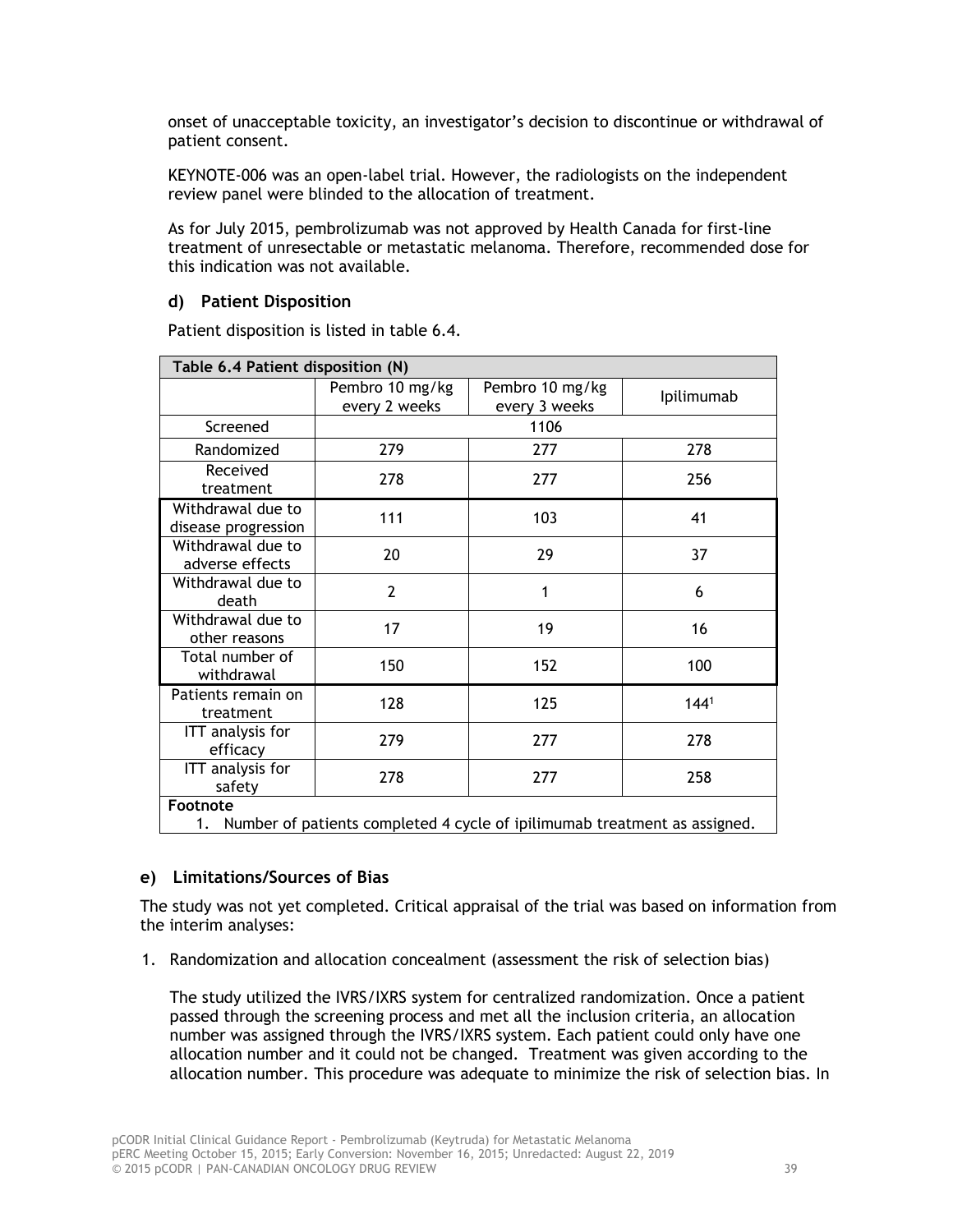addition, the baseline characteristics were well balanced. Therefore, the risk of selection bias was low in KEYNOTE-006

2. Blinding (assessment of performance and detection bias)

KEYNOTE-006 was an open label study. However, the analysis team and reporting team were blinded to the treatment assignment. The radiologists on the central imaging review panel were also blinded to the treatment allocation. Therefore, the risk of performance bias was low.

3. Attrition (assessment of attrition bias)

The primary reason for discontinuation of treatment in KEYNOTE-006 was due to disease progression (primary end-point). The number of patients drop-out due to other reason was between 14% in the group taking pembrolizumab every 2 weeks, 18% in the group taking pembrolizumab every 3 weeks and 21% in the ipilimumab arm. The efficacy outcomes were analyzed according to the intention to treat principle. Safety outcomes analysis used the as-treated population, which included 97% of the randomized

4. Reporting of outcomes (assessment of reporting bias)

patients. The risk of attrition bias was low.

The most common adverse effect was reported as treatment-related. However, the reporting team was blinded to the allocation of the treatment. In addition, the kind of adverse effect and the severity reported were similar to other pembrolizumab studies. Other than that, all the relevant outcomes were reported. We found no evidence to raise concern about the outcome reporting of KEYNOTE-006. The risk of reporting bias was low.

5. Other limitations

Pembrolizumab does not have Health Canada approval to treatment ipilimumab naïve patients. Currently, there is not an approved dosage or duration of treatment for pembrolizumab in ipilimumab naïve patients either.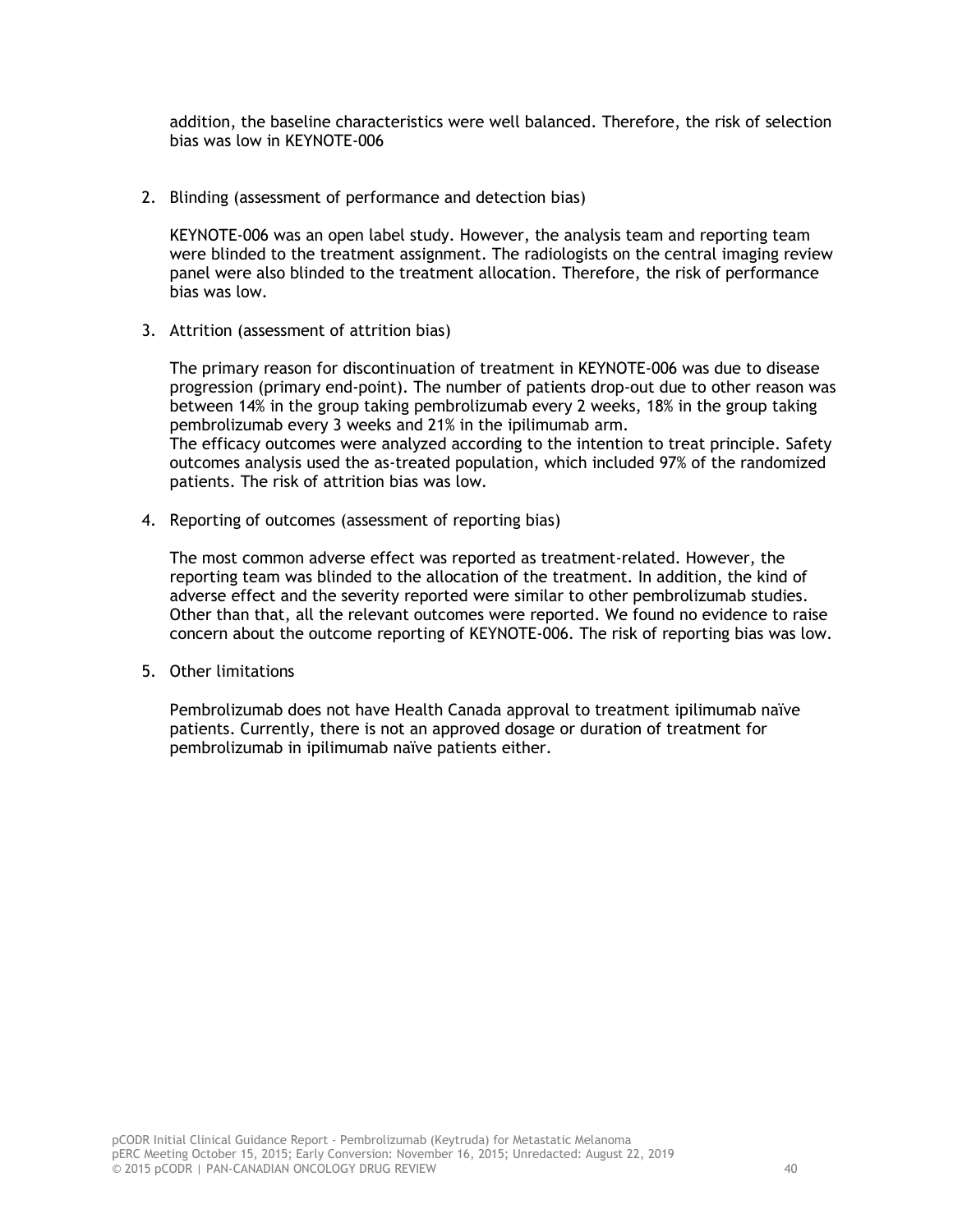# **6.3.2.2A Detailed Outcome Data and Summary of Outcomes (Ipilimumab naïve patients)**

The efficacy outcomes were analyzed according to the intent-to-treat principle. Safety population included only patients who had received at least one treatment after randomization.Table 6.5 summarizes the key outcome in KEYNOTE-006.

|                                                                                                              | Table 6.5 Summary of key outcomes in KEYNOTE-00641 |                                  |                            |  |
|--------------------------------------------------------------------------------------------------------------|----------------------------------------------------|----------------------------------|----------------------------|--|
|                                                                                                              | Pembrolizumab<br>every 2 weeks                     | Pembrolizumab<br>every 3 weeks   | Ipilimumab                 |  |
| 1-year overall survival (n/N)                                                                                | 207/279 (74.1%)                                    | 189/277 (68.4%)                  | 162/278 (58.2%)            |  |
| Hazard ratio (95%Cl) for<br>death comparing<br>pembrolizumab and<br>ipilimumab                               | $0.63$ $(0.47, 0.83)$<br>p<0.0005                  | 0.69(0.52, 0.9)<br>p=0.0036      | $- - -$                    |  |
| 6-month progression free<br>survival (n/N)                                                                   | 132/279 (47.3%)                                    | 129/277 (46.4%)                  | 74/278 (26.5%)             |  |
| Hazard ratio for disease<br>progression comparing<br>pembrolizumab and<br>ipilimumab                         | 0.58(0.46, 0.72)<br>p<0.001                        | 0.58(0.47, 0.72)<br>p<0.001      | $\overline{\phantom{a}}$   |  |
| Quality of life<br>(EORTC QLQ-C30, least<br>square mean of overall score<br>change from baseline (95%<br>CI) | $-2.3$ $(-5.21, 0.62)$                             | $-2.6$ $(-5.44, 0.23)$           | $-9.9$ ( $-13.01, -6.72$ ) |  |
| Difference of LS mean score<br>between pembrolizumab<br>and ipilimumab                                       | $7.6$ $(3.40, 11.75)$<br>p=0.0004                  | 7.3(3.15, 11.38)<br>p=0.0006     |                            |  |
| Overall response rate (n/N)                                                                                  | 94/279 (33.7%)                                     | 91/277 (32.9%)                   | 33/278 (11.9%)             |  |
| Estimated percentage<br>difference in overall<br>response rate between<br>pembrolizumab and<br>ipilimumab    | 16.1% (7.8, 24.5)<br>p<0.001                       | 17.2% (9.5-25.6)<br>p<0.001      |                            |  |
| Withdrawal due to adverse<br>effects (n/N)                                                                   | 20/278 (7.2%)                                      | 29/277 (10.5%)                   | 37/256 (14.5%)             |  |
| Statistic comparing<br>pembrolizumab and<br>ipilimumab in withdrawal<br>due to AE                            | <b>NR</b>                                          | <b>NR</b>                        | $\overline{a}$             |  |
| Number of patients<br>experiencing at least one all<br>cause grade 3-5 adverse<br>event                      | 105/278 (37.8%)                                    | 92/277 (33.2%)                   | 94/256 (36.7%)             |  |
| Hazard ratio for all cause<br>grade 3-5 adverse event<br>comparing pembrolizumab<br>and ipilimumab           | 0.59(0.43, 0.80)<br>p<0.001                        | $0.52$ $(0.38, 0.72)$<br>p<0.001 | $---$                      |  |
| Number of patients with at<br>least one drug related<br>adverse effect                                       | 211/278 (79.5%)                                    | 202/277 (72.9%)                  | 187/256 (73.0%)            |  |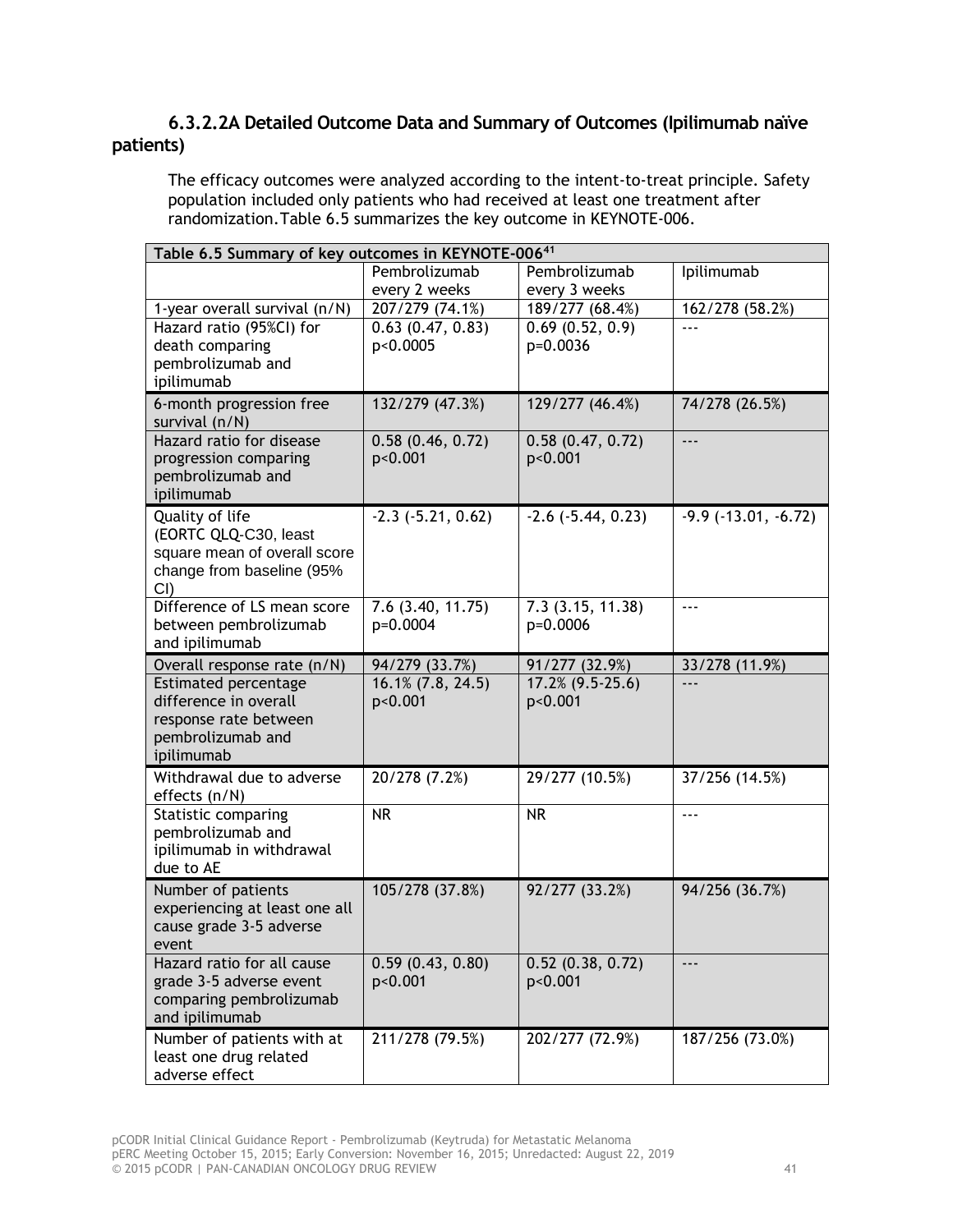## *Efficacy outcomes*

## *Overall survival*

The overall survival analysis was performed after 289 patients had died and the minimum follow-up duration was 12 months for all patients. The data cut-off date for the overall survival analysis was March 3, 2015. It was conducted in an un-blinded manner by a statistician employed by Merck.

The overall survival was defined as the time from randomization to death from any cause. The one-year overall survival rate was 74.1% for patients taking pembrolizumab every 2 weeks, 68.4% for patients taking pembrolizumab every 3 weeks and 58.2% for patients taking ipilimumab. The hazard ratio (95% CI) for death compared with ipilimumab was 0.63 (0.47 – 0.83, p<0.0005) for pembrolizumab every 2 weeks, 0.69 (0.52-0.90, p=0.0036) for pembrolizumab every 3 weeks. A second database lock occurred May 2015 from which OS was subsequently assessed as a sensitivity analysis. There was no difference in the OS and results were essentially identical to the March 3, 2015 OS results. The submitter confirmed that the OS results from the May 2015 analysis will not be published separately.<sup>45</sup>

Similar effect was observed for OS in most subgroups with the exception for PD-L1 negative patients. In this subgroup, the hazard ratio for death when compared with ipilimumab was 0.91 (0.49-1.69) for patients taking pembrolizumab every 2 weeks and 1.02 (0.56-1.85) for patients taking pembrolizumab every 3 weeks. The study was stopped early after the overall survival analysis. Median overall survival was not reached in any study group.

## *Progression free survival*

Progression-free survival was defined as time from randomization to documented disease progression according to RESIST by blinded independent review or death from any cause. Progression-free survival (PFS) analysis was performed after 502 PFS events had occurred. The data cut-off date was September 3, 2014. It was conducted by an independent statistician who was not blinded to the treatment assignment.

Median PFS were 5.5 months, 4.1 months, 2.8 months respectively. The hazard ratio for disease progression (95% CI) when compared with ipilimumab was 0.58 (0.46-0.72, p<0.001) for 2-week regimen and 0.58 (0.47-0.72, p<0.001) for 3-week regimen. The 6-month PFS rate was 47.3% for patients taking pembrolizumab every 2 weeks, 46.4% for patients taking pembrolizumab every 3 weeks and 26.5% for patients taking ipilimumab. As of March 5, 2015, the pre-specified second interim analysis, approximately 34% of patients were still in the PFS state in the pembrolizumab arms compared to approximately 15% in the ipilimumab arm.

Subgroups analysis showed similar effect in most of the pre-specified subgroups. (See Figure 2A and B in Robert et al 2015, NEJM Publication for KEYNOTE-006 Study)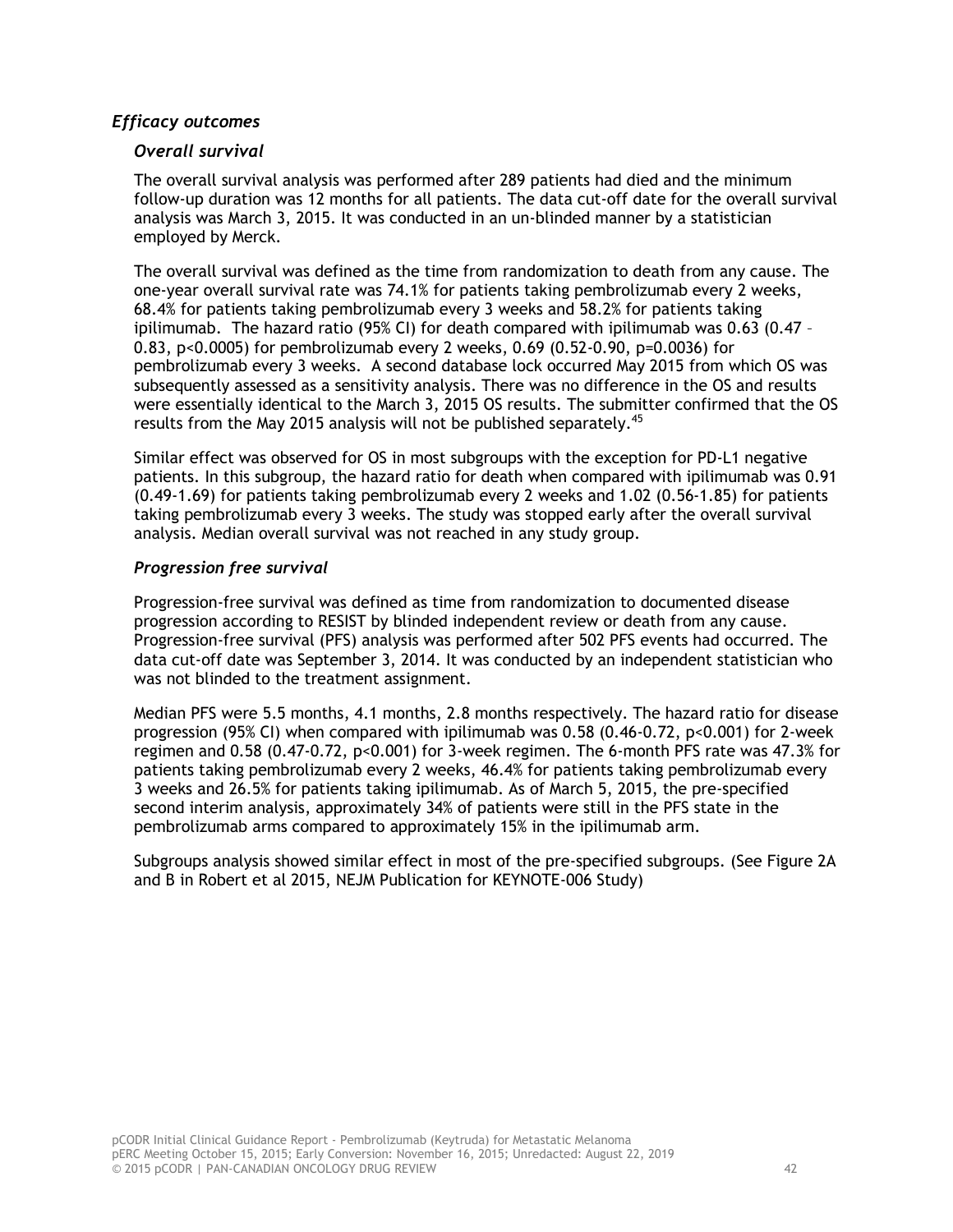# *Quality of life*

Quality of life was assessed by the European Organization for Research and Treatment of Cancer QLQ-C30 (EORTC QLQ-30) at week 12. Only 458 (54.9%) patients among 834 randomized patients participated in the quality of life assessment at both baseline and week 12. Results showed that QoL decreased in all three arms, although less of a decline was measured in the pembrolizumab arms compared to the ipilimumab arm. The least square mean (95% CI) of score change from baseline was -2.3 (-5.21, 0.62) in the pembrolizumab Q2W arm, -2.6 (-5.44, 0.23) in the pembrolizumab Q3W arm and -9.9 (-13.01, -6.72) in the ipilimumab arm. The difference of least square mean was 7.6 (3.40, 11.75) (p=0.0004) between pembrolizumab Q2W and ipilimumab, 7.3 (3.15, 11.38) (p=0.0006) between pembrolizumab Q3W and ipilimumab. A melanoma specific QoL module is still being developed<sup>47</sup>. However, the minimum clinically important differences (MCIDs) for EORTC QLQ-C30 have been established in other types of cancer<sup>48</sup>. A mean difference of 5 to 10 in global health score was considered as small change.

## *Overall response rate*

The overall response rate was assessed by the independent review panel according to RECIST v 1.1 criteria. The overall response rate was 33.7% in patients taking pembrolizumab every 2 weeks, 32.9% in patients taking pembrolizumab every 3 weeks and 11.9% in patients taking ipilimumab. The overall response rate were significantly higher in both pembrolizumab arms when compared with ipilimumab (both  $p<0.001$ ). Rate of complete response were 5.0%, 6.1% and 1.4% respectively. The median times to response were 86 days, 85 days and 87 days respectively.

## *Harm outcomes*

## *Withdrawal due adverse effects*

Among the 811 patients in the safety population, the rate of withdrawal due to adverse effect was 20/278 (7.2%) in patients taking pembrolizumab every 2 weeks, 29/277 (10.5%) in patients taking pembrolizumab every 3 weeks and 37/256 (14.5%) in patients taking ipilimumab.

## *Grade 3 and 4 adverse events*

Number of patients who experience at least one grade 3-5 adverse event regardless of the cause was reported. The rate of grade 3-5 adverse event was 105/278 (37.8%) in patients taking pembrolizumab every 2 weeks, 92/277 (33.2%) in patients taking pembrolizumab every 3 weeks and 94/256 (36.7%) in patients taking ipilimumab. Among grade 3-5 AE attributed to a study drug by investigators, 13.3%, 10.1%, and 19.9% occurred in patients in the 2-week regimen, 3 week regimen and ipilimumab arms, respectively). The median time to the first onset of grade 3-5 adverse event were 59 days, 64 days and 39.5 days respectively. The hazard ratio (95% CI) of grade 3-5 adverse event when compared with ipilimumab was  $0.59$  (0.43-0.80, p<0.001) for patients taking pembrolizumab every 2 weeks and 0.52 (0.38-0.72, p<0.001) for patients taking pembrolizumab every 3 weeks.

## *Immune-mediated adverse effects*

The most common immune-mediated adverse effects were hypothyroidism, hyperthyroidism and colitis. Generally around 1% of patients experienced immune-mediated adverse effect at grade 3-5 severity except for colitis, which was found in 2.5% of patients in pembrolizumab Q3W arm and 7% of patients in ipilimumab arm.

## *Most common adverse effects*

The rate of treatment-related adverse effect was reported in the article. The investigators, who were not blinded, attributed the relationship between an adverse effect and the study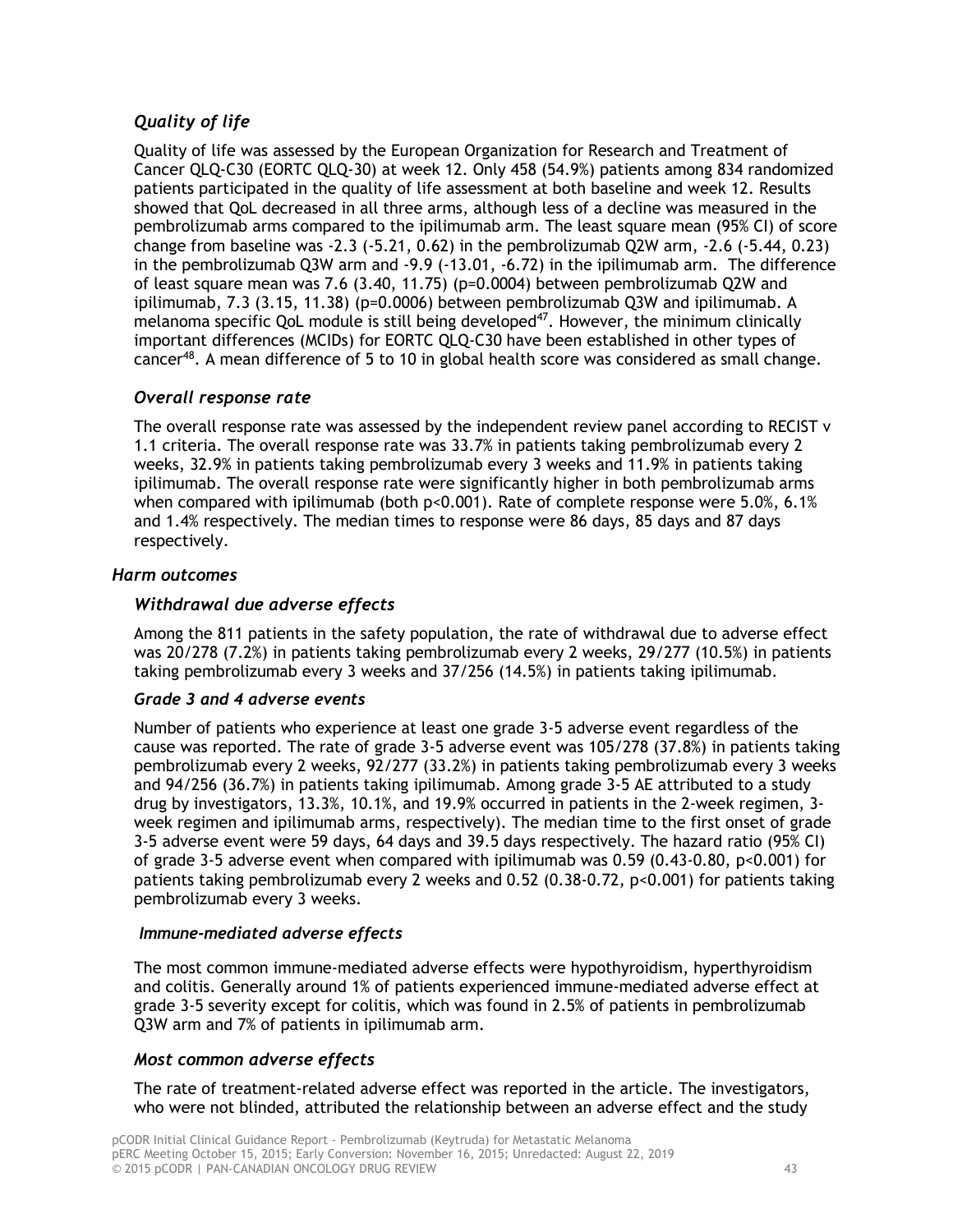drugs. The number of patients who experience at least one adverse effect was 211/278 (79.5%) in patients taking pembrolizumab every 2 weeks, 202/277 (72.9%) in patients taking pembrolizumab every 3 weeks and 187/256 (73.0%) in patients taking ipilimumab. Table 6.6 and 6.7 summarizes the most common treatment related adverse effect and adverse effect of special interest.

| Table 6.6 Most common treatment-related adverse effects  |             |                                                 |                |                                                 |                    |            |  |
|----------------------------------------------------------|-------------|-------------------------------------------------|----------------|-------------------------------------------------|--------------------|------------|--|
|                                                          |             | Pembrolizumab 10 mg/kg<br>every 2 weeks (n=278) |                | Pembrolizumab 10 mg/kg<br>every 3 weeks (n=277) | Ipilimumab (n=256) |            |  |
| Adverse effects observed in more<br>than 10% of patients | Grade 1-2   | Grade 3-5                                       | Grade 1-2      | Grade 3-5                                       | Grade 1-2          | Grade 3-5  |  |
| Any                                                      | 221 (79.5%) | 37 (13.3%)                                      | 202<br>(72.9%) | 28 (10.1%)                                      | 187 (73.0%)        | 51 (19.9%) |  |
| Fatigue                                                  | 58 (20.9%)  | 0                                               | 53 (19.1%)     | $1(0.4\%)$                                      | 39 (15.2%)         | 3(1.2%)    |  |
| Pruritus                                                 | 40 (14.4%)  | 0                                               | 39 (14.1%)     | 0                                               | 65 (25.4%0)        | $1(0.4\%)$ |  |
| Nausea                                                   | 28 (10.1%)  | 0                                               | 31 (11.2%)     | $1(0.4\%)$                                      | 22(8.6%)           | $1(0.4\%)$ |  |
| Diarrhea                                                 | 47 (16.9%)  | 7(2.5%)                                         | 40 (14.4%)     | 3(1.1%)                                         | 58 (22.7%)         | 8(3.1%)    |  |
| Rash                                                     | 41 (14.7%)  | 0                                               | 37 (13.4%)     | 0                                               | 37 (14.5%)         | $2(0.8\%)$ |  |
| Arthralgia                                               | 26 (9.4%)   | 0                                               | 32 (11.6%)     | $1(0.4\%)$                                      | 13(5.1%)           | $2(0.8\%)$ |  |
| Asthenia                                                 | 32 (11.5%)  | $1(0.4\%)$                                      | 31 (11.2%)     | 0                                               | 16(6.3%)           | $2(0.8\%)$ |  |
| Vitiligo                                                 | 25 (9.0%)   | 0                                               | 31 (11.2%)     | 0                                               | 4 (1.6%)           | 0          |  |

| Table 6.7 Adverse effect of special interest (all cause) |                                                   |            |            |                                                 |                    |            |
|----------------------------------------------------------|---------------------------------------------------|------------|------------|-------------------------------------------------|--------------------|------------|
|                                                          | Pembrolizumab 10 mg/kg every 2<br>weeks $(n=278)$ |            |            | Pembrolizumab 10 mg/kg every<br>3 weeks (n=277) | Ipilimumab (n=256) |            |
| All cause adverse event of special<br>interest           | Grade 1-2                                         | Grade 3-5  | Grade 1-2  | Grade 3-5                                       | Grade 1-2          | Grade 3-5  |
| Hypothyroidism                                           | 28 (10.1%)                                        | $1(0.4\%)$ | 24 (8.7%)  | $\mathbf{0}$                                    | 5(2.0%)            | 0          |
| Hyperthyroidism                                          | 18 (6.5%)                                         | 0          | 9(3.2%)    | 0                                               | 6(2.3%)            | $1(0.4\%)$ |
| Colitis                                                  | 5(1.8%)                                           | 4(1.4%)    | 10(3.6%)   | 7(2.5%)                                         | 21(8.2%)           | 18 (7.0%)  |
| <b>Hepatitis</b>                                         | 3(1.1%)                                           | 3(1.1%)    | 5(1.8%)    | 5(1.8%)                                         | 3(1.2%)            | $1(0.4\%)$ |
| Hypophysitis                                             | $1(0.4\%)$                                        | $1(0.4\%)$ | 2(0.7%)    | $1(0.4\%)$                                      | 6(2.3%)            | 4(1.6%)    |
| Pneumonitis                                              | $1(0.4\%)$                                        | 0          | 5(1.8%)    | $1(0.4\%)$                                      | $1(0.4\%)$         | $1(0.4\%)$ |
| Type 1 diabetes mellitus                                 | $1(0.4\%)$                                        | $1(0.4\%)$ | 1(0.4%)    | $1(0.4\%)$                                      | $\mathbf{0}$       | 0          |
| <b>Uveitis</b>                                           | $1(0.4\%)$                                        | 0          | 3(1.1%)    | $\mathbf{0}$                                    | 0                  | 0          |
| <b>Myositis</b>                                          | 0                                                 | 0          | 2(0.7%)    | $\mathbf 0$                                     | $1(0.4\%)$         | 0          |
| Nephritis                                                | 0                                                 | 0          | $1(0.4\%)$ | 0                                               | $1(0.4\%)$         | $1(0.4\%)$ |

pCODR Initial Clinical Guidance Report - Pembrolizumab (Keytruda) for Metastatic Melanoma pERC Meeting October 15, 2015; Early Conversion: November 16, 2015; Unredacted: August 22, 2019 © 2015 pCODR | PAN-CANADIAN ONCOLOGY DRUG REVIEW 44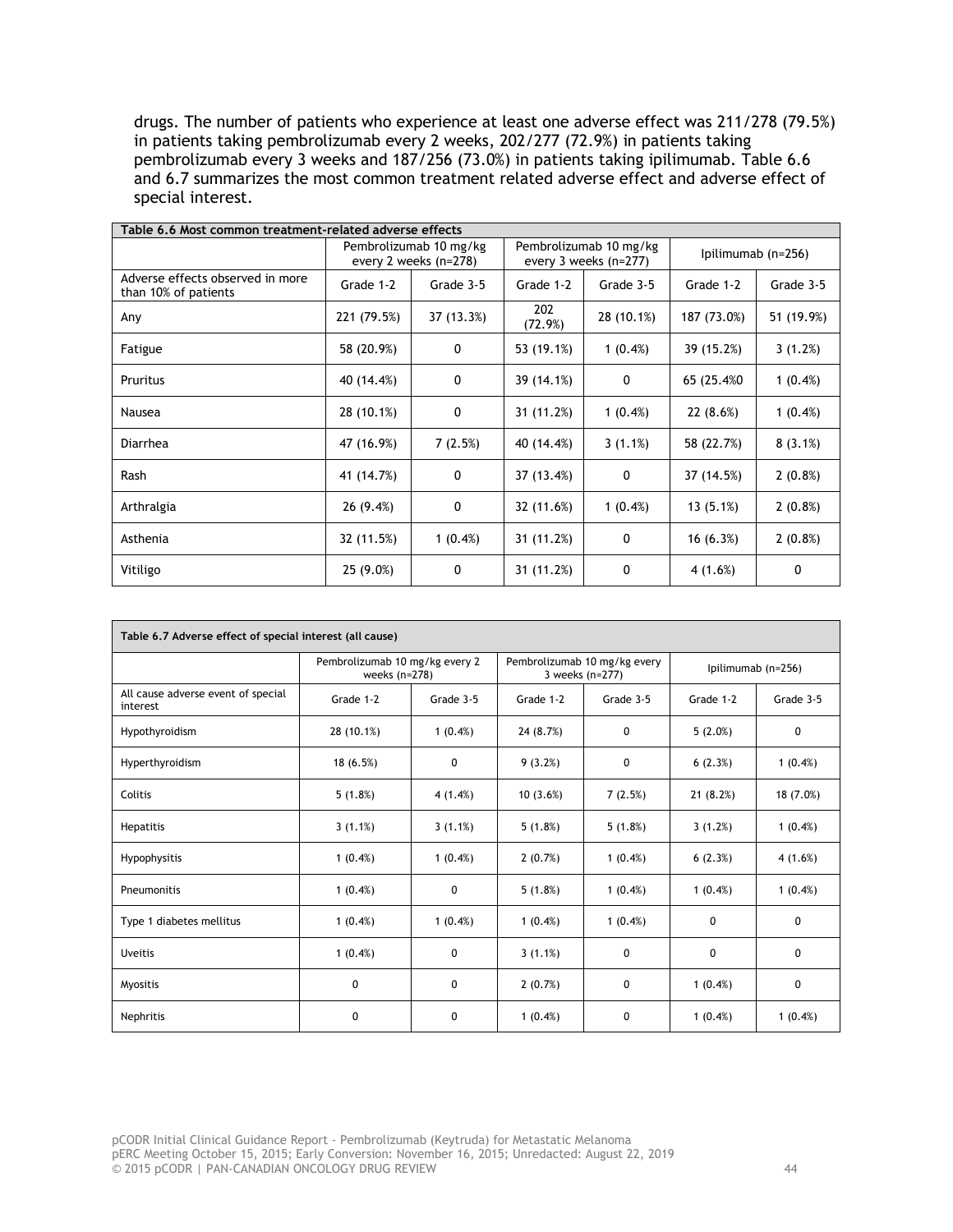**6.3.2B Summary of Included Studies (Previously treated with Ipilimumab and, if BRAF mutation positive, a BRAF inhibitor)**

# **6.3.2.1B Detailed Trial Characteristics**

| Table 6.8 Summary of Trial characteristics of the included Study                                                                                                                                                                                                                                                                                                                                                                                                                                                               |                                                                                                                                                                                                                                                                                                                                                                                                                                                                                                                                                                                                                                                                                                                                                                                                                                                                                                                                                                                                                                                                                                                                                                                                                                                                                                                                              |                                                                                                                                                                                                                                 |                                                                                                                                                                                                                                                                          |  |  |  |
|--------------------------------------------------------------------------------------------------------------------------------------------------------------------------------------------------------------------------------------------------------------------------------------------------------------------------------------------------------------------------------------------------------------------------------------------------------------------------------------------------------------------------------|----------------------------------------------------------------------------------------------------------------------------------------------------------------------------------------------------------------------------------------------------------------------------------------------------------------------------------------------------------------------------------------------------------------------------------------------------------------------------------------------------------------------------------------------------------------------------------------------------------------------------------------------------------------------------------------------------------------------------------------------------------------------------------------------------------------------------------------------------------------------------------------------------------------------------------------------------------------------------------------------------------------------------------------------------------------------------------------------------------------------------------------------------------------------------------------------------------------------------------------------------------------------------------------------------------------------------------------------|---------------------------------------------------------------------------------------------------------------------------------------------------------------------------------------------------------------------------------|--------------------------------------------------------------------------------------------------------------------------------------------------------------------------------------------------------------------------------------------------------------------------|--|--|--|
| <b>Trial Design</b>                                                                                                                                                                                                                                                                                                                                                                                                                                                                                                            | Key Inclusion Criteria                                                                                                                                                                                                                                                                                                                                                                                                                                                                                                                                                                                                                                                                                                                                                                                                                                                                                                                                                                                                                                                                                                                                                                                                                                                                                                                       | Intervention and                                                                                                                                                                                                                | <b>Outcomes</b>                                                                                                                                                                                                                                                          |  |  |  |
|                                                                                                                                                                                                                                                                                                                                                                                                                                                                                                                                |                                                                                                                                                                                                                                                                                                                                                                                                                                                                                                                                                                                                                                                                                                                                                                                                                                                                                                                                                                                                                                                                                                                                                                                                                                                                                                                                              | Comparator                                                                                                                                                                                                                      |                                                                                                                                                                                                                                                                          |  |  |  |
| KEYNOTE-002 <sup>42</sup><br>(NCT01704287)<br>Multicenter<br>international<br><b>DBRCT</b> active<br>control phase II<br>trial<br>Enrollment: Nov<br>2012 to Nov<br>2013<br>Interim analysis<br>cut off date:<br>May 12, 2014<br>Median follow-<br>up: 10 months<br>Randomization<br>ratio 1:1:1<br>stratified by<br>ECOG-PS (0<br>$\bullet$<br>vs 1)<br>LDH<br>$\bullet$<br>(normal vs<br>elevated)<br><b>BRAF</b> status<br>$\bullet$<br>(mutant vs<br>wild type)<br>$n = 540$<br>Funded by:<br>Merck Sharp &<br>Dohme Corp. | Patient with advance<br>$\bullet$<br>melanoma<br>Disease progression within 24<br>$\bullet$<br>weeks after $\geq 2$ ipilimumab<br>doses<br>Patient previously BRAF or MEK<br>$\bullet$<br>inhibitor if they have BRAF<br>mutant gene.<br>ECOG-PS 0 or 1<br>$\bullet$<br>Resolution of ipilimumab<br>adverse effects.<br><b>Exclusion criteria</b><br>Chronic systemic steroid<br>therapy $(>10$ mg/day<br>prednisone or equivalent).<br>Active autoimmune disease.<br>Expected to require any other<br>form of systemic or localized<br>antineoplastic therapy while on<br>study.<br>Known active central nervous<br>system (CNS) metastases<br>and/or carcinomatous<br>meningitis.<br>Prior treatment with any other<br>anti-programmed cell death<br>(PD) agent<br>Active infection requiring<br>systemic therapy<br>Known history of Human<br>$\bullet$<br>Immunodeficiency Virus (HIV)<br>Active Hepatitis B or C<br>$\bullet$<br>Regular user (including<br>$\bullet$<br>recreational use of) illicit drugs<br>or had a recent history (within<br>the last year) of substance<br>abuse (including alcohol)<br>Pregnant, breastfeeding or<br>expecting to conceive or father<br>children within the projected<br>duration of the study<br>CR= complete response; DB= double-blind; PC= placebo controlled; PR= partial response; RECIST= | Pembrolizumab<br>1.<br>2 mg/kg once<br>every 3 weeks<br>Pembrolizumab<br>2.<br>10 mg/kg once<br>every 3 weeks<br>3. Standard<br>chemotherapy<br>(Carbo-texol,<br>paclitaxel,<br>carboplatin,<br>dacarbazine or<br>temozolomide) | Primary outcomes:<br>Overall<br>$\bullet$<br>survival<br>Progression-<br>$\bullet$<br>free survival<br>(PFS)<br>Secondary<br>outcomes:<br>$\bullet$<br>Overall<br>response<br>rate<br>Duration of<br>$\bullet$<br>response<br>Safety<br>$\bullet$<br>HRQoL at<br>week 12 |  |  |  |
|                                                                                                                                                                                                                                                                                                                                                                                                                                                                                                                                | Response Evaluation Criteria in Solid Tumours; ECOG-PS = Eastern Cooperation Oncology Group<br>performance status; LDH = lactate dehydrogenase; RCT= randomized controlled trial; PFS= Progression                                                                                                                                                                                                                                                                                                                                                                                                                                                                                                                                                                                                                                                                                                                                                                                                                                                                                                                                                                                                                                                                                                                                           |                                                                                                                                                                                                                                 |                                                                                                                                                                                                                                                                          |  |  |  |
|                                                                                                                                                                                                                                                                                                                                                                                                                                                                                                                                | free survival; HRQoL: Health Related Quality of Life.                                                                                                                                                                                                                                                                                                                                                                                                                                                                                                                                                                                                                                                                                                                                                                                                                                                                                                                                                                                                                                                                                                                                                                                                                                                                                        |                                                                                                                                                                                                                                 |                                                                                                                                                                                                                                                                          |  |  |  |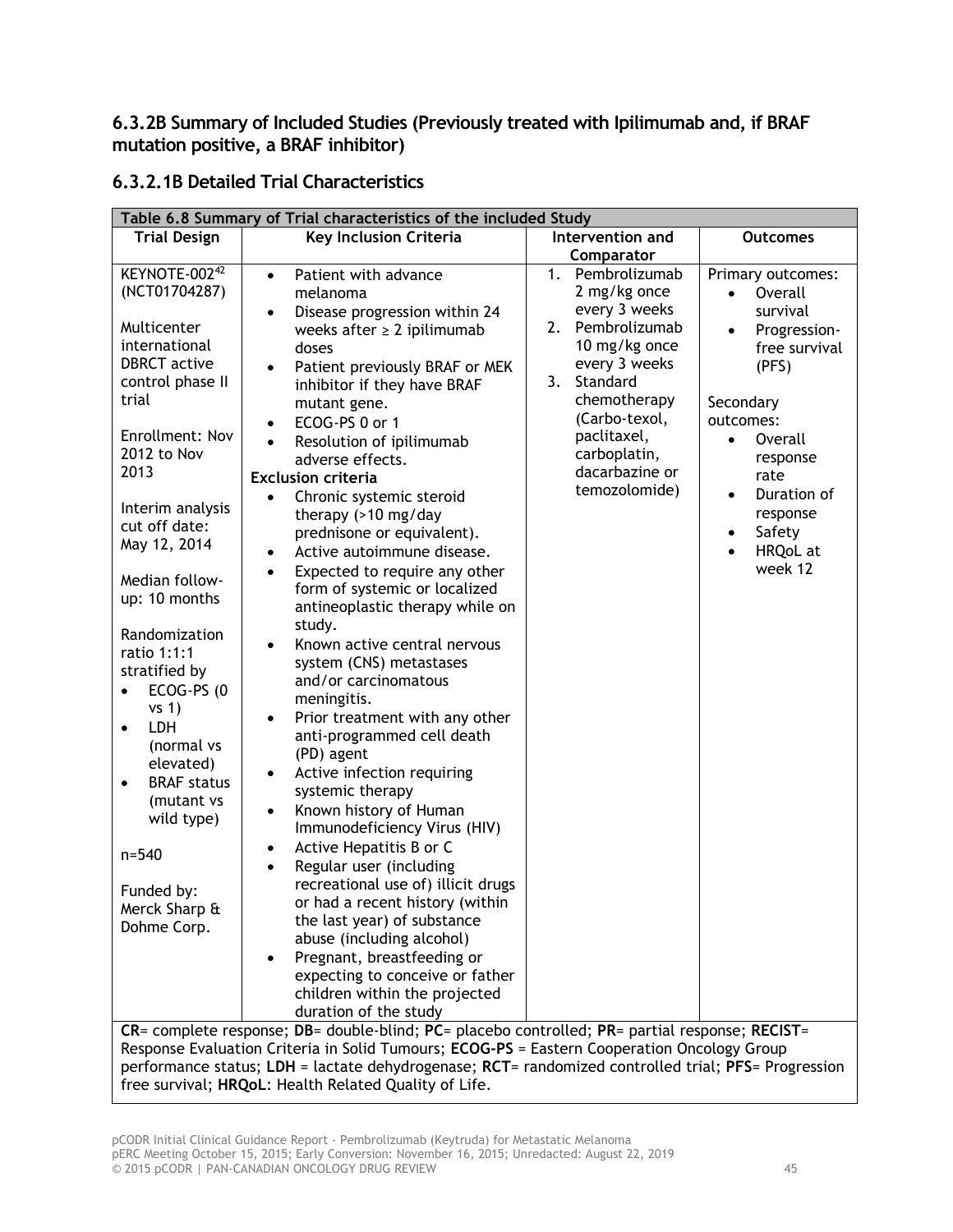## **a) Trials**

One randomized controlled trial (KEYNOTE-002)<sup>42</sup> met the inclusion criteria of the second-line review (Table 6.8). The investigators and patients were blinded to the assignment of pembrolizumab dosage. The allocation of whether patients were assigned into pembrolizumab or standard chemotherapy was not blinded. A blinded, central review panel assessed the patients' response to treatment.

KEYNOTE-002 was sponsored by Merck Sharp & Dohme Corp. It was being conducted in 12 countries including the U.S., Europe, Israel and Argentina. The study enrolled patients with ipilimumab refractory melanoma, defined by confirmed disease progression in 24 weeks following more than 2 doses of ipilimumab. If a BRAF mutation was present, patient had to have previously been treated with BRAF inhibitor or MEK inhibitor when eligible. A total of 540 patients were randomized in a 1:1:1 ratio to receive either pembrolizumab 2 mg/kg once every 3 weeks, pembrolizumab 10 mg/kg once every 3 weeks or investigators' choice standard chemotherapy. Randomization was stratified by ECOG-PS, LDH and BRAF status.

The primary outcomes of KEYNOTE-002 were overall survival and progression free survival (PFS). The interim analysis was performed pre-specifically after 270 PFS events had occurred. The analysis cut-off date was May 12, 2014. Median follow-up time at the interim analysis was 10 months.

Secondary outcomes included overall response rate, duration of response and safety. Response was assessed at week 12 then every 6 weeks up to week 48, then every 12 weeks thereafter, using RECIST v1.1 by a blinded independent central review panel. Supportive analyses by investigator review used RECIST v1.1 and modified RECIST v1.1. Modified RECIST v1.1 was required to confirm progression of disease. The study was powered to evaluate superiority of either pembrolizumab doses over control at  $\alpha$  = 0.25% (one-sided), the estimated hazard ratio was 0.66. The estimated enrollment was 510 patients.

This study was not completed yet. The outcome data came from an interim analysis of the trial.

## **b) Populations**

KEYNOTE-002 randomized 540 patients to receive either 2 mg/kg pembrolizumab every 3 weeks, 10 mg/kg pembrolizumab every 3 weeks or standard chemotherapy. The overall median age was 61.5 years (range 18 to 89 years). Male patients contributed to 61% of the population. ECOG performance status was similar between treatment arms, which 55% of all patients having performance status of zero and 45% having performance status of one. BRAF mutation was found in 23% of all patients. There was no significant difference in the percentages of patient having BRAF mutation between treatment arms. The study reported that 25% of all patients had previously been treated with a BRAF or MEK inhibitor. No explanation was given why 2% of non-BRAF mutated patients received BARF/MEK inhibitor. Details of baseline characteristic are listed in table 6.9.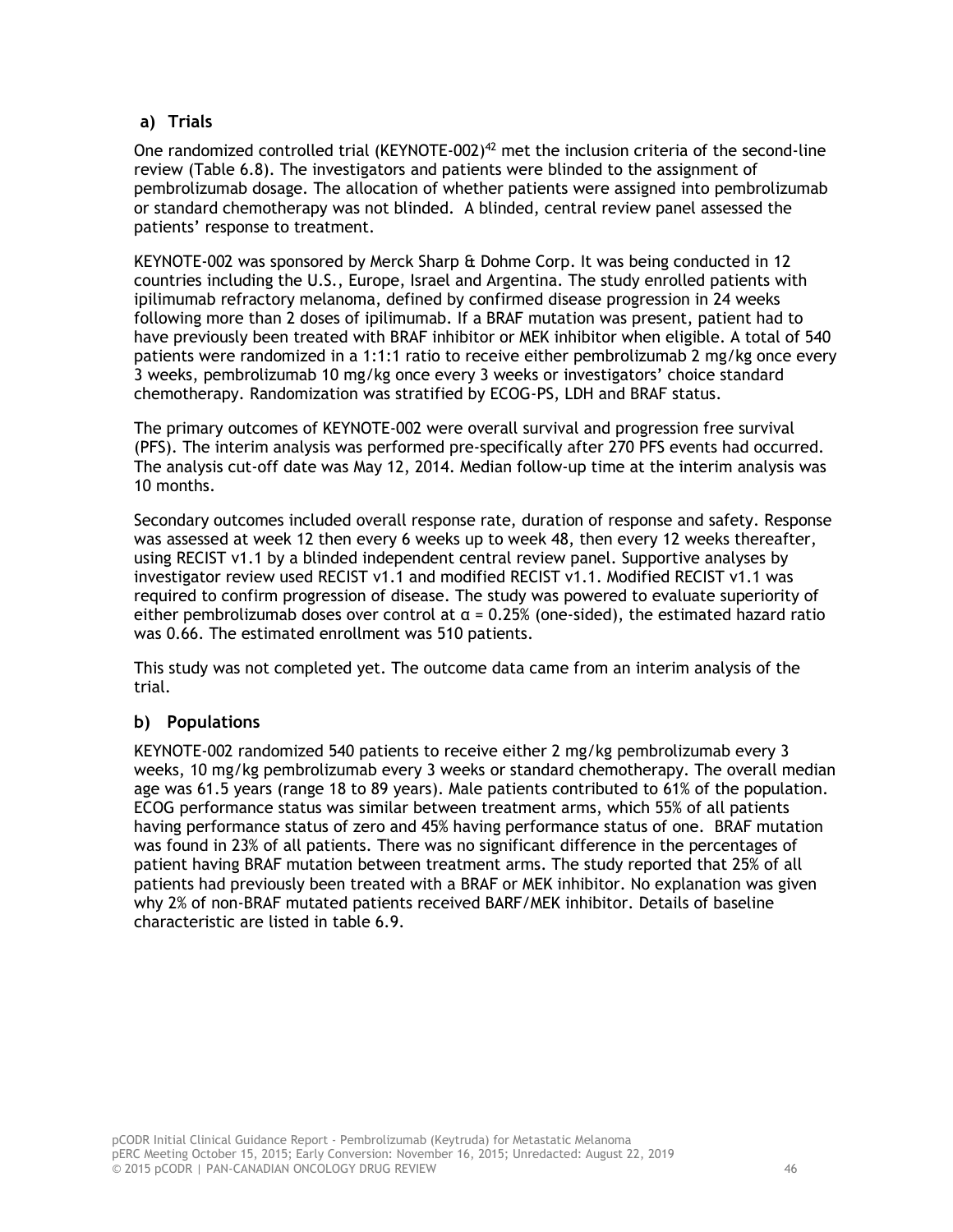|                                                                                                                      | <b>Table 6.9 Baseline characteristics</b>                                                |                                              |                                               |                              |  |  |
|----------------------------------------------------------------------------------------------------------------------|------------------------------------------------------------------------------------------|----------------------------------------------|-----------------------------------------------|------------------------------|--|--|
|                                                                                                                      | Standard<br>chemotherapy<br>$(n=179)$                                                    | Pembro 2 mg/kg<br>every 3 weeks<br>$(n=180)$ | Pembro 10 mg/kg<br>every 3 weeks<br>$(n=181)$ | Overall total<br>$(n=540)$   |  |  |
| Age, median<br>(range), year                                                                                         | 63.0 (27-87)                                                                             | 62.0 (15-87)                                 | $60.0(27-89)$                                 | $61.5(15-89)$                |  |  |
| Gender, n of Male<br>(%)                                                                                             | 114 (63.7%)                                                                              | 104 (57.8%)                                  | 109 (60.2%)                                   | 327 (60.6%)                  |  |  |
| ECOG $PS=0$                                                                                                          | 99 (55%)                                                                                 | 98 (54%)                                     | 98 (54%)                                      | 295 (55%)                    |  |  |
| ECOG PS= 1                                                                                                           | 80 (45%)                                                                                 | 80 (44%)                                     | 83 (46%)                                      | 243 (45%)                    |  |  |
| <b>BRAF</b> mutant                                                                                                   | 41 (23%)                                                                                 | 44 (24%)                                     | 40 (22%)                                      | 125 (23%)                    |  |  |
| <b>BRAF</b> wild type                                                                                                | 138 (77%)                                                                                | 136 (76%)                                    | 141 (78%)                                     | 415 (77%)                    |  |  |
| Tumor size<br>mean (SD)                                                                                              | $n = 165$<br>126.1 mm $(96.6)$                                                           | $n = 165$<br>121.9 mm (89.2)                 | $n = 163$<br>122.6 mm (99.6)                  | $n = 493$<br>123.5 mm (95.1) |  |  |
| Normal LDH level                                                                                                     | 107 (60%)                                                                                | 99 (55%)                                     | 105 (58%)                                     | 311 (58%)                    |  |  |
| <b>Elevated LDH level</b><br>$(2110\%$ ULN)                                                                          | 68 (38%)                                                                                 | 77 (43%)                                     | 73 (40%)                                      | 218 (40%)                    |  |  |
| Unknown or missing<br>LDH level                                                                                      | 4 $(2%)$                                                                                 | 4 $(2%)$                                     | 3(2%)                                         | 11 $(2%)$                    |  |  |
| M stage<br>M <sub>0</sub>                                                                                            | 2(1%)                                                                                    | 1 $(< 1\%)$                                  | 1 $(< 1\%)$                                   | $4$ (<1%)                    |  |  |
| M stage<br>M <sub>1</sub> a                                                                                          | 15 (8%)                                                                                  | 9(5%)                                        | 13 (7%)                                       | 37 (7%)                      |  |  |
| M stage<br>M <sub>1</sub> b                                                                                          | 15 (8%)                                                                                  | 22 (12%)                                     | 17 (9%)                                       | 54 (10%)                     |  |  |
| M stage<br>M <sub>1c</sub>                                                                                           | 147 (82%)                                                                                | 148 (82%)                                    | 150 (83%)                                     | 445 (82%)                    |  |  |
| No. of previous therapy <sup>1</sup>                                                                                 |                                                                                          |                                              |                                               |                              |  |  |
| $\mathbf 0$                                                                                                          | $0(0\%)$                                                                                 | $1$ (<1%)                                    | $0(0\%)$                                      | $1$ (<1%)                    |  |  |
| $\mathbf{1}$                                                                                                         | 47 (26%)                                                                                 | 40 (22%)                                     | 56 (31%)                                      | 143 (26%)                    |  |  |
| $\overline{2}$                                                                                                       | 78 (44%)                                                                                 | 79 (44%)                                     | 66 (37%)                                      | 223 (41%)                    |  |  |
| $\geq$ 3                                                                                                             | 54 (30%)                                                                                 | 60 (33%)                                     | 59 (33%)                                      | 173 (32%)                    |  |  |
| Types of previous therapy                                                                                            |                                                                                          |                                              |                                               |                              |  |  |
| Ipilimumab                                                                                                           | 179 (100%)                                                                               | 180 (100%)                                   | 181 (100%)                                    | 540 (100%)                   |  |  |
| Interleukin-2                                                                                                        | 12/179 (7%)                                                                              | 21/ 180 (12%)                                | 16/181 (9%)                                   | 49/540 (9%)                  |  |  |
| Other<br>immunotherapy                                                                                               | 23/179 (13%)                                                                             | 25/180 (14%)                                 | 18/181 (10%)                                  | 66/540 (12%)                 |  |  |
| Chemotherapy                                                                                                         | 86/179 (48%)                                                                             | 90/180 (50%)                                 | 84/181 (46%)                                  | 260/540 (48%)                |  |  |
| <b>BRAF</b> or MEK<br>inhibitor                                                                                      | 43/179 (24%)                                                                             | 46/180 (26%)                                 | 45/181 (25%)                                  | 134/540 (25%)                |  |  |
| ECOG-PS = Eastern Cooperation Oncology Group performance status; LDH = lactate dehydrogenase.<br>Footnote:<br>$\Box$ | Number of prior lines of therapies equal to 0 indicates patients only received adjuvant/ |                                              |                                               |                              |  |  |

neoadjuvant therapies.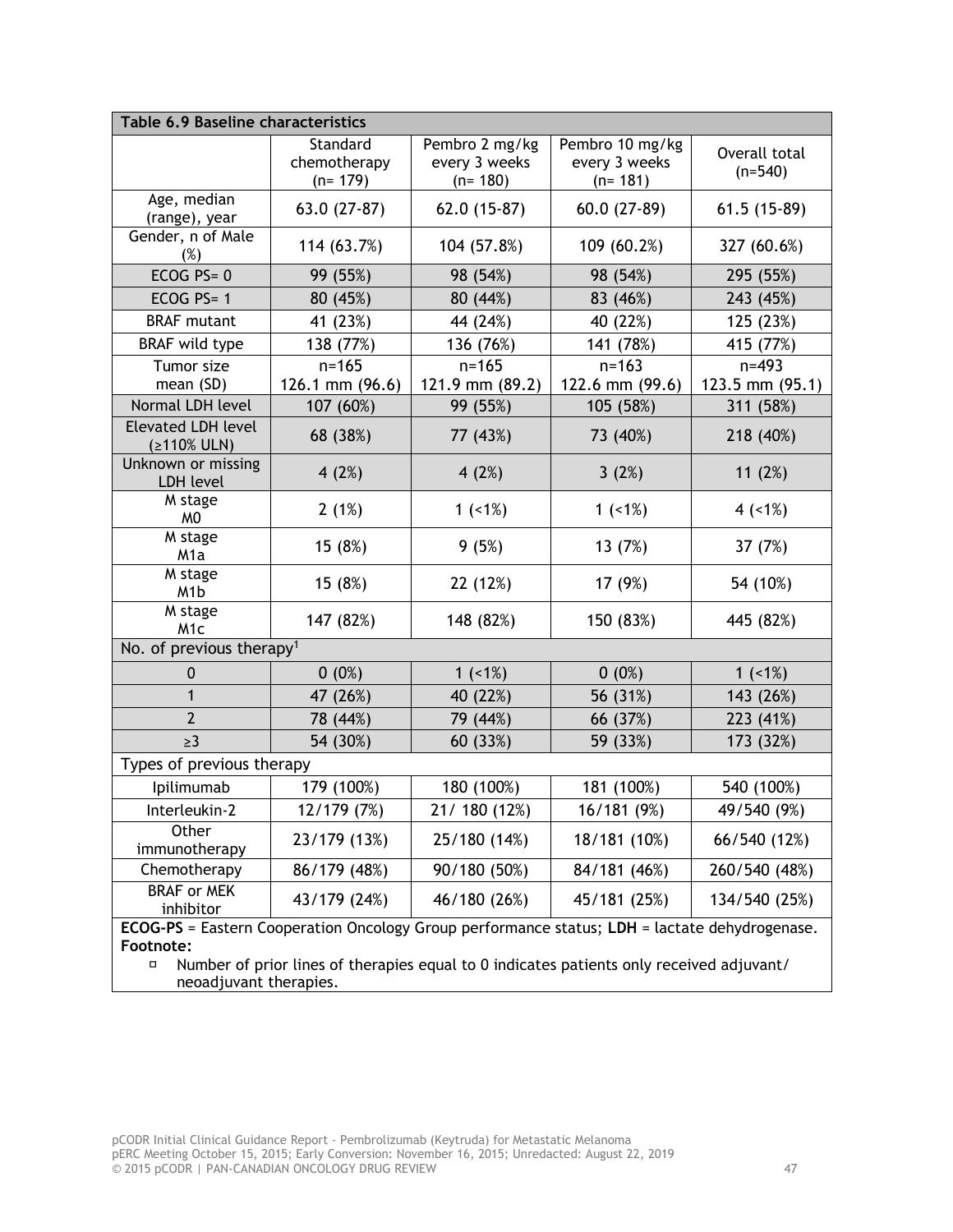## **c) Interventions**

Patients received either 2 mg/kg IV pembrolizumab for 30 minutes every 3 weeks, 10 mg/kg IV pembrolizumab for 30 minutes every 3 weeks or investigators' choice chemotherapy. Four different chemotherapy regimens were used by the investigators, which included carboplatin + paclitaxel, paclitaxel alone, dacarbazine, or temozolomide. If patients were assigned to pembrolizumab, both patients and investigators were blinded to the dosage of pembrolizumab. The allocation of pembrolizumab or chemotherapy was not blinded.

Among the 2 pembrolizumab dosages used in this study, only 2 mg/kg pembrolizumab is the recommended dose in product monograph approved by Health Canada<sup>49</sup>. It is also the only recommended dose approved by the  $FDA^{50}$ .

## **d) Patient Disposition**

| Table 6.10 Patient disposition (N)       |                |                 |              |  |  |  |
|------------------------------------------|----------------|-----------------|--------------|--|--|--|
|                                          | Pembro 2 mg/kg | Pembro 10 mg/kg | Chemotherapy |  |  |  |
| Screened                                 |                | 672             |              |  |  |  |
| Randomized                               | 180            | 181             | 179          |  |  |  |
| Received<br>treatment                    | 178            | 179             | 171          |  |  |  |
| Withdrawal due to<br>disease progression | 89             | 76              | 128          |  |  |  |
| Withdrawal due to<br>adverse effects     | 21             | 24              | 18           |  |  |  |
| Withdrawal due to<br>death               | $\Omega$       | 1               | 1            |  |  |  |
| Withdrawal due to<br>other reasons       | 16             | 17              | 10           |  |  |  |
| Total withdrawal                         | 126            | 118             | 157          |  |  |  |
| Patients remain on<br>treatment          | 52             | 61              | 14           |  |  |  |
| <b>ITT</b> analysis for<br>efficacy      | 180            | 181             | 179          |  |  |  |
| ITT analysis for<br>safety               | 178            | 179             | 171          |  |  |  |

Patient disposition is listed in table 6.10.

# **e) Limitations/Sources of Bias**

The study was not yet completed. Critical appraisal of the trial was based on information from the interim analysis:

• Randomization and allocation concealment (assessment of selection bias)

The study utilized the IVRS/IXRS system for centralized randomization. Once a patient passed through the screening process and met all the inclusion criteria, an allocation number was assigned through the IVRS/IXRS system. Prior to randomization, the physician chose the chemotherapy regimen in the case when the patient was randomized to chemotherapy. After the investigator entered the information of the patient into the IVRS/IXRS system, an allocation number would be assigned to the patient. Each patient could only have one allocation number and it could not be changed. Treatment was given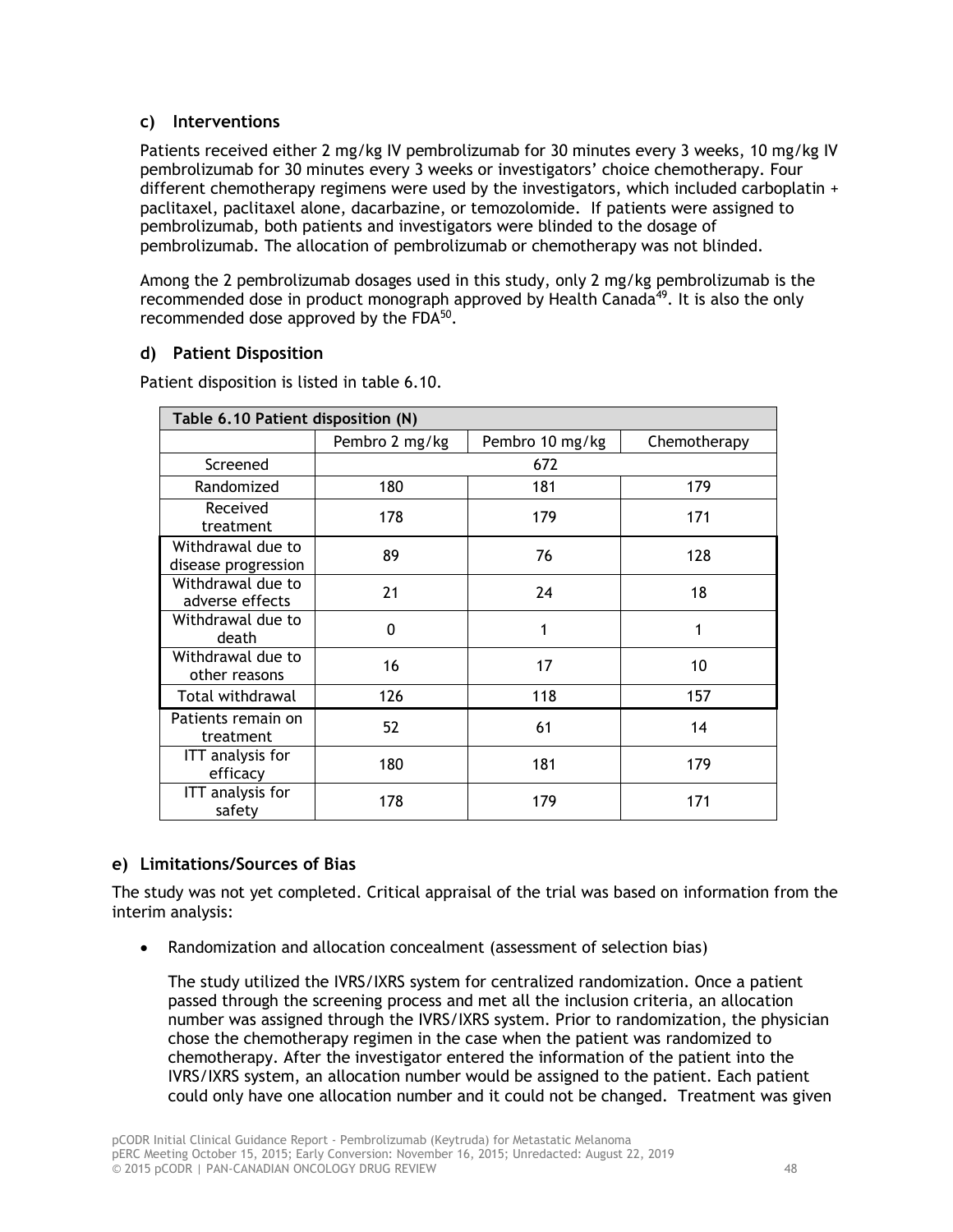according to the allocation number. This procedure was adequate to minimize the risk of selection bias. In addition, the baseline characteristics were well balanced. The risk of selection bias in KEYNOTE-002 was low.

• Blinding (assessment of performance and detection bias)

Patients and investigators were blinded to the dosage of pembrolizumab, but the allocation between pembrolizumab and chemotherapy was not blinded. The independent radiologic review panel was blinded to the treatment assignment. Information on treatment allocation was never sent to the vendor for central imaging review. Images were saved in a digital imaging and communications in medicine (DICOM) file format. All electronic header information (e.g., subject identifiers) was blinded within the digital data set. Therefore, the risk of performance bias was low for KEYNOTE-002.

• Attrition (assessment of attrition bias)

The efficacy outcomes in this study were analyzed according to the intention-to-treat principle for the interim analysis. All the patients were accounted for in the report. The safety population included only the patients who received at least one treatment. Twelve of the randomized 540 patients (2%) did not receive treatment and thus not included in the safety population. Therefore, the risk of attrition bias was low.

• Reporting of outcomes (assessment of reporting bias)

Until the  $25<sup>th</sup>$  of August, 2015, the analysis for overall survival was not performed because the number of deaths had not yet reached the pre-specified 370 deaths. PFS was reported with median follow-up of 10 months. Secondary outcomes were reported in this review. The risk of reporting bias was low.

• Other limitation

Forty eight percents of patients in chemotherapy group crossed over to receive pembrolizumab after confirmed disease progression on chemotherapy. Since these patients were still being followed for overall survival, the high crossover rate could potentially underestimate the difference between pembrolizumab and chemotherapy in overall survival. The reviewers should be aware of this potential effect when interpreting the overall survival analysis.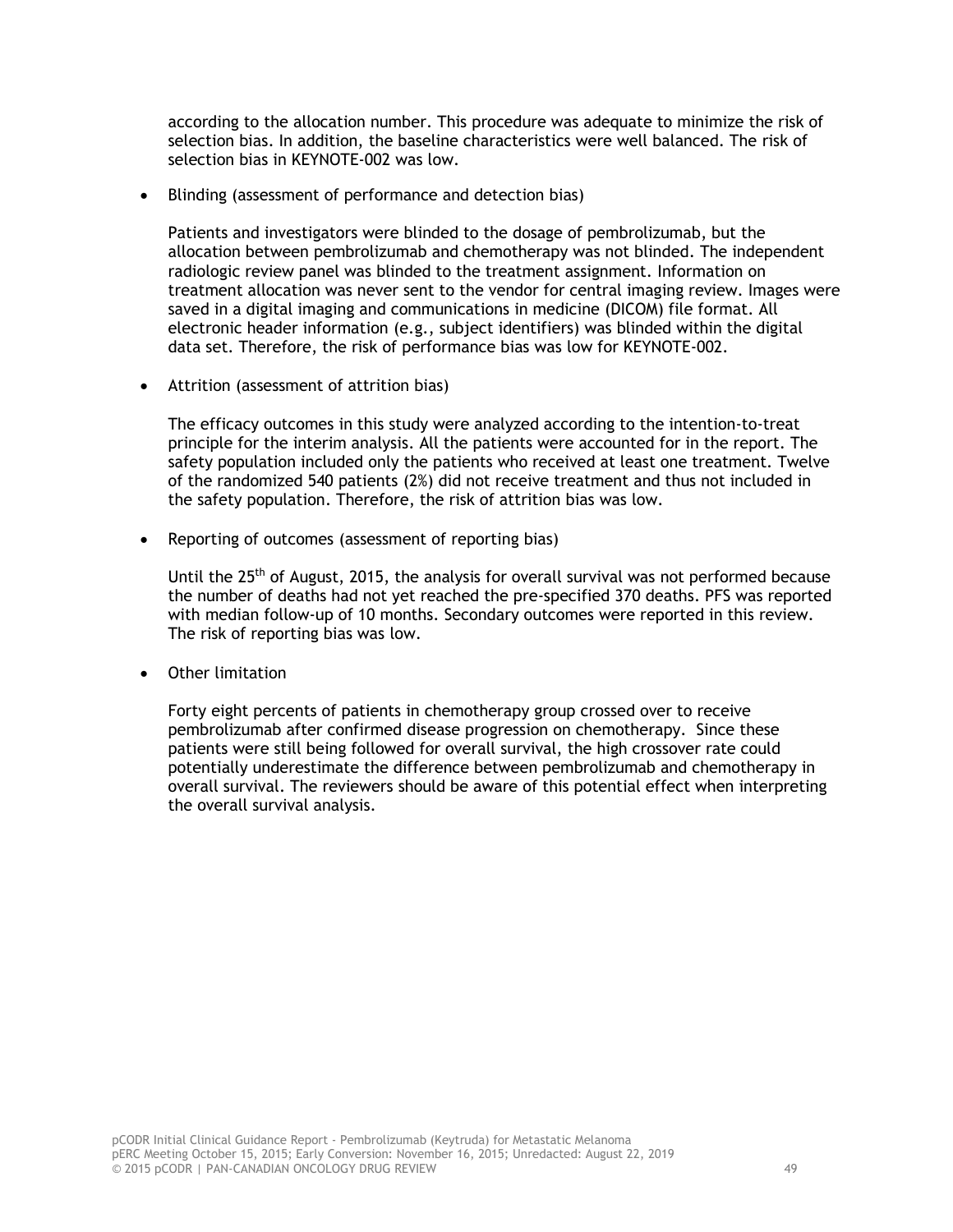# **6.3.2.2B Detailed Outcome Data and Summary of Outcomes**

Patients were evaluated every 6 weeks from week 12 to week 48, then every 12 week thereafter. All patients had a minimum follow-up of 24 weeks. The median duration of follow-up was 10 months at the time of the interim analysis. The cut-off date for the interim analysis was May 12, 2014. Table 6.11 summarizes the key outcome in KEYNOTE-002.

| Table 6.11 Summary of key outcomes in KEYNOTE-002 <sup>42</sup>                                               |                              |                              |                               |  |  |  |
|---------------------------------------------------------------------------------------------------------------|------------------------------|------------------------------|-------------------------------|--|--|--|
|                                                                                                               | Pembrolizumab 2<br>mg/kg     | Pembrolizumab 10<br>mg/kg    | Chemotherapy                  |  |  |  |
| 6-month progression free<br>proportion                                                                        | 34%                          | 38%                          | 16%                           |  |  |  |
| 9-month progression free<br>proportion                                                                        | 24%                          | 29%                          | 8%                            |  |  |  |
| Hazard ratio (95% CI) of<br>death or disease progression<br>comparing pembrolizumab<br>and chemotherapy       | 0.57(0.45, 0.73)<br>p<0.0001 | 0.50(0.39, 0.64)<br>p<0.0001 | $\overline{a}$                |  |  |  |
| Quality of life<br>(EORTC QLQ-C30, least<br>square mean of overall score<br>change from baseline (95%<br>CI() | $-2.6$ ( $-6.15$ , 0.96)     | $-2.55$ $(-5.99, 0.89)$      | $-9.13$ $(-12.86, -$<br>5.39) |  |  |  |
| Difference of LS mean score<br>between pembrolizumab<br>and chemotherapy                                      | 6.53(1.53, 11.53)<br>p=0.011 | 6.57(1.65, 11.50)<br>p=0.009 | $\overline{\phantom{a}}$      |  |  |  |
| Overall response rate (n/N)                                                                                   | 38/180 (21%)                 | 46/181 (25%)                 | 8/179(4%)                     |  |  |  |
| Difference in overall<br>response between<br>pembrolizumab and<br>chemotherapy (95% CI)                       | 13% (7%, 21%)<br>p<0.0001    | 18% (11%, 27%)<br>p<0.0001   |                               |  |  |  |
| Withdrawal due to adverse<br>effects (n/N)                                                                    | 21/178 (12%)                 | 25/179 (14%)                 | 19/171 (11%)                  |  |  |  |
| Withdrawal due to grade 3-5<br>adverse event                                                                  | 16/178 (9%)                  | 25/179 (14%)                 | 13/171 (8%)                   |  |  |  |
| Odds ratio for withdrawal<br>due to grade 3-5 adverse<br>event comparing<br>pembrolizumab and<br>chemotherapy | 1.20(0.56, 2.58)             | 1.97(0.97, 4.00)             | $\overline{\phantom{a}}$      |  |  |  |
| Number of patients<br>experiencing at least one all<br>cause grade 3-5 adverse<br>event                       | 83/178 (46.6%)               | 79/179 (44.1%)               | 88/171 (51.5%)                |  |  |  |
| Relative risk for all cause<br>grade 3-5 adverse event                                                        | 0.91(0.73, 1.12)<br>p=0.3669 | 0.86(0.69, 1.07)<br>p=0.1709 | $- - -$                       |  |  |  |
| Number of patients<br>experiencing at least one<br>adverse effect                                             | 122/178 (68.5%)              | 133/179 (74.3%)              | 138/171 (80.7%)               |  |  |  |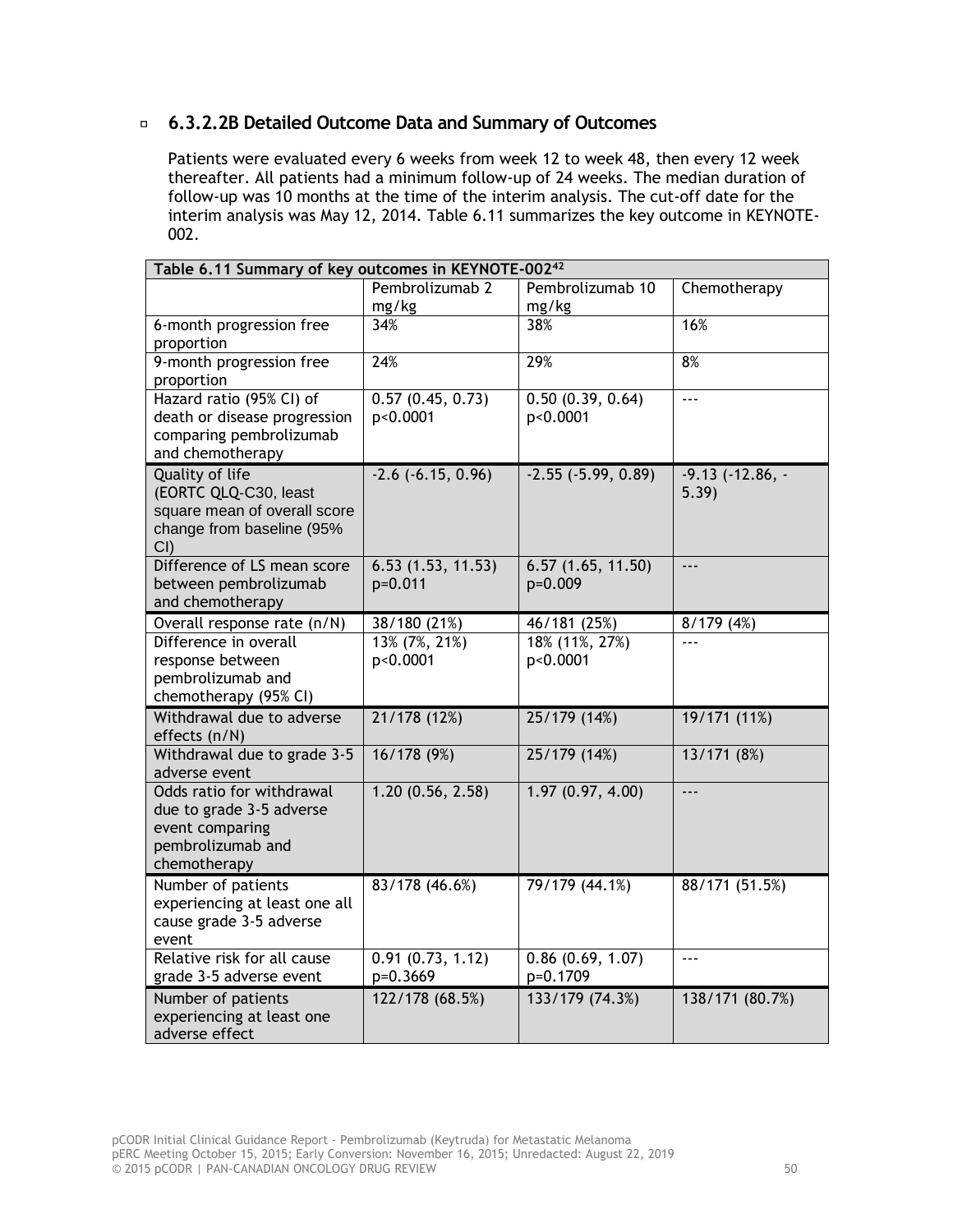The efficacy outcomes were analyzed according to the intent-to-treat principle. Safety population included only patients who had received at least one treatment after randomization.

#### *Efficacy outcomes*

#### *Overall survival*

The final overall survival analysis was planned to occur after 370 deaths. As of August 25<sup>th</sup> of 2015, the pre-specified number of deaths required for overall survival analysis had not been reached yet. Therefore, no overall survival analysis was conducted at this point.

#### *Progression free survival*

Progression-free survival (PFS) was the primary end point of KEYNOTE-002. It was defined as the time from randomization to confirmed disease progression by independent central review according to RECIST v1.1 criteria. The median time of progression-free survival was 2.9 months (range 2.8-3.8) for 2 mg/kg pembrolizumab, 2.9 months (range 2.8-4.7) in 10 mg/kg pembrolizumab and 2.7 months (range 2.5-2.8) for chemotherapy group.

After 6 months, 34% of patients in the 2 mg/kg pembrolizumab arm and 38% of patients in the 10 mg/kg pembrolizumab arm remained progression-free compared with 16% of patients in the chemotherapy arm. At 9 month, the progression-free rate was 24% for the 2 mg/kg pembrolizumab arm, 29% for the 10 mg/kg pembrolizumab arm and 8% for chemotherapy group. The restricted mean PFS time, based on data from 12 months of follow-up, was 5.4 months for the 2 mg/kg pembrolizumab arm, 5.8 months for the 10 mg/kg pembrolizumab arm and 3.6 months for the chemotherapy arm.

The hazard ratio for death or disease progression (95% CI) was 0.57 (0.45-0.73, p<0.0001) for 2 mg/kg pembrolizumab and 0.50 (0.39-0.64, p<0.0001) for 10 mg/kg pembrolizumab compared with chemotherapy group. The PFS hazard ratio (95% CI) comparing the two pembrolizumab arms was 0.91 (0.71-1.16, p=0.44).

Subgroup analysis was done on various pre-specified subgroups (See Figure 3, Ribas et al 2015, Lancet Publication). In BRAF wild type subgroups, both doses of pembrolizumab showed significant differences compared to chemotherapy. However, in patients with BRAF mutation, only 10 mg/kg pembrolizumab showed significant when compared to chemotherapy. Interaction analysis between BRAF status and treatment arms was not significant in any of the subgroup.

## *Quality of life*

Quality of life was assessed by the European Organization for Research and Treatment of Cancer QLQ-C30 (EORTC QLQ-30) at week 12. A negative change in score from baseline would indicate a decrease in the quality of life. The least squares mean change (95% CI) from baseline at week 12 was -2.60 (-6.15, 0.96) in the 2 mg/kg pembrolizumab arm,  $\cdot$ 2.55 (-5.99, 0.89) in 10 mg/kg pembrolizumab arm and -9.13 (-12.86, -5.39) in the chemotherapy arm. The difference in least squares mean change from baseline was 6.53 (1.53, 11.53; p=0.011) between 2 mg/kg pembrolizumab and chemotherapy, and 6.57 (1.65, 11.50; p=0.009) between 10 mg/kg pembrolizumab and chemotherapy. The difference in the least square mean change of score between the two pembrolizumab group was 0.04 (p=0.986).The decrease in quality of life during treatment was significantly less in pembrolizumab arms compared with chemotherapy arms. A melanoma specific QoL module is still being developed47. However, the minimum clinically important differences (MCIDs) for EORTC QLQ-C30 have been established in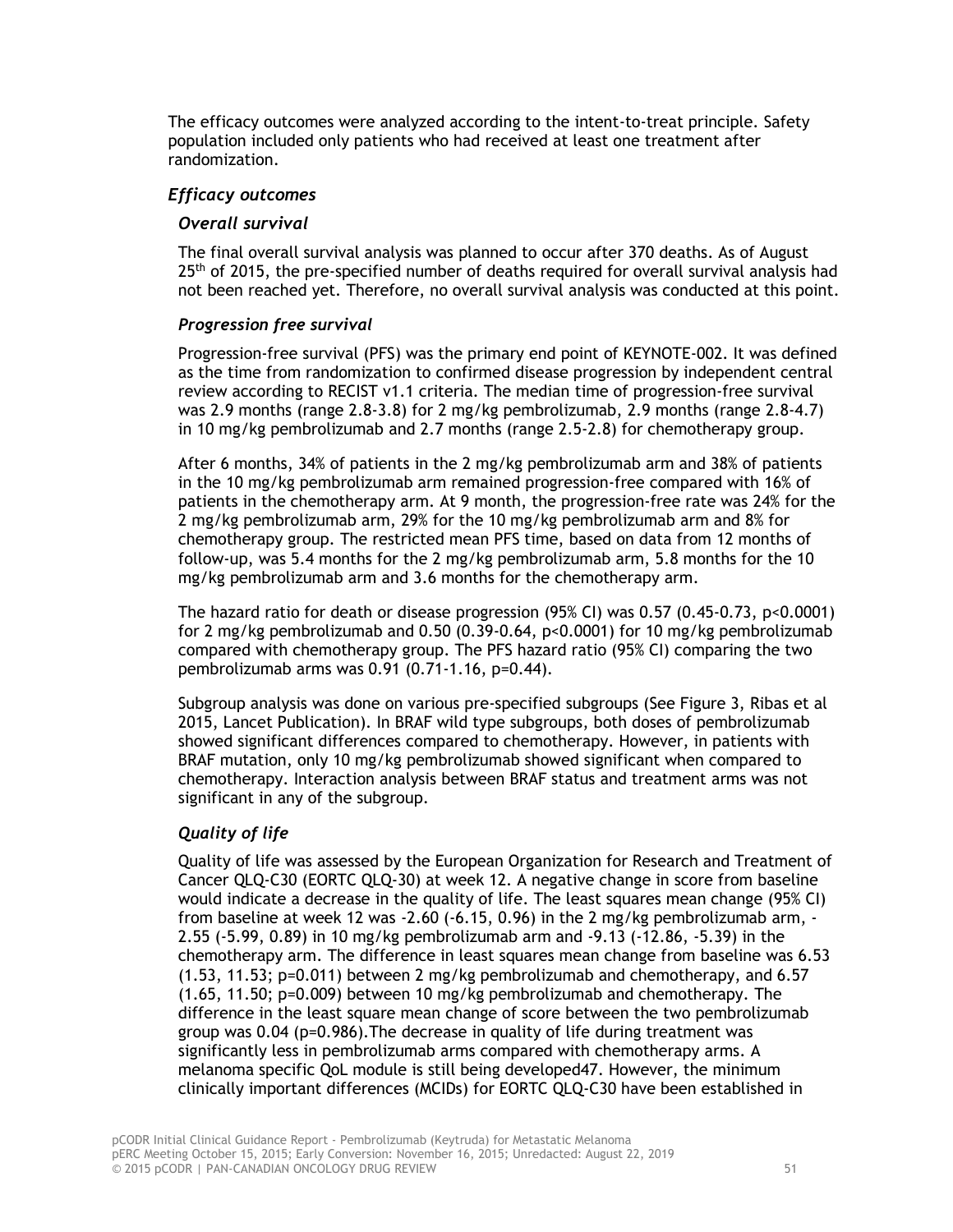other types of cancer48. A mean difference of 5 to 10 in global health score was considered as small change.

#### *Overall response rate*

The overall response rate (ORR) was assessed by the independent central review panel according to RECIST v1.1 criteria. Patients were evaluated every 6 weeks from week 12 to week 48, then every 12 weeks thereafter. The ORR was 38/180 (21%) in patients taking 2 mg/kg pembrolizumab, 46/181 (25%) in patients taking 10 mg/kg pembrolizumab and 8/179 (4%) in chemotherapy group. When compared with chemotherapy in ORR, the p value was less than 0.0001 in both 2 mg/kg and 10 mg/kg pembrolizumab group. Four (2%) patients taking 2 mg/kg pembrolizumab, 5 (3%) patients taking 10 mg/kg pembrolizumab showed completed response, compared with none of the patients taking chemotherapy showed complete response.

#### *Harm outcomes*

#### *Withdrawal due adverse effects*

Withdrawal due to adverse effect is defined as the adverse effect serious enough to cause discontinuation of the respective treatment. Among the 528 patients in the safety population, 21/178 (12%) patients in 2 mg/kg pembrolizumab, 25/179 (13%) patients in 10 mg/kg pembrolizumab arm discontinued their treatment due to adverse effect compared with 19/171 (11%) patients in chemotherapy arm.

The rate of grade 3-5 adverse events that lead to withdrawal from treatment was 16/178 (9%) in 2 mg/kg pembrolizumab, 25/179 (14%) in 10 mg/kg pembrolizumab and 13/171 (8%) in the chemotherapy arm. The odds ratio (95% CI) for withdrawal due to grade 3-5 adverse event in pembrolizumab arms compared with chemotherapy was 1.20 (0.56, 2.58) in 2 mg/kg pembrolizumab arm and 1.97 (0.97, 4.00) in 10 mg/kg pembrolizumab arm.

#### *Grade 3 to 5 adverse events*

The definition of grade 3 adverse event according to the U.S. National Cancer Institute is severe or medically significant but not immediately life-threatening adverse event, resulting in hospitalization, prolongation of hospitalization or disabling, limiting self-care activities of daily living. Grade 4 adverse event is defined as life-threatening consequences or when urgent intervention indicated. Grade 5 adverse event is defined as death<sup>44</sup>.

The authors reported the results for treatment related grade 3-4 adverse event. Rates of treatment related grade 3-4 adverse events were similar between the three arms [20/178 (11%) vs. 25/179 (14%) vs. 45/171 (26%) respectively, in the 2mg, 10mg and chemotherapy arms]. The Methods team requested information on all cause grade 3-5 AE's from the submitter. While the actual proportions of patients experiencing all cause grade 3-5 AE's was not made disclosable, the proportion of patients experiencing all cause grade 3-5 AE's was numerically higher in all three arms (by approximately 20% per arm). No significant difference was however identified for 'all-cause' Grade 3-5 AEs between treatment arms. There were no 'treatment-related' deaths.<sup>45</sup>

#### *Most common adverse effects*

One hundred twenty one of 178 (68.5%) patients in 2 mg/kg pembrolizumab, 133 of 179 (74.3%) patients in 10 mg/kg pembrolizumab experienced at least 1 treatment-related adverse effect of any grade compared with 138 of 171 (80.7%) patients in chemotherapy arm. Table 6.11 summarizes the most common treatment-related adverse effects.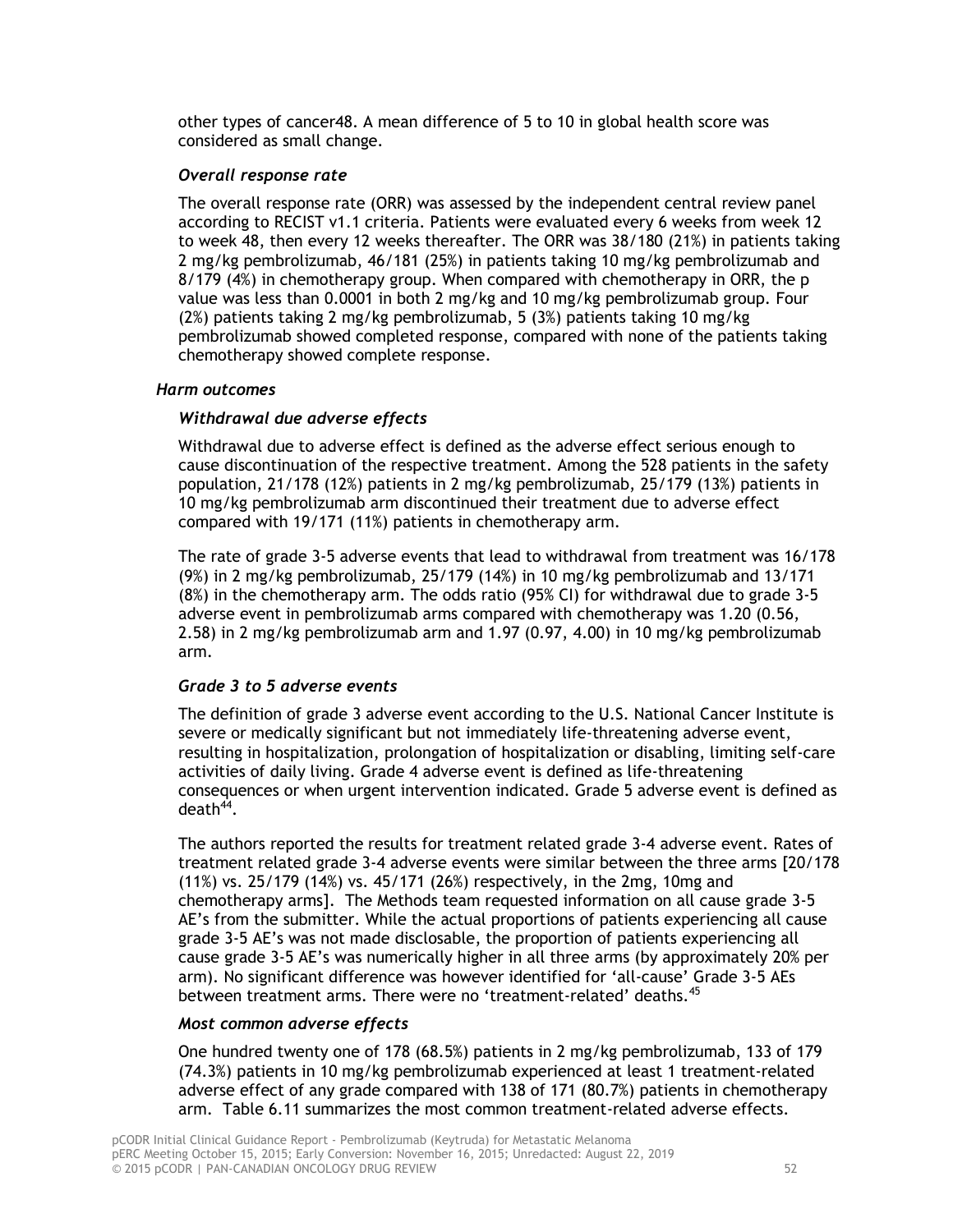| Table 6.11 Most common treatment-related adverse effects |           |                 |           |                  |              |               |  |
|----------------------------------------------------------|-----------|-----------------|-----------|------------------|--------------|---------------|--|
|                                                          |           | Pembrolizumab 2 |           | Pembrolizumab 10 | Chemotherapy |               |  |
|                                                          |           | mg/kg (n=178)   |           | mg/kg (n=179)    | $(n=171)$    |               |  |
| Adverse effects observed in<br>more than 5% of patients  | Grade 1-2 | Grade 3-4       | Grade 1-2 | Grade 3-4        | Grade 1-2    | Grade 3-<br>4 |  |
| Any                                                      | 101 (57%) | 19 (11%)        | 107 (60%) | 25 (14%)         | 93 (54%)     | 45 (26%)      |  |
| Fatigue                                                  | 38 (21%)  | 2(1%)           | 51 (28%)  | 1 $(+1%)$        | 54 (32%)     | 8(5%)         |  |
| Pruritus                                                 | 37 (21%)  | $\mathbf 0$     | 42 (23%)  | 0                | 6(4%)        | 0             |  |
| Nausea                                                   | 8(4%)     | $\mathbf 0$     | 15 (8%)   | 1 $(+1%)$        | 52 (30%)     | 4(2%)         |  |
| Decreased appetite                                       | 8(4%)     | $\pmb{0}$       | 15 (8%)   | 2(1%)            | 26 (15%)     | 0             |  |
| Anemia                                                   | 4 $(2%)$  | 1 $(+1%)$       | 7(4%)     | 0                | 26 (15%)     | 9(5%)         |  |
| Diarrhea                                                 | 15 (8%)   | 0               | 17 (9%)   | 2(1%)            | 11 (6%)      | 3(2%)         |  |
| Rash                                                     | 21 (12%)  | $\pmb{0}$       | 18 (10%)  | 0                | 8(5%)        | 0             |  |
| Alopecia                                                 | 5(3%)     | $\mathbf 0$     | 1 $(+1%)$ | 0                | 24 (20%)     | 1 $(+1%)$     |  |
| Vomiting                                                 | $1$ (<1%) | $1$ (<1%)       | 9(5%)     | 1 $(+1%)$        | 22 (13%)     | 4 $(2%)$      |  |
| Arthralgia                                               | 12 (7%)   | $1$ (<1%)       | 10 (6%)   | $1$ (<1%)        | 8(5%)        | $1$ (<1%)     |  |
| Constipation                                             | 5(3%)     | $\mathbf 0$     | 9(5%)     | 0                | 14 (8%)      | 0             |  |
| Myalgia                                                  | 7(4%)     | 2(1%)           | 7(4%)     | 0                | 9(5%)        | 1 $(+1%)$     |  |
| Asthenia                                                 | 5(3%)     | 1 $(+1%)$       | 7(4%)     | 1 $(+1%)$        | 9(5%)        | $1$ (<1%)     |  |
| Hypothyroidism                                           | 9(5%)     | $\pmb{0}$       | 13 (7%)   | 0                | 0            | 0             |  |
| Vitiligo                                                 | 10 (6%)   | $\mathbf 0$     | 9(5%)     | 0                | 2(1%)        | 0             |  |
| Dry skin                                                 | 9(5%)     | $\mathbf 0$     | 9(5%)     | 0                | 2(1%)        | 0             |  |
| Thrombocytopenia                                         | 2(1%)     | $\pmb{0}$       | $\pmb{0}$ | 1 $(+1%)$        | 12 (7%)      | 4(2%)         |  |
| Neutropenia                                              | $1$ (<1%) | $\pmb{0}$       | $1$ (<1%) | $\pmb{0}$        | 8(5%)        | 6(3%)         |  |
| Peripheral neuropathy                                    | 2(1%)     | 0               | 0         | $\pmb{0}$        | 12 (7%)      | 2(1%)         |  |
| Maculopapular rash                                       | 4(2%)     | 1 $(+1%)$       | 9(5%)     | 1 $(-1%)$        | 0            | $\pmb{0}$     |  |
| Leucopenia                                               | $\pmb{0}$ | $\pmb{0}$       | 0         | 0                | 8(5%)        | 6(3%)         |  |
| Paraesthesia                                             | 1 $(+1%)$ | 0               | 2(1%)     | 0                | 11 $(6%)$    | 0             |  |
| Decreased platelet count                                 | $\pmb{0}$ | $\pmb{0}$       | 1 $(+1%)$ | 0                | 8(5%)        | 5(3%)         |  |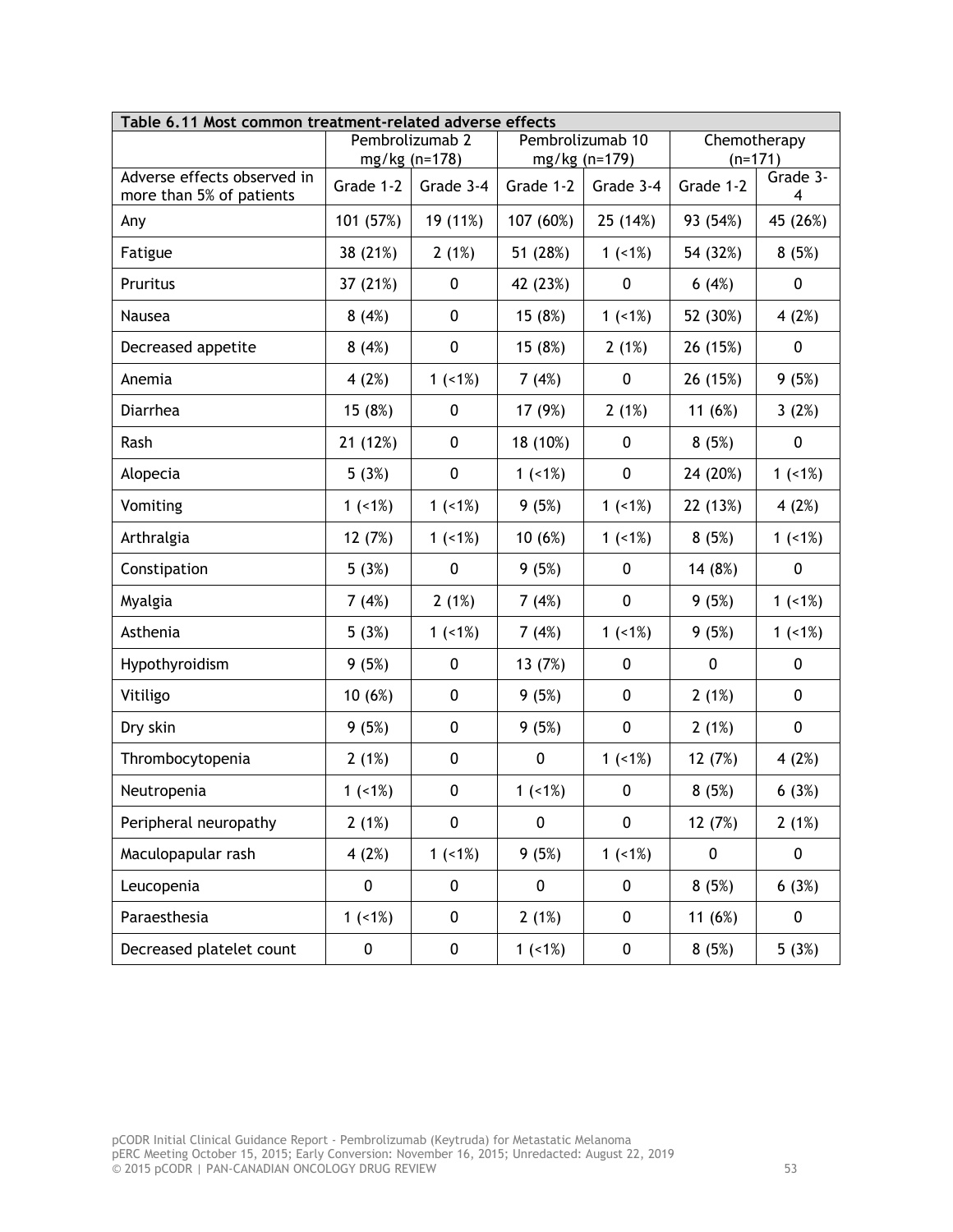# <span id="page-57-0"></span>6.4 Ongoing Trials

No ongoing and/or unreported trials were identified that would have met the inclusion criteria for the systematic review.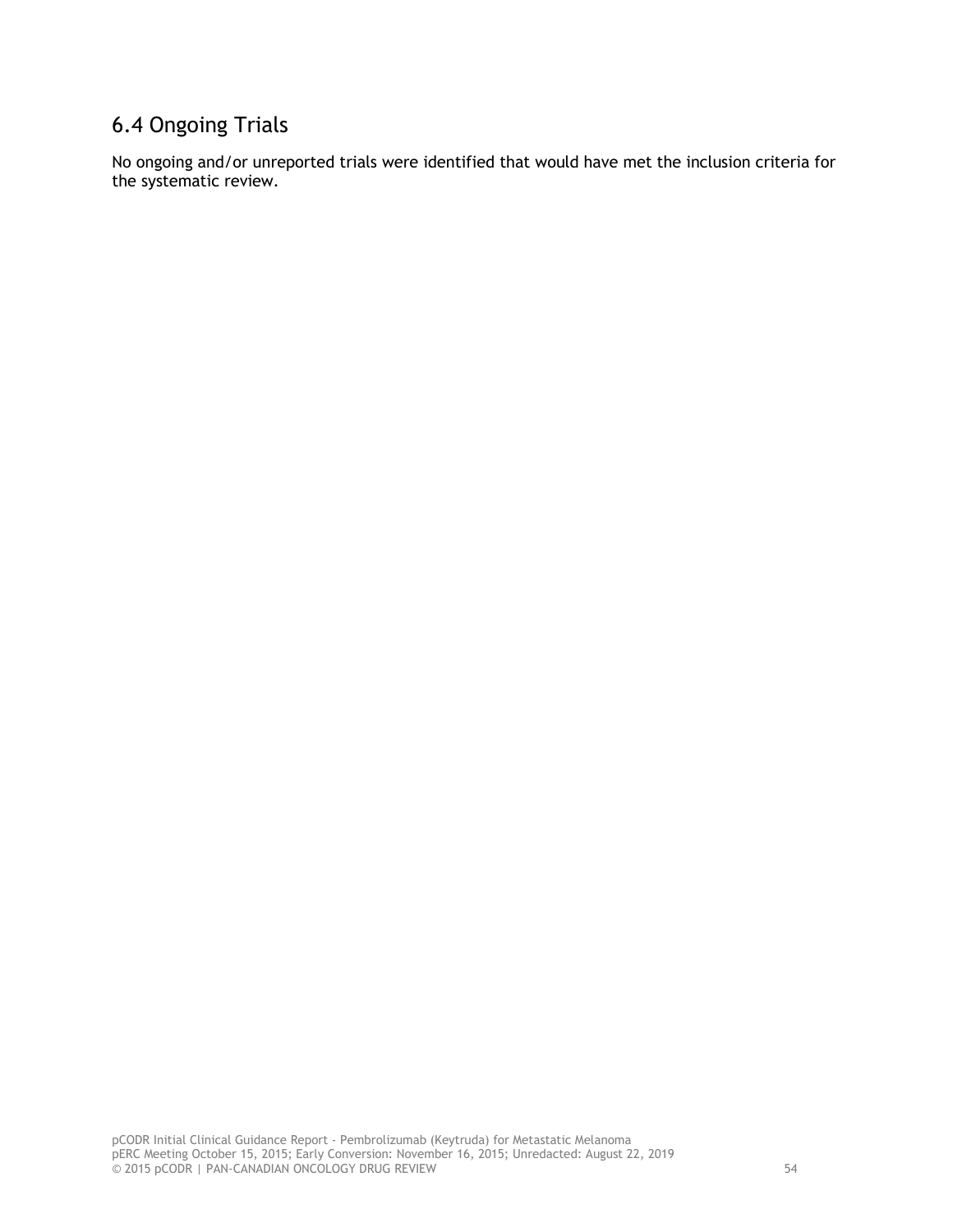# <span id="page-58-0"></span>**7 SUPPLEMENTAL QUESTIONS**

The following supplemental questions were identified during development of the review protocol as relevant to the pCODR review of pembrolizumab (Keytruda) for metastatic melanoma

• Critical appraisal of a network meta-analysis of treatments for advance melanoma

Topics considered in this section are provided as supporting information. The information has not been systematically reviewed.

# <span id="page-58-1"></span>7.1 Critical appraisal of a Network Meta-Analysis

# **7.1.1 Objective**

The manufacturer provided a network meta-analysis (NMA) to estimate the treatment effects of pembrolizumab relative to competing interventions for the treatment of advanced-stage melanoma in patients naïve to treatment with ipilimumab. The interventions included in this NMA were pembrolizumab 2 mg/kg every 3 weeks, ipilimumab 3 mg/kg, dacarbazine, vemurafenib and dabrafenib. Table 7.1 describes the PICOS of the NMA.

| Table 7.1 PICOS      |                                                                                                                                                                         |                                                                                                                                                     |
|----------------------|-------------------------------------------------------------------------------------------------------------------------------------------------------------------------|-----------------------------------------------------------------------------------------------------------------------------------------------------|
| Criteria             | Inclusion                                                                                                                                                               | <b>Exclusion</b>                                                                                                                                    |
| Population           | Patients with unresectable<br>stage III or IV melanoma, naïve<br>to treatment with ipilimumab                                                                           | Patients with non-cutaneous<br>melanoma ( <i>i.e.</i> ocular or<br>mucosal melanoma) and with<br>unknown primary site                               |
| <b>Interventions</b> | The following treatments as<br>monotherapy or as combination<br>therapy:*<br>pembrolizumab<br>ipilimumab 3mg/kg<br>dacarbazine/dacarbazine<br>vemurafenib<br>dabrafenib | Any other intervention                                                                                                                              |
| <b>Comparisons</b>   | Any of the interventions listed<br>above, other interventions that<br>have been compared to at<br>least two of the interventions<br>above                               | Any other comparison                                                                                                                                |
| <b>Outcomes</b>      | At least one of the two<br>outcomes:**<br>Progression-free survival<br>(PFS)<br>• Overall survival (OS)<br>Overall response (OR)                                        | Other efficacy and safety<br>outcomes are considered for<br>analysis, but each study must<br>include at least one of those<br>presented to the left |
| <b>Study Design</b>  | Randomized controlled trials                                                                                                                                            | Non-randomized clinical trials,<br>prospective and retrospective<br>observational studies, case<br>studies                                          |

# **7.1.2 Findings**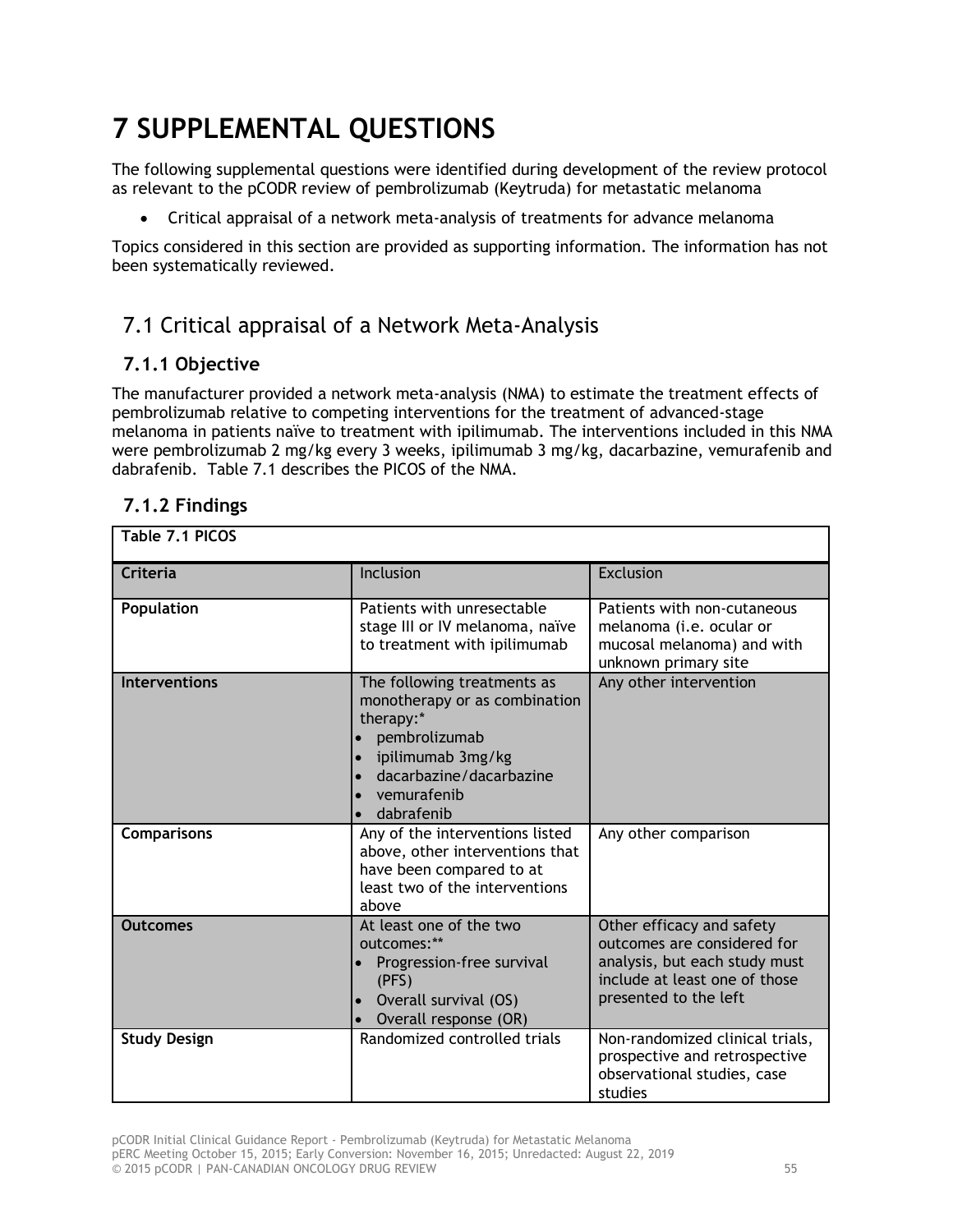|                                                                                            | Table 7.2 Trial design                                                                                     |                                                                                            |                           |  |  |  |  |
|--------------------------------------------------------------------------------------------|------------------------------------------------------------------------------------------------------------|--------------------------------------------------------------------------------------------|---------------------------|--|--|--|--|
| <b>Trial</b>                                                                               | <b>Treatments</b>                                                                                          | <b>Treatment crossover</b>                                                                 | <b>Double</b><br>blinded? |  |  |  |  |
| Robert et al 2015<br>(Keynote 006)<br>(NCT01866319)<br>$32 - 34$                           | Pembrolizumab 10 mg/kg<br>q2w<br>Pembrolizumab 10 mg/kg<br>q3w<br>Ipilimumab 3 mg/kg q3w                   | None                                                                                       | <b>No</b>                 |  |  |  |  |
| Hauschild et al<br>2012<br>(BREAK-3)<br>(NCT01227889)<br>35,36                             | Dabrafenib 150 mg bid<br>dacarbazine 1000 mg/m2<br>q3w                                                     | dacarbazine crossed over<br>to dabrafenib if evidence<br>of disease progression            | <b>No</b>                 |  |  |  |  |
| Chapman et al<br>2011/<br>McArthur et al 2014<br>$(BRIM-3)$<br>(NCT01006980)<br>14, 16, 37 | Vemurafenib 960 mg bid<br>dacarbazine 1000 mg/m2<br>q3w                                                    | dacarbazine cross over to<br>vemurafenib recommended<br>by safety monitoring board         | <b>No</b>                 |  |  |  |  |
| Hersh et al 2011<br>(NCT00050102)<br>15,17                                                 | Ipilimumab 3 mg/kg q4w<br>dacarbazine 250 mg/m2 5<br>days/3 weeks + Ipilimumab<br>3 mg/kg q4w              | Ipilimumab crossed over to<br>combination therapy if<br>evidence of disease<br>progression | <b>No</b>                 |  |  |  |  |
| Robert et al 2011<br>(NCT00324155)<br>10,38                                                | dacarbazine 850 mg/m2<br>q3w+ Ipilimumab 10 mg/kg<br>weeks 1, 4, 7, and 10<br>dacarbazine 850 mg/m2<br>q3w | None                                                                                       | Yes                       |  |  |  |  |
| Hodi et al 2010<br>(NCT00094653)<br>9,17                                                   | lpilimumab 3 mg/kg q3w +<br>gp100 q3w<br>Ipilimumab 3 mg/kg q3w<br>gp100 q3w                               | None                                                                                       | Yes                       |  |  |  |  |

Six RCTs were included in the NMA. Table 7.2 summarizes the study design of included studies.

Baseline characteristics were similar across the included studies in terms of age, sex, race, ECOG score. Some variation was found in disease stage, LDH level but did not raise any concern. Only 3 studies (KEYNOTE-006, BREAK-3, BRIM-3) tested the BRAF status of patients. The number of BRAF mutated patients was not known in other studies.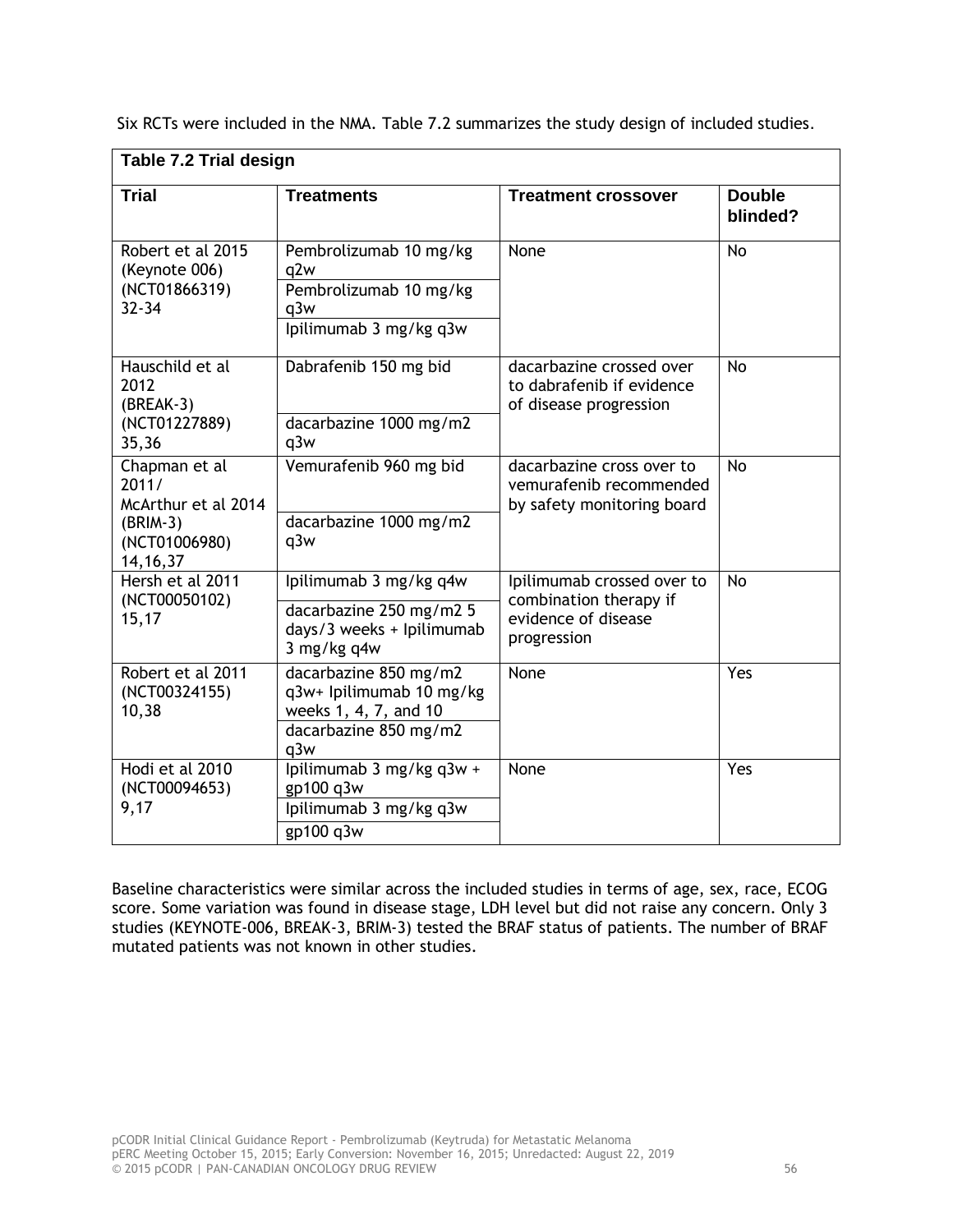#### **Network diagram and assumptions**



pCODR Initial Clinical Guidance Report - Pembrolizumab (Keytruda) for Metastatic Melanoma pERC Meeting October 15, 2015; Early Conversion: November 16, 2015; Unredacted: August 22, 2019 © 2015 pCODR | PAN-CANADIAN ONCOLOGY DRUG REVIEW 57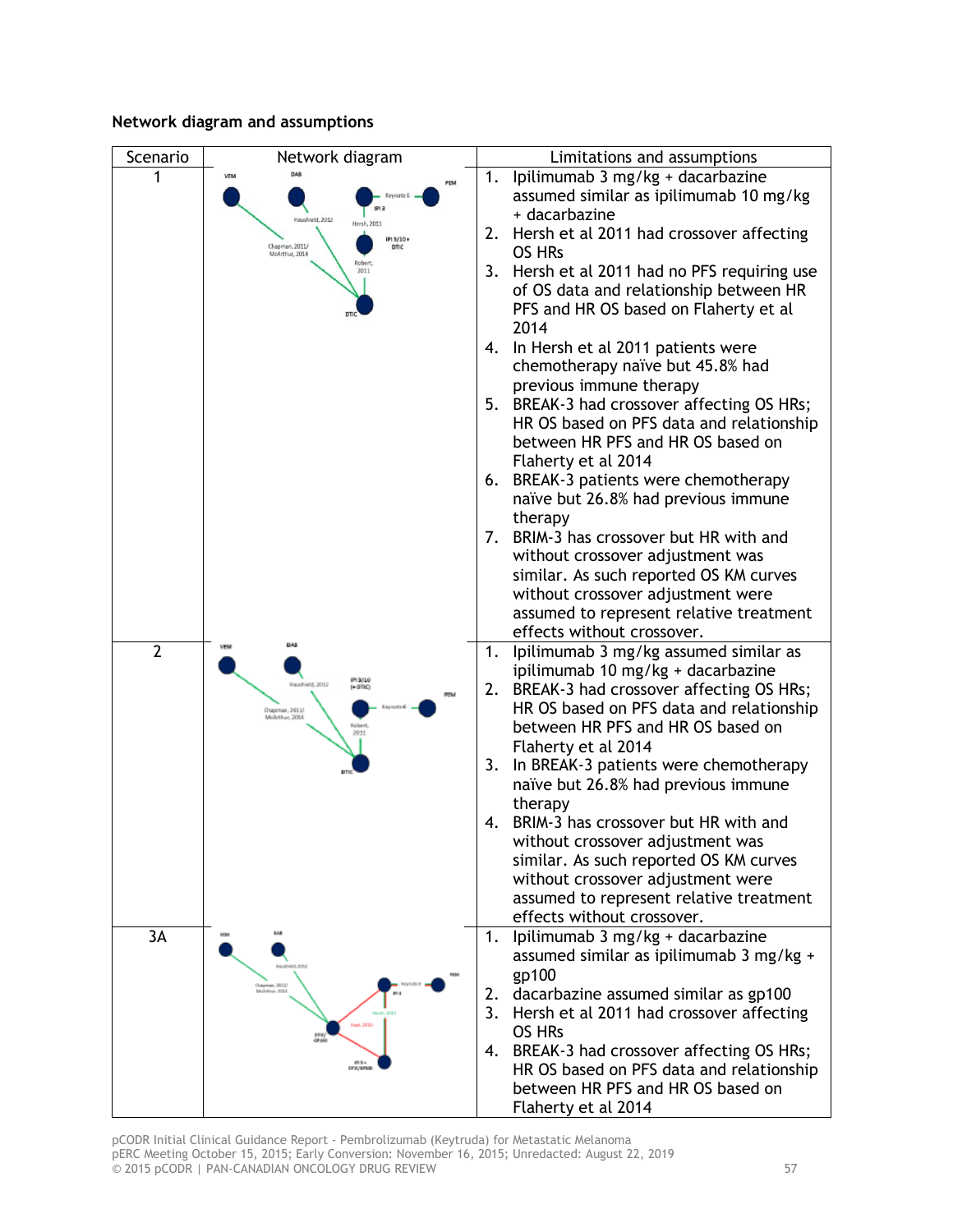| Scenario | Network diagram                    |    | Limitations and assumptions                                                  |
|----------|------------------------------------|----|------------------------------------------------------------------------------|
|          |                                    |    | 5. BRIM-3 had crossover but HR with and                                      |
|          |                                    |    | without crossover adjustment was                                             |
|          |                                    |    | similar. As such reported OS KM curves                                       |
|          |                                    |    | without crossover adjustment were                                            |
|          |                                    |    | assumed to represent relative treatment                                      |
|          |                                    |    | effects without crossover.                                                   |
|          |                                    |    | 6. Covariate in model to adjust for                                          |
|          |                                    |    | between-trial differences in proportion                                      |
|          |                                    |    | 2L (i.e. proportion previous systemic                                        |
|          |                                    |    | treatment: Keynote 006 1L covariate=0;                                       |
|          |                                    |    | Keynote 006 1L covariate=1; Hodi 2010                                        |
|          |                                    |    | covariate =1; Hersh et al 2011 covariate                                     |
|          |                                    |    | $=0.458$ ; BRIM-3 covariate = 0; BREAK-3                                     |
|          |                                    |    | covariate $=0.268$ )                                                         |
|          |                                    |    | 7. The relative difference in relative                                       |
|          |                                    |    | treatment effects between 1L and 2L is                                       |
|          |                                    |    | the same for all interventions relative to                                   |
|          |                                    |    | IPI 3. In other words, the covariate                                         |
|          |                                    |    | estimate is treatment independent.                                           |
| 3B       |                                    | 1. | Ipilimumab 3 mg/kg + dacarbazine                                             |
|          |                                    |    | assumed similar as ipilimumab 3 mg/kg +<br>gp100                             |
|          | Зищинан, 2001.)<br>Мойг болс, 2008 | 2. | dacarbazine assumed similar as gp100                                         |
|          |                                    | 3. | BREAK-3 has crossover affecting OS HRs;                                      |
|          | Fash, 2010                         |    | HR OS based on PFS data and relationship                                     |
|          |                                    |    | between HR PFS and HR OS based on                                            |
|          | Will a                             |    | Flaherty et al 2014                                                          |
|          |                                    | 4. | BRIM-3 has crossover but HR with and                                         |
|          |                                    |    | without crossover adjustment was                                             |
|          |                                    |    | similar. As such reported OS KM curves                                       |
|          |                                    |    | without crossover adjustment were                                            |
|          |                                    |    | assumed to represent relative treatment                                      |
|          |                                    |    | effects without crossover.                                                   |
|          |                                    |    | 5. Covariate in model to adjust for                                          |
|          |                                    |    | between-trial differences in proportion                                      |
|          |                                    |    | 2L (i.e. proportion previous systemic                                        |
|          |                                    |    | treatment: Keynote 006 1L covariate=0;                                       |
|          |                                    |    | Keynote 006 1L covariate=1; Hodi et al                                       |
|          |                                    |    | 2010 covariate =1; Hersh et al 2011                                          |
|          |                                    |    | covariate = $0.458$ ; BRIM-3 covariate = $0$ ;<br>BREAK-3 covariate = 0.268) |
|          |                                    | 6. | The relative difference in relative                                          |
|          |                                    |    | treatment effects between 1L and 2L is                                       |
|          |                                    |    | the same for all interventions relative to                                   |
|          |                                    |    | ipilimumab 3 mg/kg. In other words, the                                      |
|          |                                    |    | covariate estimate is treatment                                              |
|          |                                    |    | independent.                                                                 |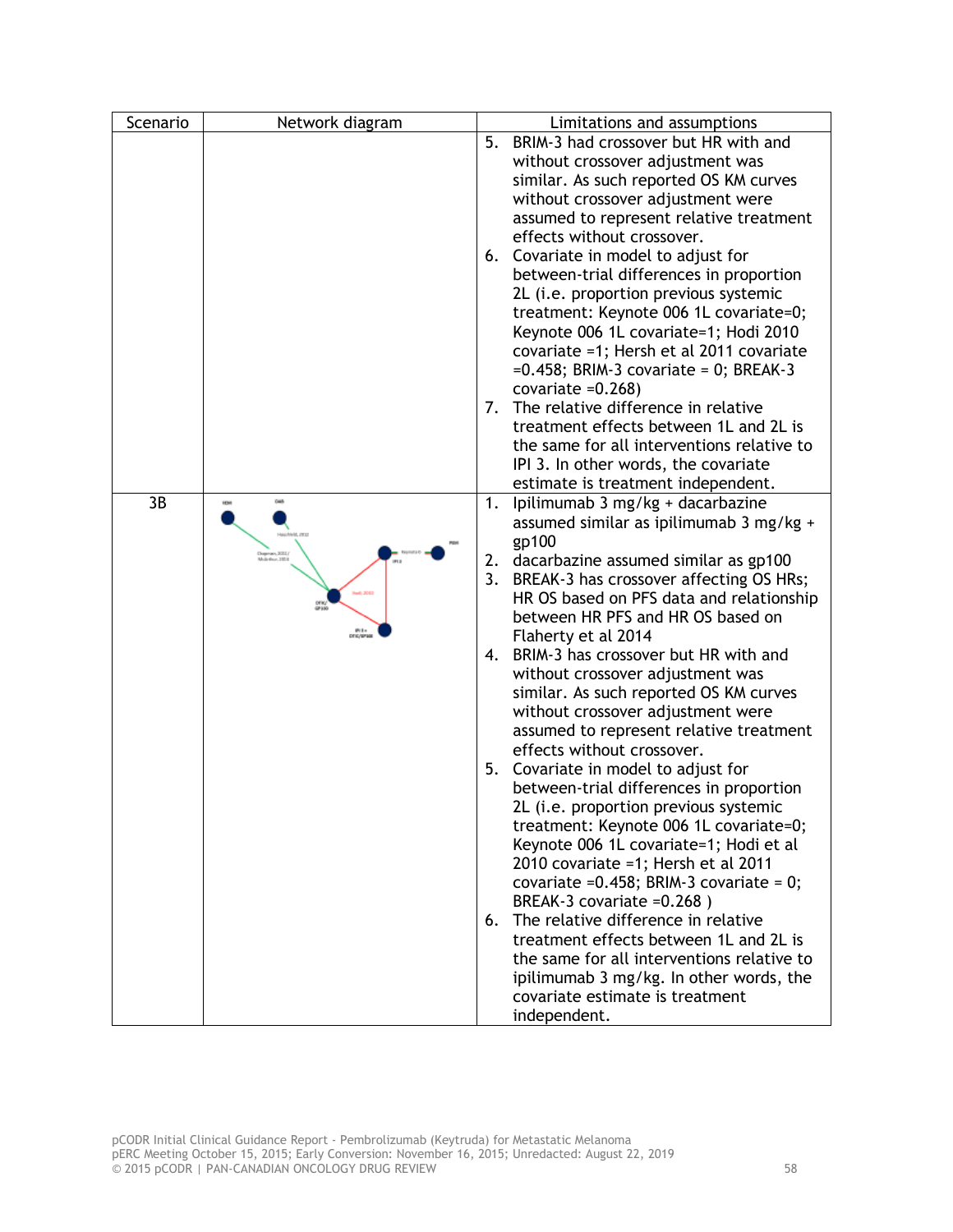# **7.1.3 Summary**

Since direct comparison data comparing pembrolizumab to ipilimumab (KEYNOTE-006) and chemotherapy (KEYNOTE-002) was available, the only relevant comparison in this NMA that might have contributed to our review was between pembrolizumab and the BRAF inhibitors. After evaluating the evidence presented in this NMA, the methods team concluded that the evidence did not provide any addition information that might impact the results of our review. The reasons are listed below.

- 1. The quality of evidence comparing pembrolizumab to BRAF inhibitors in this NMA seems to be low for several reasons:
- 2. The network was relatively linear, that indirect comparison between pembrolizumab and the BRAF inhibitors had to gone through as much as 4 generations of direct comparisons (see scenario 1). Indirect comparisons that are far from each other are usually more prone to biases and contain more limitations as more assumptions have to be made.
- 3. In some cases, certain assumption or limitation might be difficult to accept. For example, in scenario one, one of the intermediate comparisons found that ipilimumab was not better than dacarbazine which was not support by the most current evidence. Other scenarios assumed that dacarbazine is similar to gp100 vaccine. The validity of these assumptions and limitations must be taken into account when interpreting the result.
- 4. All the connection in the network included only one trial, which raised concern about the strength of evidence. Connections that included only one trial could be prone to biases and limitations within that single trial.
- 5. Since each connection within the network included only one trial, it was not possible to test for heterogeneity, which prompted caution during interpretation.

Due to the various limitations in this NMA, it is difficult to draw any definitive conclusion from this NMA.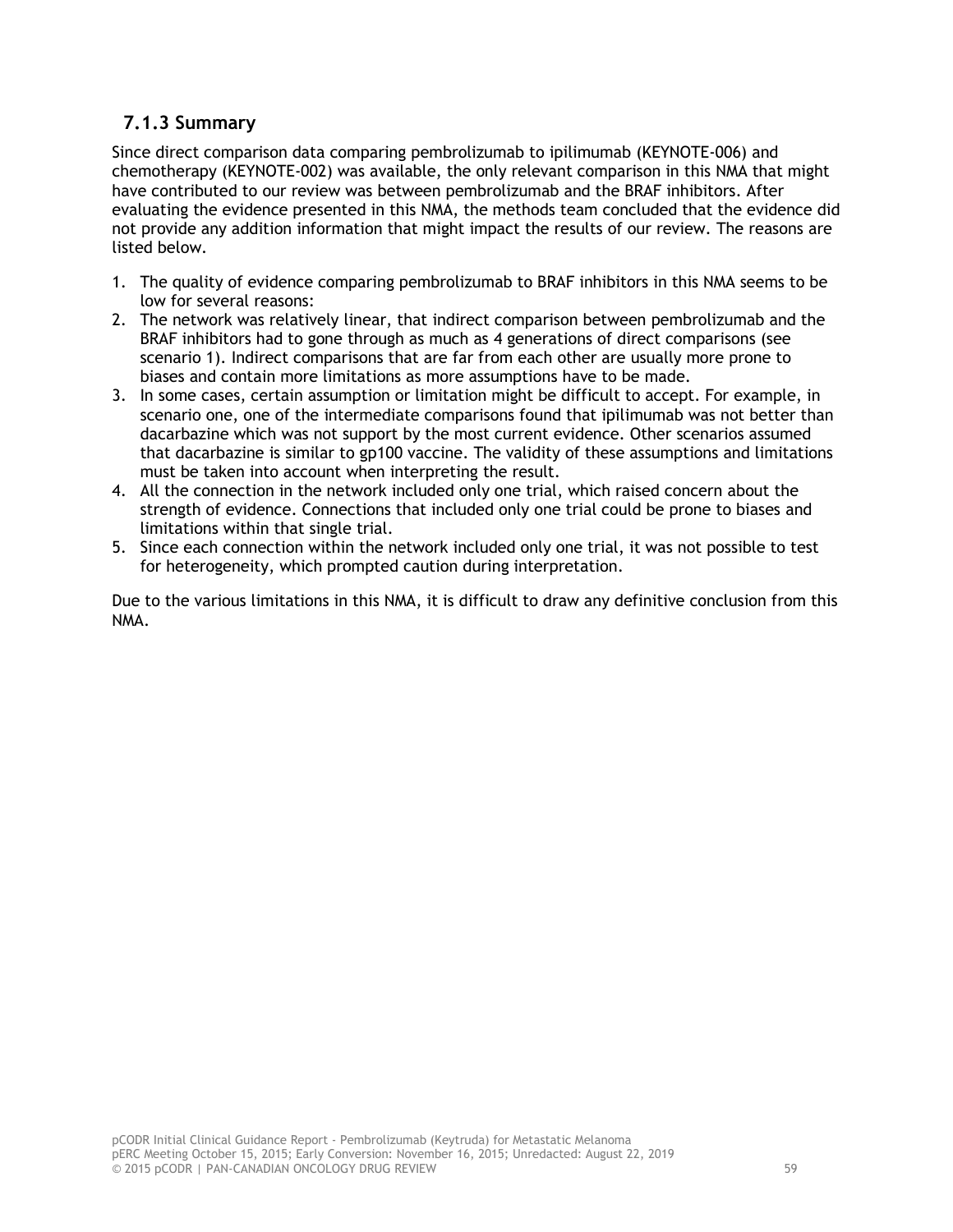# <span id="page-63-0"></span>**8 ABOUT THIS DOCUMENT**

This Clinical Guidance Report was prepared by the pCODR Endocrine Clinical Guidance Panel and supported by the pCODR Methods Team. This document is intended to advise the pCODR Expert Review Committee (pERC) regarding the clinical evidence available on pembrolizumab (Keytruda) for metastatic melanoma. Issues regarding resource implications are beyond the scope of this report and are addressed by the relevant pCODR Economic Guidance Report. Details of the pCODR review process can be found on the pCODR website [\(www.cadth.ca/pcodr\)](http://www.cadth.ca/pcodr).

pCODR considers it essential that pERC recommendations be based on information that can be publicly disclosed. Information included in the Clinical Guidance Report was handled in accordance with the pCODR Disclosure of Information Guidelines.

This Final Clinical Guidance Report is publicly posted at the same time that a pERC Final Recommendation is issued. The Final Clinical Guidance Report supersedes the Initial Clinical Guidance Report. Note that no revision was made in between posting of the Initial and Final Clinical Guidance Reports.

The Melanoma Clinical Guidance Panel is comprised of three medical oncologists. The panel members were selected by the pCODR secretariat, as outlined in the pCODR Nomination/ Application Information Package, which is available on the pCODR website [\(www.cadth.ca/pcodr\)](http://www.cadth.ca/pcodr). Final selection of the Clinical Guidance Panels was made by the pERC Chair in consultation with the pCODR Executive Director. The Panel and the pCODR Methods Team are editorially independent of the provincial and territorial Ministries of Health and the provincial cancer agencies.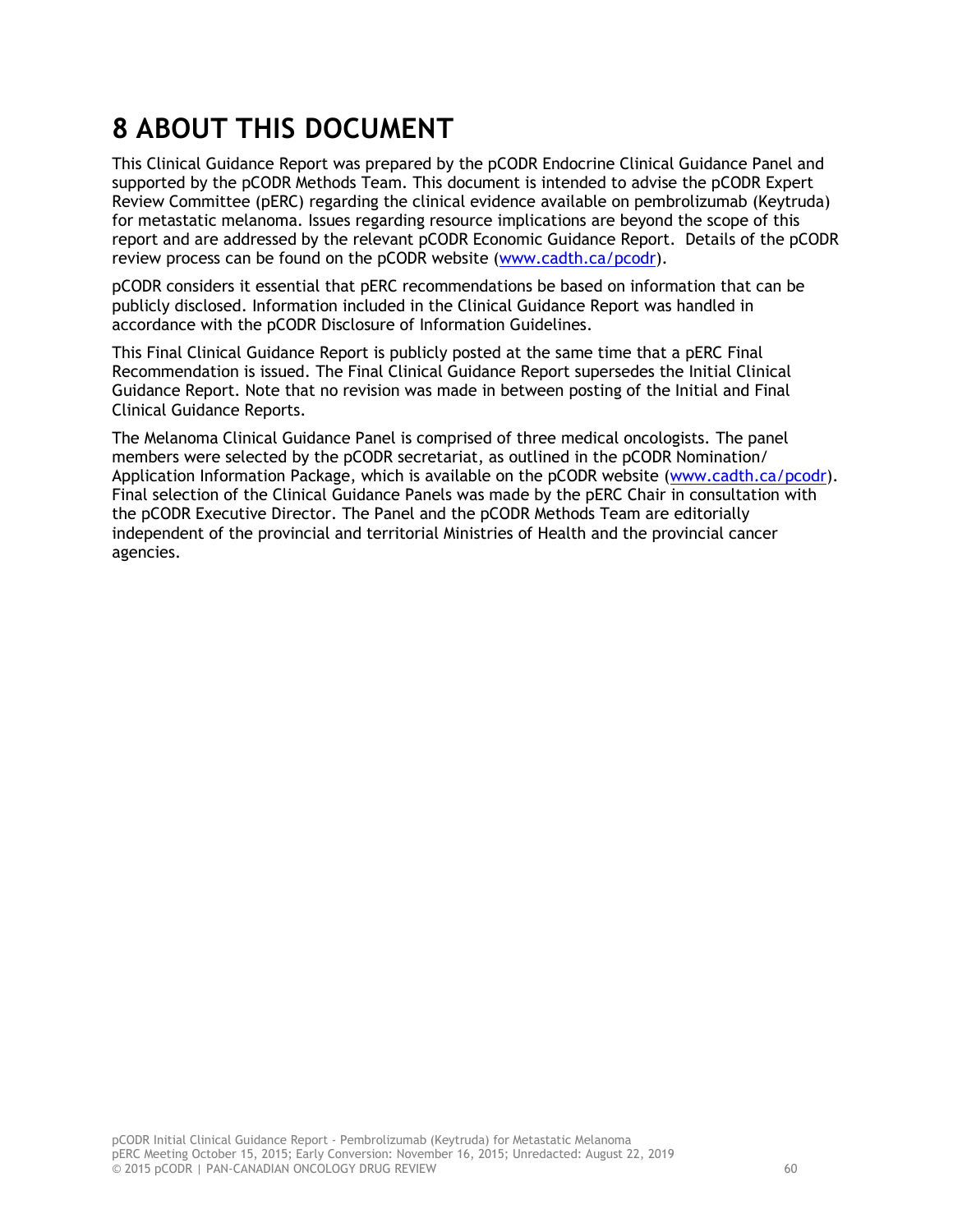# <span id="page-64-0"></span>**APPENDIX A: LITERATURE SEARCH STRATEGY**

**See section 6.2.2 for more details on literature search methods.**

**1. Literature search via OVID platform (accessed Oct 6th, 2015)**

# **Ovid MEDLINE(R) In-Process & Other Non-Indexed Citations and Ovid MEDLINE(R) 1946 to Present**

| Search terms                                                                                                                   | Result |
|--------------------------------------------------------------------------------------------------------------------------------|--------|
| (pembrolizumab* or lambrolizumab* or Keytruda* or MK-3475* or<br>MK3475* or DPT003T46P* or 1374853-91-4).ti,ab,rn,nm,sh,hw,ot. | 141    |

## **Embase 1980 to 2015 May 04 (accessed May 4, 2015)**

| Search terms                                                                      | Result |
|-----------------------------------------------------------------------------------|--------|
| (pembrolizumab* or lambrolizumab* or Keytruda* or MK-3475* or<br>MK3475*).ti, ab. | 241    |

# **EBM Reviews - Cochrane Central Register of Controlled Trials April 2015 (accessed May 4, 2015)**

| Search terms                                                                                                 | Result |
|--------------------------------------------------------------------------------------------------------------|--------|
| (pembrolizumab* or lambrolizumab* or Keytruda* or MK-3475* or<br>$MK3475$ <sup>*</sup> ).ti, ab, sh, hw, ot. |        |

# **2. Grey literature search**

**U.S. NIH ClinicalTrials.gov <**www.clinicaltrials.gov> **Ontario Institute for Cancer. Ontario Cancer trials** <www.ontariocancertrials.ca>

**Search terms: pembrolizumab or lambrolizumab or Keytruda or MK-3475 or MK3475 Condition: Melanoma**

**Conference abstracts: American Society of Clinical Oncology (ASCO)** http://www.asco.org/ **Search terms: pembrolizumab or lambrolizumab or MK-3475 or MK3475**

**Select international agencies including: Food and Drug Administration (FDA):**  http://www.accessdata.fda.gov/scripts/cder/drugsatfda/ **Search terms: pembrolizumab or lambrolizumab**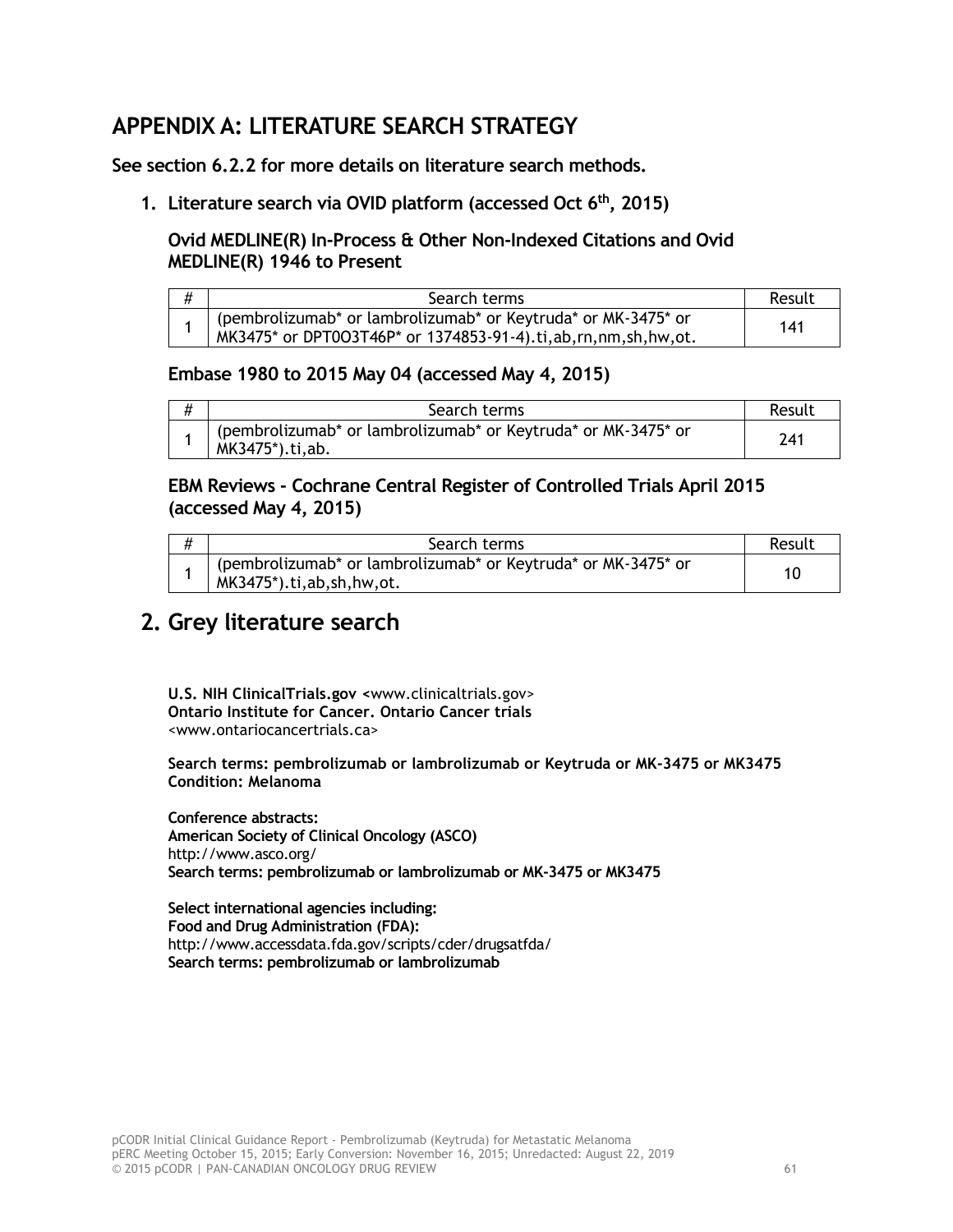# **REFERENCES**

- <span id="page-65-0"></span>1. Canadian Cancer Society's Steering Committee. Canadian cancer statistics 2014 [Internet]. Toronto: Canadian Cancer Society; 2014. [cited 2014 Oct 3]. Available from: http://www.cancer.ca/~/media/cancer.ca/cw/cancer%20information/cancer%20101/ca nadian%20cancer%20statistics/canadian-cancer-statistics-2014-en.pdf
- 2. Rigel DS, Russak J, Friedman R. The evolution of melanoma diagnosis: 25 years beyond the ABCDs. CA Cancer J Clin. 2010 Sep;60(5):301-16.
- 3. American Joint Committee on Cancer. Melanoma of the skin staging. 7th ed. Chicago: The Committee; 2009.
- 4. National Comprehensive Cancer Network. Melanoma [Internet]. Version 2. Fort Washington (PA): NCCN; 2012. [cited 2014 Oct 3]. (NCCN Clinical Practice Guidelines in Oncology). Available from: http://www.nccn.org/professionals/physiciangls/pdf/melanoma.pdf Registration required.
- 5. SEER cancer statistics review, 1975-2006 [Internet]. Bethesda (MD): National Cancer Institute; 2010. [cited 2014 Oct 4]. Available from: http://seer.cancer.gov/csr/19752006/
- 6. Korn EL, Liu PY, Lee SJ, Chapman JA, Niedzwiecki D, Suman VJ, et al. Meta-analysis of phase II cooperative group trials in metastatic stage IV melanoma to determine progression-free and overall survival benchmarks for future phase II trials. J Clin Oncol. 2008 Feb 1;26(4):527-34.
- 7. BCCA protocol summary for palliative therapy for metastatic malignant melanoma using high dose dacarbazine (dacarbazine) [Internet]. Vancouver: BC Cancer Agency; 2011 Jun. [cited 2014 Oct 3]. Available from: http://www.bccancer.bc.ca/NR/rdonlyres/D8C83698- 5BBF-4A8E-9059-82B513089CB2/51450/SMdacarbazineProtocol1Jun2011.pdf
- 8. Eggermont AM, Kirkwood JM. Re-evaluating the role of dacarbazine in metastatic melanoma: what have we learned in 30 years? Eur J Cancer. 2004 Aug;40(12):1825-36.
- 9. Agarwala SS. Current systemic therapy for metastatic melanoma. Expert Rev Anticancer Ther. 2009 May;9(5):587-95.
- 10. Falkson CI, Ibrahim J, Kirkwood JM, Coates AS, Atkins MB, Blum RH. Phase III trial of dacarbazine versus dacarbazine with interferon alpha-2b versus dacarbazine with tamoxifen versus dacarbazine with interferon alpha-2b and tamoxifen in patients with metastatic malignant melanoma: an Eastern Cooperative Oncology Group study. J Clin Oncol. 1998 May;16(5):1743-51.
- 11. Flaherty KT, Lee SJ, Schuchter LM, Flaherty LE, Wright PD, Leming PD, et al. Final results of E2603: a double-blind, randomized phase III trial comparing carboplatin (C)/paclitaxel (P) with or without sorafenib (S) in metastatic melanoma [abstract]. J Clin Oncol. 2010;28(15 Suppl):8511.
- 12. Huncharek M, Caubet JF, McGarry R. Single-agent dacarbazine versus combination chemotherapy with or without immunotherapy in metastatic melanoma: a meta-analysis of 3273 patients from 20 randomized trials. Melanoma Res. 2001 Feb;11(1):75-81.
- 13. Ives NJ, Stowe RL, Lorigan P, Wheatley K. Chemotherapy compared with biochemotherapy for the treatment of metastatic melanoma: a meta-analysis of 18 trials involving 2,621 patients. J Clin Oncol. 2007 Dec 1;25(34):5426-34.
- 14. Agarwala SS, Kirkwood JM, Gore M, Dreno B, Thatcher N, Czarnetski B, et al. Temozolomide for the treatment of brain metastases associated with metastatic melanoma: a phase II study. J Clin Oncol. 2004 Jun 1;22(11):2101-7.
- 15. Middleton MR, Grob JJ, Aaronson N, Fierlbeck G, Tilgen W, Seiter S, et al. Randomized phase III study of temozolomide versus dacarbazine in the treatment of patients with advanced metastatic malignant melanoma. J Clin Oncol. 2000 Jan;18(1):158-66.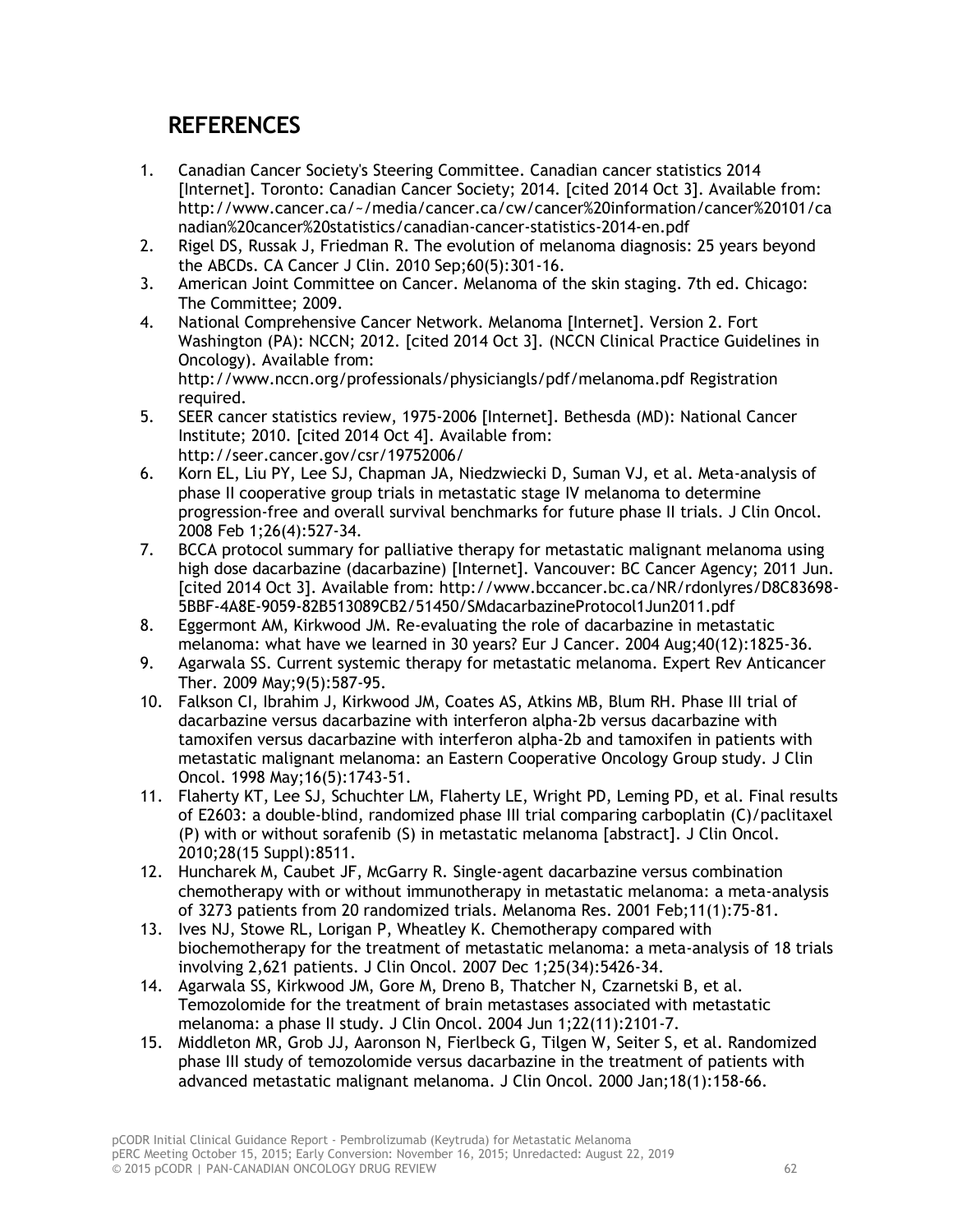- 16. Quirt I, Verma S, Petrella T, Bak K, Charette M. Temozolomide for the treatment of metastatic melanoma: a systematic review. Oncologist. 2007 Sep;12(9):1114-23.
- 17. Atkins MB, Lotze MT, Dutcher JP, Fisher RI, Weiss G, Margolin K, et al. High-dose recombinant interleukin 2 therapy for patients with metastatic melanoma: analysis of 270 patients treated between 1985 and 1993. J Clin Oncol. 1999 Jul;17(7):2105-16.
- 18. Atkins MB, Kunkel L, Sznol M, Rosenberg SA. High-dose recombinant interleukin-2 therapy in patients with metastatic melanoma: long-term survival update. Cancer J Sci Am. 2000 Feb;6 Suppl 1:S11-S14.
- 19. Whiteman DC, Pavan WJ, Bastian BC. The melanomas: a synthesis of epidemiological, clinical, histopathological, genetic, and biological aspects, supporting distinct subtypes, causal pathways, and cells of origin. Pigment Cell Melanoma Res [Internet]. 2011 Oct [cited 2014 Oct 3];24(5):879-97. Available from: http://www.ncbi.nlm.nih.gov/pmc/articles/PMC3395885
- 20. Puzanov I, Flaherty KT. Targeted molecular therapy in melanoma. Semin Cutan Med Surg. 2010 Sep;29(3):196-201.
- 21. Curtin JA, Fridlyand J, Kageshita T, Patel HN, Busam KJ, Kutzner H, et al. Distinct sets of genetic alterations in melanoma. N Engl J Med. 2005 Nov 17;353(20):2135-47.
- 22. Tsao H, Goel V, Wu H, Yang G, Haluska FG. Genetic interaction between NRAS and BRAF mutations and PTEN/MMAC1 inactivation in melanoma. J Invest Dermatol [Internet]. 2004 Feb [cited 2014 Oct 3];122(2):337-41. Available from: http://www.ncbi.nlm.nih.gov/pmc/articles/PMC2586668
- 23. Flaherty KT, McArthur G. BRAF, a target in melanoma: implications for solid tumor drug development. Cancer. 2010 Nov 1;116(21):4902-13.
- 24. Davies H, Bignell GR, Cox C, Stephens P, Edkins S, Clegg S, et al. Mutations of the BRAF gene in human cancer. Nature. 2002 Jun 27;417(6892):949-54.
- 25. Chapman PB, Hauschild A, Robert C, Haanen JB, Ascierto P, Larkin J, et al. Improved survival with vemurafenib in melanoma with BRAF V600E mutation. N Engl J Med [Internet]. 2011 Jun 30 [cited 2014 Oct 3];364(26):2507-16. Available from: http://www.ncbi.nlm.nih.gov/pmc/articles/PMC3549296
- 26. Yang H, Higgins B, Kolinsky K, Packman K, Go Z, Iyer R, et al. RG7204 (PLX4032), a selective BRAFV600E inhibitor, displays potent antitumor activity in preclinical melanoma models. Cancer Res. 2010 Jul 1;70(13):5518-27.
- 27. Sondergaard JN, Nazarian R, Wang Q, Guo D, Hsueh T, Mok S, et al. Differential sensitivity of melanoma cell lines with BRAFV600E mutation to the specific Raf inhibitor PLX4032. J Transl Med [Internet]. 2010 [cited 2014 Oct 3];8:39. Available from: http://www.ncbi.nlm.nih.gov/pmc/articles/PMC2876068
- 28. Ribas A, Kim KB, Schuchter LM, Gonzalez R, Pavlick AC, Weber JS, et al. BRIM-2: An openlabel, multicenter phase II study of vemurafenib in previously treated patients with BRAF V600E mutation-positive metastatic melanoma [abstract]. J Clin Oncol. 2011;29(15 Suppl):8509.
- 29. Falchook GS, Long GV, Kurzrock R, Kim KB, Arkenau TH, Brown MP, et al. Dabrafenib in patients with melanoma, untreated brain metastases, and other solid tumours: a phase 1 dose-escalation trial. Lancet. 2012 May 19;379(9829):1893-901.
- 30. Trefzer U, Minor D, Ribas A, Lebbe C, Siegfried A, Arya N, et al. BREAK-2: a phase IIa trial of the selective BRAF kinase inhibitor GSK2118436 in patients with BRAF mutationpositive (V600E/K) metastatic melanoma [abstract]. Pigment Cell Melanoma Res. 2011;24(5):1020.
- 31. Hauschild A, Grob JJ, Demidov LV, Jouary T, Gutzmer R, Millward M, et al. Dabrafenib in BRAF-mutated metastatic melanoma: a multicentre, open-label, phase 3 randomised controlled trial. Lancet. 2012 Jul 28;380(9839):358-65.
- 32. Long GV, Trefzer U, Davies MA, Kefford RF, Ascierto PA, Chapman PB, et al. Dabrafenib in patients with Val600Glu or Val600Lys BRAF-mutant melanoma metastatic to the brain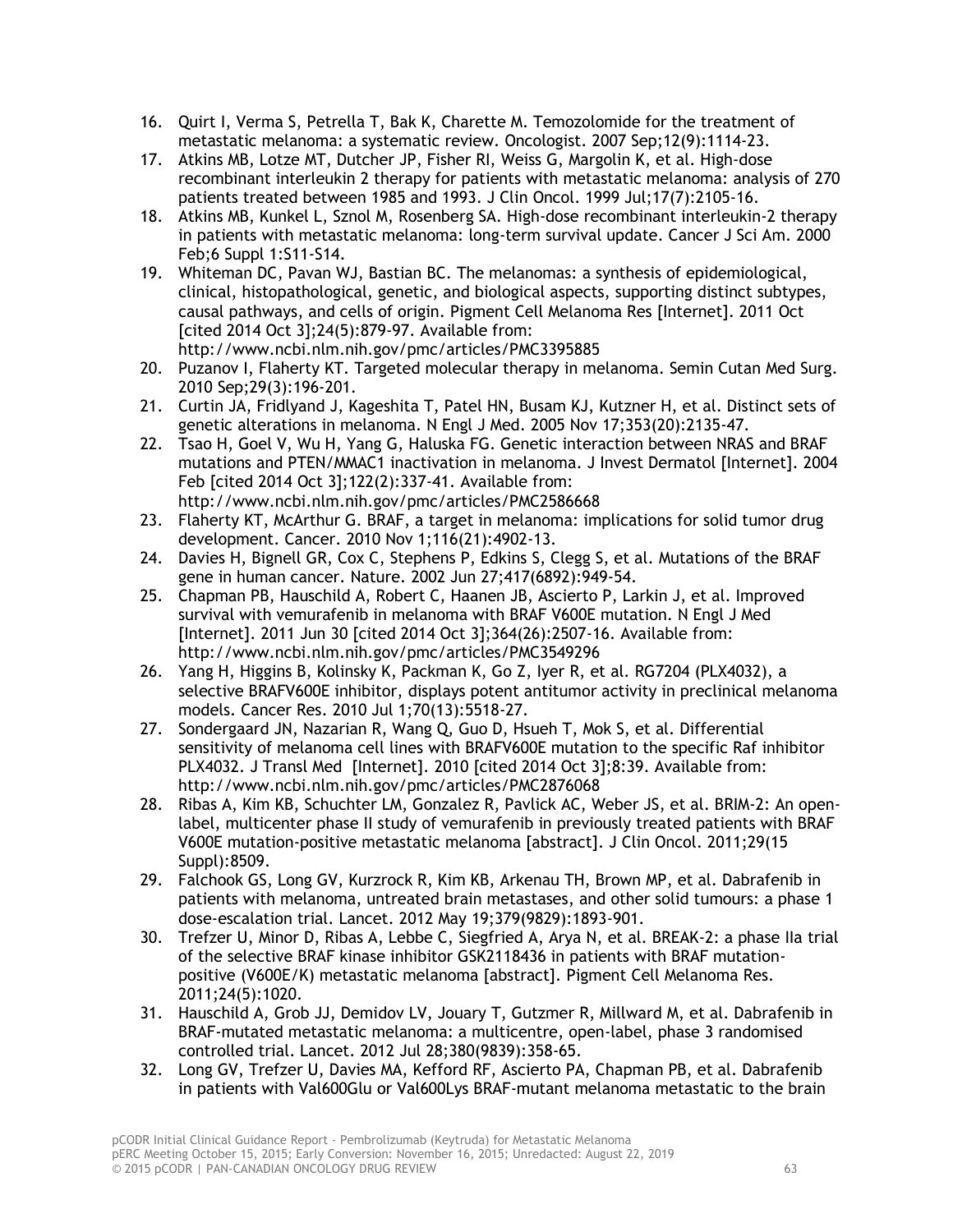(BREAK-MB): a multicentre, open-label, phase 2 trial. Lancet Oncol. 2012 Nov;13(11):1087-95.

- 33. Robert C, Karaszewska B, Schachter J, et al. Improved Overall Survival in Melanoma with Combined Dabrafenib and Trametinib. N Engl J Med. 2015;372(1):30.
- 34. Long GV, Stroyakovskiy D, Gogas H, et al. Combined BRAF and MEK inhibition versus BRAF inhibition alone in melanoma. N Engl J Med. 2014;371(20):1877.
- 35. Robert C, Thomas L, Bondarenko I, O'Day S, Weber J, Garbe C, et al. Ipilimumab plus dacarbazine for previously untreated metastatic melanoma. N Engl J Med. 2011 Jun 30;364(26):2517-26.
- 36. Hodi FS, O'Day SJ, McDermott DF, Weber RW, Sosman JA, Haanen JB, et al. Improved survival with ipilimumab in patients with metastatic melanoma. N Engl J Med [Internet]. 2010 Aug 19 [cited 2014 Nov 6];363(8):711-23. Available from: http://www.ncbi.nlm.nih.gov/pmc/articles/PMC3549297
- 37. PrYervoy (ipilimumab): intravenous infusion, 5 mg ipilimumab / mL, 10 mL and 40 mL vials [product monograph] [Internet]. Montreal: Bristol-Myers Squibb Canada; 2014 Sep 10. [cited 2014 Sep 17]. Available from: http://www.bmscanada.ca/static/products/en/pmpdf/YERVOYENPM.pdf
- 38. Health Canada. Summary basis of decision (SBD) for PrYervoy™: ipilimumab, 5 mg/ml, liquid. Bristol-Myers Squibb Canada. Submission control number: 138178 [Internet]. Ottawa: Health Canada, Drugs and Health Products; 2012 Jul 6. [cited 2014 Sep 16]. Available from: http://www.hc-sc.gc.ca/dhp-mps/prodpharma/sbd-smd/drugmed/sbdsmd2012yervoy138178-eng.php
- 39. pCODR Expert Review Committee (pERC). Final recommendation for ipilimumab (Yervoy) for advanced melanoma [Internet]. Toronto: pan-Canadian Oncology Drug Review; 2012 Apr 18. [cited 2014 Nov 6]. Available from: http://www.pcodr.ca/idc/groups/pcodr/documents/pcodrdocument/pcodr-yervoy-advmel-fn-rec.pdf
- 40. pCODR Expert Review Committee (pERC). Final recommendation for ipilimumab (Yervoy) for first line advanced melanoma [Internet]. Toronto: pan-Canadian Oncology Drug Review; 2014.
- 41. Robert C, Schachter J, Long GV, Arance A, Grob JJ, Mortier L, et al. Pembrolizumab versus Ipilimumab in Advanced Melanoma. The New England journal of medicine. 2015;372(26):2521-32.
- 42. Ribas A, Puzanov I, Dummer R, Schadendorf D, Hamid O, Robert C, et al. Pembrolizumab versus investigator-choice chemotherapy for ipilimumab-refractory melanoma (KEYNOTE-002): a randomised, controlled, phase 2 trial. The Lancet Oncology. 2015;16(8):908-18.
- 43. European Organization for Research and Treatment of Cancer. Information about EORTC QLQ-30 [internet]. Brussels. [Date of citation: Oct 6<sup>th</sup>, 2015] Available from: http://groups.eortc.be/qol/eortc-qlq-c30.
- 44. US national cancer institute. Cancer therapy evaluation program [internet]. Common Terminology Criteria for Adverse Events (CTCAE) v4.0. Bethesda, MD: May 28, 2009 [Date of citation: October  $6<sup>th</sup>$ , 2015] Available from: <http://evs.nci.nih.gov/ftp1/CTCAE/About.html>
- 45. Merck Canada Inc. Response to request for additional information for Keytruda pCODR review [internal manufacturer's report]. Kirkland (QC): Merck Canada Inc.; 2015.
- 46. Robert C, Long GV, Brady B, et al. Nivolumab in previously untreated melanoma without BRAF mutation. N Engl J Med 2015; 372: 320-30.
- 47. Winstanley JB1, Young TE, Boyle FM et al. Cross-cultural development of a quality-of-life measure for patients with melanoma: phase 3 testing of an EORTC Melanoma Module. Melanoma Research. 2015;25(1):47-58.
- 48. Osoba D, Rodrigues G, Myles J, Zee B, Pater J. Interpreting the significance of changes in health-related quality-of-life scores. J Clin Oncol 1998;16:139–44.